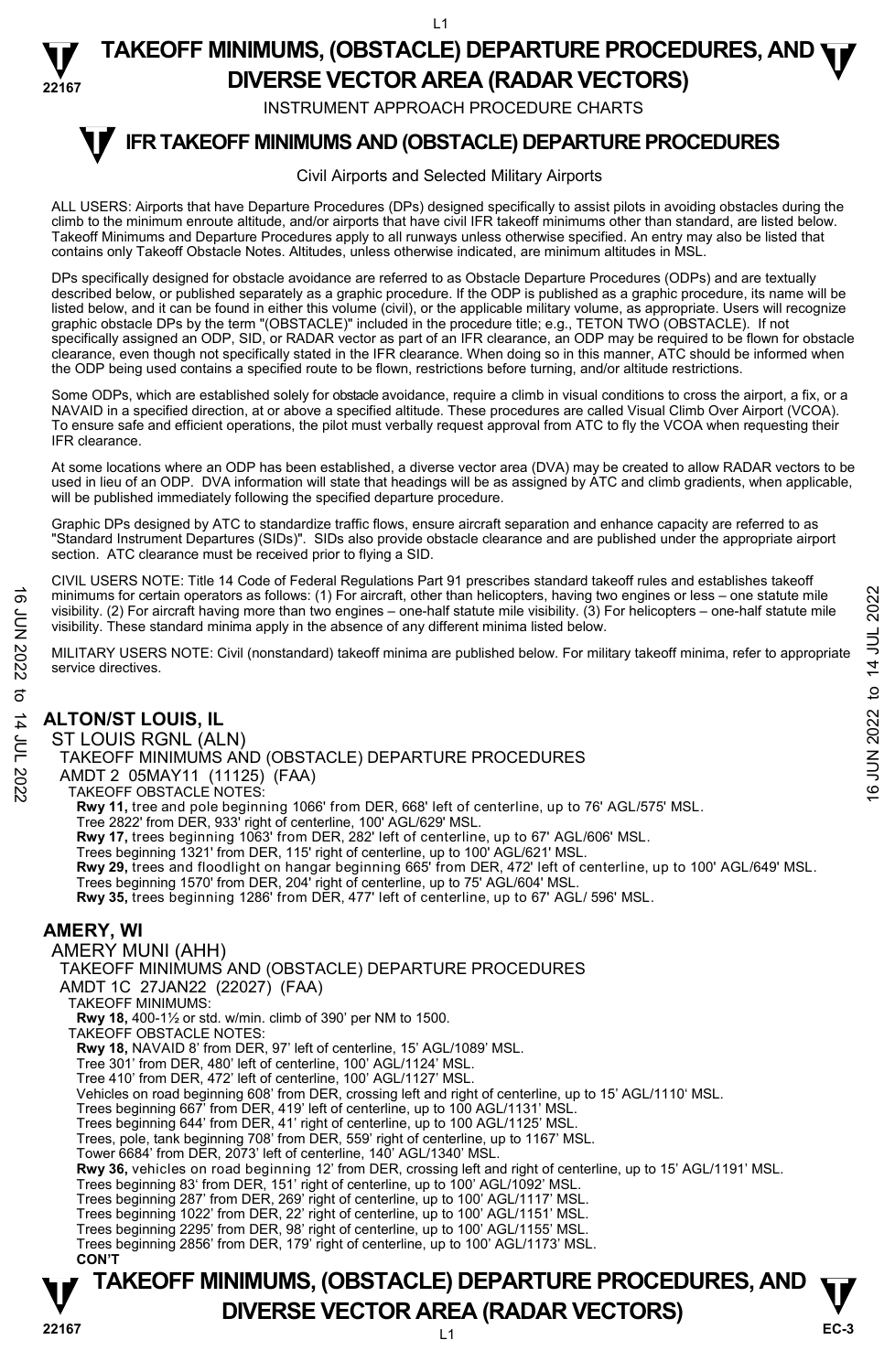## **AMERY, WI (CON'T)**

AMERY MUNI (AHH) (CON'T)

**Rwy 36 (CON'T),** pole and tree 352' from DER, 564' left of centerline, up to 1102' MSL.

Tree 569' from DER, 256' left of centerline, 100' AGL/1118' MSL.

Trees and pole beginning 611' from DER, 396' left of centerline, up to 100' AGL/1149' MSL.

Trees beginning 2093' from DER, 270' left of centerline, up to 100' AGL/1150' MSL. Trees beginning 3827' from DER, 387' left of centerline, up to 100' AGL/1190' MSL.

## **ANTIGO, WI**

LANGLADE COUNTY (AIG)

TAKEOFF MINIMUMS AND (OBSTACLE) DEPARTURE PROCEDURES

AMDT 1 25JUL13 (13206) (FAA)

TAKEOFF MINIMUMS:

**Rwy 9,** 300-2¼ or std. w/min. climb gradient of 215' per NM to 1900, or alternatively, with standard takeoff minimums and a normal 200' per NM climb gradient, takeoff must occur no later than 1700' prior to DER.

TAKEOFF OBSTACLE NOTES:

**Rwy 9,** sign 28' from DER, 124' left of centerline, 1' AGL/1524' MSL.

Fence 207' from DER, 440' right of centerline, 10' AGL/1534' MSL.

Buildings beginning 432' from DER, 486' right of centerline, up to 28' AGL/1552' MSL.

- Trees beginning 1073' from DER, 637' left of centerline, up to 64' AGL/1597' MSL.
- Trees beginning 1.6 NM from DER, 1895' right of centerline, 100' AGL/1799' MSL.

- **Rwy 17,** vehicles on road beginning 17' from DER, 273' left of centerline, up to 15' AGL/1531' MSL.<br>Vehicles on road beginning 62' from DER, 247' right of centerline, up to 15' AGL/1529' MSL.
- **Rwy 27,** trees beginning 1032' from DER, 379' right of centerline, up to 73' AGL/1587' MSL.<br>Pole 1142' from DER, 552' right of centerline, 32' AGL/1546' MSL.
- 
- 
- Tree 1784' from DER, 159' right of centerline, 55' AGL/1589' MSL. Trees beginning 1925' from DER, 2' right of centerline, up to 66' AGL/1580' MSL.

- Tree 2043' from DER, 225' left of centerline, 60' AGL/1574' MSL.
- Tree 2503' from DER, 63' right of centerline, 71' AGL/1580' MSL. **Rwy 35,** sign 226' from DER, 493' left of centerline, 29' AGL/1543' MSL.
- Building 623' from DER, 665' left of centerline, 32' AGL/1551' MSL.
- Trees beginning 896' from DER, 499' right of centerline, up to 62' AGL/1586' MSL.
- 
- Poles beginning 1049' from DER, 448' left of centerline, up to 33' AGL/1557' MSL. Trees beginning 1463' from DER, 471' left of centerline, up to 63' AGL/1587' MSL.

Trees beginning 2334' from DER, 1108' right of centerline, up to 69' AGL/1598' MSL.

## **APPLETON, WI**

APPLETON INTL (ATW) TAKEOFF MINIMUMS AND (OBSTACLE) DEPARTURE PROCEDURES ORIG-A 10DEC15 (15344) (FAA) TAKEOFF OBSTACLE NOTES: **Rwy 3,** antenna on building, 266' from DER, 259' right of centerline, 12' AGL/891' MSL. <br>Trees beginning 545' from DER, 467' right of centerline, up to 42' AGL/911' MSL. **Rwy 12,** tree, 85' from DER, 310' left of centerline, 13' AGL/861' MSL. **Rwy 30,** trees beginning 568' from DER, 575' right of centerline, up to 21' AGL/950' MSL. Trees beginning 896' from DER, 499' right of centerline, up to 82' AGL/1586' MSL.<br>
Trees beginning 1049' from DER, 499' right of centerline, up to 82' AGL/1586' MSL.<br>
Trees beginning 1049' from DER, 471' left of centerlin

## **ASHLAND, WI**

JOHN F KENNEDY MEML (ASX) TAKEOFF MINIMUMS AND (OBSTACLE) DEPARTURE PROCEDURES AMDT 1 05JUN08 (22083) (FAA) TAKEOFF OBSTACLE NOTES: **Rwy 2,** trees beginning 52' from DER, 209' right of centerline, up to 100' AGL/939' MSL. Trees beginning 119' from DER, 110' left of centerline, up to 100' AGL/929' MSL. Antenna 2411' from DER, 920' left of centerline, 117' AGL/926' MSL. **Rwy 13,** trees beginning 44' from DER, 161' right of centerline, up to 100' AGL/878' MSL. Trees beginning 831' from DER, 241' left of centerline, up to 100' AGL/868' MSL. **Rwy 20,** truck on road 329' from DER, 576' right of centerline, 15' AGL/844' MSL. Trees beginning 206' from DER, 229' right of centerline, up to 100' AGL/893' MSL. Trees beginning 1152' from DER, 295' left of centerline, up to 100' AGL/893' MSL. **Rwy 31,** truck on road 65' from DER, 325' right and 331' left of centerline, 15' AGL/844' MSL. Trees beginning 90' from DER, 172' right of centerline, up to 100' AGL/919' MSL.

Trees beginning 34' from DER, 222' left of centerline, up to 100' AGL/838' MSL.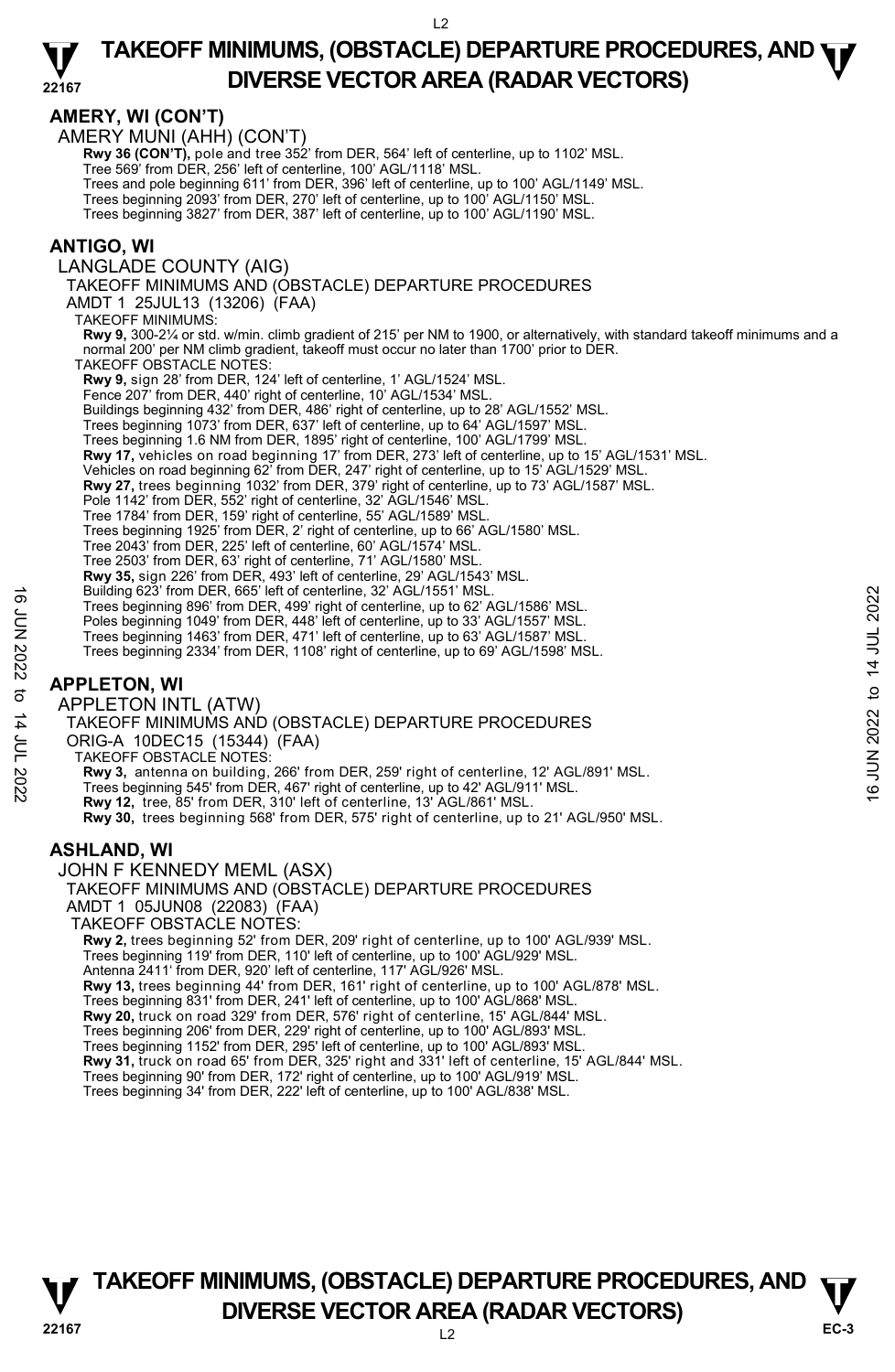## **BARABOO, WI**

BARABOO/WISCONSIN DELLS RGNL (DLL) TAKEOFF MINIMUMS AND (OBSTACLE) DEPARTURE PROCEDURES AMDT 1B 20JUN19 (21336) (FAA) TAKEOFF MINIMUMS: **Rwys 14, 32,** NA-Environmental. DEPARTURE PROCEDURE: **Rwy 19,** climb on heading 190° to 1800 before turning left. TAKEOFF OBSTACLE NOTES: **Rwy 1,** electrical system 9' from DER, 85' right of centerline, 4' AGL/969' MSL. Electrical system and NAVAID beginning 10' from DER, 20' left of centerline, up to 3' AGL/970' MSL. Trees beginning 19' from DER, 169' right of centerline, up to 975' MSL. Tree 164' from DER, 180' right of centerline, 980' MSL. Tree 600' from DER, 570' left of centerline, 1009' MSL. Tree 1177' from DER, 352' left of centerline, 45' AGL/1015' MSL. Tree 1216' from DER, 284' right of centerline, 1010' MSL. Tree 1269' from DER, 617' right of centerline, 1030' MSL. Tree 1423' from DER, 419' left of centerline, 1027' MSL. Tree 1636' from DER, 377' right of centerline, 60' AGL/1036' MSL. Tree 2406' from DER, 314' left of centerline, 1033' MSL. Trees beginning 2469' from DER, 27' right of centerline, up to 1064' MSL. Tree 2533' from DER, 327' left of centerline, 1035' MSL. Tree 2557' from DER, 338' left of centerline, 1036' MSL. Tree 2675' from DER, 344' left of centerline, 1037' MSL. Tree 2800' from DER, 370' left of centerline, 1038' MSL. Tree 3215' from DER, 422' left of centerline, 1051' MSL. Tree 3757' from DER, 244' right of centerline, 1075' MSL. Trees beginning 3800' from DER, 4' right of centerline, up to 1084' MSL. Trees beginning 3867' from DER, 461' right of centerline, up to 1095' MSL. Tree 3867' from DER, 48' left of centerline, 1064' MSL. Tree 4532' from DER, 650' right of centerline, 1111' MSL. **Rwy 19,** NAVAID and electrical system beginning 9' from DER, 16' left of centerline, up to 2' AGL/979' MSL. NAVAID and electrical system beginning 9' from DER, 19' right of centerline, up to 2' AGL/979' MSL. Tree 2055' from DER, 69' right of centerline, 1031' MSL. **BELLEVILLE, IL**  SCOTT AFB/MIDAMERICA ST LOUIS (BLV) TAKEOFF MINIMUMS AND (OBSTACLE) DEPARTURE PROCEDURES ORIG 29JUL10 (21168) (FAA) TAKEOFF MINIMUMS: **Rwy 32L,** 300-1½ or std. w/min. climb of 250' per NM to 800. TAKEOFF OBSTACLE NOTES: **EXAMPLE 12 AND ANNUMBER AND SOLUTION CONTROLLY AND ANNUMBER AND MANUSE THE SECTION OF THE SECTION OF THE SECTION OF THE SECTION OF THE SECTION OF THE SECTION OF THE SECTION OF THE SECTION OF THE SECTION OF THE SECTION OF** Trees beginning 1349' from DER, 439' right of centerline, up to 94' AGL/516' MSL. **BELOIT, WI**  BELOIT (44C) TAKEOFF MINIMUMS AND (OBSTACLE) DEPARTURE PROCEDURES ORIG 13NOV14 (14317) (FAA) TAKEOFF OBSTACLE NOTES: **Rwy 7,** vehicles on road beginning 11' from DER, left and right of centerline, up to 15' AGL/844' MSL.<br>Trees beginning 13' from DER, 241' right of centerline, 75' AGL/894' MSL. Tree 20' from DER, 220' left of centerline, 75' AGL/894' MSL. Silo 86' from DER, 230' left of centerline, 100' AGL/919' MSL. Tree 146' from DER, 31' left of centerline, 75' AGL/904' MSL. Tree 278' from DER, 305' left of centerline, 75' AGL/904' MSL. Tree 827' from DER, 693' left of centerline, 75' AGL/894' MSL. Tree 4827' from DER, 1523' right of centerline, 75' AGL/944' MSL.<br>**Rwy 25,** trees beginning 47' from DER, 35' right of centerline, 75' AGL/884' MSL.

Tree 180' from DER, 237' left of centerline, 75' AGL/874' MSL.

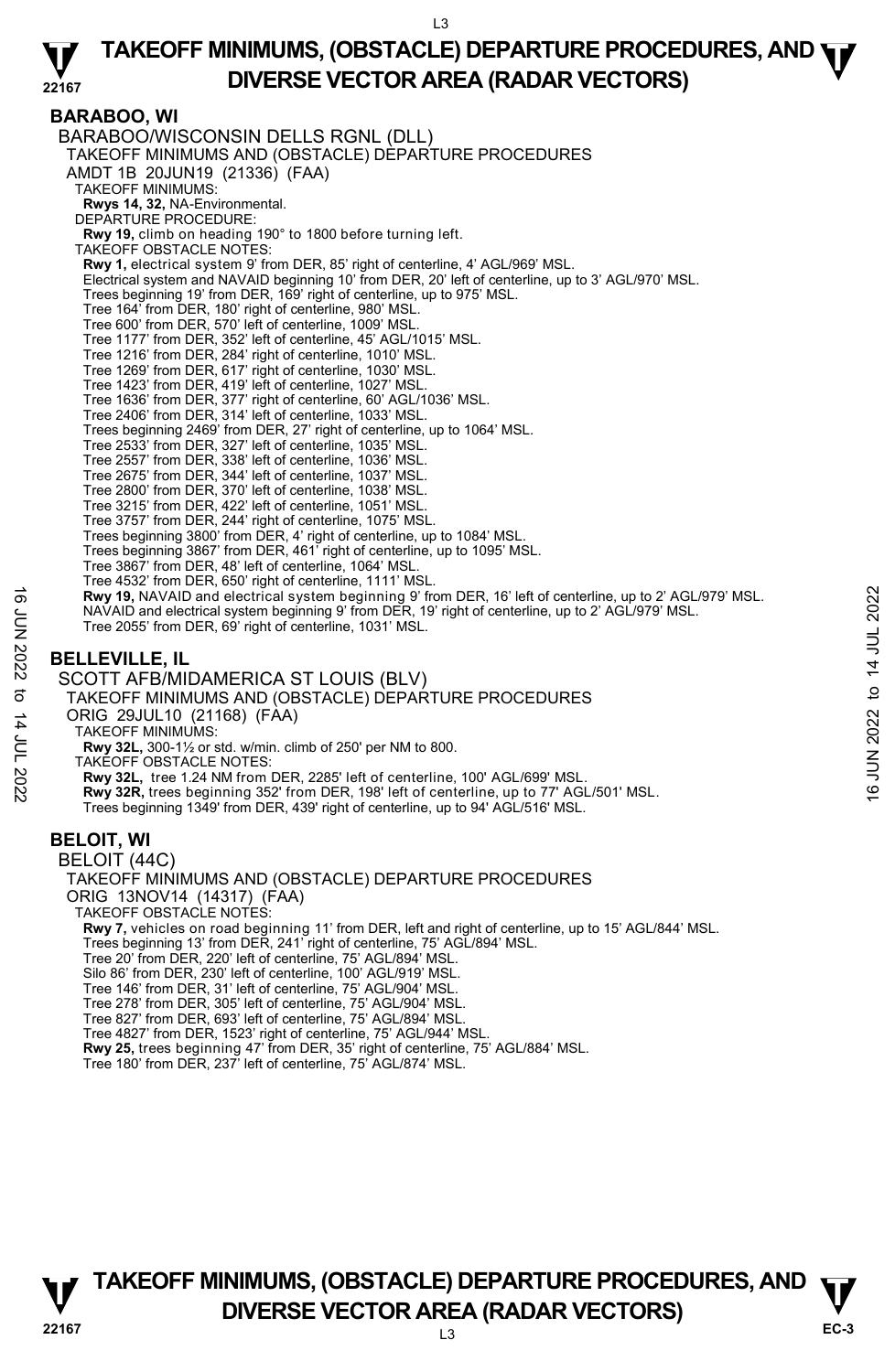$L<sub>4</sub>$ 

#### **22167 TAKEOFF MINIMUMS, (OBSTACLE) DEPARTURE PROCEDURES, AND <b>WE**<br>DIVERSE VESTOR AREA (BARAR VESTORS) **DIVERSE VECTOR AREA (RADAR VECTORS)**

**BENTON, IL**  BENTON MUNI (H96) TAKEOFF MINIMUMS AND (OBSTACLE) DEPARTURE PROCEDURES ORIG-A 22APR21 (21112) (FAA) TAKEOFF MINIMUMS:  **Rwy 18,** 300-1 or std. w/min. climb of 355' per NM to 700. TAKEOFF OBSTACLE NOTES: **Rwy 18,** lighting 12' from DER, 77' left of centerline, 445' MSL. General utility 14' from DER, 76' right of centerline, 1' AGL/446' MSL. Tree 66' from DER, 214' right of centerline, 451' MSL. Trees beginning 120' from DER, 463' left of centerline, up to 450' MSL. Tree, terrain, pole, building, vehicle on road beginning 132' from DER, 176' right of centerline, up to 52' AGL/500' MSL. Tree, pole, vehicle on road, sign beginning 415' from DER, 187' left of centerline, up to 510' MSL. Tree 1217' from DER, 159' left of centerline, 512' MSL. Tree, pole beginning 1283' from DER, 51' left of centerline, up to 519' MSL. Tree, pole beginning 1348' from DER, 38' right of centerline, up to 529' MSL. Trees beginning 1527' from DER, 440' right of centerline, up to 537' MSL. Tree, pole, sign beginning 1601' from DER, 12' left of centerline, up to 550' MSL. Trees beginning 1674' from DER, 28' right of centerline, up to 538' MSL. Tree, pole beginning 1745' from DER, 119' right of centerline, up to 540' MSL.<br>Sign, pole, tree beginning 2059' from DER, 74' right of centerline, up to 88' AGL/543' MSL. Trees beginning 2808' from DER, 49' left of centerline, up to 555' MSL. Trees beginning 2828' from DER, 543' right of centerline, up to 549' MSL. Trees beginning 3592' from DER, 1164' left of centerline, up to 556' MSL. Tank, sign beginning 3617' from DER, 583' right of centerline, up to 146' AGL/596' MSL. Tank 3807' from DER, 855' right of centerline, 163' AGL/613' MSL. Tree 4457' from DER, 1678' left of centerline, 100' AGL/557' MSL. **Rwy 36,** general utility 14' from DER, 77' right of centerline, 3' AGL/441' MSL. Tree 36' from DER, 378' right of centerline, 445' MSL. Tree, fence beginning 92' from DER, 229' left of centerline, up to 11' AGL/450' MSL. Tree 501' from DER, 546' left of centerline, 513' MSL. Tree 537' from DER, 313' right of centerline, 455' MSL. Trees beginning 625' from DER, 393' right of centerline, up to 495' MSL. Tree 630' from DER, 643' left of centerline, 519' MSL. Tree, pole beginning 673' from DER, 444' left of centerline, up to 91' AGL/532' MSL. Tree, pole beginning 877' from DER, 435' right of centerline, up to 506' MSL. Trees beginning 1117' from DER, 141' right of centerline, up to 512' MSL.<br>Trees beginning 1407' from DER, 11' left of centerline, up to 105' AGL/543' MSL.<br>Trees beginning 1530' from DER, 117' right of centerline, up to 515 Trees beginning 1868' from DER, 292' right of centerline, up to 516' MSL. Trees beginning 2096' from DER, 147' right of centerline, up to 531' MSL. Trees beginning 2130' from DER, 39' right of centerline, up to 533' MSL. Trees beginning 2227' from DER, 11' right of centerline, up to 537' MSL. **BLACK RIVER FALLS, WI**  BLACK RIVER FALLS AREA (BCK) TAKEOFF MINIMUMS AND (OBSTACLE) DEPARTURE PROCEDURES Tree 537' from DER, 313' right of centerline, 455' MSL.<br>
Tree beginning 625' from DER, 393' right of centerline, up to 495' MSL.<br>
Tree, pole beginning 673' from DER, 444' left of centerline, up to 91' AGL/532' MSL.<br>
Tree,

AMDT 2 23AUG12 (12236) (FAA) TAKEOFF MINIMUMS:

**Rwy 26,** 400-3 or std. w/min. climb of 210' per NM to 1400. TAKEOFF OBSTACLE NOTES: **Rwy 8,** trees 173' from DER, 271' right of centerline, up to 10' AGL/841' MSL. OL on WSK 300' from DER, 400' left of centerline, 23' AGL/863' MSL. Vehicle on road, 460' from DER, 606' left of centerline, 15' AGL/852' MSL. Poles 1100' from DER, left and right of centerline, up to 32' AGL/872' MSL. Trees beginning 1112' from DER, left and right of centerline, up to 53' AGL/919' MSL.<br>**Rwy 26,** vehicle on road, 155' from DER, 440' right of centerline, 15' AGL/ 849' MSL. Fence 2' from DER, left and right of centerline, 7' AGL/827' MSL Trees beginning 16' from DER, left and right of centerline, up to 7' AGL/1219' MSL.

## **BLOOMINGTON-NORMAL, IL**

CENTRAL IL RGNL/BLOOMINGTON-NORMAL (BMI) TAKEOFF MINIMUMS AND (OBSTACLE) DEPARTURE PROCEDURES ORIG-A 15OCT15 (21112) (FAA) DEPARTURE PROCEDURE **Rwy 20,** climb heading 201° to 1400 before turning left. TAKEOFF OBSTACLE NOTES: **Rwy 2,** tower 1639' from DER, 908' right of centerline, 78' AGL/922' MSL.

**Rwy 11,** trees beginning 2069' from DER, 870' right of centerline, up to 100' AGL/979' MSL.<br>**Rwy 29,** vehicle on road 103' from DER, 471' right of centerline, 15' AGL/884' MSL.

Tree 1667' from DER, 462' left of centerline, 100' AGL/979' MSL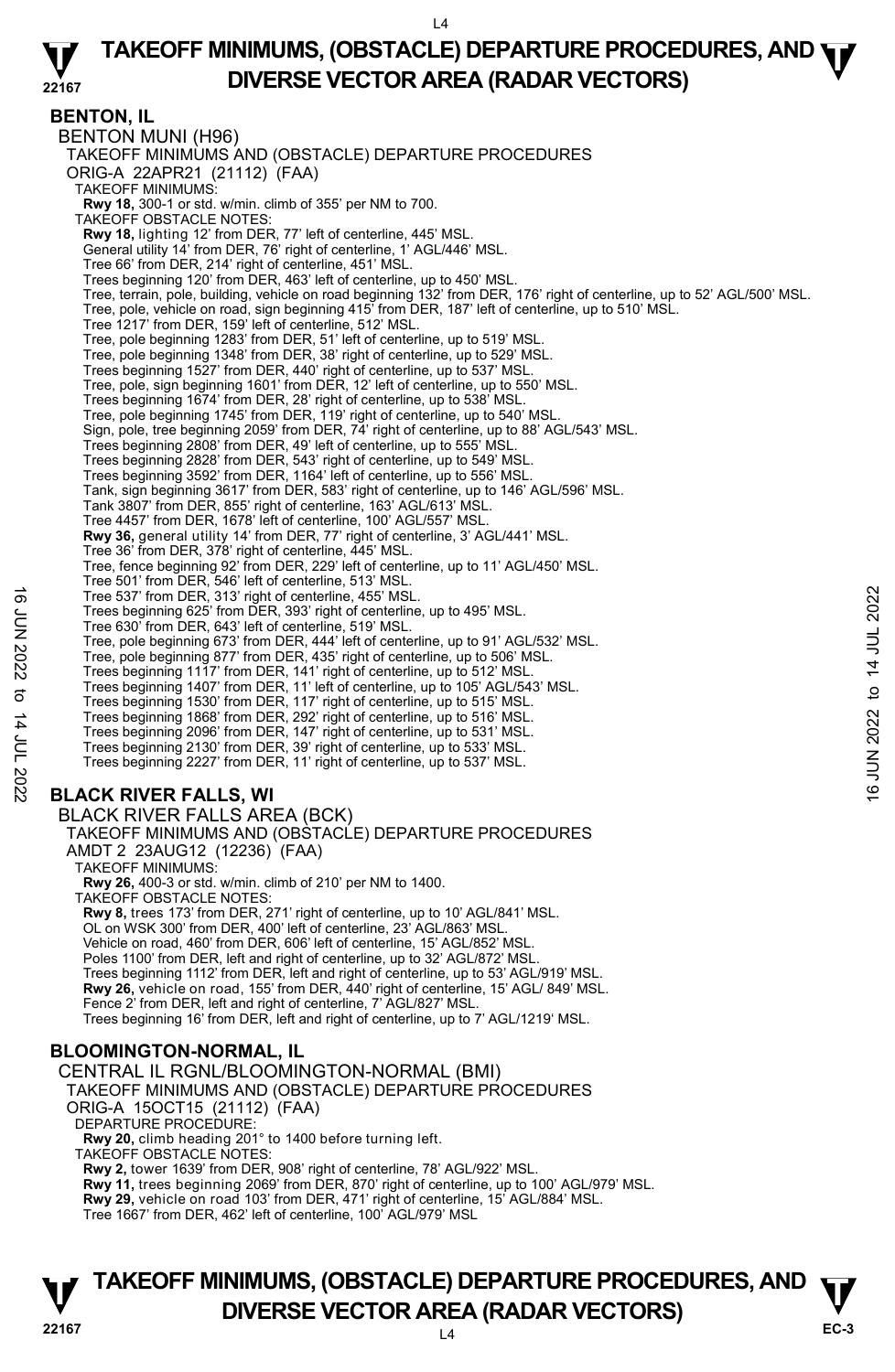#### **BOLINGBROOK, IL**  BOLINGBROOK'S CLOW INTL (1C5) TAKEOFF MINIMUMS AND (OBSTACLE) DEPARTURE PROCEDURES AMDT 1 27APR17 (17117) (FAA) TAKEOFF OBSTACLE NOTES: **Rwy 18,** trees and buildings beginning 38' from DER, 299' left of centerline, up to 100' MSL/755' MSL.<br>Hangars and trees beginning 55' from DER, 223' right of centerline, up to 100' AGL/750' MSL. Trees beginning 551' from DER, left and right of centerline, up to 750' MSL. **Rwy 36,** trees and buildings beginning 304' from DER, 281' left of centerline, up to 100' AGL/770' MSL. Vehicle on road 390' from DER, 157' right of centerline, 15' AGL/695' MSL. Sign 615' from DER, 154' right of centerline, 25' AGL/697' MSL. **BOSCOBEL, WI**  BOSCOBEL (OVS) TAKEOFF MINIMUMS AND (OBSTACLE) DEPARTURE PROCEDURES AMDT 1 25OCT07 (07298) (FAA) TAKEOFF MINIMUMS: **Rwy 2,** 600-3 or std. w/min. climb of 447' per NM to 1300. **Rwy 7,** std. w/min. climb of 548' per NM to 1500, or 1200-2½ for climb in visual conditions.<br>**Rwy 20,** std. w/min. climb of 672' per NM to 1400 or 1200-2½ for climb in visual conditions. **Rwy 25,** std. w/min. climb of 381' per NM to 1300 or 1200-2½ for climb in visual conditions. DEPARTURE PROCEDURE: **Rwy 2,** climb heading 017° to 1300 before turning south. **Rwy 7,** climb heading 067° to 1500 before turning south, or for climb in visual conditions, cross Boscobel Airport at or above 1700 before proceeding on course. **Rwy 20,** climb heading 197° to 1500 before turning east, or for climb in visual conditions, cross Boscobel Airport at or above 1700 before proceeding on course. **Rwy 25,** climb heading 247° to 1500 before proceeding on course, or for climb in visual conditions, cross Boscobel Airport at or above 1700 before proceeding on course. TAKEOFF OBSTACLE NOTES: **Rwy 2,** trees 1.3 NM from DER, 2536' left of centerline, 100' AGL/1118' MSL. Trees 1.6 NM from DER, 1276' left of centerline, 100' AGL/1127' MSL. Trees 1750' from DER, 470' left of centerline, 100' AGL/835' MSL. **Rwy 7,** trees 1.2 NM from DER, 2270' right of centerline, 100' AGL/1167' MSL. Trees 1290' from DER, 580' left of centerline, 100' AGL/726' MSL. Tree 13' from DER, 489' left of centerline, 10' AGL/690' MSL. Trees 1988' from DER, 250' left of centerline, 40' AGL/738' MSL. **Rwy 20,** tower 1.7 NM from DER, 640' right of centerline, 205' AGL/1196' MSL. Tower 3070' from DER, 865' left of centerline, 100' AGL/790' MSL. **Rwy 25,** tree 1.6 NM from DER, 2290' right of centerline, 100' AGL/1137' MSL. Tree 2.1 NM from DER, 1110' right of centerline, 100' AGL/1066' MSL. Trees 958' from DER, 478' right of centerline, 40' AGL/737' MSL. Trees 1165' from DER, 701' left of centerline, 40' AGL/731' MSL. Tree 1.6 NM from DER, 2290' right of centerline, 100' AGL/1137' MSL. **BOYCEVILLE, WI**  BOYCEVILLE MUNI (3T3) TAKEOFF MINIMUMS AND (OBSTACLE) DEPARTURE PROCEDURES ORIG 28NOV02 (02332) (FAA) TAKEOFF MINIMUMS: **Rwy 8,** 1300-2 or std. with a min. climb of 340' per NM to 2700. TAKEOFF OBSTACLE NOTES: **Rwy 8,** tower 6.44NM from DER 3378' right of centerline, 1200' AGL/2180' MSL. **BURLINGTON, WI**  BURLINGTON MUNI (BUU) TAKEOFF MINIMUMS AND (OBSTACLE) DEPARTURE PROCEDURES AMDT 3 19SEP13 (13262) (FAA) TAKEOFF MINIMUMS: **EVALUATE:** Trees 1.3 NM from DER, 2536' left of centerline, 100' AGL/1118' MSL.<br>
Trees 1750' from DER, 470' left of centerline, 100' AGL/127' MSL.<br> **EVALUATE:** Thes 1750' from DER, 470' left of centerline, 100' AGL/127'

**TAKEOFF MINIMUMS, (OBSTACLE) DEPARTURE PROCEDURES, AND**  $\mathbf{\nabla}$ **V**<br>22167 **DIVERSE VECTOR AREA (RADAR VECTORS)** PC-3

**Rwy 11,** numerous trees beginning 137' from DER, 41' right of centerline, up to 125' AGL/901' MSL.

Numerous trees beginning 227' from DER, 46' left of centerline, up to 72' AGL/847' MSL **Rwy 29,** numerous trees beginning 11' from DER, 77' left of centerline, up to 161' AGL/938' MSL. Buildings beginning 3568' from DER, 1138' left of centerline, up to 122' AGL/899' MSL.<br>Numerous trees beginning 177' from DER, 144' right of centerline, up to 37' AGL/812' MSL.

Vehicle on road, antenna, and buildings beginning 43' from DER, 3' left of centerline, up to 37' AGL/812' MSL.

**Rwys 1,19,** NA-Environmental.

**Rwy 29,** 300-1 or std. w/min. climb of 325' per NM to 1000. TAKEOFF OBSTACLE NOTES:

Building 1438' from DER, 415' right of centerline, 50' AGL/825' MSL.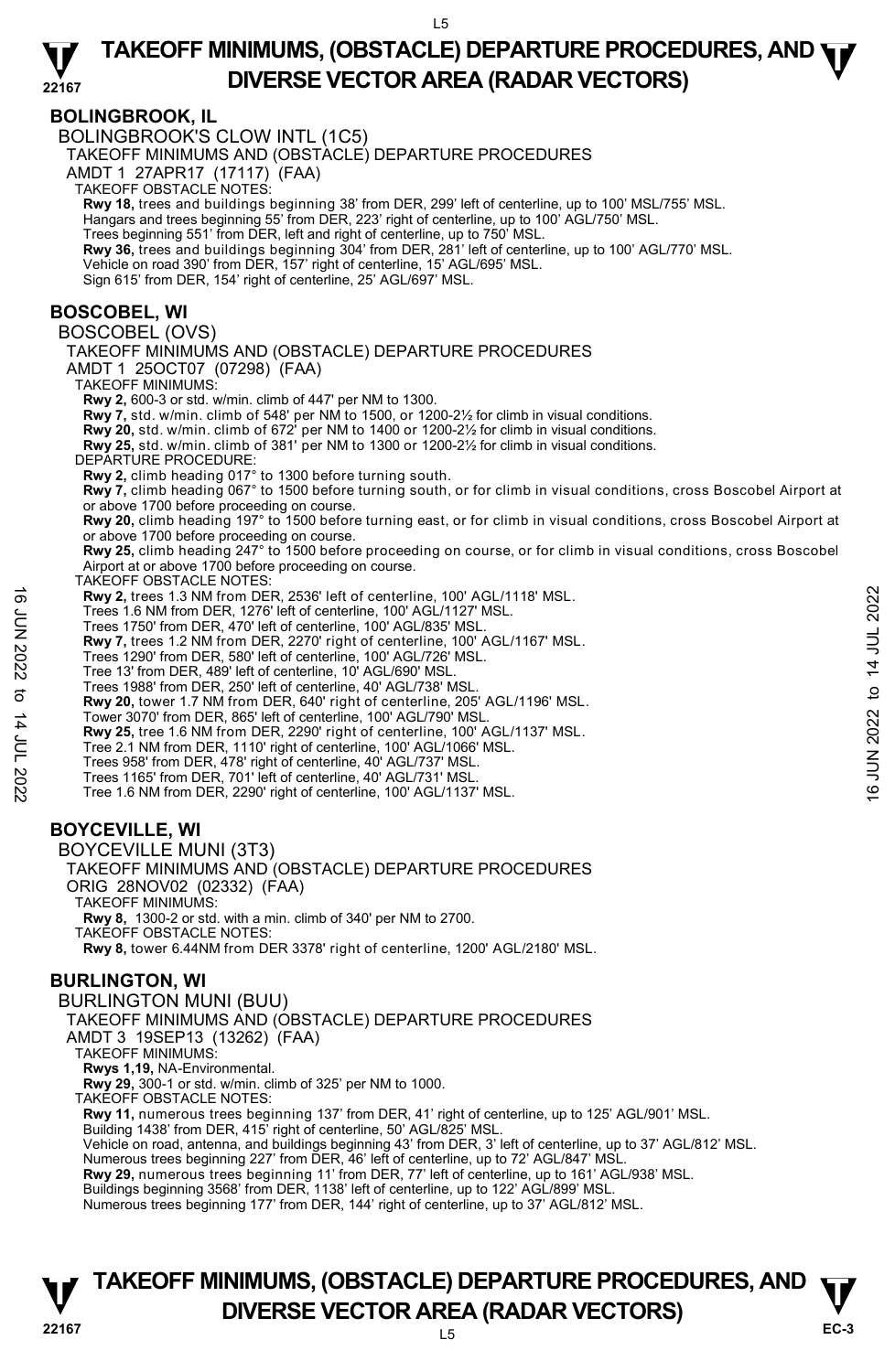#### **CABLE, WI**

CABLE UNION (3CU)

TAKEOFF MINIMUMS AND (OBSTACLE) DEPARTURE PROCEDURES

AMDT 5A 10DEC15 (15344) (FAA) TAKEOFF MINIMUMS:

**Rwys 8, 26,** NA - environmental.<br>**Rwy 17,** 400-2¾ or std. w/min. climb of 655' per NM to 1900.

**Rwy 35,** 300-1½ or std. w/min. climb of 316' per NM to 1600.

DEPARTURE PROCEDURE:

**Rwy 17,** climb heading 167° to 1900 before turning right. TAKEOFF OBSTACLE NOTES:

**Rwy 17,** trees beginning 15' from DER, 228' left of centerline, up to 91' AGL/1421' MSL.

Trees beginning 572' from DER, 21' left of centerline, up to 26' AGL/1574' MSL.

Vehicle on road, 636' from DER, on centerline, 15' AGL/1388' MSL.

Trees, fence, road and terrain beginning 18' from DER, 169' right of centerline, up to 100' AGL/1500' MSL.

Trees, terrain and buildings beginning 981' from DER, 9' right of centerline, up to 100' AGL/1720' MSL.

**Rwy 35,** trees beginning 40' from DER, 157' left of centerline, up to 91' AGL/1427' MSL.

Trees beginning 171' from DER, 48' left of centerline, up to 26' AGL/1368' MSL.

Trees beginning 1938' from DER, 14' left of centerline, up to 100' AGL/1502' MSL.

Trees beginning 13' from DER, 216' right of centerline, up to 64' AGL/1403' MSL. Trees, pole and buildings beginning 610' from DER, 6' right of centerline, up to 100' AGL/1531' MSL.

#### **CAHOKIA/ST LOUIS, IL**

ST LOUIS DOWNTOWN (CPS) TAKEOFF MINIMUMS AND (OBSTACLE) DEPARTURE PROCEDURES AMDT 8 23SEP10 (10266) (FAA) TAKEOFF MINIMUMS: **Rwy 5,** 200-1 ¼ or std. with a min. climb of 343' per NM to 700. **Rwy 30L,** 400-2½ or std. with a min. climb of 220' per NM to 900, alternatively, with standard takeoff minimums and a normal<br>200' per NM climb gradient, takeoff must occur no later than 2100' prior to DER. DEPARTURE PROCEDURE: **Rwy 5,** climb on heading 047° to 900 before turning left. **Rwys 12L,12R,** climb on heading 122° to 1000 before turning left. DEPARTURE PROČEDURE:<br> **EVALUATION** On heading 047° to 900 before turning left.<br> **EVALUATION** on heading 122° to 1000 before turning left.<br> **EVALUATION** on heading 227° to 2000 before turning.<br> **RWY 23**, climb on heading 2

**Rwy 23,** climb on heading 227° to 2000 before turning.

**Rwys 30L, 30R,** climb on heading 302° to 1600 before turning.

TAKEOFF OBSTACLE NOTES:

**Rwy 5,** obstruction light on transmission tower 1649' from DER, 19' left of centerline, 79' AGL/482' MSL. Transmission tower 324' from DER, 79' right of centerline, 78' AGL/487' MSL.

**Rwy 12L,** tree 1629' from DER, 144' left of centerline, 45' AGL/453' MSL. **Rwy 12R,** tree 3822' from DER, 20' left of centerline, 94' AGL/509' MSL.

Tree 2082' from DER, 927' right of centerline, 69' AGL/486' MSL.

**Rwy 23,** multiple trees beginning 815' from DER, 69' left of centerline, up to 56' AGL/470' MSL.

Multiple trees beginning 737' from DER, 32' right of centerline, up to 99' AGL/508' MSL.

## **CAIRO, IL**

CAIRO RGNL (CIR)

TAKEOFF MINIMUMS AND (OBSTACLE) DEPARTURE PROCEDURES AMDT 1 27JUN13 (13178) (FAA) TAKEOFF OBSTACLE NOTES: **Rwy 2,** bushes beginning 14' from DER, left and right of centerline, up to 15' AGL/336' MSL.<br>Trees beginning 142' from DER, 293' right of centerline, up to 62' AGL/372' MSL.<br>Poles beginning 298' from DER, 215' right of ce Trees beginning 551' from DER, left and right of centerline, up to 100' AGL/424' MSL. **Rwy 14,** light support structure 10' from DER, 56' left of centerline, 1' AGL/321' MSL. Trees beginning 37' from DER, 413' right of centerline, up to 11' AGL/ 321' MSL. Trees beginning 44' from DER, 357' left of centerline, up to 39' AGL/ 353' MSL. Trees beginning 651' from DER, left and right of centerline, up to 105' AGL/ 417' MSL.<br>**Rwy 20,** trees beginning 38' from DER, 84' left of centerline, up to 34' AGL/349' MSL. Tree 39' from DER, 79' right of centerline, up to 8' AGL/323' MSL. Trees beginning 1600' from DER, left and right of centerline, up to 121' AGL/440' MSL.<br>**Rwy 32,** REIL 10' from DER, 91' right of centerline, 1' AGL/ 314' MSL. Sign 11' from DER, 125' left of centerline, 4' AGL/ 316' MSL. Trees beginning 257' from DER, 77' right of centerline, up to 41' AGL/ 354' MSL. Trees beginning 662' from DER, 12' left of centerline, up to 91' AGL/ 403' MSL. Trees beginning 1093' from DER, left and right of centerline, up to 107' AGL/420' MSL.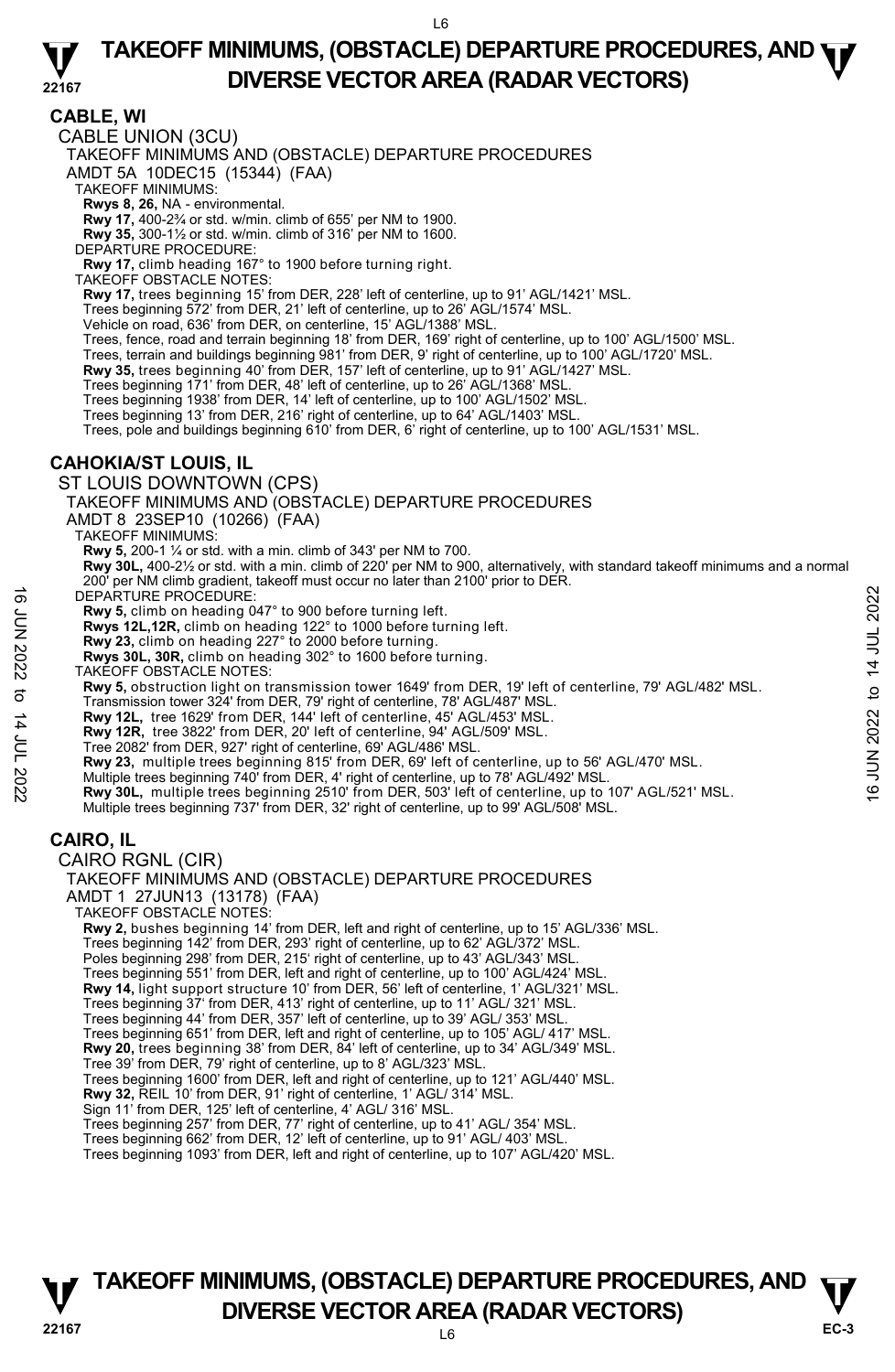### **CANTON, IL**

INGERSOLL (CTK) TAKEOFF MINIMUMS AND (OBSTACLE) DEPARTURE PROCEDURES ORIG 31JUL08 (08213) (FAA) TAKEOFF OBSTACLE NOTES: **Rwy 9,** tree 1335' from DER, 772' right of centerline, 100' AGL/749' MSL. **Rwy 36,** tree 1162' from DER, 486' right of centerline, 100' AGL/739' MSL.

## **CARBONDALE/MURPHYSBORO, IL**

#### SOUTHERN ILLINOIS (MDH)

TAKEOFF MINIMUMS AND (OBSTACLE) DEPARTURE PROCEDURES

ORIG 11FEB10 (10042) (FAA)

TAKEOFF MINIMUMS:

**Rwys 18L,18R,** std. w/ min. climb of 225' per NM to 1100, or 900-2½ for climb in visual conditions. DEPARTURE PROCEDURE:

**Rwys 18L,18R,** for climb in visual conditions, cross Southern Illinois airport at or above 1200 MSL before proceeding on course.

TAKEOFF OBSTACLE NOTES:

**Rwy 6,** road 179' from DER, 214' left of centerline, 418' MSL. **Rwy 18L,** tree 3235' from DER, 696' right of centerline, 100' AGL/497' MSL. Antenna 2731' from DER, 458' left of centerline, 100' AGL/483' MSL. Tower 2780' from DER, 484' left of centerline, 100' AGL/483' MSL.

Pole 1166' from DER, 192' right of centerline, 100' AGL/439' MSL.

**Rwy 24,** trees beginning 633' from DER left and right of centerline up to 100' AGL/485' MSL. **Rwy 36L,** trees beginning 480' from DER left and right of centerline up to 100' AGL/479' MSL.

## **CARMI, IL**

CARMI MUNI (CUL)

TAKEOFF MINIMUMS AND (OBSTACLE) DEPARTURE PROCEDURES AMDT 2 20OCT11 (11293) (FAA) TAKEOFF OBSTACLE NOTES: **Rwy 18,** tree 4288' from DER, 930' right of centerline, 100' AGL/499' MSL. **Rwy 36,** tree 3078' from DER, 41' left of centerline, 100' AGL/499' MSL. AMDT 2 200CT11 (11293) (FAA)<br>
TAKEOFF OBSTACLE NOTES:<br>
Favi 18, tree 4288 from DER, 930' right of centerline, 100' AGL/499' MSL.<br>
Rwy 36, tree 3078' from DER, 41' left of centerline, 100' AGL/499' MSL.<br>
CASEY IL<br>
CASEY

## **CASEY, IL**

#### CASEY MUNI (1H8)

TAKEOFF MINIMUMS AND (OBSTACLE) DEPARTURE PROCEDURES AMDT 4 29JUL10 (10210) (FAA)

TAKEOFF MINIMUMS:

**Rwys 18, 36,** NA-Environmental.

TAKEOFF OBSTACLE NOTES: **Rwy 4,** tank 4010' from DER, 1464' right of centerline, 140' AGL/785' MSL. Vehicle on road 651' from DER, 539' right of centerline, 15' AGL/671' MSL. Trees 998' from DER, 463' right of centerline, 100' AGL/756' MSL. **Rwy 22,** vehicle on road 255' from DER, 399' left of centerline, 15' AGL/671' MSL. Trees 2297' from DER, 766' right of centerline, 100' AGL/756' MSL.

## **CENTRALIA, IL**

CENTRALIA MUNI (ENL) TAKEOFF MINIMUMS AND (OBSTACLE) DEPARTURE PROCEDURES AMDT 2 31MAY12 (12152) (FAA) TAKEOFF OBSTACLE NOTES: **Rwy 9,** trees beginning 208' from DER, 494' right of centerline, up to 100' AGL/624' MSL. Trees beginning 528' from DER, 653 ' left of centerline, up to 100' AGL/624' MSL. **Rwy 18,** trees beginning 60' from DER, 265' left of centerline, up to 100' AGL/562' MSL. Trees beginning 77' from DER, 207' right of centerline, up to 100' AGL/603' MSL. Silo 1115' from DER, 755' right of centerline, 73' AGL/608' MSL.<br>**Rwy 27,** trees beginning 1169' from DER, 493' left of centerline, up to 100' AGL/624' MSL.

Trees beginning 1793' from DER, 377' right of centerline, up to 100' AGL/619' MSL.

**Rwy 36,** trees and poles beginning 37' from DER, 5' right of centerline, up to 100' AGL/604' MSL.<br>Trees, poles, and buildings beginning 203' from DER, 363' left of centerline, up to 100' AGL/610' MSL.

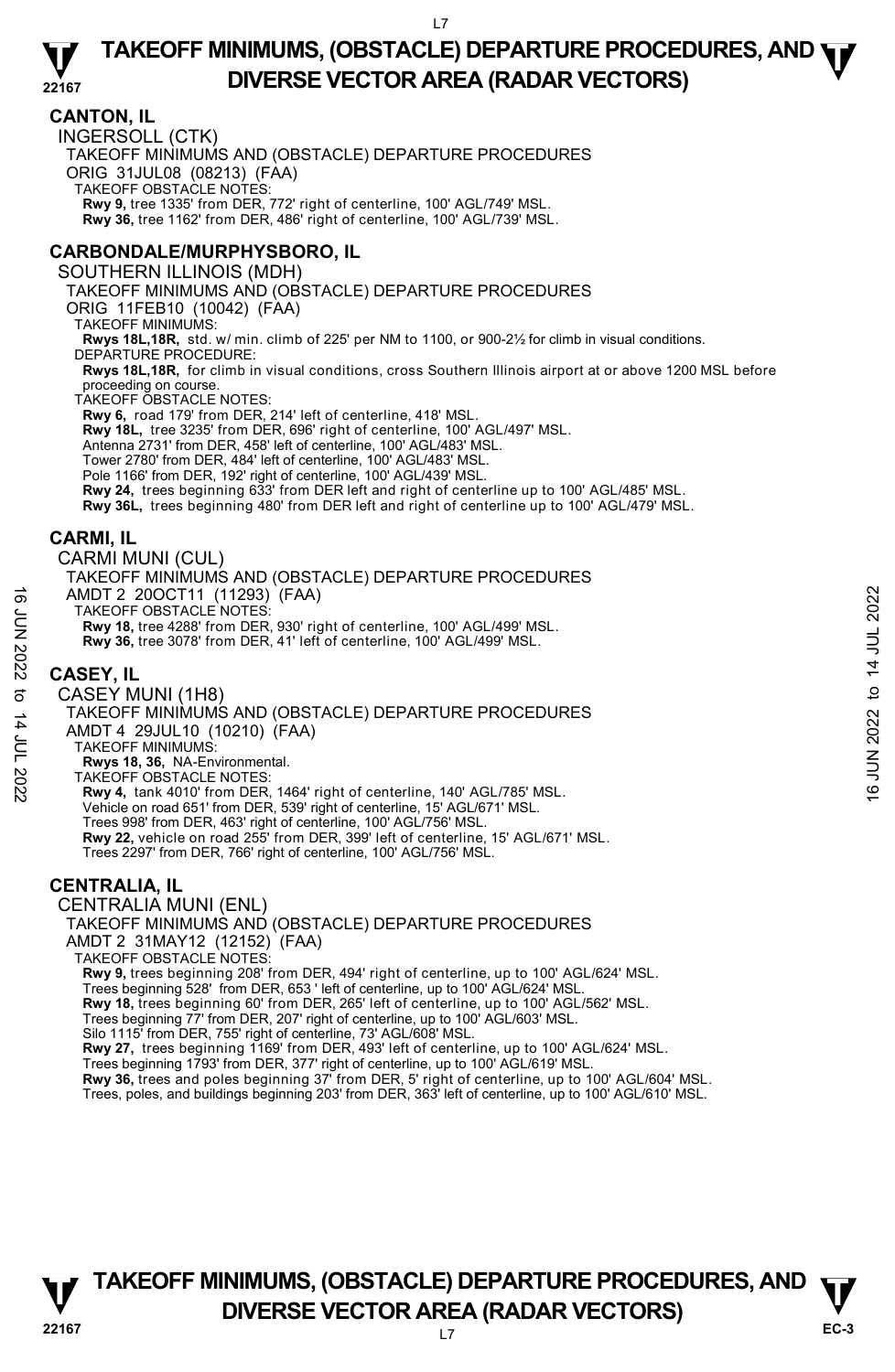### **CHAMPAIGN/URBANA, IL**

UNIVERSITY OF ILLINOIS/WILLARD (CMI)

TAKEOFF MINIMUMS AND (OBSTACLE) DEPARTURE PROCEDURES

AMDT 1 15SEP16 (22027) (FAA)

DEPARTURE PROCEDURE:

**Rwy 4,** climb heading 044° to 1300 before turning left. TAKEOFF OBSTACLE NOTES:

**Rwy 4,** trees beginning 928' from DER, 554' right of centerline, up to 785' MSL.

- Trees beginning 1217' from DER, 339' right of centerline, up to 792' MSL.
- Tree 1339' from DER, 474' right of centerline, 798' MSL. Trees beginning 1343' from DER, 166' right of centerline, up to 802' MSL.

Tree 1695' from DER, 535' right of centerline, 803' MSL.

Trees beginning 1699' from DER, 233' right of centerline, up to 804' MSL.

Tree 1728' from DER, 115' left of centerline, 789' MSL.

Tree 2249' from DER, 441' left of centerline, 808' MSL.

Trees beginning 2352' from DER, 411' right of centerline, up to 811' MSL.

Tree 3096' from DER, 121' right of centerline, 826' MSL.

Tree 3502' from DER, 391' right of centerline, 837' MSL.

Tree 3705' from DER, 380' right of centerline, 843' MSL.

**Rwy 14R,** rod on ol and pole beginning 527' from DER, 388' left of centerline, up to 759' MSL.<br>Tower and rod on ol gs beginning 543' from DER, 437' left of centerline, up to 37' AGL/780' MSL.

**Rwy 32L,** tower and asr beginning 1914' from DER, 346' left of centerline, up to 79' AGL/832' MSL.

**Rwy 32R,** pole and rod on ol pole beginning 844' from DER, 713' right of centerline, up to 33' AGL/783' MSL.

#### **CHETEK, WI**

#### CHETEK MUNI/SOUTHWORTH (Y23)

TAKEOFF MINIMUMS AND (OBSTACLE) DEPARTURE PROCEDURES

ORIG-A 06MAR14 (21336) (FAA)

TAKEOFF OBSTACLE NOTES:

**Rwy 17,** trees beginning 44' from DER, 13' left of centerline, up to 100' AGL/1120' MSL. Vehicle on road 355' from DER, across centerline, 15' AGL/1070' MSL.

Multiple poles beginning 338' from DER, 278' left of centerline, up to 29' AGL/1079' MSL. AG equipment beginning 27' from DER, 451' right of centerline, 19' AGL/1073' MSL.

Pole 294' from DER, 299' right of centerline, 16' AGL/1070' MSL.

Trees beginning 343' from DER, 7' right of centerline, up to 100' AGL/1137' MSL.

**Rwy 35,** beacon 79' from DER, 448' left of centerline, 48' AGL/1103' MSL.<br>Multiple buildings beginning 154' from DER, 339' left of centerline, up to 28' AGL/1082' MSL.<br>Multiple poles beginning 881' from DER, 135' left of

Multiple antennas beginning 1141' from DER, 40' left of centerline, up to 58' AGL/1107' MSL.<br>Trees beginning 324' from DER, 4' left of centerline, up to 100' AGL/1146' MSL.

Fence 80' from DER, 145' right of centerline, 6' AGL/1061' MSL.

Multiple buildings beginning 144' from DER, 102' right of centerline, up to 22' AGL/1081' MSL.<br>Multiple poles beginning 452' from DER, 14' right of centerline, up to 75' AGL/1088' MSL.<br>Trees beginning 64' from DER, 1' righ Vehicle on road 355' from DER, across centerline, 15' AGL/1070' MSL.<br>
Multiple poles beginning 32' from DER, 45' iet of centerline, 19' 0 29' AGL/1073' MSL.<br>
Pole 294' from DER, 299' right of centerline, 16' AGL/1070' MSL

## **CHICAGO, IL**

CHICAGO MIDWAY INTL (MDW) TAKEOFF MINIMUMS AND (OBSTACLE) DEPARTURE PROCEDURES AMDT 12A 10SEPT20 (20254) (FAA) DEPARTURE PROCEDURE: **Rwys 4L/R,** climbing right turn to 2400 heading 100° before proceeding on course. **Rwys 13L/C,** climb heading 138° to 1500 before turning. **Rwy 13R,** climb heading 138° to 1400 before turning. **Rwys 22L/R,** climb heading 227° to 1400 before turning. **Rwy 31L,** climb heading 318° to 1400 before turning. **Rwys 31C/R,** climb heading 318° to 1500 before turning. TAKEOFF OBSTACLE NOTES: **Rwy 4L,** fence 2' from DER, 421' left of centerline, 8' AGL/610' MSL. Terrain 10' from DER, 492' right of centerline, 606' MSL. Fence beginning 18' from DER, 256' left of centerline, up to 11' AGL/616' MSL. Vehicle on road 143' from DER, 161' left of centerline, 620' MSL. Poles and building beginning 166' from DER, 4' left of centerline, up to 24' AGL/630' MSL. Poles and tree beginning 374' from DER, 19' right of centerline, up to 28' AGL/633' MSL. Poles beginning 621' from DER, 27' right of centerline, up to 34' AGL/639' MSL. Poles beginning 744' from DER, 26' left of centerline, up to 26' AGL/631' MSL.<br>Poles and trees beginning 1154' from DER, 14' left of centerline, up to 41 ' AGL/646' MSL. Tower and pole beginning 1365' from DER, 50' right of centerline, up to 42' AGL/647' MSL. Sign 1596' from DER, 20' right of centerline, 44' AGL/657' MSL. Trees and signs beginning 1611' from DER, 33' right of centerline, up to 671' MSL.<br>Sign and trees beginning 1946' from DER, 19' left of centerline, up to 88' AGL/691' MSL. Trees and tower beginning 2154' from DER, 145' right of centerline, up to 679' MSL. **CON'T**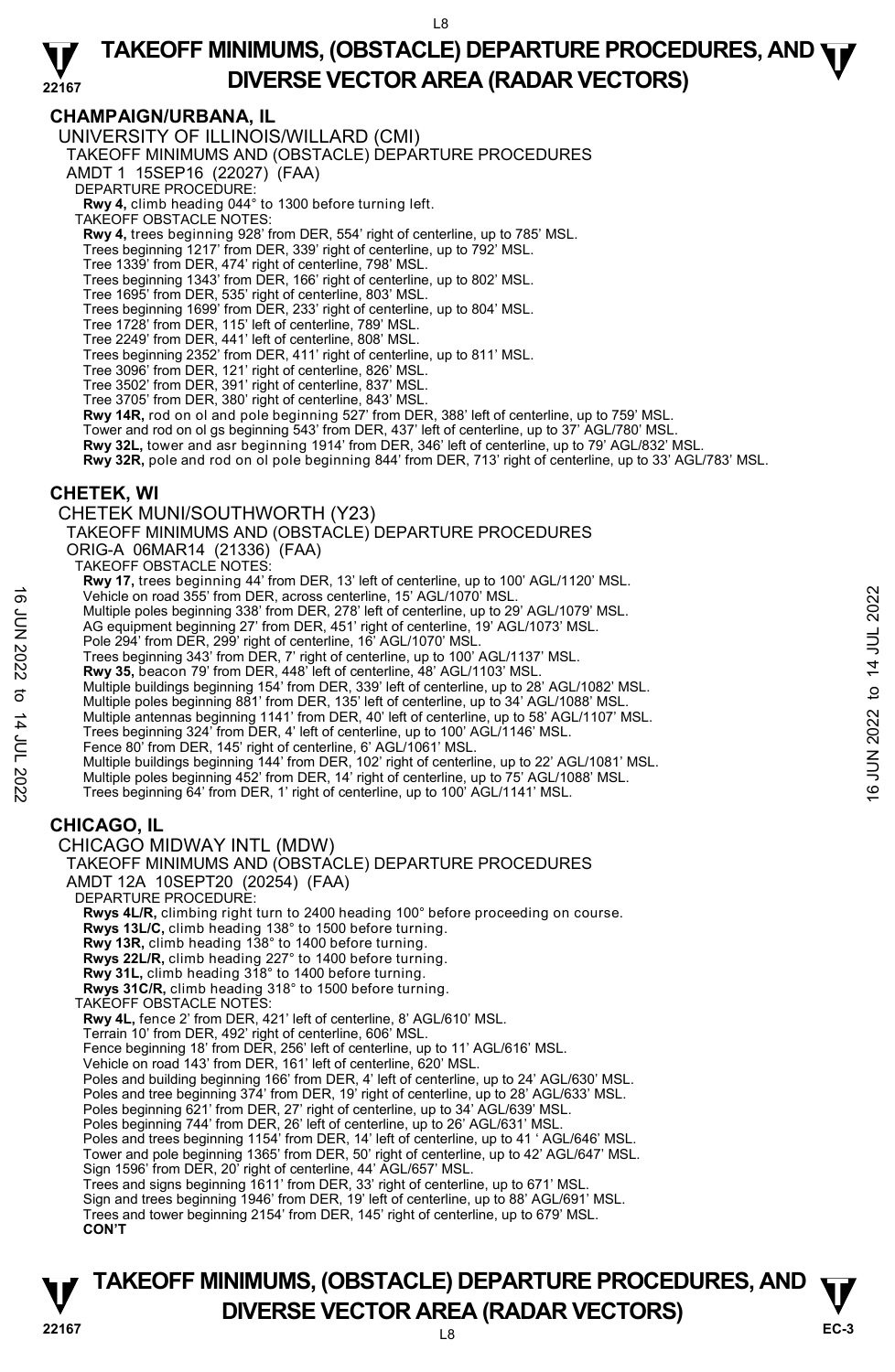#### **22167 TAKEOFF MINIMUMS, (OBSTACLE) DEPARTURE PROCEDURES, AND <b>WE**<br>DIVERSE VESTOR AREA (BARAR VESTORS) **DIVERSE VECTOR AREA (RADAR VECTORS)**

## **CHICAGO, IL (CON'T)**

CHICAGO MIDWAY INTL (MDW) (CON'T) Rwy 4R, poles and fence beginning 40' from DER, 21' left of centerline, up to 34' AGL/639' MSL. Pole 45' from DER, 475' right of centerline, 26' AGL/628' MSL. Poles, fence and NAVAID beginning 225' from DER, on centerline, up to 29' AGL/634' MSL. Transmission line, poles and trees beginning 830' from DER, 9' right of centerline, up to 39' AGL/644 ' MSL. Pole and transmission line beginning 891' from DER, 43' left of centerline, up to 38' AGL/641' MSL. Trees, poles, transmission lines and sign beginning 905' from DER, 73' left of centerline, up to 671' MSL. Tree and tramway beginning 1374' from DER, 570' right of centerline, up to 657' MSL. Trees beginning 1447' from DER, 369' left of centerline, up to 679' MSL. Tower 1823' from DER, 110' right of centerline, 61' AGL/672' MSL. Tower 3983' from DER, 1142' left of centerline, 109' AGL/708' MSL. **Rwy 13C,** building 37' from DER, 470' right of centerline, 23' AGL/630' MSL. Tree, poles, stack, NAVAID, transmission line and building beginning 73' from DER, on centerline, up to 641' MSL. Building 101' from DER, 253' left of centerline, 15' AGL/625' MSL. Transmission line and fence beginning 229' from DER, 51' left of centerline, up to 28 ' AGL/638' MSL. Tree, poles and building beginning 270' from DER, 143' left of centerline, up to 640' MSL.<br>Building and poles beginning 391' from DER, 32' left of centerline, up to 32' AGL/641' MSL. Tree, poles, buildings and sign beginning 503' from DER, 2' left of centerline, up to 647' MSL. Trees, poles, transmission lines and buildings beginning 613' from DER, 16' right of centerline, up to 660' MSL.<br>Transmission lines and poles beginning 661' from DER, 12' left of centerline, up to 39' AGL/649' MSL. Trees, poles, transmission lines and buildings beginning 708' from DER, 12' left of centerline, up to 680' MSL. Trees beginning 1536' from DER, 79' right of centerline, up to 667' MSL. Trees beginning 1624' from DER, 116' right of centerline, up to 670' MSL. Tree 1728' from DER, 937' left of centerline, 684' MSL. Tree 1793' from DER, 757' right of centerline, 673' MSL. Tree 1903' from DER, 731' right of centerline, 678' MSL. Trees beginning 2038' from DER, 568' right of centerline, up to 679' MSL. Tree 2310' from DER, 869' right of centerline, 684 ' MSL. Trees beginning 2368' from DER, 393' right of centerline, up to 689' MSL. Tree 2799' from DER, 620' right of centerline, 700' MSL. **Rwy 13L,** fence 178' from DER, 463' left of centerline, 15' AGL/622' MSL. Poles beginning 363' from DER, 199' left of centerline, up to 25' AGL/633' MSL. Poles beginning 488' from DER, 35' left of centerline, up to 27' AGL/634' MSL.<br>Poles and building beginning 657' from DER, 80' left of centerline, up to 34' AGL/642' MSL. Pole 701' from DER, 44 ' right of centerline, 18' AGL/626' MSL. Pole 812' from DER, 4' right of centerline, 23' AGL/632' MSI Transmission lines, buildings and pole beginning 832' from DER, 36' left of centerline, up to 34' AGL/643' MSL. Poles beginning 897' from DER, 42' right of centerline, up to 23' AGL/633' MSL. Tree, building and transmission line beginning 945' from DER, 64' left of centerline, up to 645' MSL. Transmission line and pole beginning 973' from DER, 34' right of centerline, up to 26' AGL/636' MSL. Transmission lines, building and tree beginning 1043' from DER, 16' right of centerline, up to 34' AGL/644' MSL. Tree 1170' from DER, 44' left of centerline, 656' MSL. Trees beginning 1188' from DER, 79' left of centerline, up to 671' MSL. Trees beginning 1284' from DER, 40' left of centerline, up to 675' MSL. Tree 1321' from DER, 104' right of centerline, 648' MSL. Trees, transmission line and pole beginning 1345' from DER, 16' right of centerline, up to 652' MSL. Trees beginning 1657' from DER, 40' right of centerline, up to 680' MSL. Tree 2678' from DER, 149' left of centerline, 684' MSL **Rwy 13R,** building 79' from DER, 334' right of centerline, 23' AGL/636' MSL. Pole 262' from DER, 255' left of centerline, 11' AGL/621' MSL Building 458' from DER, 594' right of centerline, 50' AGL/660' MSL. Building 660' from DER, 291' right of centerline, 49' AGL/661' MSL. Building 689' from DER, 367' right of centerline, 50' AGL/663' MSL. Trees, poles and transmission line beginning 977' from DER, 52' right of centerline, up to 692' MSL. Rwy 22L, poles, building and trees beginning 73' from DER, 1' left of centerline, up to 31' AGL/648' MSL. Poles beginning 464' from DER, 75' right of centerline, up to 38' AGL/653' MSL. Trees, transmission lines, buildings and poles beginning 603' from DER, 1' left of centerline, up to 689' MSL. Trees, poles, buildings and transmission lines beginning 648' from DER, on centerline, up to 675' MSL. Tree 2094' from DER, 704' right of centerline, 679' MSL. Tree 2248' from DER, 597' right of centerline, 682' MSL. Pole 3991' from DER, 1231' left of centerline, 107' AGL/739' MSL. Tank and water tower beginning 4100' from DER, 160' right of centerline, up to 113' AGL/728' MSL. Pole 4356' from DER, 846' left of centerline, 107' AGL/740' MSL. Poles beginning 4484' from DER, 571' left of centerline, up to 107' AGL/743' MSL. **Rwy 22R,** fence beginning 7' from DER, 132' right of centerline, up to 12' AGL/630' MSL. Pole and fence beginning 83' from DER, 63' right of centerline, up to 18' AGL/636' MSL. Tree, poles, building and fence beginning 142' from DER, 1' right of centerline, up to 647' MSL. Fence beginning 201' from DER, on centerline, up to 13' AGL/630' MSL. Poles and fence beginning 281' from DER, 7' left of centerline, up to 18' AGL/635' MSL. Transmission line and building beginning 330' from DER, 5' right of centerline, up to 34' AGL/650' MSL. Tree, building, pole and fence beginning 365' from DER, 25' left of centerline, up to 637' MSL. Transmission lines and buildings beginning 381' from DER, 44' right of centerline, up to 37' AGL/654' MSL. Tree and pole beginning 471' from DER, 97' left of centerline, up to 640' MSL. **CON'T** 16<br>
The studient of the selection of the Active Selection, 19 AGU632' MSL.<br>
Poles beginning 363' from DER, 35' left of centerline, up to 27' AGU633' MSL.<br>
Poles and building beginning 457' from DER, 36' left of centerline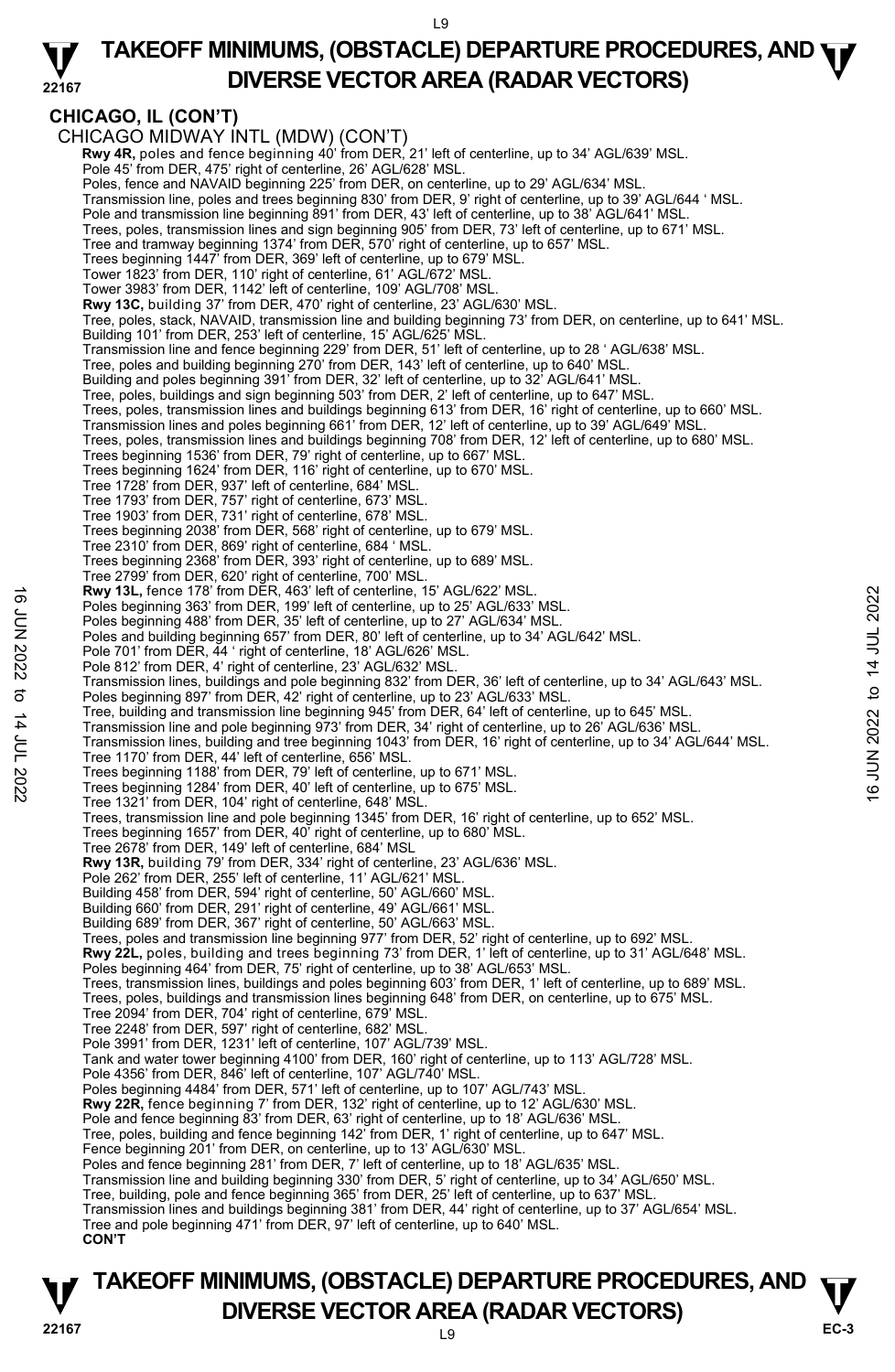#### **22167 TAKEOFF MINIMUMS, (OBSTACLE) DEPARTURE PROCEDURES, AND <b>WE**<br>DIVERSE VESTOR AREA (RADAR VESTORS) **DIVERSE VECTOR AREA (RADAR VECTORS)**

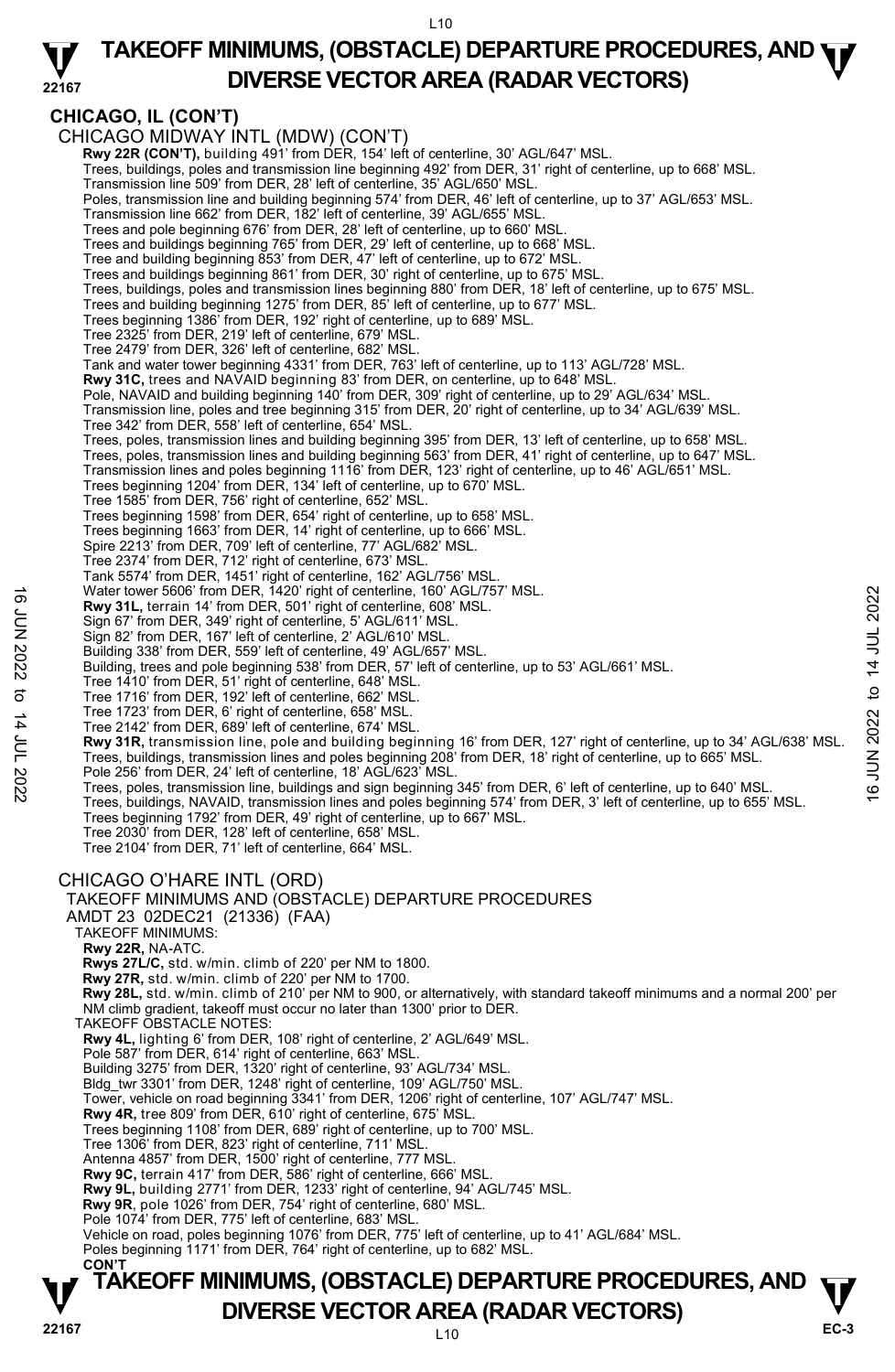#### **22167 TAKEOFF MINIMUMS, (OBSTACLE) DEPARTURE PROCEDURES, AND <b>WE**<br>DIVERSE VESTOR AREA (RADAR VESTORS) **DIVERSE VECTOR AREA (RADAR VECTORS)**

#### **CHICAGO, IL (CON'T)**  CHICAGO O'HARE INTL (ORD) (CON'T) **Rwy 10C,** tower 1169' from DER, 778' left of centerline, 41' AGL/694' MSL.<br>**Rwy 10L,** bldg, sign beginning 2517' from DER, 729' right of centerline, 88' AGL/732' MSL. Tower 3958' from DER, 1287' right of centerline, 127' AGL/771' MSL. Pole 4388' from DER, 1585' left of centerline, 124' AGL/762' MSL Antenna 4390' from DER, 1585' left of centerline, 125' AGL/763' MSL. **Rwy 10R**, tree 2218' from DER, 1016' right of centerline, 714' MSL. Tree 2248' from DER, 777' right of centerline, 716' MSL. Tree 2358' from DER, 821' right of centerline, 717' MSL. Trees beginning 2365' from DER, 732' right of centerline, up to 720' MSL. Trees beginning 2415' from DER, 690' right of centerline, up to 71' AGL/724' MSL. **Rwy 22L,** pole 1301' from DER, 737' right of centerline, 39' AGL/694' MSL. **Rwy 27C,** terrain 330' from DER, 577' left of centerline, 684' MSL. Tree 2426' from DER, 593' left of centerline, 737' MSL. Tree 2494' from DER, 683' right of centerline, 88' AGL/751 MSL. **Rwy 27L,** terrain 486' from DER, 593' right of centerline, 681' MSL. Terrain 779' from DER, 661' right of centerline, 688' MSL. Terrain beginning 1177' from DER, 717' left of centerline, up to 707' MSL. Tree 2426' from DER, 1013' right of centerline, 737' MSL.<br>**Rwy 27R,** pole 1051' from DER, 739' left of centerline, 707' MSL. Vehicle on road 1071' from DER, 560' right of centerline, 698' MSL. Tree 1248' from DER, 815' right of centerline, 712' MSL. Tank 1509' from DER, 886' left of centerline, 56' AGL/726' MSL. Vehicle on road, elevator beginning 2777' from DER, 1019' left of centerline, up to 111' AGL/777' MSL. **Rwy 28C,** tree, vehicle on road beginning 2373' from DER, 1099' left of centerline, up to 737' MSL. Tree 2559' from DER, 257' right of centerline, 737' MSL. Tree, vehicle on road, 2719' from DER, 1194' left of centerline, up to 80' AGL/750' MSL. Tree 3526' from DER, 695' left of centerline, 768' MSL. Vehicle on road 3538' from DER, 702' left of centerline, 97' AGL/771' MSL. **Rwy 28L,** vehicle on road beginning 590' from DER, 656' left of centerline, up to 700' MSL. Vehicle on road, pole beginning 1070' from DER, 697' left of centerline, up to 707' MSL. Tree 1583' from DER, 803' left of centerline, 724' MSL. Tree 1608' from DER, 777' left of centerline, 727' MSL. Trees beginning 1675' from DER, 759' left of centerline, up to 728' MSL. Trees beginning 1748' from DER, 724' left of centerline, up to 732' MSL. Trees beginning 1911' from DER, 788' left of centerline, up to 79' AGL/751' MSL. Tree, vehicles on road beginning 2552' from DER, 717' left of centerline, up to 758' MSL. Tank 5893' from DER, 740' right of centerline, 167 AGL/834 MSL. **Rwy 28R,** tree 2559' from DER, 942' left of centerline, 737' MSL. LANSING MUNI (IGQ) TAKEOFF MINIMUMS AND (OBSTACLE) DEPARTURE PROCEDURES AMDT 5 02JUL09 (09183) (FAA) TAKEOFF MINIMUMS: The 16 or oral, pole beginning 10/0' from DER, 29' left of centerline, 124' MSL.<br>
Tree 1583' from DER, 203' left of centerline, 727' MSL.<br>
Tree 1608' from DER, 777' left of centerline, 127' MSL.<br>
Trees beginning 1675' fro

**Rwy 36,** 300-1¼ or std. w/ min. climb of 322' per NM to 900.

- DEPARTURE PROCEDURE:
- **Rwy 36,** climb heading 002° to 1200 before proceeding on course.
- TAKEOFF OBSTACLE NOTES:
- **Rwy 9,** poles beginning 1203' from DER, from left to right of centerline, up to 32' AGL/647' MSL.<br>Building 1882' from DER, 964' left of centerline, 50' AGL/668' MSL.

Tower 4314' from DER, 664' left of centerline, 149' AGL/764' MSL.

**Rwy 18,** trees beginning 381' from DER, 440' right of centerline, up to 42' AGL/661' MSL.

**Rwy 27,** hangar and building beginning 254' from DER, 69' right of centerline, up to 26' AGL/641' MSL. Trees, antennas, antennas on buildings, signs, light poles, and road with vehicles beginning 326' from DER, from left to right of centerline, up to 68' AGL/683' MSL.

Tank 575' from DER, 65' left of centerline, 16' AGL/630' MSL.

**Rwy 36,** pole 5546' from DER, 1932' right of centerline, 164' AGL/777' MSL.

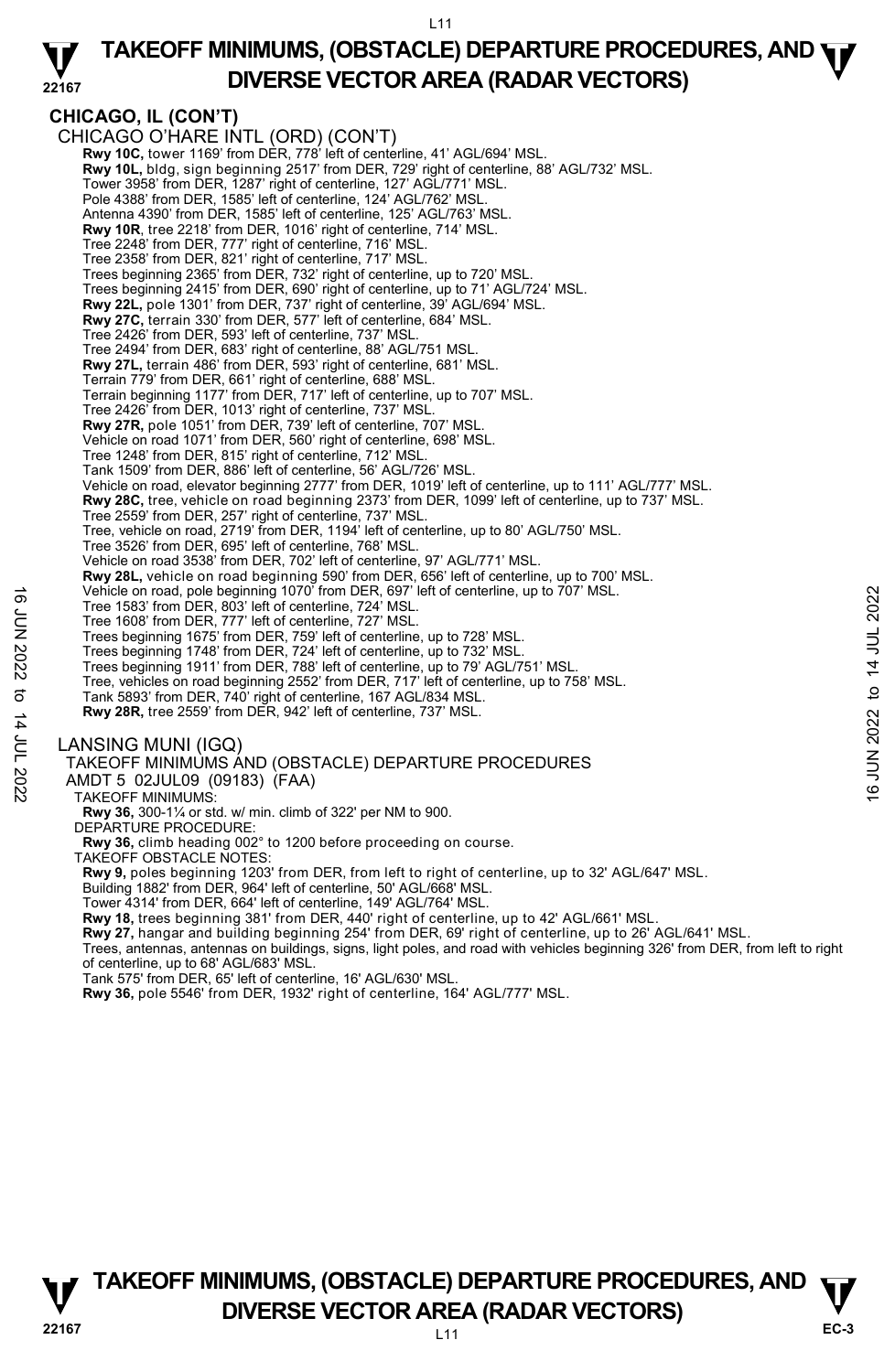## **CHICAGO/AURORA, IL**

AURORA MUNI (ARR)

TAKEOFF MINIMUMS AND (OBSTACLE) DEPARTURE PROCEDURES

AMDT 1 25OCT07 (07298) (FAA)

TAKEOFF OBSTACLE NOTES:

**Rwy 9,** vehicle on road 794' from DER, right and left of centerline, 15' AGL/734' MSL.

Multiple trees beginning 4126' from DER, on centerline, 100' AGL/819' MSL. **Rwy 15,** multiple trees, power poles and road beginning 900' from DER, 47' right of centerline, up to 100' AGL/809' MSL.

Power pole 1313' from DER, 47' left of centerline, 34' AGL/733' MSL.<br>**Rwy 18,** multiple power poles beginning 1218' from DER, 190' right of centerline, up to 35' AGL/734' MSL.

Multiple trees beginning 3646' from DER, on centerline up to 100' AGL/809' MSL.

**Rwy 27,** vehicle on road 1020' from DER, right and left of centerline, 15' AGL/734' MSL.<br>**Rwy 33,** multiple trees and road beginning 788' from DER, 238' right of centerline, up to 79' AGL/788' MSL.

Road and power pole beginning 577' from DER, 137' left of centerline, up to 38' AGL/747' MSL.

**Rwy 36,** tree, pole and fence beginning 31' from DER, 169' left of centerline, up to 35' AGL/734' MSL.

Vehicle on road beginning 1099' from DER, right and left of centerline, 15' AGL/734' MSL.

## **CHICAGO/LAKE IN THE HILLS, IL**

LAKE IN THE HILLS (3CK)

TAKEOFF MINIMUMS AND (OBSTACLE) DEPARTURE PROCEDURES ORIG-A 05APR12 (12096) (FAA) TAKEOFF OBSTACLE NOTES: **Rwy 8,** road beginning 118' from DER, left/right and on centerline, 15' AGL/901' MSL. Multiple trees beginning 2174' from DER, 294' left of centerline, up to 100' AGL/986' MSL. Multiple trees beginning 3312' from DER, 1023' right of centerline, up to 100' AGL/994' MSL.<br>**Rwy 26,** multiple trees beginning 55' from DER, 288' right of centerline, up to 100' AGL/999' MSL. Multiple trees beginning 299' from DER, 101' left of centerline, up to 100' AGL/959' MSL. Power lines beginning 1714' from DER, 12' right of centerline, up to 36' AGL/937' MSL. Power lines beginning 1879' from DER, 87' left of centerline, up to 52' AGL/952' MSL.

#### **CHICAGO/PROSPECT HEIGHTS/WHEELING, IL**

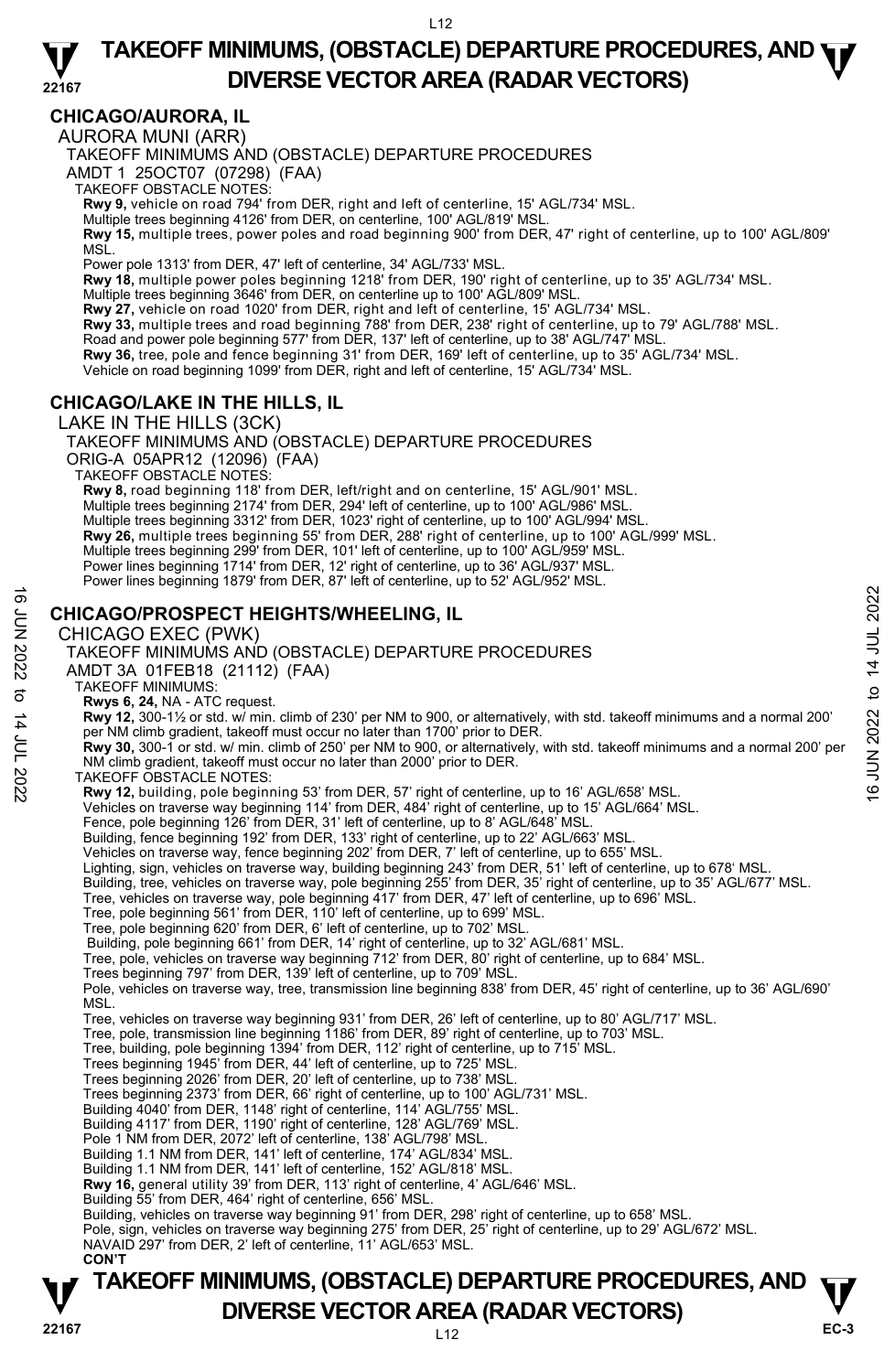#### **22167 TAKEOFF MINIMUMS, (OBSTACLE) DEPARTURE PROCEDURES, AND <b>WE**<br>DIVERSE VESTOR AREA (RADAR VESTORS) **DIVERSE VECTOR AREA (RADAR VECTORS)**

## **CHICAGO/PROSPECT HEIGHTS/WHEELING, IL (CON'T)**

CHICAGO EXEC (PWK) (CON'T)

Rwy 16 (CON'T), Vehicles on traverse way beginning 306' from DER, 365' left of centerline, up to 15' AGL/671' MSL. Vehicles on traverse way, 319' from DER, 230' left of centerline, 15' AGL/672' MSL.

Vehicles on traverse way beginning 402' from DER, 11' left of centerline, up to 15' AGL/673' MSL.

Tree, transmission line, pole beginning 442' from DER, 62' right of centerline, up to 682' MSL. Tree, building beginning 573' from DER, 34' left of centerline, up to 38' AGL/680' MSL.

Tree 1026' from DER, 237' right of centerline, 684' MSL. Tree, pole beginning 1082' from DER, 23' right of centerline, up to 688' MSL.

Tree 1094' from DER, 642' left of centerline, 684' MSL.

Tree, building beginning 1102' from DER, 33' left of centerline, up to 685' MSL.

Trees beginning 1237' from DER, 252' left of centerline, up to 689' MSL.

Trees beginning 1248' from DER, 285' right of centerline, up to 693' MSL.

Tree 1370' from DER, 349' left of centerline, 695' MSL.

Tree, tower beginning 1461' from DER, 183' left of centerline, up to 78' AGL/717' MSL.

Trees beginning 1502' from DER, 14' right of centerline, up to 79' AGL/720' MSL.

Tree 2073' from DER, 894' left of centerline, 718' MSL. Trees beginning 2173' from DER, 97' right of centerline, up to 726' MSL.

**Rwy 30,** fence 25' from DER, 108' left of centerline, 5' AGL/650' MSL.

Vehicles on traverse way, fence beginning 47' from DER, 25' right of centerline, up to 658' MSL.<br>Tree 56' from DER, 285' left of centerline, 36' AGL/683' MSL.

- 
- Tree, vehicles on traverse way, fence beginning 77' from DER, 41' left of centerline, up to 689' MSL.

Building, vehicles on traverse way, pole beginning 79' from DER, 66' right of centerline, up to 670' MSL.

Pole, vehicles on traverse way, tree, transmission line beginning 235' from DER, 99' right of centerline, up to 34' AGL/678' **MSL** 

Building 383' from DER, 594' left of centerline, 44' AGL/691' MSL.

Tree, building beginning 393' from DER, 1' left of centerline, up to 697' MSL.

Tree, building, transmission line, pole beginning 523' from DER, 240' right of centerline, up to 679' MSL.

Tree, building, pole, transmission line beginning 636' from DER, 48' right of centerline, up to 689' MSL.

Tree, building, pole beginning 794' from DER, 123' right of centerline, up to 709' MSL. Trees beginning 1114' from DER, 82' left of centerline, up to 702' MSL.

Trees beginning 1267' from DER on centerline, up to 89' AGL/730' MSL.

Trees beginning 1580' from DER, 51' left of centerline, up to 712' MSL.

Transmission line 2741' from DER, 1053' left of centerline, 110' AGL/760' MSL.

Transmission line, tree beginning 2977' from DER, 96' left of centerline, up to 118' AGL/768' MSL. Trees beginning 1260' from DER, 61' left of centerline, up to 89' AGL/730' MSL.<br>
Transmission line 2741' from DER, 1053' left of centerline, up to 712' MSL.<br>
Transmission line 2741' from DER, 1053' left of centerline, up t

Transmission line 3858' from DER, 172' right of centerline, 757' MSL.

Transmission line beginning 3873' from DER, 160' right of centerline, up to 108' AGL/776' MSL.

Transmission line 4732' from DER, 1004' right of centerline, 133' AGL/778' MSL.

Transmission line 4792' from DER, 938' right of centerline, 141' AGL/790' MSL.

Tank, transmission line beginning 5087' from DER, 760' right of centerline, up to 802' MSL. **Rwy 34,** sign 26' from DER, 492' right of centerline, 11' AGL/645' MSL.

Sign, general utility beginning 29' from DER, 115' left of centerline, up to 6' AGL/646' MSL.

General utility 39' from DER, 115' right of centerline, 6' AGL/647' MSL.

- 
- Vehicles on traverse way beginning 526' from DER, 331' right of centerline, up to 15' AGL/679' MSL.
- Tree, vehicles on traverse way beginning 594' from DER, 29' right of centerline, up to 686' MSL. Tree, building, pole, transmission line beginning 708' from DER, 225' right of centerline, up to 697' MSL.
- 
- Trees beginning 1507' from DER, 491' right of centerline, up to 700' MSL.
- Tree, transmission line, pole beginning 1661' from DER, 53' right of centerline, up to 701' MSL.

Trees beginning 2131' from DER, 121' right of centerline, up to 712' MSL. Tree 2862' from DER, 637' right of centerline, 716' MSL.

- 
- Tree 2927' from DER, 106' right of centerline, 723' MSL.

Trees beginning 2986' from DER, 373' right of centerline, up to 727' MSL.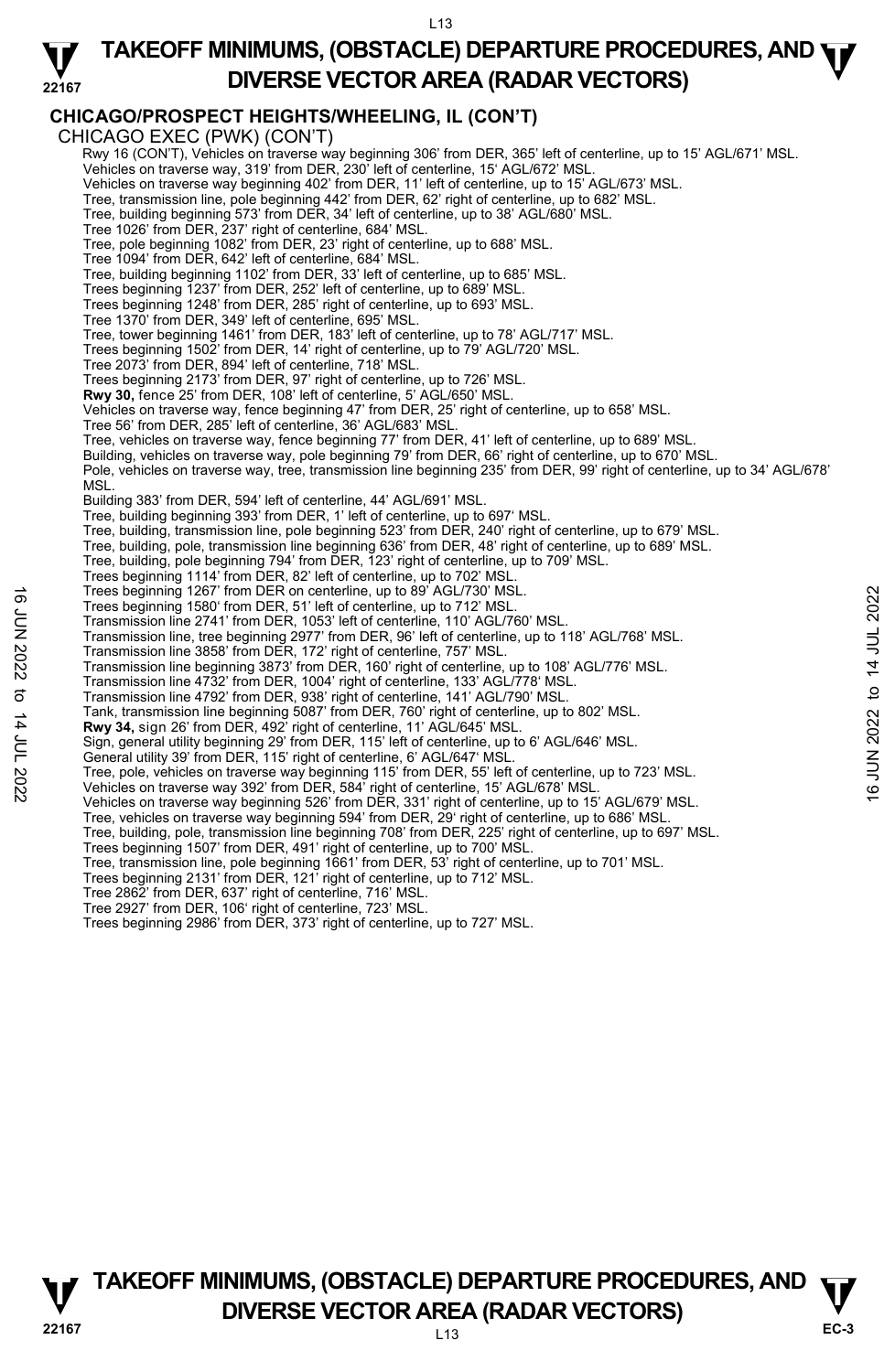## **CHICAGO/ROCKFORD, IL**

CHICAGO/ROCKFORD INTL (RFD)

TAKEOFF MINIMUMS AND (OBSTACLE) DEPARTURE PROCEDURES

ORIG 10FEB11 (11041) (FAA)

TAKEOFF MINIMUMS:

**Rwy 7,** 300-1½ or std. w/min. climb of 210' per NM to 1000, or alternatively, with std. takeoff minimums and a normal 200' per NM climb gradient. Takeoff must occur no later than 1300' prior to DER.

**Rwy 25,** 300-1 or std. w/min. climb of 270' per NM to 1000.

TAKEOFF OBSTACLE NOTES:

**Rwy 1,** vehicles on roadway 569' from DER, 640' left of centerline, up to 15' AGL/754' MSL.<br>Tree 1572' from DER, 658' left of centerline, 100' AGL/ 778' MSL.

**Rwy 7,** vehicles on roadway 485' from DER, 600' right of centerline, up to 15' AGL/754' MSL.

- Rod on building 628' from DER, 275' right of centerline 13' AGL/752' MSL.
- Poles beginning 544' from DER, 596' right of centerline, up to 32' AGL/771' MSL
- Trees beginning 1084' from DER, 244' right of centerline, up to 100' AGL/804' MSL.
- 
- Trees beginning 1603' from DER, 254' left of centerline, up to 100' AGL/ 779' MSL. Trees beginning 4745' from DER, 593' right of centerline, up to 100' AGL/859' MSL.
- Trees beginning 5167' from DER, 630' left of centerline, up to 100' AGL/879' MSL.
- Obstruction light on antenna 5379' from DER, 1768' left of centerline, 129' AGL/888' MSL.
- Tower 5359' from DER, 1785' left of centerline, 140' AGL/888' MSL.
- **Rwy 19,** vehicles on roadway 447' from DER, 593' left of centerline, up to 15' AGL/724' MSL.
- Trees beginning 2202' from DER, 996' right of centerline, up to 100' AGL/796' MSL.
- **Rwy 25,** vehicles on roadway 2' from DER, left and right of centerline, up to 15' AGL/744' MSL.

Trees beginning 4660' from DER, 1237' left of centerline, up to 100' AGL/ 909' MSL.

## **CHICAGO/ROMEOVILLE, IL**

LEWIS UNIVERSITY (LOT)

- TAKEOFF MINIMUMS AND (OBSTACLE) DEPARTURE PROCEDURES AMDT 1 03JUN10 (10154) (FAA)
- TAKEOFF MINIMUMS:

**Rwy 2,** 300-1¼ or std. w/ min. climb of 420' per NM to 1200.

DEPARTURE PROCEDURE:

**Rwy 2,** climb heading 016° to 1300 before turning right.

TAKEOFF OBSTACLE NOTES:

**Rwy 2,** multiple towers, tree, and stack beginning 1196' from DER, 49' left of centerline, up to 213' AGL/876' MSL. **EXECUTE PROCEDURE:**<br>
LEPARTURE PROCEDURE:<br>
DEPARTURE PROCEDURE:<br> **EXECUTE PROCEDURE:**<br>
TAKEOFF OBSTACLE NOTES:<br>
TAKEOFF OBSTACLE NOTES:<br>
TAKEOFF OBSTACLE NOTES:<br> **ENV 2**, multiple tevers, tree, and stack beginning 1196'

**Rwy 9,** multiple trees and building beginning 243' from DER, 358' left of centerline, up to 64' AGL/735' MSL.<br>Multiple light poles, trees, and sign beginning 112' from DER, 174' right of centerline, up to 77' AGL/721' MSL

**Rwy 27,** multiple trees beginning 1143' from DER, 634' right of centerline, up to 70' AGL/723' MSL.

## **CHICAGO/WAUKEGAN, IL**

WAUKEGAN NTL (UGN)

TAKEOFF MINIMUMS AND (OBSTACLE) DEPARTURE PROCEDURES

AMDT 1A 07DEC17 (21112) (FAA)

TAKEOFF OBSTACLE NOTES:

**Rwy 5,** trees beginning 328' from DER, 493' left of centerline, up to 58' AGL/759' MSL.<br>**Rwy 14,** hangar 196' from DER, 453' left of centerline, 30' AGL/749' MSL.

Bush 362' from DER, 130' left of centerline, 17' AGL/728' MSL.

Bush 371' from DER, 161' right of centerline, 14' AGL/725' MSL. Hangar 920' from DER, 452' right of centerline, 30' AGL/749' MSL.

**Rwy 23,** trees beginning 89' from DER, 344' right of centerline, up to 59' AGL/780' MSL.

Trees beginning 212' from DER, 372' left of centerline, up to 44' AGL/758' MSL.

Trees beginning 925' from DER, left and right of centerline, up to 73' AGL/797' MSL. **Rwy 32,** terrain beginning 7' from DER, 112' left of centerline, up to 738' MSL.

Terrain 122' from DER, 249' right of centerline, 734' MSL.

Vehicle on road 232' from DER, 124' right of centerline, up to 15' AGL/752' MSL

Trees, bush and wind vane on building beginning 246' from DER, left and right of centerline, up to 54' AGL/784' MSL. Trees 1560' from DER, 259' right of centerline, 70' AGL/801' MSL.

## **CHICAGO/WEST CHICAGO, IL**

#### DUPAGE (DPA)

TAKEOFF MINIMUMS AND (OBSTACLE) DEPARTURE PROCEDURES

AMDT 1B 08NOV18 (18312) (FAA)

TAKEOFF MINIMUMS:

**Rwy 15,** 300-1⅜ or std. w/min. climb of 205' per NM to 1000.

TAKEOFF OBSTACLE NOTES:

**Rwy 2L,** electrical system 9' from DER, 60' left of centerline, 5' AGL/756' MSL.

Transmission line, pole beginning 1075' from DER, 621' left of centerline, up to 39' AGL/792' MSL.

Fence, transmission line beginning 1431' from DER, 745' left of centerline, up to 44' AGL/799' MSL.<br>Tree, fence beginning 1635' from DER, 635' left of centerline, up to 807' MSL.<br>Trees beginning 2248' from DER, 447' left o

Tree 2795' from DER, 930' left of centerline, 835' MSL.

 **CON'T**

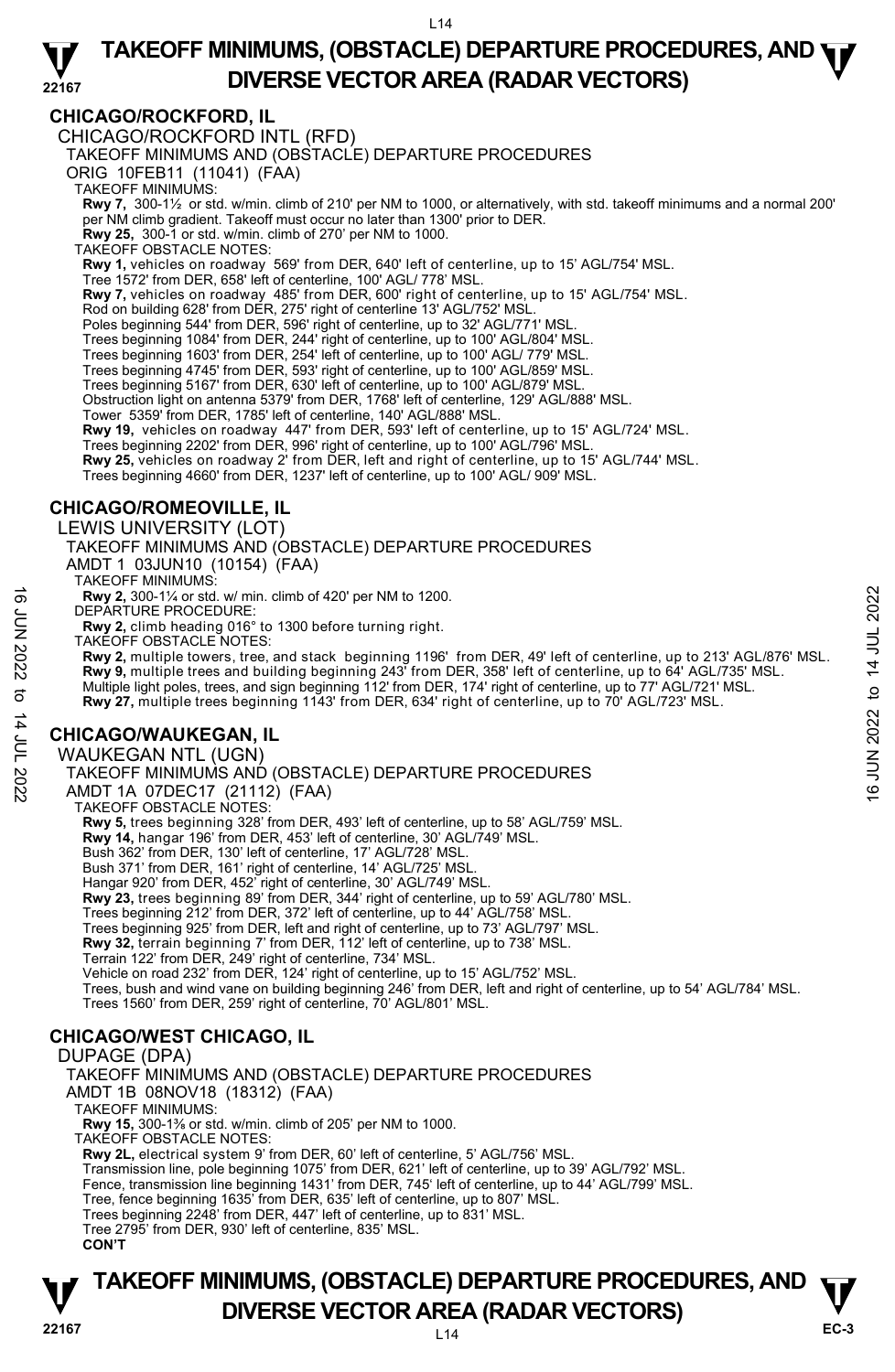#### **22167 TAKEOFF MINIMUMS, (OBSTACLE) DEPARTURE PROCEDURES, AND <b>WE**<br>DIVERSE VESTOR AREA (RADAR VESTORS) **DIVERSE VECTOR AREA (RADAR VECTORS)**

## **CHICAGO/WEST CHICAGO, IL (CON'T)**

|                   | "                                                                                                                                   |               |
|-------------------|-------------------------------------------------------------------------------------------------------------------------------------|---------------|
|                   | DUPAGE (DPA) (CON'T)                                                                                                                |               |
|                   | Rwy 2L (CON'T), trees beginning 2832' from DER, 368' left of centerline, up to 836' MSL.                                            |               |
|                   | Trees beginning 2868' from DER, 407' left of centerline, up to 841' MSL.                                                            |               |
|                   | Tree 3866' from DER, 790' left of centerline, 104' AGL/856' MSL.                                                                    |               |
|                   | <b>Rwy 2R, lighting 2' from DER, 30' left of centerline, 1' AGL/759' MSL.</b>                                                       |               |
|                   | <b>Rwy 10,</b> lighting, NAVAID beginning 39' from DER, 77' right of centerline, up to 757' MSL.                                    |               |
|                   | Building 629' from DER, 611' left of centerline, 22' AGL/777' MSL.                                                                  |               |
|                   | Tower 699' from DER, 632' left of centerline, 36' AGL/792' MSL.                                                                     |               |
|                   | Tree 845' from DER, 679' left of centerline, 805' MSL.                                                                              |               |
|                   | Tree, pole, tower beginning 871' from DER, 1' left of centerline, up to 815' MSL.                                                   |               |
|                   | Tree, building, pole, stack beginning 1435' from DER, 133' right of centerline, up to 827' MSL.                                     |               |
|                   | Trees beginning 1944' from DER, 130' right of centerline, up to 829' MSL.                                                           |               |
|                   | Trees beginning 2369' from DER, 170' left of centerline, up to 839' MSL.                                                            |               |
|                   | Tree 3006' from DER, 502' right of centerline, 841' MSL.                                                                            |               |
|                   | Trees beginning 3396' from DER, 885' right of centerline, up to 849' MSL.                                                           |               |
|                   | Rwy 15, tree, fence, vehicles on traverse way beginning 3' from DER, 240' left of centerline, up to 796' MSL.                       |               |
|                   | Tree, vehicles on traverse way, building beginning 136' from DER, 9' left of centerline, up to 44' AGL/797' MSL.                    |               |
|                   | Tree 493' from DER, 458' left of centerline, 809' MSL.                                                                              |               |
|                   | Tree 538' from DER, 564' left of centerline, 813' MSL.                                                                              |               |
|                   | Tree, vehicles on traverse way beginning 564' from DER, 74' right of centerline, up to 74' AGL/836' MSL.                            |               |
|                   | Tree, vehicles on traverse way, building, pole, transmission line beginning 697' from DER, 8' right of centerline, up to 838'       |               |
|                   | MSL.                                                                                                                                |               |
|                   | Trees beginning 1578' from DER, 29' left of centerline, up to 95' AGL/850' MSL.                                                     |               |
|                   | Tower 1 NM from DER, 1677' left of centerline, 165' AGL/927' MSL.                                                                   |               |
|                   | Rwy 20L, sign beginning 19' from DER, 89' right of centerline, up to 3' AGL/752' MSL.                                               |               |
|                   | Fence 209' from DER, 547' left of centerline, 10' AGL/757' MSL.                                                                     |               |
|                   | Tree 614' from DER, 481' left of centerline, 773' MSL.                                                                              |               |
|                   | Trees beginning 1058' from DER, 725' left of centerline, up to 805' MSL.                                                            |               |
|                   | Tree 1204' from DER, 736' left of centerline, 806' MSL.                                                                             |               |
|                   | Tree 1455' from DER, 812' left of centerline, 816' MSL.<br>Trees beginning 1482' from DER, 398' left of centerline, up to 820' MSL. |               |
|                   | Trees beginning 2194' from DER, 967' left of centerline, up to 844' MSL.                                                            |               |
|                   | Trees beginning 2346' from DER, 888' left of centerline, up to 102' AGL/849' MSL.                                                   |               |
|                   | Rwy 20R, vertical structure 19' from DER, 88' left of centerline, 3' AGL/753' MSL.                                                  |               |
|                   | Tree 645' from DER, 616' right of centerline, 768' MSL.                                                                             |               |
| <b>6 JUN 2022</b> | Rwy 28, sign 38' from DER, 454' right of centerline, 3' AGL/756' MSL.                                                               | 14 JUL 2022   |
|                   | Building 974' from DER, 681' right of centerline, 781' MSL.                                                                         |               |
| ಕ                 | Tree 1227' from DER, 683' right of centerline, 789' MSL.                                                                            | $\mathbf{c}$  |
|                   | Tree 1951' from DER, 968' left of centerline, 810' MSL.                                                                             |               |
|                   | Tree 2146' from DER, 971' left of centerline, 814' MSL.                                                                             | 2022          |
|                   | Trees beginning 2603' from DER, 1025' left of centerline, up to 830' MSL.                                                           |               |
|                   | Tree 2874' from DER, 1073' right of centerline, 837' MSL.                                                                           |               |
|                   | Rwy 33, terrain 15' from DER, 436' left of centerline, 759' MSL.                                                                    | NUM.          |
| 14 JUL 2022       | NAVAID, terrain beginning 50' from DER, 94' right of centerline, up to 760' MSL.                                                    | $\frac{6}{2}$ |
|                   | Building 195' from DER, 451' right of centerline, 24' AGL/778' MSL.                                                                 |               |
|                   | Building 239' from DER, 424' right of centerline, 25' AGL/780' MSL.                                                                 |               |
|                   | Tree, fence beginning 335' from DER, 338' left of centerline, up to 807' MSL.                                                       |               |
|                   | Tree, pole, vehicles on traverse way, building beginning 354' from DER, 154' right of centerline, up to 810' MSL.                   |               |
|                   | Tree, pole beginning 653' from DER, 168' right of centerline, up to 812' MSL.                                                       |               |
|                   | Tree, pole beginning 704' from DER, 340' right of centerline, up to 817' MSL.                                                       |               |
|                   | Tree, pole, transmission line beginning 713' from DER, 6' left of centerline, up to 826' MSL.                                       |               |
|                   | Tree, pole beginning 835' from DER, 29' right of centerline, up to 832' MSL.                                                        |               |
|                   | Tree, pole beginning 904' from DER, 76' right of centerline, up to 836' MSL.                                                        |               |
|                   | Trees beginning 1068' from DER, 521' left of centerline, up to 838' MSL.                                                            |               |
|                   | Tree, pole, transmission line beginning 1106' from DER, 153' right of centerline, up to 841' MSL.                                   |               |
|                   | Trees beginning 1687' from DER, 20' left of centerline, up to 844' MSL.                                                             |               |
|                   | Trees beginning 1865' from DER, 11' right of centerline, up to 847' MSL.                                                            |               |
|                   | Trees beginning 2250' from DER, 247' left of centerline, up to 96' AGL/854' MSL.                                                    |               |
|                   | Trees beginning 2450' from DER, 32' right of centerline, up to 110' AGL/859' MSL.                                                   |               |
|                   |                                                                                                                                     |               |
|                   |                                                                                                                                     |               |

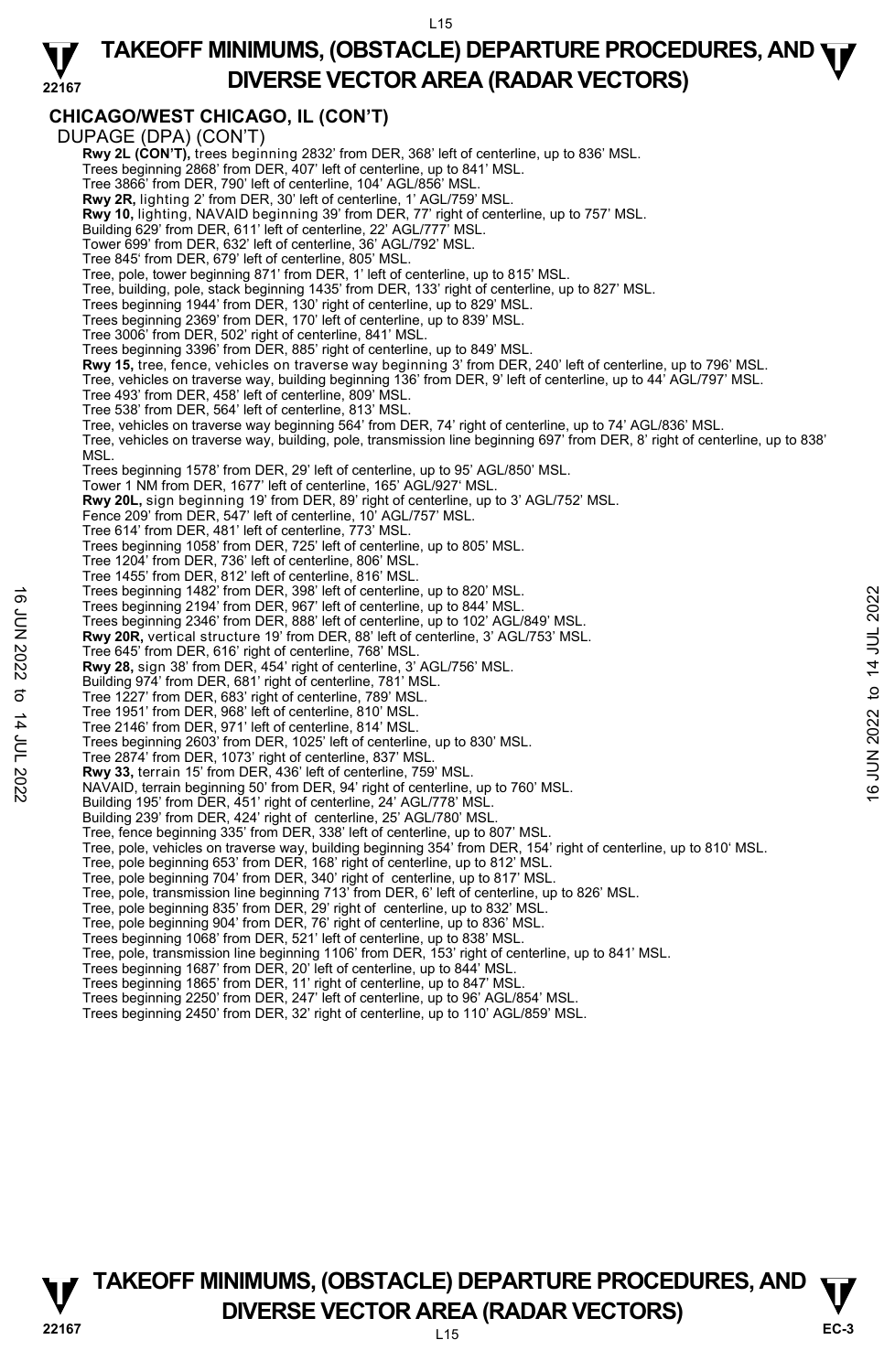#### **22167 TAKEOFF MINIMUMS, (OBSTACLE) DEPARTURE PROCEDURES, AND <b>WE**<br>DIVERSE VESTOR AREA (RADAR VESTORS) **DIVERSE VECTOR AREA (RADAR VECTORS)**

**CLINTONVILLE, WI**  CLINTONVILLE MUNI (CLI) TAKEOFF MINIMUMS AND (OBSTACLE) DEPARTURE PROCEDURES AMDT 2A 24MAY18 (18144) (FAA) TAKEOFF MINIMUMS: **Rwys 9, 27, 22,** NA-environmental. TAKEOFF OBSTACLE NOTES: **Rwy 4,** trees beginning 79' from DER, 252' left of centerline, up to 822' MSL. Tree and ground beginning 172' from DER, 277' right of centerline, up to 856' MSL. Trees beginning 192' from DER, 202' left of centerline, up to 832' MSL. Tree 352' from DER, 521' left of centerline, 836' MSL. Tree 376' from DER, 563' right of centerline, 877' MSL. Tree 392' from DER, 466' right of centerline, 901' MSL. Trees beginning 397' from DER, 322' left of centerline, up to 864' MSL. Tree, grain bin/silo, and elevator beginning 508' from DER, 440' right of centerline, up to 905' MSL. **Rwy 14,** tree 22' from DER, 488' right of centerline, 829' MSL. Trees beginning 39' from DER, 118' left of centerline, up to 829' MSL. Trees beginning 94' from DER, 248' right of centerline, up to 847' MSL. Trees beginning 202' from DER, 402' left of centerline, up to 836' MSL. Tree 305' from DER, 464' left of centerline, 838' MSL. Tree 371' from DER, 274' right of centerline, 849' MSL. Trees beginning 388' from DER, 341' right of centerline, up to 850' MSL. Tree 517' from DER, 484' left of centerline, 846' MSL. Trees beginning 524' from DER, 63' right of centerline, up to 854' MSL. Trees beginning 525' from DER, 145' left of centerline, up to 863' MSL. Trees beginning 691' from DER, 144' right of centerline, up to 870' MSL. Trees beginning 1253' from DER, 685' right of centerline, up to 882' MSL. Trees beginning 1362' from DER, 266' right of centerline, up to 885' MSL. Trees beginning 1416' from DER, 246' right of centerline, up to 893' MSL. Tree 1995' from DER, 709' left of centerline, 872' MSL. Trees beginning 2086' from DER, 735' left of centerline, up to 877' MSL. Tree 2233' from DER, 1044' left of centerline, 882' MSL. Tree 2336' from DER, 660' left of centerline, 884' MSL. Trees beginning 2417' from DER, 596' left of centerline, up to 891' MSL. Tree 3179' from DER, 194' right of centerline, 896' MSL. **Rwy 32,** ground 32' from DER, 449' left of centerline, 824' MSL. Ground 160' from DER, 373' left of centerline, 825' MSL. Pole 199' from DER, 454' left of centerline, 6' AGL/833' MSL. Pole and ground beginning 286' from DER, 365' left of centerline, up to 8' AGL/834' MSL. Pole 421' from DER, 572' left of centerline, 8' AGL/839' MSL. Trees beginning 759' from DER, 410' left of centerline, up to 882' MSL. Tree and pole beginning 958' from DER, 447' left of centerline, up to 886' MSL. Trees beginning 1098' from DER, 76' right of centerline, up to 880' MSL. Trees beginning 1105' from DER, 532' left of centerline, up to 891' MSL. Tree 1231' from DER, 656' left of centerline, 896' MSL. Trees beginning 1254' from DER, 51' left of centerline, up to 900' MSL. Trees beginning 1511' from DER, 189' right of centerline, up to 887' MSL. Trees beginning 1600' from DER, 301' right of centerline, up to 894' MSL. Trees beginning 1633' from DER, 4' right of centerline, up to 897' MSL. Trees beginning 2670' from DER, 321' left of centerline, up to 901' MSL. Tree 3270' from DER, 199' right of centerline, 906' MSL. Tree 3318' from DER, 280' right of centerline, 908' MSL. Tree 2233' from DER, 1044' left of centerline, 882' MSL.<br>
Tree 3086' from DER, 660' left of centerline, 894' MSL.<br>
Tree sheginning 2417' from DER, 596' left of centerline, up to 891' MSL.<br>
Tree 3179' from DER, 194' right o

## **CRANDON, WI**

CRANDON/STEVE CONWAY MUNI (Y55) TAKEOFF MINIMUMS AND (OBSTACLE) DEPARTURE PROCEDURES ORIG 08JAN15 (15008) (FAA) TAKEOFF MINIMUMS: **Rwys 1, 19,** NA – Environmental. **Rwy 30,** 300-2 or std. w/min. climb of 218' per NM to 2100, or alternatively with std. takeoff minimums and a normal 200' per NM climb gradient, takeoff must occur no later than 1800' prior to DER. TAKEOFF OBSTACLE NOTES: **Rwy 12,** tree 21' from DER, 315' left of centerline, 3' AGL/1630' MSL. Obstruction light wind sock 89' from DER, 222' left of centerline, 20' AGL/1649' MSL. Vehicle on roadway 302' from DER, 258' left to right of centerline, 15' AGL/1644' MSL. Buildings 438' from DER, 386' right of centerline, up to 19' AGL/1648' MSL. Apbn 474' from DER, 492' right of centerline, 39' AGL/1668' MSL. Tree 475' from DER, 437' left of centerline, 17' AGL/1646' MSL. Pole 678' from DER, 629' right of centerline, 21' AGL/1650' MSL. Trees beginning from 831' from DER, 222' right of centerline, up to 66' AGL/1685' MSL. **CON'T**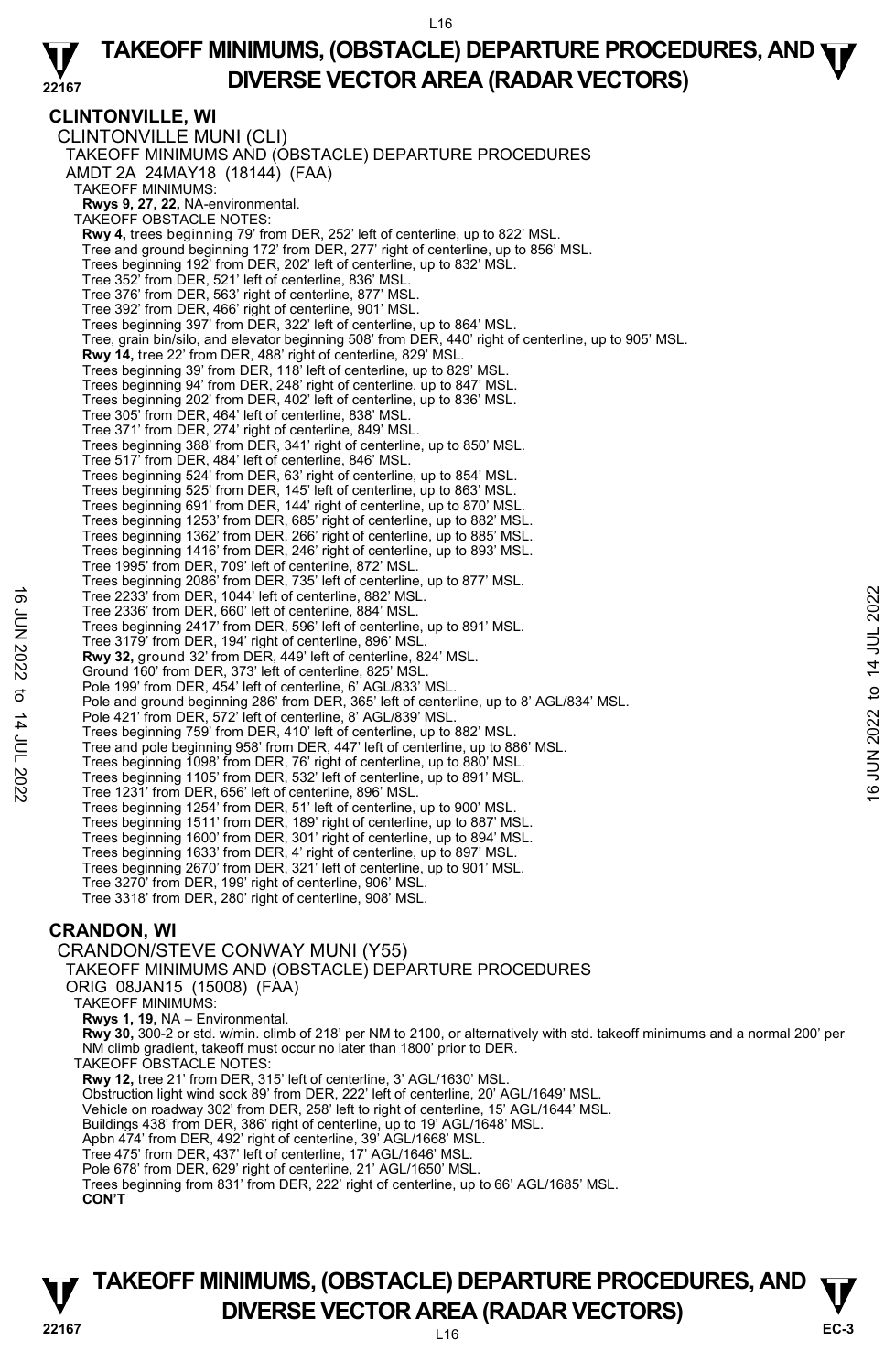#### **22167 TAKEOFF MINIMUMS, (OBSTACLE) DEPARTURE PROCEDURES, AND <b>WE**<br>DIVERSE VESTOR AREA (RADAR VESTORS) **DIVERSE VECTOR AREA (RADAR VECTORS)**

**CRANDON, WI (CON'T)** 

CRANDON/STEVE CONWAY MUNI (Y55) (CON'T)

 **Rwy 30,** trees beginning 3' from DER, 199' right of centerline, up to 10' AGL/1659' MSL.

Trees beginning 105' from DER, 236' right of centerline, up to 11' AGL/1661' MSL.

Trees beginning 1096' from DER, 42' left of centerline, up to 50' AGL/1679' MSL.

Trees beginning 1126' from DER, 181' left to right of centerline, up to 78' AGL/1707' MSL. Trees beginning 3974' from DER, 166' right of centerline, up to 86' AGL/1795' MSL.

Trees beginning 5974' from DER, 1892' right of centerline, up to 100' AGL/1939' MSL.

### **CUMBERLAND WI**

CUMBERLAND MUNI (UBE) TAKEOFF MINIMUMS AND (OBSTACLE) DEPARTURE PROCEDURES ORIG 31MAR16 (16091) (FAA) TAKEOFF MINIMUMS: **Rwy 18, 36,** NA-Environmental. TAKEOFF OBSTACLE NOTES: **Rwy 9**: REIL 35' from DER, 107' right of centerline, 3' AGL/1235' MSL. REIL 35' from DER, 107' left of centerline, 4' AGL/1235' MSL. Pole 662' from DER, 456' left of centerline, 29' AGL/1260' MSL Trees beginning 802' from DER, 573' left of centerline, up to 1292' MSL. Tree 1618' from DER, 269' right of centerline, 1283' MSL. Trees beginning 1946' from DER, 64' right of centerline, up to 1298' MSL. Trees beginning 1947' from DER, 66' left of centerline, up to 1294' MSL. Trees beginning 1954' from DER, 288' left of centerline, up to 1296' MSL. Tree 2312' from DER, 1100' left of centerline, 1307' MSL. **Rwy 27**: pole 10' from DER, 15' right of centerline, 2' AGL/1244' MSL. Fence 54' from DER, 386' right of centerline, 4' AGL/1246' MSL. Vehicles on road beginning 634' from DER, left and right of centerline, up to 15' AGL/1262' MSL. Building 852' from DER, 425' left of centerline, 29' AGL/1271' MSL. Tree 3356' from DER, 394' right of centerline, 1330' MSL.

## **DANVILLE, IL**

VERMILION RGNL (DNV) TAKEOFF MINIMUMS AND (OBSTACLE) DEPARTURE PROCEDURES ORIG 02JUL09 (09183) (FAA) TAKEOFF OBSTACLE NOTES: **Rwy 3,** tree 2298' from DER, 725' right of centerline, 50' AGL/761' MSL. **Rwy 16,** tree 4101' from DER, 378' left of centerline, 50' AGL/789' MSL. **Rwy 21,** tree 1982' from DER, 802' left of centerline, 50' AGL/728' MSL. **Rwy 34,** tree 3460' from DER, 2' right of centerline, 50' AGL/812' MSL. **DANVILLE, IL**<br>  $\frac{16}{5}$ <br>
VERMILION RGNL (DNV)<br>
TAKEOFF MINIMUMS AND (OBSTACLE) DEPARTURE PROCEDURES<br>
ORIG 02JUL09 (09183) (FAA)<br>
TAKEOFF MINIMUMS AND (OBSTACLE) DEPARTURE PROCEDURES<br>
TAKEOFF OBSTACLE NOTER, 725' right

## **DE KALB, IL**

DE KALB TAYLOR MUNI (DKB) TAKEOFF MINIMUMS AND (OBSTACLE) DEPARTURE PROCEDURES AMDT 4A 30APR15 (15120) (FAA) TAKEOFF MINIMUMS: **Rwy 27,** 300-1. DEPARTURE PROCEDURE: **Rwy 9,** climb runway heading to 1400 before proceeding on course. TAKEOFF OBSTACLE NOTES: **Rwy 9,** antenna tower 4363' from DER, 760' right of centerline, 130' AGL/1024' MSL.

## **DECATUR, IL**

DECATUR (DEC) TAKEOFF MINIMUMS AND (OBSTACLE) DEPARTURE PROCEDURES AMDT 3 23SEP10 (10266) (FAA) DEPARTURE PROCEDURE: **Rwy 6,** climb heading 060° to 1700 before turning left. **Rwy 30,** climb heading 300° to 1400 before turning right. **Rwy 36,** climbing left turn to intercept AXC VORTAC R-340 to 2000 before proceeding on course. TAKEOFF OBSTACLE NOTES: **Rwy 24,** pole 802' from DER, 664' left of centerline, 30' AGL/704' MSL. Trees beginning 895' from DER, 722' right of centerline, up to 88' AGL/762' MSL. **Rwy 30,** trees beginning 948' from DER, 395' left of centerline, up to 78' AGL/742' MSL.<br>Trees beginning 1314' from DER, 57' right of centerline, up to 90' AGL/739' MSL. **Rwy 36,** trees beginning 1549' from DER, 14' left of centerline, up to 75' AGL/749' MSL. Trees beginning 460' from DER, 84' right of centerline, up to 72' AGL/751' MSL.

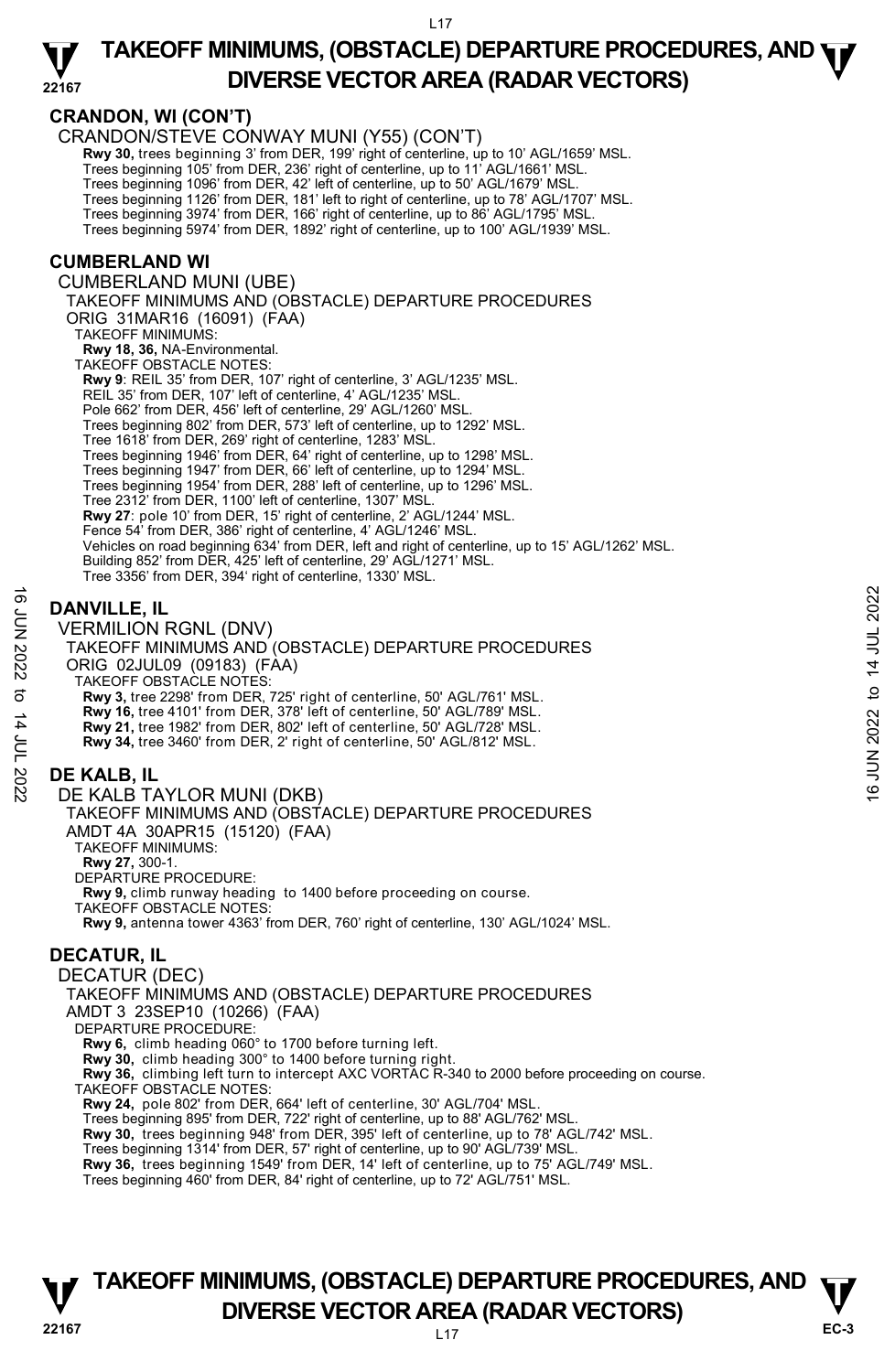## **TAKEOFF MINIMUMS, (OBSTACLE) DEPARTURE PROCEDURES, AND <b>WE**<br>DIVERSE VESTOR AREA (RADAR VESTORS) **DIVERSE VECTOR AREA (RADAR VECTORS)**

**22167 DIXON, IL**  DIXON MUNI-CHARLES R WALGREEN FLD (C73) TAKEOFF MINIMUMS AND (OBSTACLE) DEPARTURE PROCEDURES AMDT 4 10JAN13 (21224) (FAA) TAKEOFF MINIMUMS: **Rwy 26,** 400-2½ or std. w/min. climb of 250' per NM to 1300. TAKEOFF OBSTACLE NOTES: **Rwy 8,** vehicle on road beginning 336' from DER, on centerline, up to 15' AGL/798' MSL. **Rwy 12,** railroad track beginning 198' from DER, 288' right of centerline, up to 23' AGL/810' MSL. Vehicle on road beginning 150' from DER, 106' left of centerline, up to 15' AGL/794' MSL.<br>Monopole 1606' from DER, 411' left of centerline, 45' AGL/827' MSL. **Rwy 26,** tower 2.0 NM from DER, 707' left of centerline, 749' AGL/1100' MSL. Light poles beginning 166' from DER, 361' right of centerline, up to 39' AGL/806' MSL. Stack 793' from DER, 672' right of centerline, 60' AGL/843' MSL. Railroad tracks 572' from DER, 305' right of centerline, 23' AGL/803' MSL. Rooftops beginning 428' from DER, 413' right of centerline, up to 36' AGL/805' MSL. Trees beginning 330' from DER, 83' left and right of centerline, up to 14' AGL/833' MSL. **Rwy 30,** rooftops beginning 321' from DER, 140' left of centerline, up to 62' AGL/833' MSL. Power line beginning 259' from DER, 120' right of centerline, up to 100' AGL/870' MSL. Trees beginning 769' from DER, 211' left and right of centerline, up to 100' AGL/896' MSL. **EAGLE RIVER, WI**  EAGLE RIVER UNION (EGV) TAKEOFF MINIMUMS AND (OBSTACLE) DEPARTURE PROCEDURES ORIG-A 05NOV20 (20310) (FAA) TAKEOFF OBSTACLE NOTES: **Rwy 4,** vehicle on road 240' from DER, 559' right of centerline, 15' AGL/1654' MSL, terrain 51' from DER, 288' right of centerline, 1639' MSL. **Rwy 13,** vehicle on road 268' from DER, 572' left of centerline, 15' AGL/1654' MSL, antenna tower, 1816' from DER, 487' left of centerline, 60' AGL/1708' MSL. **Rwy 22,** vehicle on road 246' from DER, 566' right of centerline, 15' AGL/1654' MSL, multiple trees 476' from DER, 430' right of centerline, 83' AGL/1722' MSL, multiple trees 761' from DER, 147' left of centerline, 96' AGL/1735' MSL. **EAST TROY, WI**  EAST TROY MUNI (57C) TAKEOFF MINIMUMS AND (OBSTACLE) DEPARTURE PROCEDURES ORIG 29JUL10 (10210) (FAA) TAKEOFF MINIMUMS: **Rwys 18, 36,** NA-Environmental. TAKEOFF OBSTACLE NOTES: **Rwy 8,** trees beginning 106' from DER, 45' right of centerline, up to 100' AGL/979' MSL. **EXECUTE 15:** AGL/1654' MSL, multiple trees 476' from DER, 430'<br>
right of centerline, 83' AGL/1722' MSL, multiple trees 761' from DER, 147' left of centerline, 96' AGL/1735' MSL.<br> **EAST TROY, WI**<br>
EAST TROY, WI<br>
EAST TRO Vehicle on road 561' from DER, 588' left of centerline, up to 15' AGL/865' MSL. Vehicle on road 607' from DER, 46' right of centerline, up to 17' AGL/867' MSL. Trees beginning 1850' from DER, 131' right of centerline, up to 100' AGL/989' MSL. Trees beginning 2870' from DER, 431' left of centerline, up to 100' AGL/959' MSL. **EAU CLAIRE, WI**  CHIPPEWA VALLEY RGNL (EAU) TAKEOFF MINIMUMS AND (OBSTACLE) DEPARTURE PROCEDURES AMDT 2A 01FEB18 (18032) (FAA) TAKEOFF MINIMUMS: **Rwy 14,** 500-2¾ or standard w/ min. climb of 307' per NM to 1500. **Rwy 32,** 200-1½ or standard w/ min. climb of 302' per NM to 1200. DEPARTURE PROCEDURE: **Rwy 14,** climb heading 138° to 2000 before proceeding on course. **Rwy 22,** climb heading 224° to 1700 before proceeding on course. **Rwy 32,** climb heading 304° to 1700 before proceeding on course. TAKEOFF OBSTACLE NOTES: **Rwy 14,** pole, fence beginning 57' from DER, 302' right of centerline, up to 25' AGL/910' MSL.<br>Tree, pole beginning 146' from DER, 359' right of centerline, up to 925' MSL.<br>Trees beginning 817' from DER, 449' right of cen Pole 897' from DER, 619' left of centerline, 34' AGL/935' MSL. Tree, pole beginning 927' from DER, 339' right of centerline, up to 954' MSL. Tree 998' from DER, 593' left of centerline, 944' MSL. Trees beginning 1041' from DER, 27' left of centerline, up to 951' MSL. Trees beginning 1205' from DER, 5' right of centerline, up to 955' MSL. Tree, stack beginning 1465' from DER, 50' left of centerline, up to 959' MSL. Tree 2487' from DER, 545' right of centerline, 962' MSL. Trees beginning 4159' from DER, 971' right of centerline, up to 997' MSL. **CON'T**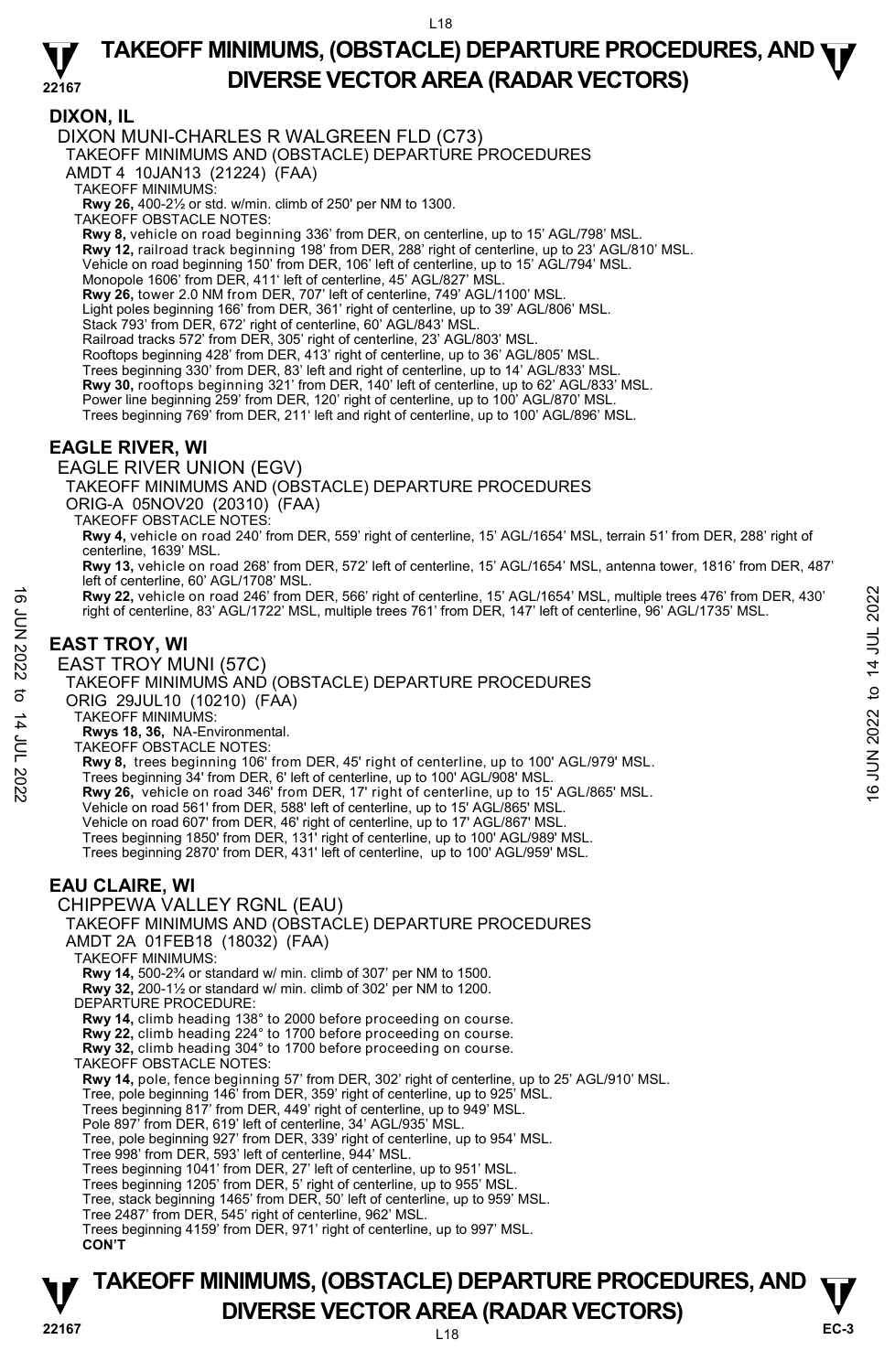#### **22167 TAKEOFF MINIMUMS, (OBSTACLE) DEPARTURE PROCEDURES, AND <b>WE**<br>DIVERSE VESTOR AREA (RADAR VESTORS) **DIVERSE VECTOR AREA (RADAR VECTORS)**

## **EAU CLAIRE, WI (CON'T)**

CHIPPEWA VALLEY RGNL (EAU) (CON'T) **Rwy 14 (CON'T),** tree 1 NM from DER, 1489' left of centerline, 1057' MSL. Tree 1 NM from DER, 511' left of centerline, 1060' MSL. Tree 1 NM from DER, 1116' left of centerline, 1063' MSL. Trees beginning 1 NM from DER, 826' left of centerline, up to 1076' MSL. Trees beginning 1 NM from DER, 616' left of centerline, up to 1080' MSL. Trees beginning 1 NM from DER, 360' left of centerline, up to 1083' MSL. Trees beginning 1.1 NM from DER, 1114' left of centerline, up to 1097' MSL. Trees beginning 1.1 NM from DER, 755' left of centerline, up to 1110' MSL. Trees beginning 1.1 NM from DER, 612' left of centerline, up to 1116' MSL. Trees beginning 1.1 NM from DER, 354' left of centerline, up to 1117' MSL. Trees beginning 1.1 NM from DER, 924' left of centerline, up to 1122' MSL. Trees beginning 1.1 NM from DER, 214' left of centerline, up to 1140' MSL. Tree 1.1 NM from DER, 625' left of centerline, 1148' MSL. Trees beginning 1.1 NM from DER, 128' left of centerline, up to 1150' MSL. Trees beginning 1.1 NM from DER, 157' left of centerline, up to 1154' MSL. Trees beginning 1.1 NM from DER, 364' left of centerline, up to 1158' MSL. Trees beginning 1.1 NM from DER, 20' right of centerline, up to 1090' MSL. Trees beginning 1.1 NM from DER, 159' right of centerline, up to 1095' MSL. Tree, pole beginning 1.1 NM from DER, 47' right of centerline, up to 1112' MSL. Trees beginning 1.1 NM from DER, 25' left of centerline, up to 1164' MSL. Trees beginning 1.2 NM from DER, 203' right of centerline, up to 1113' MSL. Transmission line beginning 1.2 NM from DER, 547' right of centerline, up to 64' AGL/1114' MSL. Tree, transmission line, pole beginning 1.2 NM from DER, 79' right of centerline, up to 1119' MSL. Tree, transmission line beginning 1.2 NM from DER, 47' left of centerline, up to 1169' MSL. Trees beginning 1.3 NM from DER, 1603' right of centerline, up to 1120' MSL. Towers beginning 2.2 NM from DER, 4' left of centerline, up to 455' AGL/1349' MSL. **Rwy 32,** traverse-way 10' from DER, 443' left of centerline, 893' MSL. Traverse-way 116' from DER, 438' left of centerline, 15' AGL/895' MSL. Tree, traverse-way beginning 184' from DER, 416' left of centerline, up to 928' MSL. Trees beginning 482' from DER, 391' left of centerline, up to 931' MSL. Trees beginning 561' from DER, 565' right of centerline, up to 927' MSL. Trees beginning 903' from DER, 371' right of centerline, up to 939' MSL. Tree 1054' from DER, 702' right of centerline, 942' MSL. Tree, building beginning 1059' from DER, 388' right of centerline, up to 943' MSL. Trees beginning 1299' from DER, 520' right of centerline, up to 948' MSL. Tree 4343' from DER, 967' left of centerline, 994' MSL. Tree 4367' from DER, 1423' left of centerline, 1001' MSL. Tree 4385' from DER, 1581' left of centerline, 1008' MSL. Trees beginning 4448' from DER, 1167' left of centerline, up to 1017' MSL. Tree 4470' from DER, 1412' left of centerline, 1023' MSL. Trees beginning 4554' from DER, 1209' left of centerline, up to 1025' MSL. Tree 4563' from DER, 1355' left of centerline, 1029' MSL. Trees beginning 4572' from DER, 1230' left of centerline, up to 1037' MSL. Tree 4674' from DER, 1602' left of centerline, 1040' MSL. Trees beginning 4685' from DER, 1132' left of centerline, up to 1048' MSL. Trees beginning 4809' from DER, 1089' left of centerline, up to 1059' MSL. Trees beginning 4917' from DER, 1038' left of centerline, up to 81' AGL/1067' MSL. Trees beginning 5004' from DER, 756' left of centerline, up to 78' AGL/1070' MSL. Trees beginning 5051' from DER, 442' left of centerline, up to 73' AGL/1073' MSL. Tree, transmission\_line beginning 5370' from DER, 95' left of centerline, up to 1077' MSL. Tree 1.1 NM from DER, 1985' left of centerline, 85' AGL/1078' MSL. Tree 1.1 NM from DER, 2361' left of centerline, 1070' MSL. Trees beginning 482' from DER, 391' lett of centerline, up to 937' MSL.<br>
Trees beginning 903' from DER, 565' right of centerline, up to 939' MSL.<br>
Trees beginning 903' from DER, 371' right of centerline, up to 939' MSL.<br>
T

## **EFFINGHAM, IL**

EFFINGHAM COUNTY MEML (1H2) TAKEOFF MINIMUMS AND (OBSTACLE) DEPARTURE PROCEDURES AMDT 5B 22APR21 (21224) (FAA) TAKEOFF MINIMUMS: **Rwy 1,** std. w/min. climb of 235' per NM to 1300 or 1000-3 for VCOA. DEPARTURE PROCEDURE: **Rwy 1,** climb on heading 009° to 1400 before proceeding on course.  **Rwy 29,** climb on heading 294° to 1100 before proceeding on course. VCOA: **Rwy 1,** obtain ATC approval for VCOA when requesting IFR clearance. Climb in visual conditions to cross Effingham County Meml airport at or above 1400 before proceeding on course. TAKEOFF OBSTACLE NOTES: **Rwy 1,** sign 4' from DER, 208' left of centerline, 3' AGL/581' MSL. Sign 14' from DER, 51' left of centerline, 55' AGL/581' MSL. Building 156' from DER, 355' left of centerline, 6' AGL/585' MSL. Tree 186' from DER, 475' right of centerline, 587' MSL. Tree 188' from DER, 333' right of centerline, 18' AGL/591' MSL. Tree 224' from DER, 245' right of centerline, 592' MSL. **CON'T**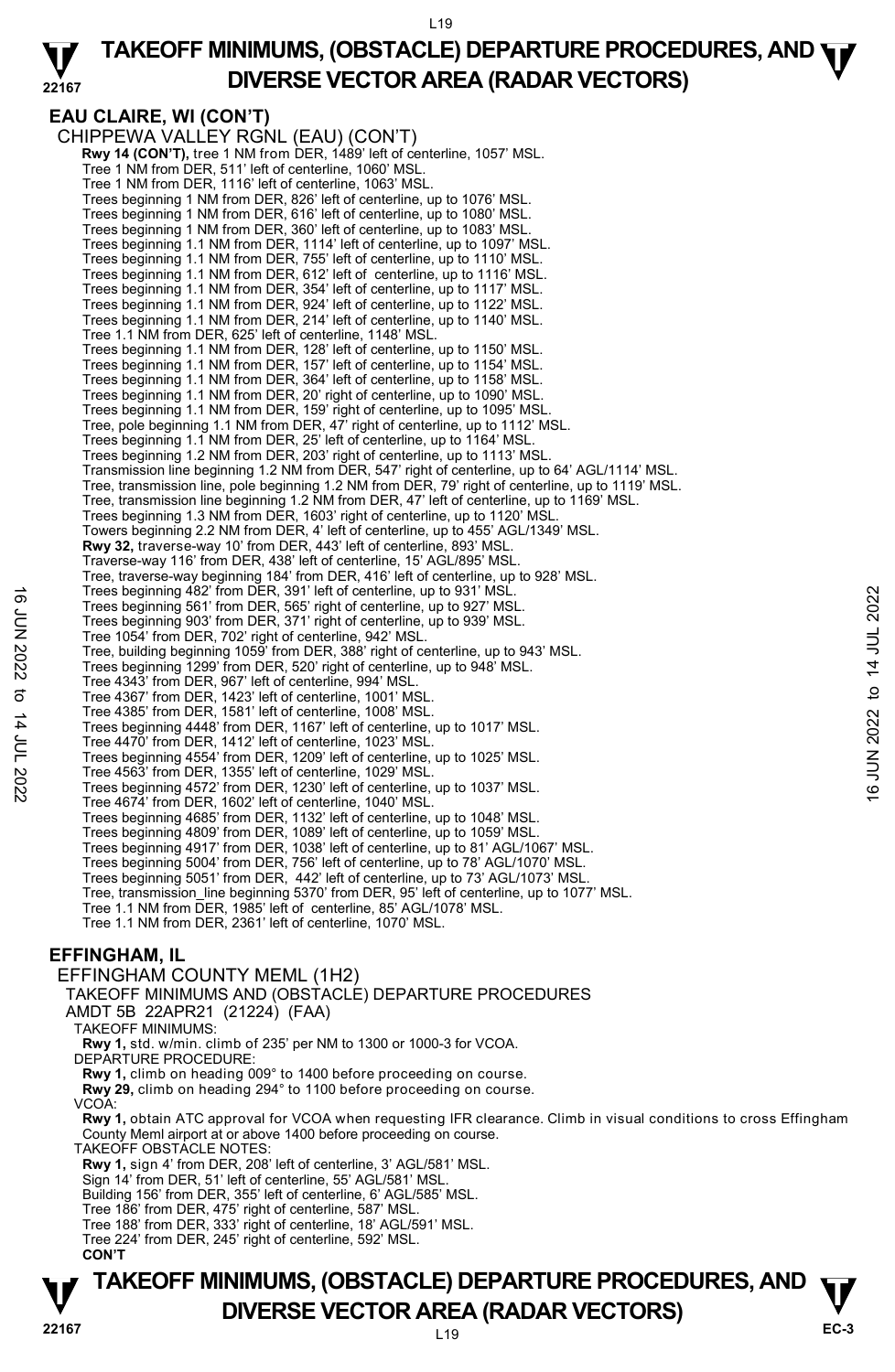#### **22167 TAKEOFF MINIMUMS, (OBSTACLE) DEPARTURE PROCEDURES, AND <b>WE**<br>DIVERSE VESTOR AREA (RADAR VESTORS) **DIVERSE VECTOR AREA (RADAR VECTORS)**

# **EFFINGHAM, IL (CON'T)**

EFFINGHAM COUNTY MEML (1H2) (CON'T) **Rwy 1 (CON'T),** tree 238' from DER, 500' right of centerline, 593' MSL. Tree 270' from DER, 365' right of centerline, 617' MSL. Building 283' from DER, 474' left of centerline, 29' AGL/609' MSL. Tree 313' from DER, 583' right of centerline, 630' MSL. Tree 358' from DER, 417' right of centerline, 648' MSL. Pole 370' from DER, 546' left of centerline, 28' AGL/608' MSL. Tree 384' from DER, 313' right of centerline, 637' MSL. Building 384' from DER, 418' left of centerline, 600' MSL. Tree 405' from DER, 50' left of centerline, 593' MSL. Tree 430' from DER, 578' right of centerline, 644' MSL. Vehicle on road 467' from DER, 173' left of centerline, 595' MSL. Tree 477' from DER, 302' left of centerline, 646' MSL. Tree 494' from DER, 516' left of centerline, 632' MSL. Tree 503' from DER, 64' right of centerline, 598' MSL. Tree 553' from DER, 281' right of centerline, 600' MSL. Tree 563' from DER, 651' left of centerline, 614' MSL. Tree 620' from DER, 387' left of centerline, 608' MSL. Tree 666' from DER, 588' left of centerline, 618' MSL. Pole 713' from DER, 422' left of centerline, 25' AGL/604' MSL. Tree 721' from DER, 150' right of centerline, 613' MSL. Tree 782' from DER, 631' left of centerline, 646' MSL. Tree 814' from DER, 203' right of centerline, 616' MSL. Elevator 821' from DER, 491' left of centerline, 72' AGL/654' MSL. Tree 824' from DER, 8' left of centerline, 624' MSL. Tree 872' from DER, 687' left of centerline, 612' MSI Building 877' from DER, 282' left of centerline, 30' AGL/609' MSL. Building 925' from DER, 453' left of centerline, 27' AGL/607' MSL. Tree 946' from DER, 163' left of centerline, 622' MSL. Tree 947' from DER, 85' right of centerline, 626' MSL. Tree 1046' from DER, 168' left of centerline, 628' MSL. Tree 2212' from DER, 1049' right of centerline, 636' MSL. **Rwy 11,** tree 15' from DER, 153' right of centerline, 574' MSL. Tree 22' from DER, 363' left of centerline, 48' AGL/619' MSL. Tree 103' from DER, 166' left of centerline, 575' MSL. Tree 1311' from DER, 758' left of centerline, 659' MSL. Tree 1355' from DER, 663' left of centerline, 660' MSL. Tree 1483' from DER, 720' left of centerline, 652' MSL. Tree 1494' from DER, 873' left of centerline, 660' MSL. Tree 1590' from DER, 676' left of centerline, 639' MSL. Tree 1656' from DER, 773' left of centerline, 626' MSL. Tree 1699' from DER, 839' right of centerline, 617' MSL. Tree 1782' from DER, 685' left of centerline, 662' MSL. Tree 1873' from DER, 854' right of centerline, 635' MSL. Tree 1887' from DER, 786' left of centerline, 640' MSL. Tree 1923' from DER, 413' left of centerline, 642' MSL. Tree 1950' from DER, 699' left of centerline, 641' MSL. Tree 1951' from DER, 868' left of centerline, 652' MSL. Tree 2048' from DER, 830' left of centerline, 629' MSL. Tree 2052' from DER, 568' left of centerline, 626' MSL. Tree 2156' from DER, 772' left of centerline, 634' MSL. Tree 2195' from DER, 974' left of centerline, 658' MSL. Tree 2235' from DER, 600' left of centerline, 636' MSL. Tree 2306' from DER, 1002' left of centerline, 648' MSL. Tree 2324' from DER, 281' right of centerline, 634' MSL. Tree 2338' from DER, 380' left of centerline, 635' MSL. Tree 2390' from DER, 621' left of centerline, 643' MSL. Tree 2418' from DER, 209' right of centerline, 641' MSL. Tree 2457' from DER, 1086' left of centerline, 636' MSL. Tree 2461' from DER, 394' right of centerline, 636' MSL. Tree 2494' from DER, 627' left of centerline, 642' MSL. Tree 2533' from DER, 458' left of centerline, 642' MSL. Tree 2636' from DER, 1125' right of centerline, 644' MSL. Tree 2649' from DER, 613' left of centerline, 639' MSL. Tree 2746' from DER, 738' left of centerline, 641' MSL. Tree 2813' from DER, 551' left of centerline, 644' MSL. **Rwy 19,** tree 37' from DER, 461' right of centerline, 620' MSL. Tree 79' from DER, 468' left of centerline, 63' AGL/627' MSL. Tree 107' from DER, 229' left of centerline, 612' MSL. Tree 133' from DER, 400' right of centerline, 627' MSL. Tree 167' from DER, 346' left of centerline, 615' MSL. Tree 202' from DER, 524' right of centerline, 638' MSL. Tree 314' from DER, 392' right of centerline, 624' MSL. **CON'T** Tree 1046' from DER, 168' left of centerline, 636' MSL.<br>
The 2212' from DER, 1049' right of centerline, 574' MSL.<br>
Tree 22' from DER, 30' left of centerline, 574' MSL.<br>
Tree 103' from DER, 768' left of centerline, 575' MS

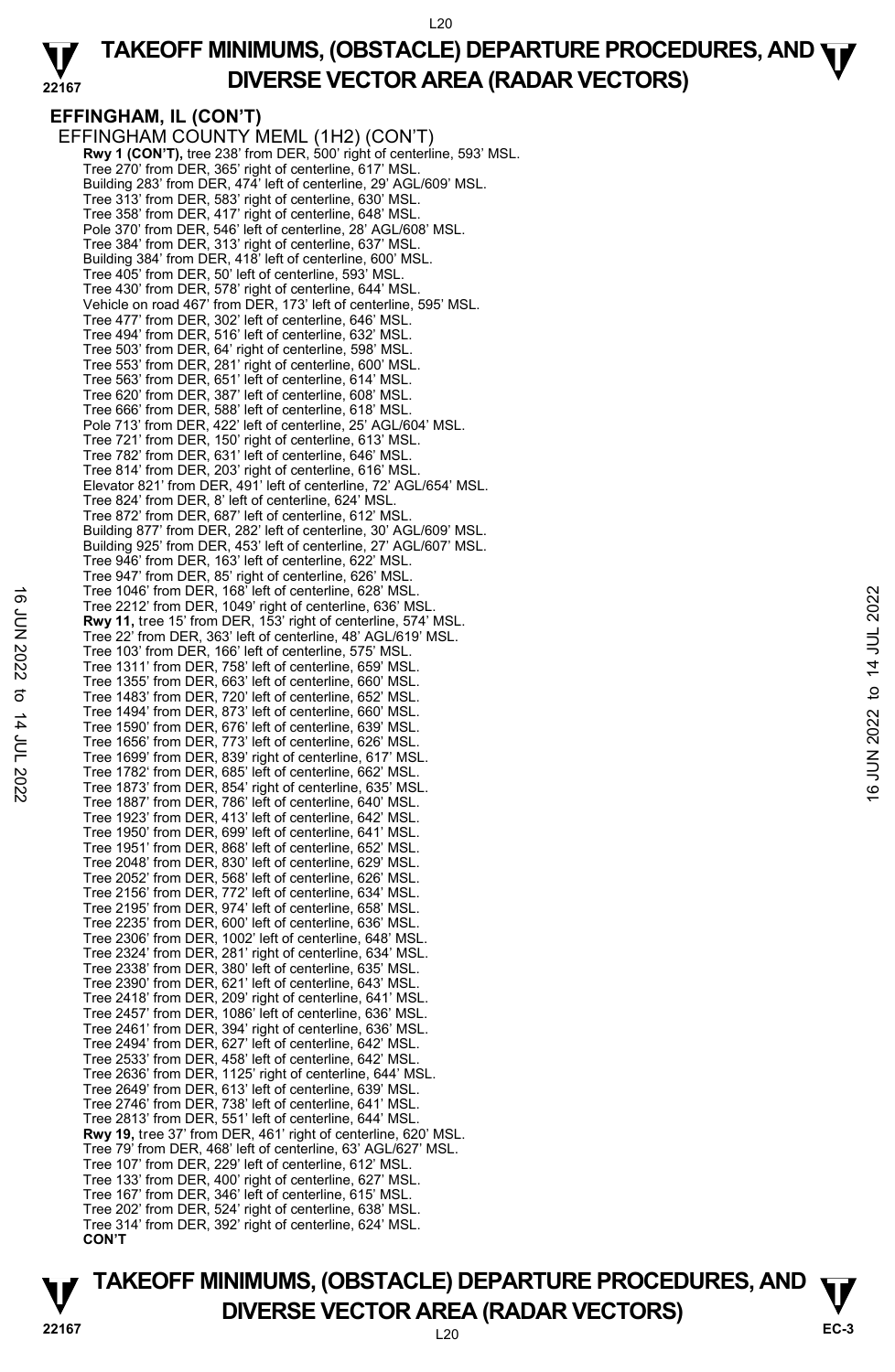#### **22167 TAKEOFF MINIMUMS, (OBSTACLE) DEPARTURE PROCEDURES, AND <b>WE**<br>DIVERSE VESTOR AREA (RADAR VESTORS) **DIVERSE VECTOR AREA (RADAR VECTORS)**

**EFFINGHAM, IL (CON'T)**  EFFINGHAM COUNTY MEML (1H2) (CON'T) **Rwy 19 (CON'T),** tree 321' from DER, 494' right of centerline, 625' MSL. Tree 351' from DER, 505' left of centerline, 640' MSL. Tree 417' from DER, 390' right of centerline, 616' MSL. Tree 446' from DER, 563' right of centerline, 641' MSL. Tree 454' from DER, 541' left of centerline, 636' MSL. Tree 515' from DER, 632' left of centerline, 603' MSL. Tree 546' from DER, 431' left of centerline, 633' MSL. Tree 547' from DER, 497' right of centerline, 633' MSL. Tree 549' from DER, 329' right of centerline, 625' MSL. Tree 556' from DER, 626' right of centerline, 631' MSL. Tree 688' from DER, 483' left of centerline, 610' MSL. Tree 717' from DER, 132' left of centerline, 597' MSL. Tree 877' from DER, 499' right of centerline, 638' MSL. Tree 881' from DER, 96' left of centerline, 604' MSL. Tree 926' from DER, 651' right of centerline, 651' MSL. Tree 965' from DER, 654' left of centerline, 636' MSL. Tree 986' from DER, 538' right of centerline, 649' MSL. Tree 1059' from DER, 590' left of centerline, 623' MSL. Tree 1239' from DER, 607' left of centerline, 613' MSL. Tree 1270' from DER, 421' left of centerline, 630' MSL. Tree 1357' from DER, 585' left of centerline, 638' MSL. Tree 1430' from DER, 275' left of centerline, 625' MSL. Tree 1454' from DER, 440' left of centerline, 642' MSL. Tree 1459' from DER, 676' left of centerline, 647' MSL. Tree 1475' from DER, 171' left of centerline, 629' MSL. Tree 1518' from DER, 233' right of centerline, 641' MSL. Tree 1521' from DER, 315' left of centerline, 638' MSL. Tree 1522' from DER, 759' left of centerline, 642' MSL. Tree 1526' from DER, 374' right of centerline, 655' MSL. Tree 1532' from DER, 76' left of centerline, 643' MSL. Tree 1538' from DER, 651' right of centerline, 628' MSL. Tree 1545' from DER, 105' right of centerline, 647' MSL. Tree 1546' from DER, 793' right of centerline, 635' MSL. Tree 1619' from DER, 330' right of centerline, 647' MSL. Tree 1627' from DER, 898' left of centerline, 640' MSL. Tree 1631' from DER, 635' left of centerline, 637' MSL. Tree 1665' from DER, 129' right of centerline, 645' MSL. Tree 1721' from DER, 217' right of centerline, 642' MSL. Tree 1758' from DER, 374' right of centerline, 640' MSL. Tree 1773' from DER, 930' left of centerline, 657' MSL. Tree 1829' from DER, 805' left of centerline, 658' MSL. Tree 1908' from DER, 573' left of centerline, 631' MSL. Tree 2016' from DER, 475' left of centerline, 633' MSL. Tree 2017' from DER, 1005' left of centerline, 640' MSL. Tree 2065' from DER, 853' left of centerline, 647' MSL. Tree 2181' from DER, 753' left of centerline, 643' MSL. Tree 2241' from DER, 899' left of centerline, 649' MSL. Tree 2297' from DER, 1020' left of centerline, 644' MSL. Tree 2408' from DER, 793' left of centerline, 640' MSL. Tree 2433' from DER, 1050' left of centerline, 641' MSL. Tree 2456' from DER, 893' left of centerline, 638' MSL. Tree 2731' from DER, 1089' left of centerline, 641' MSL. Tree 2759' from DER, 769' left of centerline, 644' MSL. **Rwy 29,** electrical system 8' from DER, 352' right of centerline, 1' AGL/588' MSL. Pole 925' from DER, 630' right of centerline, 32' AGL/612' MSL. Tree 1043' from DER, 650' right of centerline, 627' MSL. Pole 1104' from DER, 562' right of centerline, 34' AGL/613' MSL. Tree 1532 from DER,  $651'$  right of centerline, 628' MSL.<br>
Tree 1538' from DER, 105' right of centerline, 647' MSL.<br>
Tree 1546' from DER, 793' right of centerline, 647' MSL.<br>
Tree 1649' from DER, 793' right of centerline,

## **EPHRAIM, WI**

EPHRAIM/GIBRALTAR (3D2) TAKEOFF MINIMUMS AND (OBSTACLE) DEPARTURE PROCEDURES ORIG 13JAN11 (21336) (FAA) TAKEOFF OBSTACLE NOTES: **Rwy 14,** trees beginning 73' from DER, 218' right of centerline, up to 100' AGL/849' MSL. Trees beginning 81' from DER, 427' right of centerline, up to 100' AGL/849' MSL. Terrain 73' from DER, 458' right of centerline, 775' MSL. Terrain beginning 81' from DER, 427' left of centerline, up to 765' MSL. **Rwy 32,** trees beginning 246' from DER, 192' right of centerline, up to 100' AGL/869' MSL.<br>Trees beginning 444' from DER, 451' left of centerline, up to 100' AGL/859' MSL. Terrain beginning 23' from DER, 134' right of centerline, 775' MSL. Terrain beginning 101' from DER, 20' left of centerline, 775' MSL.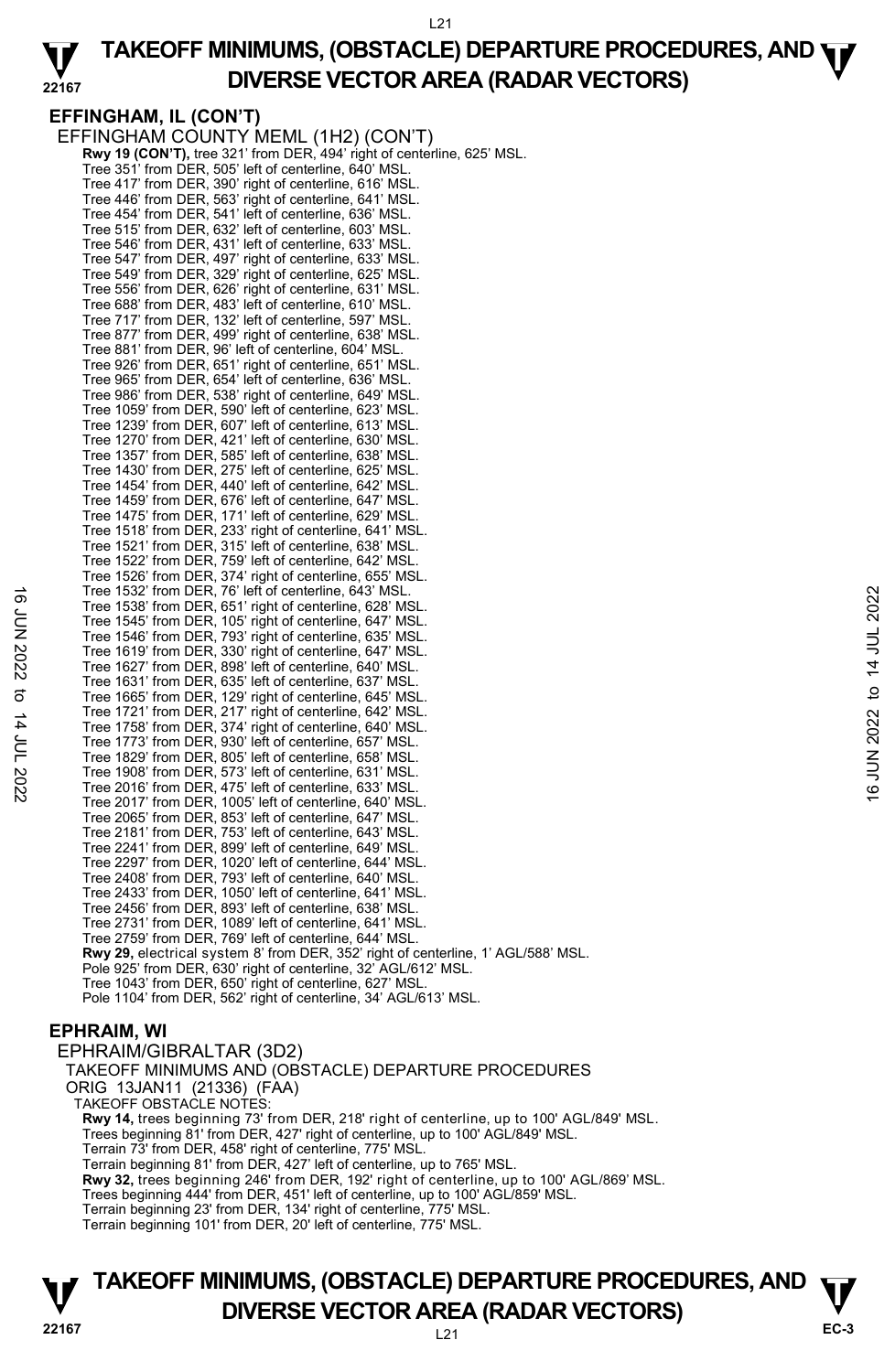#### **22167 TAKEOFF MINIMUMS, (OBSTACLE) DEPARTURE PROCEDURES, AND <b>WE**<br>DIVERSE VESTOR AREA (RADAR VESTORS) **DIVERSE VECTOR AREA (RADAR VECTORS)**

**FAIRFIELD, IL**  FAIRFIELD MUNI (FWC) TAKEOFF MINIMUMS AND (OBSTACLE) DEPARTURE PROCEDURES AMDT 3 03JAN19 (19003) (FAA) TAKEOFF MINIMUMS: **Rwy 9**, 400-1⅝ or std. w/min. climb of 370' per NM to 900. TAKEOFF OBSTACLE NOTES: **Rwy 9**, sign 16' from DER, 125' left of centerline, 414' MSL. Vehicles beginning 341' from DER, 270' right of centerline, up to 427' MSL. Pole, vehicles beginning 498' from DER, 122' right of centerline, up to 22' AGL/432' MSL. Pole 504' from DER, 569' left of centerline, 17' AGL/429' MSL. Poles beginning 673' from DER, 380' left of centerline, up to 36' AGL/446' MSL. Pole 801' from DER, 212' right of centerline, 32' AGL/442' MSL. Tree, pole beginning 803' from DER, 180' left of centerline, up to 452' MSL. Poles beginning 864' from DER, 26' right of centerline, up to 36' AGL/444' MSL. Trees beginning 1350' from DER, 296' left of centerline, up to 465' MSL. Trees beginning 1558' from DER, 241' right of centerline, up to 468' MSL. Trees beginning 1599' from DER, 608' right of centerline, up to 478' MSL. Tree 1702' from DER, 859' right of centerline, 483' MSL. Tree 2113' from DER, 853' left of centerline, 467' MSL. Trees beginning 2206' from DER, 175' right of centerline, up to 496' MSL. Tree 2270' from DER, 578' left of centerline, 474' MSL. Trees beginning 2454' from DER, 163' right of centerline, up to 504' MSL. Trees beginning 3393' from DER, 150' right of centerline, up to 507' MSL. Terrain 4501' from DER, 1704' left of centerline, 534' MSL. Terrain 4740' from DER, 1706' left of centerline, 540' MSL. Tower, trees, tank beginning 4792' from DER, 511' left of centerline, up to 166' AGL/598' MSL. Tower 1.1 NM from DER, 999' left of centerline, 281' AGL/732' MSL. Tower 1.2 NM from DER, 2435' left of centerline, 243' AGL/703' MSL. **Rwy 18,** terrain abeam DER, 278' right of centerline, 414' MSL.<br>Vehicles beginning 32' from DER, 198' left of centerline, up to 427' MSL. Tree, fence beginning 97' from DER, 198' right of centerline, up to 424' MSL. Pole 223' from DER, 400' left of centerline, 21' AGL/431' MSL. Pole, vehicles beginning 336' from DER, 144' left of centerline, up to 22' AGL/432' MSL. NAVAID 418' from DER, 446' right of centerline, 13' AGL/425' MSL. Pole, vehicles beginning 453' from DER, 66' left of centerline, up to 23' AGL/433' MSL. **Rwy 27,** fence 92' from DER, 319' left of centerline, 3' AGL/438' MSL.<br>Vehicles 120' from DER, 297' right of centerline, 15' AGL/445' MSL. Vehicles 208' from DER, 296' right of centerline, 448' MSL. Vehicles beginning 320' from DER, 296' right of centerline, up to 450' MSL. Building 519' from DER, 593' left of centerline, 26' AGL/455' MSL. Vehicles 536' from DER, 440' right of centerline, 451' MSL. Vehicles beginning 538' from DER, 17' right of centerline, up to 452' MSL. Tree 609' from DER, 580' left of centerline, 491' MSL. Tree 764' from DER, 666' left of centerline, 500' MSL. Trees beginning 811' from DER, 495' left of centerline, up to 83' AGL/511' MSL. Trees beginning 1069' from DER, 476' left of centerline, up to 512' MSL. Tree 1178' from DER, 469' left of centerline, 513' MSL. Building 1198' from DER, 605' right of centerline, 19' AGL/465' MSL. Trees beginning 1291' from DER, 325' left of centerline, up to 514' MSL. Trees beginning 1885' from DER, 283' left of centerline, up to 530' MSL. Trees beginning 2303' from DER, 2' left of centerline, up to 83' AGL/531' MSL. Trees beginning 2514' from DER, 492' right of centerline, up to 529' MSL. Trees beginning 2588' from DER, 23' right of centerline, up to 534' MSL. Tree 2624' from DER, 869' right of centerline, 541' MSL. Trees beginning 2627' from DER, 154' right of centerline, up to 543' MSL. Trees beginning 2788' from DER, 13' right of centerline, up to 545' MSL. Trees beginning 4003' from DER, 597' right of centerline, up to 546' MSL. Trees 4615' from DER, 1724' left of centerline, 100' AGL/553' MSL. Trees 4854' from DER, 1726' left of centerline, 100' AGL/557' MSL. **FLORA, IL**  FLORA MUNI (FOA) Tree, fence beginning 97' from DER, 198' right of centerline, up to 424' MSL.<br>
Pole, vehicles beginning 336' from DER, 44' left of centerline, up to 22' AGL/432' MSL.<br>
NAVAID 418' from DER, 446' right of centerline, 13' A

TAKEOFF MINIMUMS AND (OBSTACLE) DEPARTURE PROCEDURES AMDT 2 18NOV10 (22055) (FAA) TAKEOFF MINIMUMS: **Rwys 15, 33,** NA-Environmental. TAKEOFF OBSTACLE NOTES: **Rwy 3,** trees beginning 198' from DER, 55' left of centerline. Up to 99' AGL/554' MSL. Pole 897' from DER, 389' left of centerline, 29' AGL/493' MSL. Vehicle on road beginning 293' from DER, 55' left of centerline, 15' AGL/479' MSL. Trees beginning 59' from DER, 312' right of centerline, up to 99' AGL/537' MSL. **Rwy 21,** vehicle on road beginning 11' from DER, 445' left of centerline, up to 15' AGL/488' MSL.<br>Trees beginning 2730' from DER, 29' left of centerline, up to 98' AGL/572' MSL. Tree 2785' from DER, 108' right of centerline, 99' AGL/547' MSL.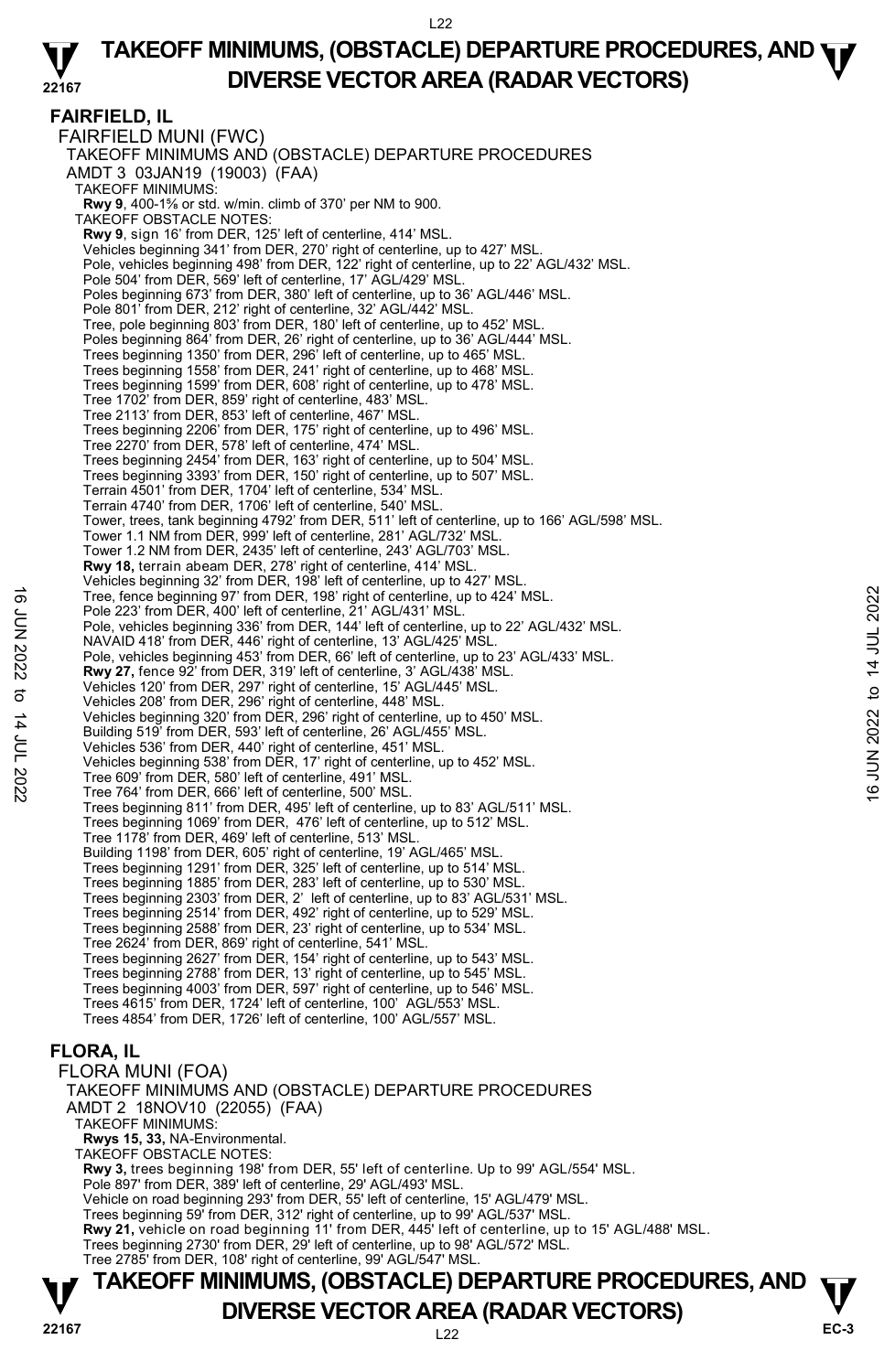#### **22167 TAKEOFF MINIMUMS, (OBSTACLE) DEPARTURE PROCEDURES, AND <b>WE**<br>DIVERSE VESTOR AREA (RADAR VESTORS) **DIVERSE VECTOR AREA (RADAR VECTORS)**

#### **FOND DU LAC, WI**

FOND DU LAC COUNTY (FLD) TAKEOFF MINIMUMS AND (OBSTACLE) DEPARTURE PROCEDURES AMDT 1B 17OCT13 (13290) (FAA) DEPARTURE PROCEDURE: **Rwy 9,** climb runway heading to 2000 before turning north. **Rwy 36,** climb runway heading to 2000 before turning east.

## **FORT ATKINSON, WI**

FORT ATKINSON MUNI (61C)

TAKEOFF MINIMUMS AND (OBSTACLE) DEPARTURE PROCEDURES

AMDT 1 06FEB14 (14037) (FAA)

TAKEOFF MINIMUMS:

**Rwy 3,** 300-1½ or std. w/min. climb of 242' per NM to 1100', or alternatively, with standard takeoff minimums and a normal 200' per NM climb gradient, takeoff must occur no later than 2100' prior to DER.

TAKEOFF OBSTACLE NOTES:

**Rwy 3,** obstruction light on water tower 1.2 miles from DER, 2213' left of centerline, 144' AGL/994' MSL.

Tank 1.2 miles from DER, 2203' left of centerline, 144' AGL/993' MSL. Trees beginning 412' from DER, 34' left of centerline, up to 100' AGL/884' MSL.

Trees beginning 930' from DER, 40' right of centerline, up to 100' AGL/882' MSL.

Buildings beginning 544' from DER, 479' left of centerline, up to 29' AGL/835' MSL.<br>Buildings beginning 786' from DER, 694' right of centerline, up to 22' AGL/817' MSL.

Vehicle on road 670' from DER, 57' left of centerline, up to 15' AGL/814' MSL.

**Rwy 21,** trees beginning 183' from DER, 380' right of centerline, up to 100' AGL/876' MSL.

Trees beginning 1816' from DER, 698' left of centerline, up to 100' AGL/872' MSL. Sign 782' from DER, 684' right of centerline, 36' AGL/835' MSL.

Vehicle on road 34' from DER, 81' left of centerline, up to 15' AGL/808' MSL.

## **FREEPORT, IL**

ALBERTUS (FEP) TAKEOFF MINIMUMS AND (OBSTACLE) DEPARTURE PROCEDURES ORIG 10MAY07 (07130) (FAA) TAKEOFF MINIMUMS: **Rwys 13, 18, 31, 36,** NA-Environmental. TAKEOFF OBSTACLE NOTES: **Rwy 24,** multiple trees beginning 446' from DER, 450' right of centerline, up to 67' AGL/903' MSL. **FRIENDSHIP (ADAMS), WI**  ADAMS COUNTY LEGION FLD (63C) TAKEOFF MINIMUMS AND (OBSTACLE) DEPARTURE PROCEDURES AMDT 2 30JAN20 (22083) (FAA) TAKEOFF MINIMUMS: **Rwys 8, 26,** NA-Unsurveyed turf runways. **Rwy 33,** 500-2¼ or std. w/min. climb of 375' per NM to 1500. DEPARTURE PROCEDURES: **Rwy 33,** climb on heading 335° to 1600 before turning left. TAKEOFF OBSTACLE NOTES: **Rwy 15,** tree 94' from DER, 417' right of centerline, 1022' MSL. Tree 195' from DER, 446' right of centerline, 1034' MSL. Trees beginning 233' from DER, 498' right of centerline, up to 1039' MSL. Tree 569' from DER, 586' left of centerline, 1012' MSL. Trees beginning 608' from DER, 243' left of centerline, up to 1033' MSL. Trees, towers, pole beginning 769' from DER, 216' left of centerline, up to 1038' MSL. Trees, tower beginning 1395' from DER, 291' left of centerline, up to 1039' MSL. Pole, tower, trees beginning 1614' from DER, 334' left of centerline, up to 63' AGL/1043' MSL. Trees, pole beginning 1769' from DER, 105' left of centerline, up to 1053' MSL.<br>Trees beginning 1857' from DER, 225' right of centerline, up to 1040' MSL.<br>Trees beginning 2104' from DER, 78' right of centerline, up to 1044 Trees beginning 2228' from DER, 25' right of centerline, up to 1045' MSL. 11 HERTUS (FEP)<br>
TAKEOFF MINIMUMS AND (OBSTACLE) DEPARTURE PROCEDURES<br>
ORIG 10MAY07 (07130) (FAA)<br>
ORIG 10MAY07 (07130) (FAA)<br>
NAMEDIA TAKEOFF MINIMUMS:<br>
TAKEOFF MINIMUMS:<br>
TAKEOFF OBSTACLE NOTES:<br>
TAKEOFF OBSTACLE NOTES:

Trees beginning 2552' from DER, 331' left of centerline, up to 1059' MSL. Trees beginning 2735' from DER, 211' left of centerline, up to 1067' MSL.

**Rwy 33,** trees beginning 155' from DER, 492' right of centerline, up to 1014' MSL.

Pole, building beginning 195' from DER, 379' left of centerline, up to 32' AGL/995' MSL. Tree 657' from DER, 665' right of centerline, 1019' MSL.

Trees beginning 715' from DER, 49' right of centerline, up to 1024' MSL.

Trees beginning 951' from DER, 45' left of centerline, up to 1004' MSL.

Trees beginning 1064' from DER, 87' left of centerline, up to 1007' MSL. Trees beginning 1299' from DER, 78' right of centerline, up to 1028' MSL.

Trees beginning 1406' from DER, 296' left of centerline, up to 1027' MSL.

Trees, pole beginning 1483' from DER, 73' left of centerline, up to 1045' MSL. Trees beginning 1594' from DER, right of centerline, up to 1036' MSL.

 **CON'T** 

# **TAKEOFF MINIMUMS, (OBSTACLE) DEPARTURE PROCEDURES, AND**  $\mathbf{\nabla}$ **DIVERSE VECTOR AREA (RADAR VECTORS) P**<br>22167

 $123$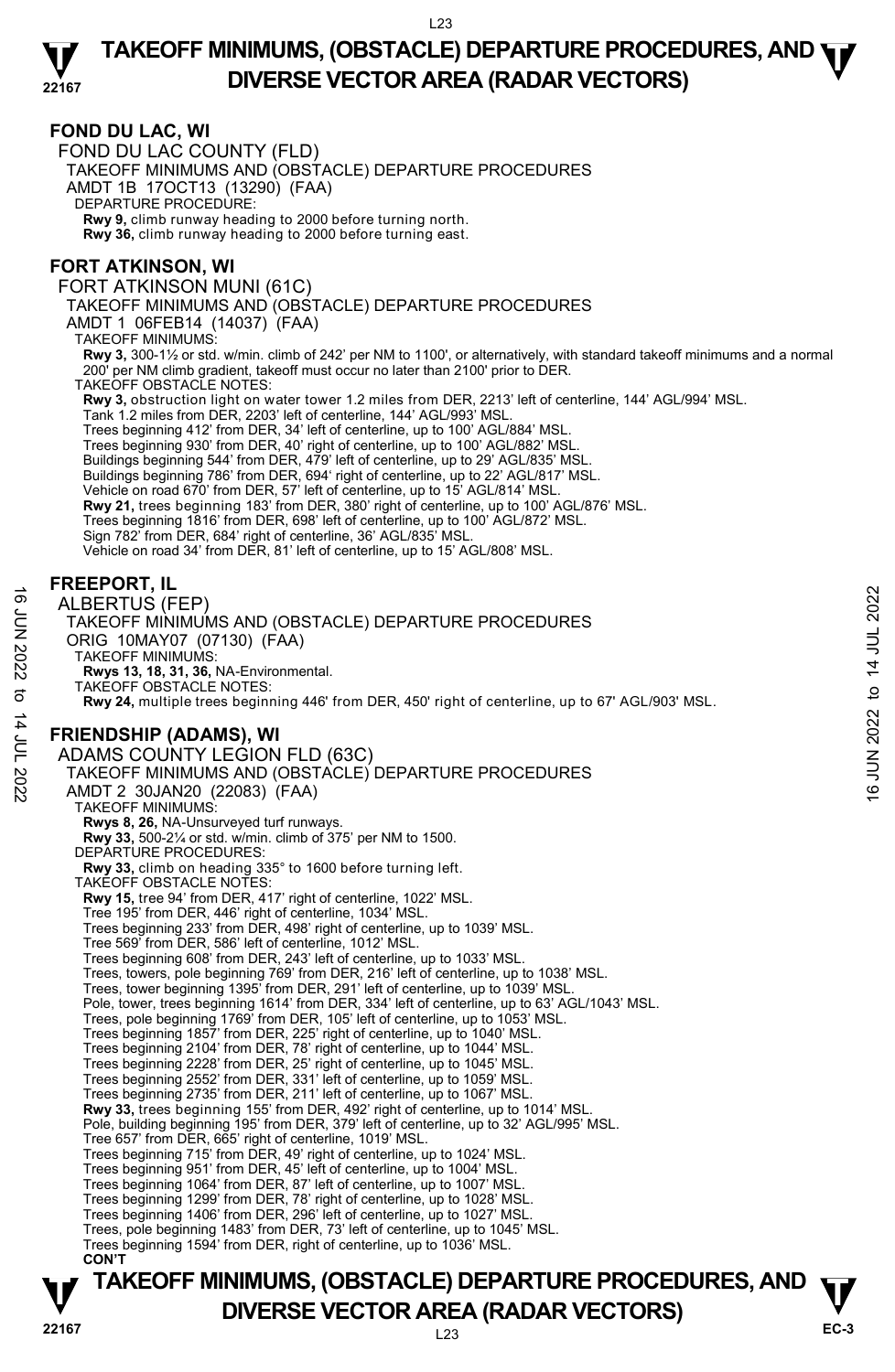## **FRIENDSHIP (ADAMS), WI (CON'T)**

ADAMS COUNTY LEGION FLD (63C) (CON'T) **Rwy 33 (CON'T),** tree 2652' from DER, 915' right of centerline, 1056' MSL Mountain with trees, buildings, and towers beginning 1.2 NM from DER, 2068' left of centerline up to 1412' MSL.

## **GALESBURG, IL**

GALESBURG MUNI (GBG) TAKEOFF MINIMUMS AND (OBSTACLE) DEPARTURE PROCEDURES ORIG 29JUL10 (10210) (FAA) TAKEOFF OBSTACLE NOTES:

**Rwy 3,** trees beginning 1372' from DER, 352' right of centerline to 752' right of centerline, up to 55' AGL/819' MSL. **Rwy 10,** trees beginning 326' from DER, 154' right of centerline to 764' left of centerline, up to 63' AGL/820' MSL.<br>Light 3969' from DER, 700' left of centerline 106' AGL/863' MSL.

**Rwy 21,** trees beginning 361' from DER, 496' left of centerline, to 657' right of centerline, up to 42' AGL/796' MSL. **Rwy 28,** trees beginning 79' from DER, 138' left of centerline, to 330' right of centerline, up to 29' AGL/786' MSL. Pole 1204' from DER, 372' right of centerline 32' AGL/789' MSL.

## **GRANTSBURG, WI**

GRANTSBURG MUNI (GTG) TAKEOFF MINIMUMS AND (OBSTACLE) DEPARTURE PROCEDURES ORIG-A 20SEP12 (12264) (FAA) TAKEOFF MINIMUMS: **Rwys 5, 23,** NA - Environmental. TAKEOFF OBSTACLE NOTES: **Rwy 12,** trees beginning 154' from DER, 4' left of centerline, up to 102' AGL/1026' MSL. Vehicle on road beginning 178' from DER, 48' left of centerline, 15' AGL/938' MSL. Trees beginning 331' from DER, 34' right of centerline, up to 106' AGL/1030' MSL. Vehicle on road beginning 204' from DER, 306' right of centerline, 15' AGL/943' MSL. **Rwy 30,** trees beginning 164' from DER, 181' left of centerline, up to 69' AGL/993' MSL. Vehicle on road beginning 375' from DER, 451' left of centerline, 15' AGL/940' MSL. Trees beginning 112' from DER, 199' right of centerline, up to 24' AGL/948' MSL. Vehicle on road beginning 59' from DER, 30' right of centerline, 15' AGL/937' MSL.

## **GRAYSLAKE, IL**

CAMPBELL (C81) TAKEOFF MINIMUMS AND (OBSTACLE) DEPARTURE PROCEDURES AMDT 1 04MAR82 (82063) (FAA) TAKEOFF MINIMUMS: **Rwy 24,** 300-1. DEPARTURE PROCEDURE: **Rwy 9,** climb runway heading to 1200 before turning. **GREEN BAY, WI**  GREEN BAY/AUSTIN STRAUBEL INTL (GRB) TAKEOFF MINIMUMS AND (OBSTACLE) DEPARTURE PROCEDURES Trees beginning 175 To 16 A 451' let of centerline, 197 A 26L/948' MSL.<br>
Trees beginning 112' from DER, 199' right of centerline, up to 24' AGL/948' MSL.<br>
Vehicle on road beginning 59' from DER, 30' right of centerline, 1

AMDT 2A 17AUG17 (21336) (FAA)

DEPARTURE PROCEDURE:

**Rwy 6,** climb heading 062° to 1300 before turning right.

**Rwy 18,** climb heading 182° to 1600 before turning left.

TAKEOFF OBSTACLE NOTES:

**Rwy 18,** tree 3022' from DER, 680' left of centerline, 100' AGL/779' MSL. **Rwy 24,** trees beginning 1556' from DER, 893' left of centerline, up to 100' AGL/779' MSL. Pole 1114' from DER, 665' left of centerline, 38' AGL/722' MSL.

## **GREENVILLE, IL**

GREENVILLE (GRE) TAKEOFF MINIMUMS AND (OBSTACLE) DEPARTURE PROCEDURES ORIG 11MAR10 (10070) (FAA) TAKEOFF MINIMUMS: **Rwys 9, 27,** NA-Environmental. TAKEOFF OBSTACLE NOTES: **Rwy 18,** vehicle on road at DER, 376' left of centerline, up to 15' AGL/554' MSL.

Trees beginning 534' from DER, 491' right of centerline, up to 100' AGL/639' MSL. Trees beginning 3097' from DER, 54' left of centerline, 100' AGL/629' MSL.

**Rwy 36,** vehicle on road at DER, 393' right of centerline, up to 15' AGL/554' MSL.

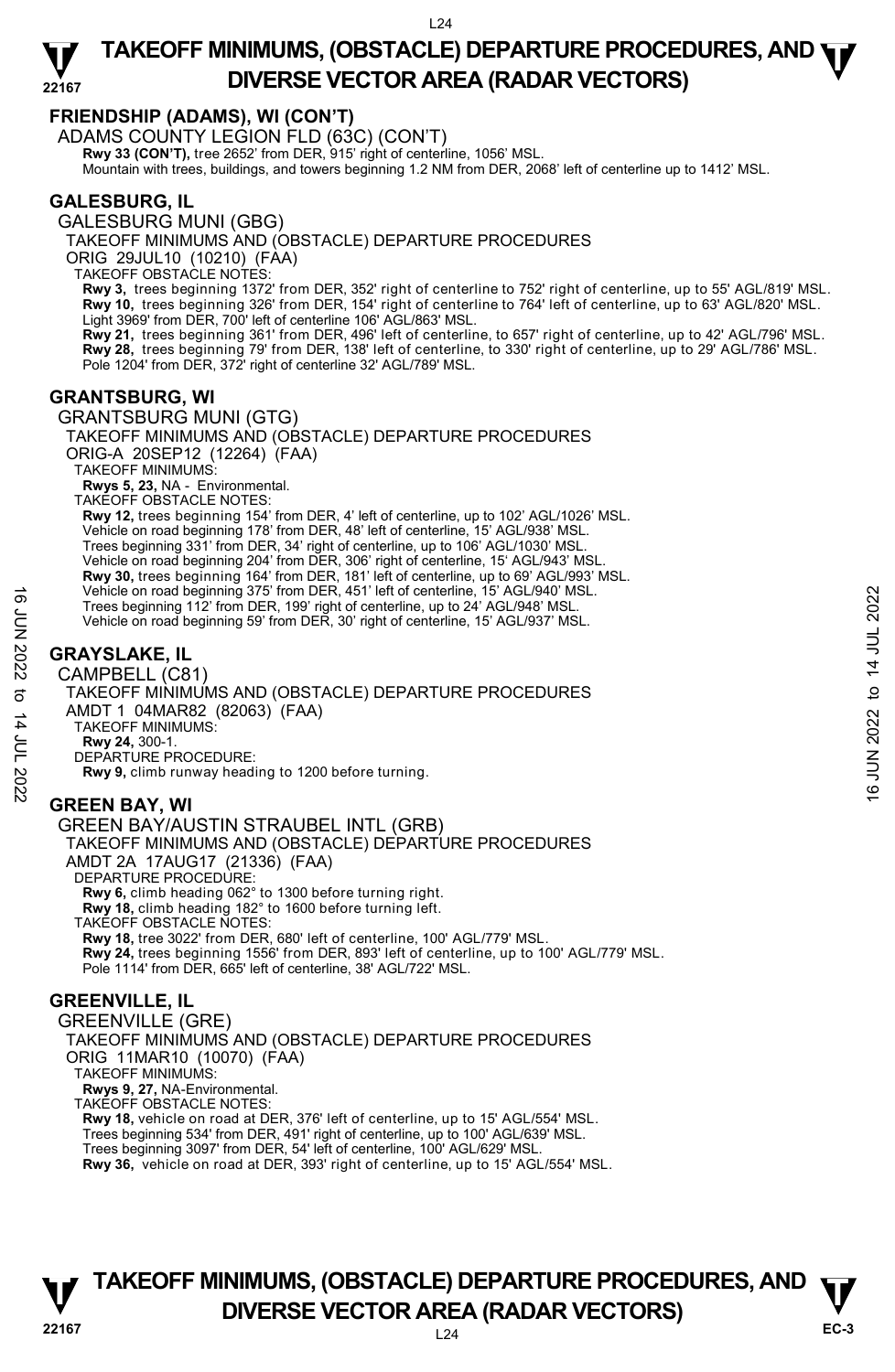#### **22167 TAKEOFF MINIMUMS, (OBSTACLE) DEPARTURE PROCEDURES, AND <b>WE**<br>DIVERSE VESTOR AREA (RADAR VESTORS) **DIVERSE VECTOR AREA (RADAR VECTORS)**

## **GREENWOOD/WONDER LAKE, IL**

GALT FLD (10C) TAKEOFF MINIMUMS AND (OBSTACLE) DEPARTURE PROCEDURES ORIG 10MAR11 (21224) (FAA) TAKEOFF MINIMUMS: **Rwys 18, 36,** NA-Environmental. TAKEOFF OBSTACLE NOTES: **Rwy 9,** terrain rising 31' from DER, left and right of centerline, up to 857' MSL. Trees beginning 260' from DER, 319' right of centerline, up to 100' AGL/939' MSL. Trees beginning 352' from DER, 255' left of centerline, up to 100' AGL/949' MSL.<br>**Rwy 27,** terrain rising 70' from DER, left and right of centerline, up to 922' MSL. Trees beginning 703' from DER, 225' left of centerline, up to 100' AGL/989' MSL. Trees beginning 885' from DER, 115' right of centerline, up to 100' AGL/999' MSL.<br>Power lines and poles beginning 904' from DER, right and left of centerline, up to 100' AGL/1016' MSL. Vehicle on road 1027' from DER, 16' right of centerline, 15' AGL/914' MSL. **HARRISBURG, IL**  HARRISBURG-RALEIGH (HSB) TAKEOFF MINIMUMS AND (OBSTACLE) DEPARTURE PROCEDURES AMDT 1 23SEP10 (10266) (FAA) TAKEOFF OBSTACLE NOTES: **Rwy 6,** trees beginning 62' from DER, 257' left of centerline, up to 100' AGL/519' MSL. Trees and PVC pipe in concrete beginning 627' from DER, 230' left of centerline, up to 100' AGL/519' MSL. Tree 895' from DER, 523' right of centerline, 61' AGL/454' MSL. Tree 5590' from DER, 1383' left of centerline, 100' AGL/539' MSL. **Rwy 14,** vehicle 368' from DER, 594' right of centerline, 15' AGL/394' MSL.<br>Trees beginning 3343' from DER, 1286' left of centerline, up to 100' AGL/509' MSL. **Rwy 24,** trees beginning 919' from DER, 487' right of centerline, up to 100' AGL/509' MSL. Trees beginning 1706' from DER, 420' right of centerline, up to 100' AGL/519' MSL. **Rwy 32,** vehicle 482' from DER, 609' left of centerline, 15' AGL/414' MSL. Trees beginning 1087' from DER, 207' left of centerline, up to 100' AGL/509' MSL. Trees beginning 1616' from DER, 45' right of centerline, up to 100' AGL/509' MSL. **HARTFORD, WI**  HARTFORD MUNI (HXF) TAKEOFF MINIMUMS AND (OBSTACLE) DEPARTURE PROCEDURES AMDT 1 26MAR20 (20086) (FAA) TAKEOFF MINIMUMS: **Rwys 18, 36,** NA - Environmental. TAKEOFF OBSTACLE NOTES: **Rwy 9,** terrain beginning 186' from DER, 381' left of centerline, up to 1084' MSL. Terrain beginning 412' from DER, 399' left of centerline, up to 1087' MSL. Terrain 598' from DER, 560' left of centerline, 1088' MSL. Pole 1315' from DER, 209' left of centerline, 35' AGL/1110' MSL. Pole 1316' from DER, 42' right of centerline, 31' AGL/1110' MSL. Trees beginning 1458' from DER, 38' right of centerline, up to 1123' MSL. Trees beginning 1608' from DER, 27' right of centerline, up to 1136' MSL. Transmission line 2808' from DER, 713' right of centerline, 95' AGL/1146' MSL. **Rwy 27,** terrain beginning 13' from DER, 183' right of centerline, up to 1062' MSL. Building 21' from DER, 471' left of centerline, 16' AGL/1058' MSL. Building beginning 120' from DER, 402' left of centerline, up to 26' AGL/1069' MSL. **HAYWARD, WI**  SAWYER COUNTY (HYR) TAKEOFF MINIMUMS AND (OBSTACLE) DEPARTURE PROCEDURES AMDT 5 20AUG15 (15232) (FAA) TAKEOFF MINIMUMS: **Rwy 16, 34,** NA-Environmental. TAKEOFF OBSTACLE NOTES: **Rwy 3,** trees and pole beginning 37' from DER, 163' left of centerline, up to 27' AGL/1238' MSL. Trees beginning 106' from DER, 224' right of centerline, up to 50' AGL/1260' MSL. Trees beginning 131' from DER, 311' left of centerline, up to 88' AGL/1298' MSL. Trees beginning 1087' from DER, 207' left of centerline, up to 100' AGL/509' MSL.<br>
Trees beginning 1616' from DER, 45' right of centerline, up to 100' AGL/509' MSL.<br>  $R_{\text{A}}$ <br>  $R_{\text{A}}$ <br>  $R_{\text{A}}$ <br>  $R_{\text{A}}$ <br>  $R_{\text{A}}$ <br>

Trees beginning 262' from DER, 412' right of centerline, up to 77' AGL/1288' MSL.

Trees beginning 1818' from DER, crossing centerline, up to 100' AGL/1311' MSL.<br>**Rwy 21,** vehicles on road, pole, and NAVAID beginning 17' from DER, 91' right of centerline, up to 23' AGL/1224' MSL.

Tree 272' from DER, 416' left of centerline, 17' AGL/1218' MSL.

Trees, pole, and NAVAID beginning 326' from DER, 254' right of centerline, up to 86' AGL/1284' MSL.

Trees beginning 2344' from DER, crossing centerline, up to 100' AGL/1311' MSL.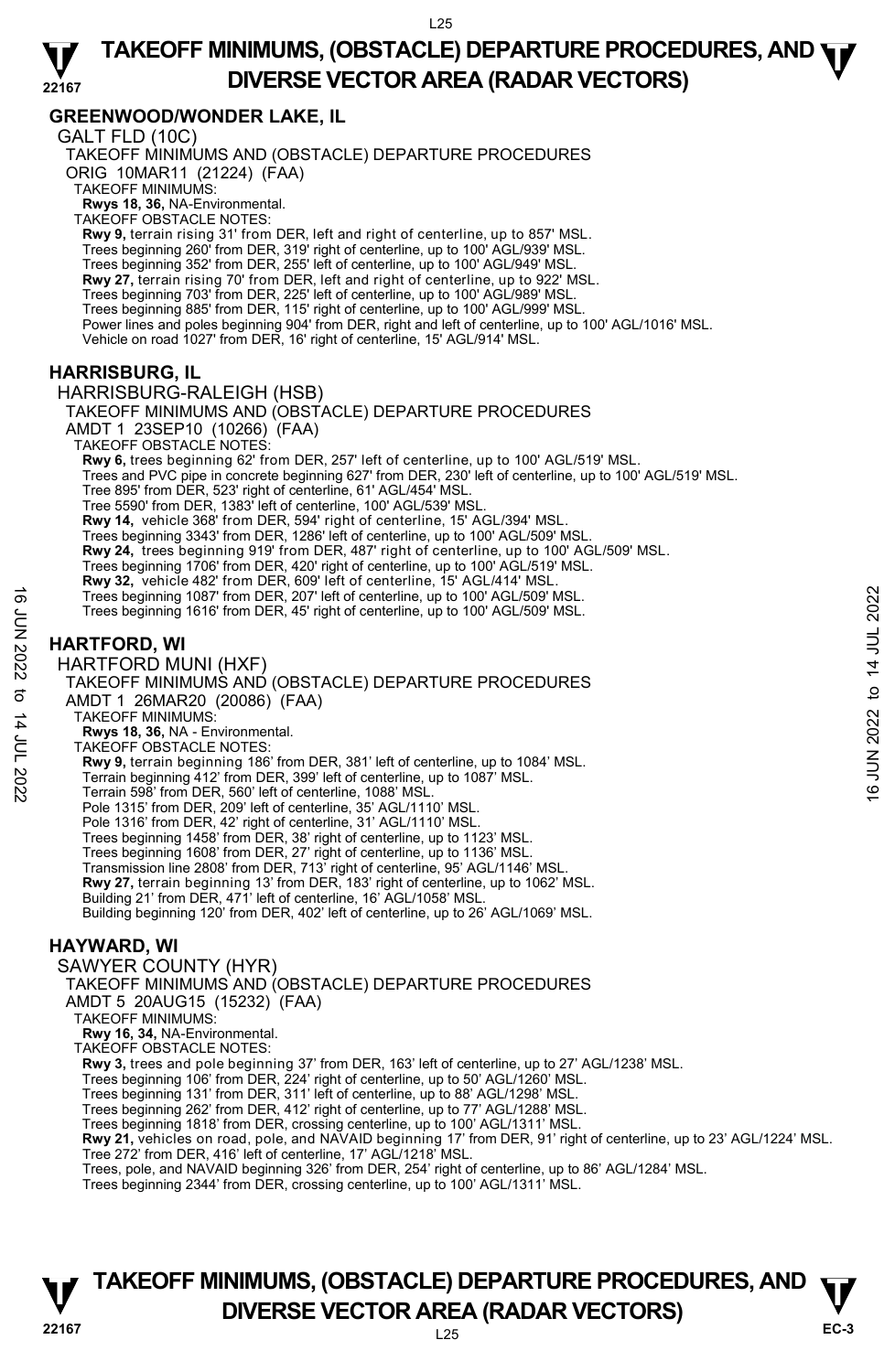### **JACKSONVILLE, IL**

JACKSONVILLE MUNI (IJX)

TAKEOFF MINIMUMS AND (OBSTACLE) DEPARTURE PROCEDURES

ORIG 20OCT11 (11293) (FAA)

TAKEOFF OBSTACLE NOTES:

**Rwy 13,** trees beginning 811' from DER, 430' left of centerline, up to 100' AGL/708' MSL.

Power lines 705' from DER, crossing centerline, 40' AGL/655' MSL.

**Rwy 22,** trees beginning 2888' from DER, 259' left of centerline, up to 100' AGL/707' MSL.

**Rwy 31,** trees beginning 2044' from DER, 823' right of centerline, up to 100' AGL/688' MSL.

#### **JANESVILLE, WI**

SOUTHERN WISCONSIN RGNL (JVL)

TAKEOFF MINIMUMS AND (OBSTACLE) DEPARTURE PROCEDURES

ORIG 10APR08 (08101) (FAA)

TAKEOFF MINIMUMS:

**Rwy 36,** 300-2¼ or std. w/ a min. climb of 203' per NM to 1200, or alternatively, with standard takeoff minimums and a normal 200'/NM climb gradient, takeoff must occur no later than 1200' prior to DER.

TAKEOFF OBSTACLE NOTES:

**Rwy 4,** Road 342' from DER, 520' right of centerline, 17' AGL/846' MSL. Trees beginning 624' from DER, 366' left of centerline, up to 60' AGL/889' MSL. Light on pole 1290' from DER, 595' left of centerline, 21' AGL/840' MSL. Antenna 804' from DER, 190' left of centerline, 16' AGL/825' MSL. **Rwy 32,** Tree 1524' from DER 857' left of centerline, 100' AGL/869' MSL.

**Rwy 36,** tree 1427' from DER, 108' left of centerline, 42' AGL/851' MSL.

Road 385' from DER, 20' left of centerline, 15' AGL/824' MSL.

Tower 1.92 NM from DER, 1427' left of centerline, 258' AGL/1101' MSL.

#### **JUNEAU, WI**

#### DODGE COUNTY (UNU) TAKEOFF MINIMUMS AND (OBSTACLE) DEPARTURE PROCEDURES ORIG-A 12AUG21 (21224) (FAA) TAKEOFF MINIMUMS: **Rwy 20,** 300-1 or std. w/min. climb of 446' per NM to 1200. TAKEOFF OBSTACLE NOTES: **Rwy 2,** trees beginning 509' from DER, 526' left of centerline, up to 969' MSL. Wind indicator, pole beginning 517' from DER, 394' right of centerline, up to 958' MSL. Pole 561' from DER, 536' right of centerline, 36' AGL/969' MSL. Trees, pole beginning 625' from DER, 309' right of centerline, up to 981' MSL. Tree 795' from DER, 439' right of centerline, 984' MSL. Tree, building beginning 862' from DER, 413' right of centerline, up to 989' MSL. Trees, poles beginning 937' from DER, 311' right of centerline, up to 990' MSL. TAKEOFF MINIMUMS AND (OBSTACLE) DEPARTURE PROCEDURES<br>
ORIG-A 12AUG21 (21224) (FAA)<br>
TRAKEOFF MINIMUMS:<br>
TRAKEOFF MINIMUMS:<br>
Rwy 20, 300-1 or std. wimin. climb of 446' per NM to 1200.<br>
NAKEOFF MINIMUMS:<br>
NAKEOFF MINIMUMS:<br> Trees, pole beginning 567' from DER, 366' left of centerline, up to 988' MSL. Tree 635' from DER, 466' right of centerline, 970' MSL. Trees beginning 667' from DER, 340' right of centerline, up to 978' MSL. Tree 699' from DER, 487' right of centerline, 981' MSL. Trees beginning 735' from DER, 72' right of centerline, up to 982' MSL. Tree, tower beginning 813' from DER, 609' right of centerline, up to 986' MSL. **Rwy 20,** tower 4174' from DER, 1502' left of centerline, 174' AGL/1085' MSL. **Rwy 26,** trees beginning 581' from DER, 111' right of centerline, up to 926' MSL. Trees beginning 683' from DER, 162' right of centerline, up to 940' MSL. Tree 736' from DER, 453' left of centerline, 929' MSL. Tree 760' from DER, 687' left of centerline, 949' MSL. Trees beginning 1112' from DER, 642' right of centerline, up to 952' MSL. Trees, pole beginning 1138' from DER, 400' left of centerline, up to 966' MSL. Trees beginning 1590' from DER, 453' right of centerline, up to 957' MSL. Tree 1783' from DER, 538' right of centerline, 970' MSL. Trees beginning 1796' from DER, 141' right of centerline, up to 995' MSL. Trees beginning 2564' from DER, 351' left of centerline, up to 969' MSL. Trees beginning 2829' from DER, 249' left of centerline, up to 972' MSL. Tree 3459' from DER, 1284' right of centerline, 998' MSL. Trees beginning 3582' from DER, 905' right of centerline, up to 1009' MSL. Tree 3934' from DER, 93' left of centerline, 994' MSL. Trees beginning 4242' from DER, 37' left of centerline, up to 1022' MSL. Tree 4422' from DER, 266' left of centerline, 1030' MSL. Trees beginning 4495' from DER, 42' left of centerline, up to 111' AGL/1036' MSL. Tree 4603' from DER, on centerline, 84' AGL/1015' MSL.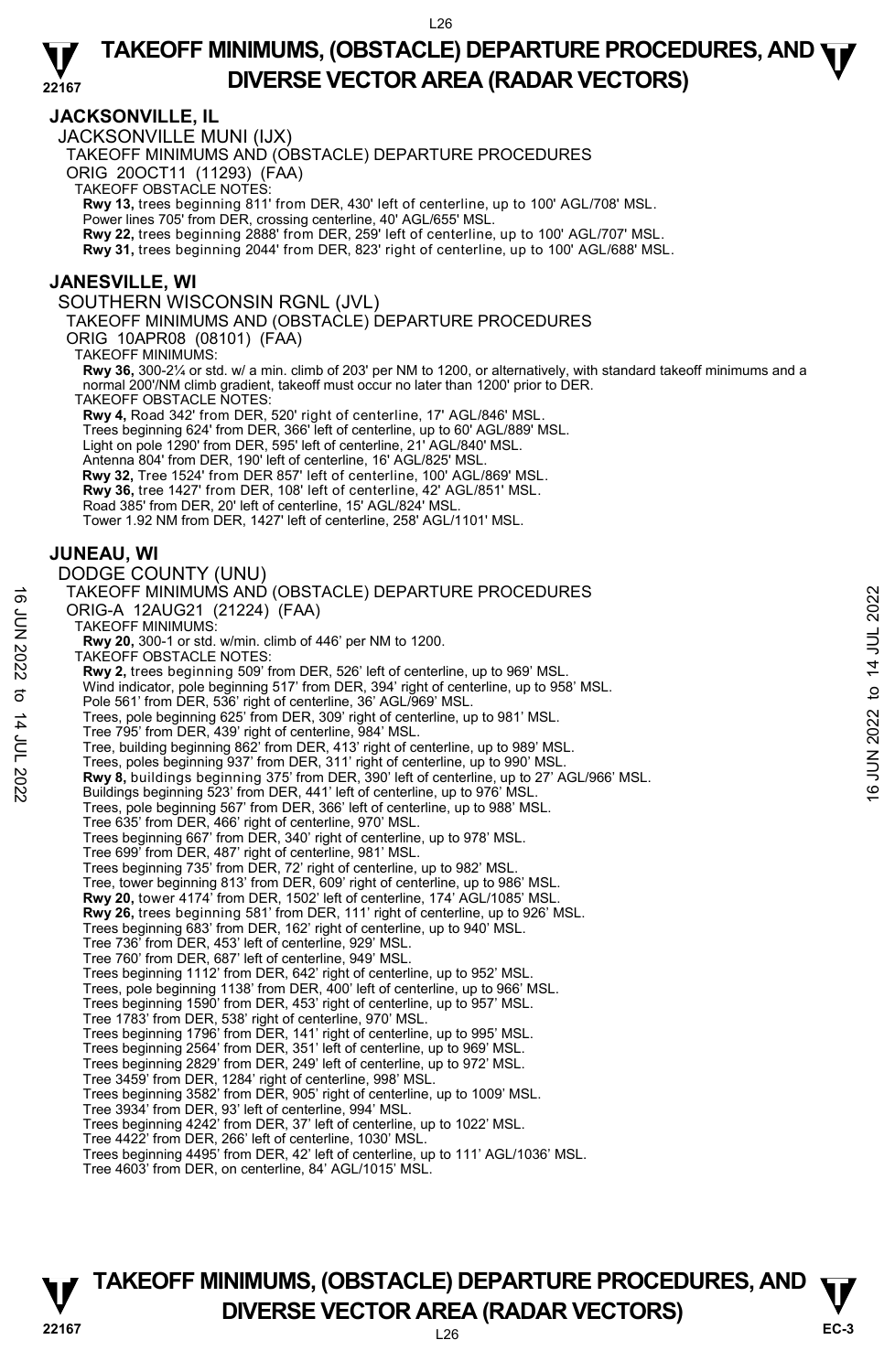## **KANKAKEE, IL**

GREATER KANKAKEE (IKK) TAKEOFF MINIMUMS AND (OBSTACLE) DEPARTURE PROCEDURES AMDT 1 02MAY13 (13122) (FAA) TAKEOFF OBSTACLE NOTES: **Rwy 4,** trees beginning 1296' from DER, 303' left of centerline, up to 36' AGL/666' MSL.<br>Trees 2045' from DER, 231' left of centerline, 51' AGL/681' MSL. **Rwy 16,** trees beginning 525' from DER, 162' left of centerline, up to 27' AGL/639' MSL. Tree 2658' from DER, 1085' left of centerline, 81' AGL/698' MSL. **Rwy 34,** trees beginning 72' from DER, 406' right of centerline, up to 26' AGL/647' MSL. Trees beginning 501' from DER, 123' left of centerline, up to 51' AGL/672' MSL. Tree 993' from DER, 664' left of centerline, 73' AGL/690' MSL. **KENOSHA, WI**  KENOSHA RGNL (ENW) TAKEOFF MINIMUMS AND (OBSTACLE) DEPARTURE PROCEDURES AMDT 1 31DEC20 (20366) (FAA) TAKEOFF OBSTACLE NOTES: **Rwy 7R,** poles beginning 559' from DER, 342' right of centerline, up to 30' AGL/729' MSL.<br>Tree 569' from DER, 251' left of centerline, 722' MSL. Trees, pole beginning 810' from DER, 248' left of centerline, up to 760' MSL. **Rwy 15,** trees beginning 1604' from DER, 40' right of centerline, up to 100' AGL/809' MSL. Trees beginning 1964' from DER, 173' left of centerline, up to 100' AGL/799' MSL. Tree 2950' from DER, 22' left of centerline, 100' AGL/809' MSL. **Rwy 25L,** buildings, tree beginning 10' from DER, 207' right of centerline, up to 20' AGL/760' MSL. Trees, fence, vehicles on road beginning 21' from DER, 1' left of centerline, up to 763' MSL. Poles, buildings beginning 464' from DER, 113' right of centerline, up to 50' AGL/799' MSL. Building 1164' from DER, 388' left of centerline, 50' AGL/799' MSL. **Rwy 33,** poles beginning 581' from DER, 455' right of centerline, up to 33' AGL/738' MSL.<br>Tree 808' from DER, 401' right of centerline, 778' MSL. Trees beginning 868' from DER, 356' right of centerline, up to 786' MSL. Trees beginning 960' from DER, 36' right of centerline, up to 792' MSL. Tree 1171' from DER, 61' left of centerline, 771' MSL. Trees beginning 1178' from DER, 525' left of centerline, up to 795' MSL. Trees beginning 1228' from DER, 77' left of centerline, up to 801' MSL. Trees, poles beginning 1408' from DER, 139' left of centerline, up to 810' MSL. **T**trees beginning 1430' from DER, 218' right of centerline, up to 800' MSL. Trees beginning 3302' from DER, 165' right of centerline, up to 809' MSL. Tree 3644' from DER, 351' right of centerline, 811' MSL. **KEWANEE, IL**  KEWANEE MUNI (EZI) TAKEOFF MINIMUMS AND (OBSTACLE) DEPARTURE PROCEDURES ORIG-A 17DEC09 (09351) (FAA) TAKEOFF OBSTACLE NOTES: **Rwy 27,** power lines and utility pole beginning 1424' from DER, 100' right of centerline, up to 79' AGL/925' MSL. Power lines 2215' from DER, 432' left of centerline, 79' AGL/916' MSL. Tree 2212' from DER, 972' left of centerline, 100' AGL/933' MSL. **LA CROSSE, WI**  LA CROSSE RGNL (LSE) TAKEOFF MINIMUMS AND (OBSTACLE) DEPARTURE PROCEDURES AMDT 6A 08JAN15 (15008) (FAA) TAKEOFF MINIMUMS: **Rwy 4,** std. w/ min. climb of 460' per NM to 1700, or 1400-2½ for climb in visual conditions. **Rwy 13,** std. w/ min. climb of 420' per NM to 2000, or 1400-2½ for climb in visual conditions. **Rwy 18,** std. w/ min. climb of 400' per NM to 2200, or 1400-2½ for climb in visual conditions. **Rwy 22,** std. w/ min. climb of 430' per NM to 2100, or 1400-2½ for climb in visual conditions. **Rwy 31,** std. w/ min. climb of 340' per NM to 2500, or 1400-2½ for climb in visual conditions. **Rwy 36,** std. w/ min. climb of 400' per NM to 2200, or 1400-2½ for climb in visual conditions. DEPARTURE PROCEDURE: **Rwys 4, 13, 18, 22, 31, 36,** for climb in visual conditions cross La Crosse Muni airport at or above 1900 MSL before proceeding on course. TAKEOFF OBSTACLE NOTES: **Rwy 4,** trees beginning 498' from DER, right and left of centerline, up to 100' AGL/799' MSL. Pole 4371' from DER, 205' left of centerline, 84' AGL/784' MSL. **Rwy 13,** trees beginning 423' from DER, right and left of centerline, up to 100' AGL/754' MSL. **Rwy 18,** trees beginning 1337' from DER, right and left of centerline, up to 100' AGL/739' MSL.<br>Vehicles on road beginning 477' from DER, right and left of centerline, 15' AGL/694' MSL. **Rwy 22,** vehicles on road and buildings beginning 478' from DER, right and left of centerline, up to 30' AGL/694' MSL. **CON'T** Trees beginning 868' from DER, 356' right of centerline, up to 786' MSL.<br>
Trees beginning 960' from DER, 61' left of centerline, up to 792' MSL.<br>
Trees beginning 1178' from DER, 525' left of centerline, up to 792' MSL.<br>
Tr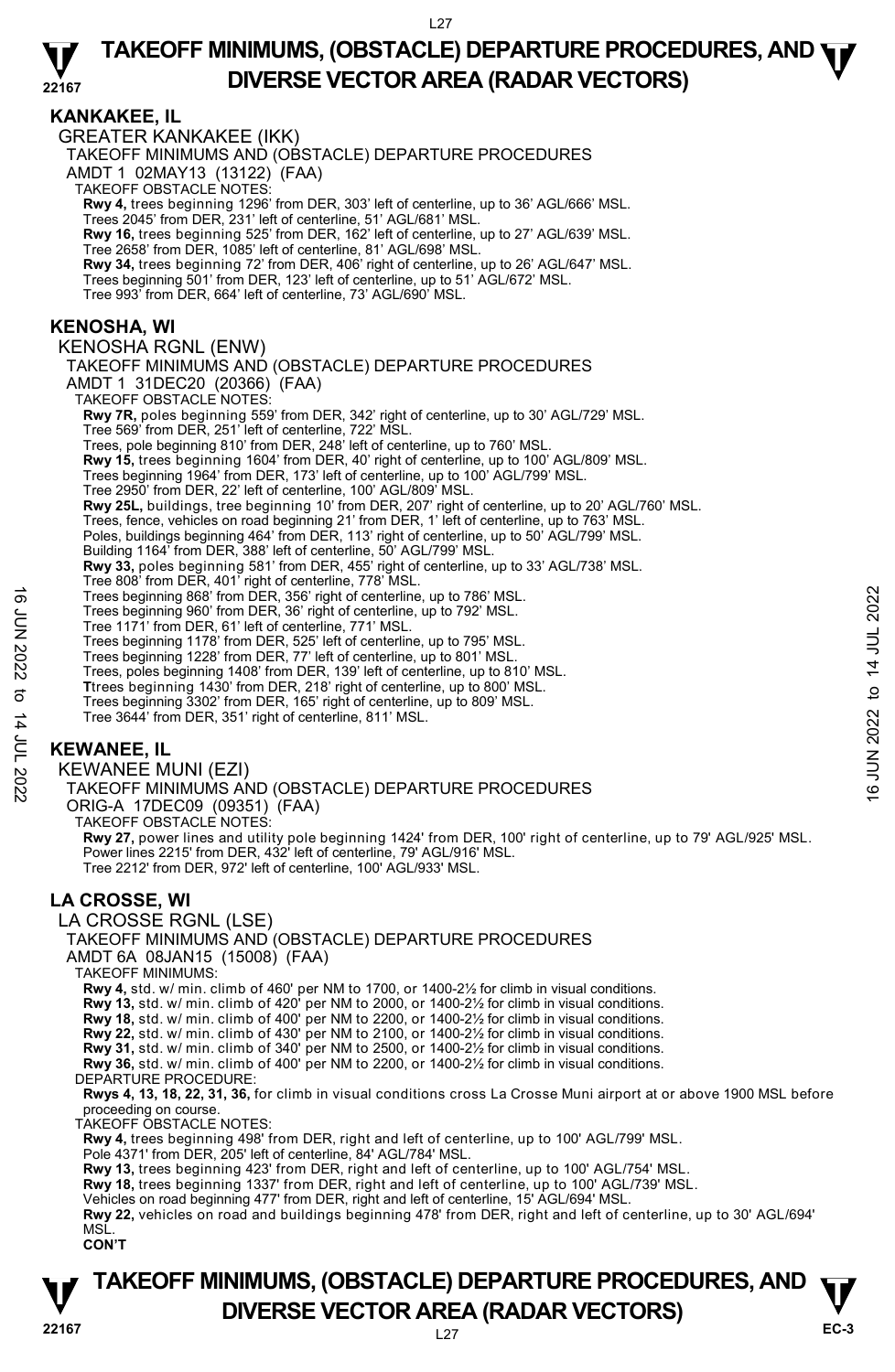## **LA CROSSE, WI (CON'T)**

LA CROSSE RGNL (LSE) (CON'T)

 **Rwy 22 (CON'T),** trees beginning 1436' from DER, 281' left of centerline, up to 100' AGL/735' MSL. Light poles beginning 1503' from DER, 171' right of centerline, up to 35' AGL/695' MSL. **Rwy 31,** trees beginning 967' from DER, right and left of centerline, up to 100' AGL/754' MSL. **Rwy 36,** trees beginning 2910' from DER, right and left of centerline, up to 100' AGL/744' MSL.

## **LA POINTE, WI**

MAJOR GILBERT FIELD (4R5)

TAKEOFF MINIMUMS AND (OBSTACLE) DEPARTURE PROCEDURES

ORIG 05JUN08 (08157) (FAA)

TAKEOFF MINIMUMS:

**Rwy 22,** 300-2 or std. w/ min. climb of 213' per NM to 1200.

DEPARTURE PROCEDURE:

**Rwy 22,** Climb heading 220° to 1200 before proceeding on course.

TAKEOFF OBSTACLE NOTES:

**Rwy 4,** trees beginning 69' from DER, 5' left of centerline, up to 100' AGL/759' MSL.

Trees beginning 340' from DER, 52' right of centerline, up to 100' AGL/759' MSL. **Rwy 22,** trees beginning 1867' from DER, 187' left of centerline, up to 100' AGL/710' MSL. Trees beginning 167' from DER, 23' right of centerline, up to 100' AGL/729' MSL.

## **LACON, IL**

MARSHALL COUNTY (C75) TAKEOFF MINIMUMS AND (OBSTACLE) DEPARTURE PROCEDURES AMDT 2 24AUG89 (89236) (FAA) TAKEOFF MINIMUMS: **Rwys 13, 18, 36,** 300-1. DEPARTURE PROCEDURE: **Rwy 31,** climb runway heading to 1800 before turning.

## **LADYSMITH, WI**

**TAKEOFF MINIMUMS, (OBSTACLE) DEPARTURE PROCEDURES, AND**  $\mathbf{\nabla}$ RUSK COUNTY (RCX) TAKEOFF MINIMUMS AND (OBSTACLE) DEPARTURE PROCEDURES AMDT 1 15NOV12 (12320) (FAA) TAKEOFF OBSTACLE NOTES: **Rwy 1,** multiple trees 7' from DER, 420' right of centerline, up to 21' AGL/1271' MSL. Multiple trees 127' from DER, 319' right of centerline, up to 3' AGL/1243' MSL. Trees beginning 197' from DER, right and left of centerline, up to 100' AGL/1354' MSL. Vehicles on road beginning 110' from DER, right and left of centerline, up to 17' AGL/1263' MSL. NAVAID 493' from DER, 534' left of centerline, 15' AGL/1252' MSL. Posts beginning 519' from DER, 387' left of centerline, up to 55' AGL/1296' MSL. Pole 772' from DER, 453' right of centerline, 35' AGL/1282' MSL. **Rwy 14,** sign 30' from DER, 485' right of centerline, 10' AGL/1228' MSL. NAVAID 33' from DER, 124' right of centerline, 12' AGL/1232' MSL. Trees beginning 84' from DER, 491' left of centerline, up to 75' AGL/1304' MSL. Trees beginning 900' from DER, right and left of centerline, up to 75' AGL/1305' MSL. **Rwy 19,** trees beginning 7' from DER, 28' right of centerline, up to 53' AGL/1285' MSL. Vehicles on road 178' from DER, 349' right of centerline, 17' AGL/1234' MSL. Trees beginning 1132' from DER, 779' left of centerline up to 65' AGL/1285' MSL. Obstruction light on water tank and water tower beginning 3382' from DER, 1276' left of centerline, up to 134' AGL/1362' **MSL Rwy 32,** trees beginning 22' from DER, 427' right of centerline, up to 30' AGL/1267' MSL. Trees beginning 137' from DER, right and left of centerline, up to 65' AGL/1301' MSL. Vehicles on road beginning 109' from DER, 312' right of centerline, up to 17' AGL/ 1251' MSL. Trees beginning 2458' from DER, 710' right of centerline, up to 100' AGL/1299' MSL. **LAKE GENEVA, WI**  GRAND GENEVA RESORT (C02) TAKEOFF MINIMUMS AND (OBSTACLE) DEPARTURE PROCEDURES AMDT 1A 07DEC17 (17341) (FAA) TAKEOFF MINIMUMS: **Rwy 5,** 300-1¼ or 300-1 w/ min. climb of 260' per NM to 1100. **Rwy 23,** 300-1⅜ or 300-1 w/ min. climb of 310' per NM to 1200. DEPARTURE PROCEDURE: **Rwy 23,** climb on heading 237° to 1500 before turning right. TAKEOFF OBSTACLE NOTES: **Rwy 5,** trees beginning abeam DER, 51' right of centerline, up to 100' AGL/939' MSL.<br>Trees beginning 456' from DER, 167' right of centerline, up to 100' AGL/1019' MSL. Trees beginning 1652' from DER, left and right of centerline, up to 100' AGL/969' MSL. Trees beginning 2428' from DER, 459' left of centerline, up to 100' AGL/989' MSL. Trees beginning 3408' from DER, 253' right of centerline, up to 100' AGL/979' MSL. **CON'T LADYSMITH, WI**<br>  $\frac{16}{5}$ <br>
RUSK COUNTY (RCX)<br>
TAKEOFF MINIMUMS AND (OBSTACLE) DEPARTURE PROCEDURES<br>
AMDT 1 15NOV12 (12320) (FAA)<br>
TAKEOFF MINIMUMS AND (FAA)<br>
TAKEOFF MINIMUMS AND (FAA)<br>
AMDT 1 15NOV12 (12320)<br>
TAKEOFF M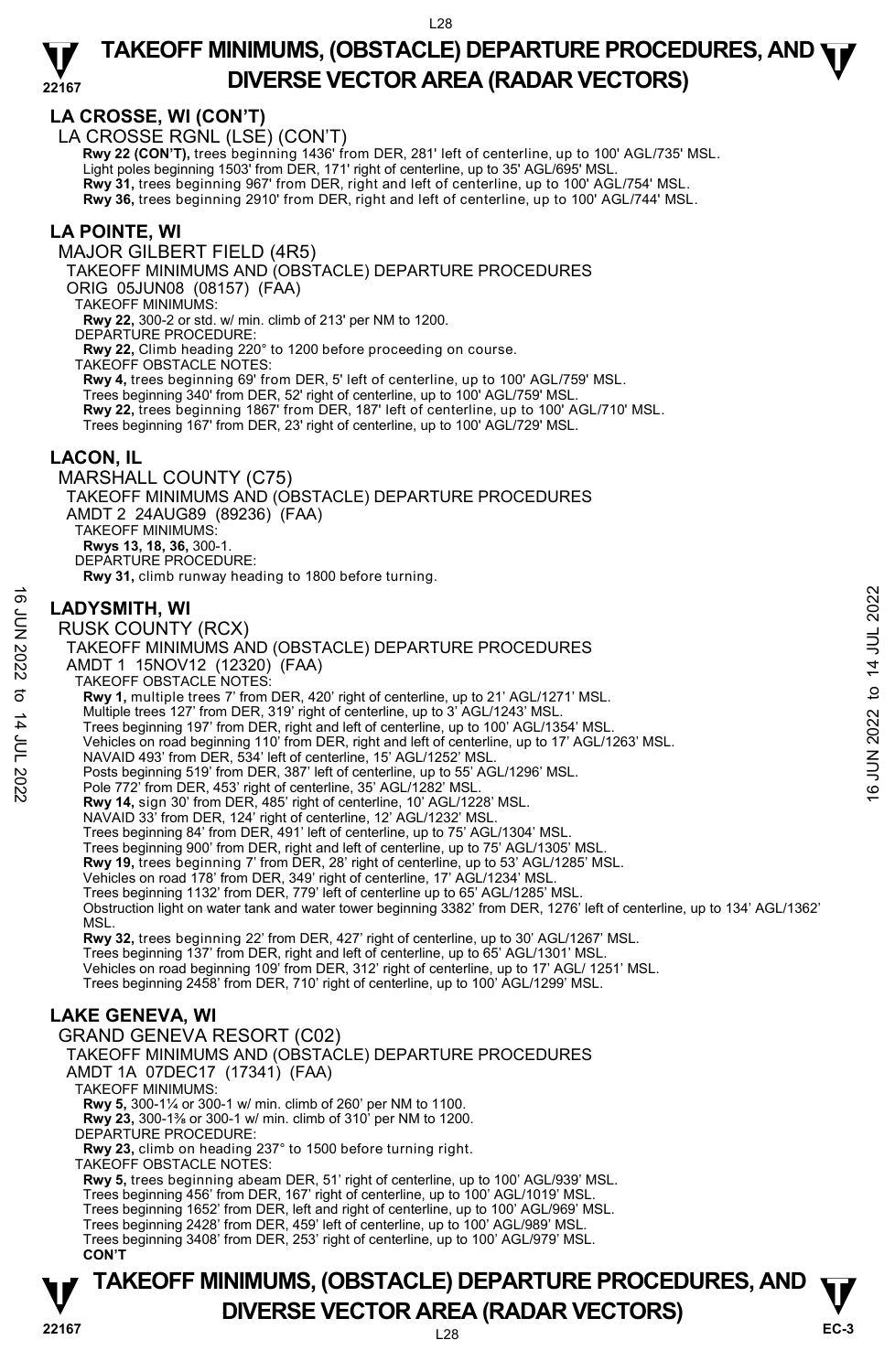#### **22167 TAKEOFF MINIMUMS, (OBSTACLE) DEPARTURE PROCEDURES, AND <b>WE**<br>DIVERSE VESTOR AREA (BARAR VESTORS) **DIVERSE VECTOR AREA (RADAR VECTORS)**

## **LAKE GENEVA, WI (CON'T)**

GRAND GENEVA RESORT (C02) (CON'T) **Rwy 5 (CON'T),** Trees beginning 4645' from DER, 1697' left of centerline, up to 100' AGL/959' MSL. Trees beginning 5477' from DER, 1005' right of centerline, up to 100' AGL/1019' MSL. **Rwy 23,** trees beginning abeam DER, 86' left of centerline, up to 100' AGL/949' MSL. Trees beginning 333' from DER, 157' right of centerline, up to 100' AGL/949' MSL. Trees beginning 1467' from DER, 581' left of centerline, up to 100' AGL/979' MSL. Trees beginning 1559' from DER, 273' right of centerline, up to 100' AGL/1009' MSL. Trees beginning 3094' from DER, 558' left of centerline, up to 100' AGL/1009' MSL. Trees beginning 4099' from DER, left and right of centerline, up to 100' AGL/1039' MSL. **LAND O'LAKES, WI**  KINGS LAND O'LAKES (LNL) TAKEOFF MINIMUMS AND (OBSTACLE) DEPARTURE PROCEDURES AMDT 5 07OCT21 (21280) (FAA) TAKEOFF MINIMUMS: **Rwys 5, 23,** NA-Environmental.  **Rwy 32,** 300-1⅜ or std. w/min. climb of 250' per NM to 2000. TAKEOFF OBSTACLE NOTES: **Rwy 14,** pole 10' from DER, 47' left of centerline, 3' AGL/1705' MSL. Vehicles on road and fence beginning 11' from DER, 260' left of centerline, up to 1724' MSL. Vegetation 15' from DER, 121' right of centerline, 1706' MSL. Tree 48' from DER, 423' right of centerline, 1754' MSL. Trees, fence, vehicles on road, sign, poles, and transmission line beginning 96' from DER, 31' left of centerline, up to 1769' MSL. Trees and building beginning 122' from DER, 21' right of centerline, up to 1757' MSL. Trees beginning 571' from DER, 72' right of centerline, up to 1758' MSL. Trees beginning 1124' from DER, 17' right of centerline, up to 1760' MSL. Trees beginning 1187' from DER, 33' right of centerline, up to 1774' MSL. Trees beginning 1758' from DER, 83' right of centerline, up to 1781' MSL. Tree 4729' from DER, 671' right of centerline, 1824' MSL. **Rwy 32,** terrain 5' from DER, 265' right of centerline, 1706' MSL. Vegetation beginning 60' from DER, 190' left of centerline, up to 1715' MSL. Fence 129' from DER, 105' right of centerline, 4' AGL/1709' MSL. Building 164' from DER, 495' right of centerline, 13' AGL/1721' MSL. Tree 198' from DER, 296' left of centerline, 1719' MSL. Tree 222' from DER, 485' left of centerline, 1721' MSL. Trees and vehicles on road beginning 250' from DER, 32' left of centerline, up to 1771' MSL. Trees, vegetation, poles, tower, and vehicles on road beginning 311' from DER, 14' right of centerline, up to 1799' MSL.<br>Trees and poles beginning 544' from DER, 1' left of centerline, up to 1785' MSL. Trees, poles, buildings, towers, antenna, and fence beginning 656' from DER, 3' right of centerline, up to 1801' MSL. Trees and pole beginning 933' from DER, 43' left of centerline, up to 1790' MSL. Trees, poles, and stack beginning 1006' from DER, 7' left of centerline, up to 1800' MSL.<br>Trees and buildings beginning 1538' from DER, 0' left of centerline, up to 1801' MSL. Trees beginning 1584' from DER, 0' right of centerline, up to 1812' MSL. Trees beginning 2102' from DER, 70' left of centerline, up to 1803' MSL. Trees beginning 2195' from DER, 55' left of centerline, up to 1805' MSL. Trees beginning 2317' from DER, 9' left of centerline, up to 1812' MSL. Tree 5499' from DER, 1769' right of centerline, 1847' MSL. Tree 5596' from DER, 1779' right of centerline, 1852' MSL. Trees beginning 5620' from DER, 1552' right of centerline, up to 1867' MSL. Trees beginning 5813' from DER, 1528' right of centerline, up to 1877' MSL. Trees beginning 5848' from DER, 1372' right of centerline, up to 1879' MSL. Trees beginning 5967' from DER, 747' right of centerline, up to 1890' MSL. Tree 1.1 NM from DER, 720' right of centerline, 1881' MSL. **LAWRENCEVILLE, IL**  LAWRENCEVILLE-VINCENNES INTL (LWV) TAKEOFF MINIMUMS AND (OBSTACLE) DEPARTURE PROCEDURES 1 Fee 4 229 Trom DER, 1871 right of centerline, 1824 'MSL.<br> **EVALUATION** 2022 to 1745 if the form of the metric in the 1706' MSL.<br>
Pente 129 from DER, 1967 ight of centerline, 4 1706' MSL.<br>
Fence 129 from DER, 1967 ight o

ORIG-A 19JUL18 (18200) (FAA) TAKEOFF OBSTACLE NOTES:

**Rwy 9,** Ag equipment, 435' from DER, 479' right of centerline, 23' AGL/452' MSL.

**Rwy 18,** Ag equipment beginning 274' from DER, 299' right of centerline, up to 448' MSL.<br>Ag equipment 585' from DER, 473' left of centerline, 445' MSL.

Ag equipment beginning 684' from DER, 362' left of centerline, up to 446' MSL.

**Rwy 27,** vehicle on road 331' from DER, 453' left of centerline, 439' MSL.

Ag equipment 597' from DER, 474' right of centerline, 22' AGL/443' MSL.

**Rwy 36,** tree 3454' from DER, 1063' right of centerline, 100' AGL/539' MSL.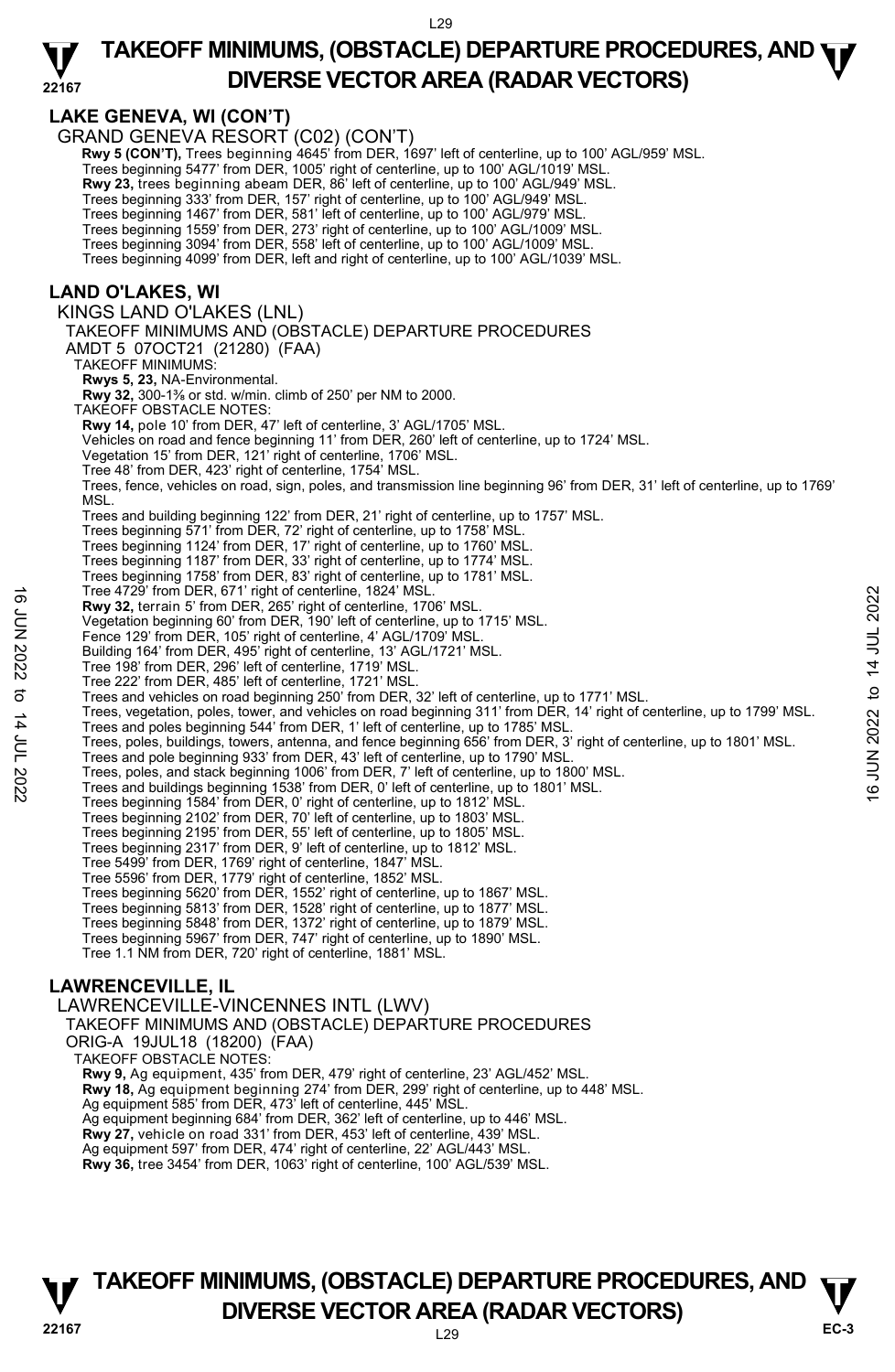**22167 LINCOLN, IL**  LOGAN COUNTY (AAA) TAKEOFF MINIMUMS AND (OBSTACLE) DEPARTURE PROCEDURES AMDT 1A 31MAR16 (16091) (FAA) TAKEOFF MINIMUMS: **Rwy 14, 32,** NA-Environmental. **Rwy 21,** 300-½ or std. with a min. climb of 341' per NM to 800. TAKEOFF OBSTACLE NOTES: **Rwy 3,** road/vehicles beginning 210' from DER, 296' right of centerline, up to 15' AGL/607' MSL. Trees beginning 783' from DER, 353' left of centerline, up to 100' AGL/664' MSL. Trees 2733' from DER, 390' left of centerline, up to 100' AGL/676' MSL. **Rwy 21,** NAVAID 9' from DER, 111' right of centerline, 3' AGL/594' MSL. Trees beginning 377' from DER, 546' right of centerline, up to 100' AGL/621' MSL. Trees beginning 1773' from DER, 155' right of centerline, up to 100' AGL/669' MSL. Multiple towers beginning 3190' from DER, 579' right of centerline, up to 101' AGL/689' MSL. Tower 4139' from DER, 158' left of centerline, 126' AGL/715' MSL. **LITCHFIELD, IL**  LITCHFIELD MUNI (3LF) TAKEOFF MINIMUMS AND (OBSTACLE) DEPARTURE PROCEDURES AMDT 3A 11OCT18 (18284) (FAA) TAKEOFF OBSTACLE NOTES: **Rwy 9,** general utility poles 83' from DER, 261' left of centerline, 6' AGL/695' MSL. Transmission line, pole beginning 146' from DER, 476' left of centerline, up to 31' AGL/720' MSL. Vehicle on traverse way 178' from DER, 422' right of centerline, 701' MSL. Vehicle on traverse way 269' from DER, 382' right of centerline, 702' MSL. Building 285' from DER, 566' right of centerline, 33' AGL/720' MSL. Transmission line, pole, building beginning 318' from DER, 476' left of centerline, up to 31' AGL/721' MSL. Tree, vehicle on traverse way, pole, transmission line beginning 327' from DER, 12' right of centerline, up to 730' MSL.<br>Transmission line, pole, vehicle on traverse way beginning 499' from DER, 68' left of centerline, up Transmission line, pole, tree beginning 745' from DER, 72' left of centerline, up to 38' AGL/729' MSL. Tower, tree, building, tank beginning 1059' from DER, 66' left of centerline, up to 132' AGL/822' MSL.<br>Trees, beginning 1688' from DER, 431' right of centerline, up to 741' MSL. Trees beginning 2538' from DER, 582' right of centerline, up to 82' AGL/758' MSL. **Rwy 18,** tree 494' from DER, 610' left of centerline, 746' MSL. **Rwy 27,** REIL 10' from DER, 115' left of centerline, up to 2' AGL/683' MSL.<br>Vehicle on traverse way beginning 13' from DER, 483' right of centerline, up to 15' AGL/693' MSL. Vehicle on traverse way 192' from DER, 132' left of centerline, 692' MSL. Vehicle on traverse way beginning 303' from DER, 127' right of centerline, up to 15' AGL/694' MSL. Vehicle on traverse way beginning 344' from DER, 77' right of centerline, up to 17' AGL/698' MSL. Trees beginning 689' from DER, 441' right of centerline, up to 717' MSL. Tree 777' from DER, 445' left of centerline, 702' MSL. Transmission line, pole, tree beginning 745' from DER, 72' left of centerline, up to 38' AGL/729' MSL.<br>
Trees, beginning 1688' from DER, 431' right of centerline, up to 741' MSL.<br>
Trees beginning 1688' from DER, 431' righ Tree, sign beginning 2272' from DER, 116' right of centerline, up to 752' MSL. Transmission line 2682' from DER, 71' right of centerline, 61' AGL/753' MSL. Tank 2735' from DER, 1121' left of centerline, 71' AGL/763' MSL. **LONE ROCK, WI**  TRI COUNTY RGNL (LNR) TAKEOFF MINIMUMS AND (OBSTACLE) DEPARTURE PROCEDURES AMDT 4 03JUL08 (08185) (FAA) TAKEOFF MINIMUMS: **Rwys 9, 27,** 600-1¾, or 1000-2½ for climb in visual conditions. **Rwys 18, 36,** NA-Environmental. DEPARTURE PROCEDURE: **Rwys 9, 27,** for climb in visual conditions: cross Tri-County Rgnl Airport at or above 1600 before proceeding on course. TAKEOFF OBSTACLE NOTES: **Rwy 9,** terrain and trees beginning 23' from DER, 238' left of centerline, up to 100' AGL/1129' MSL.<br>Road beginning 244' from DER, 330' left of centerline, up to 17' AGL/733' MSL. Terrain and trees beginning 18' from DER, 235' right of centerline, up to 100' AGL/722' MSL. **Rwy 27,** building 764' from DER, 386' left of centerline, up to 25' AGL/744' MSL.<br>Tree 1381' from DER, 590' left of centerline, up to 70' AGL/785' MSL. Road beginning 245' from DER, on centerline, up to 12' AGL/731' MSL. Antennas and poles beginning 920' from DER, 372' right of centerline, up to 33' AGL/752' MSL. Trees and terrain beginning 2 NM from DER, 2658' right of centerline, up to 100' AGL/1199' MSL.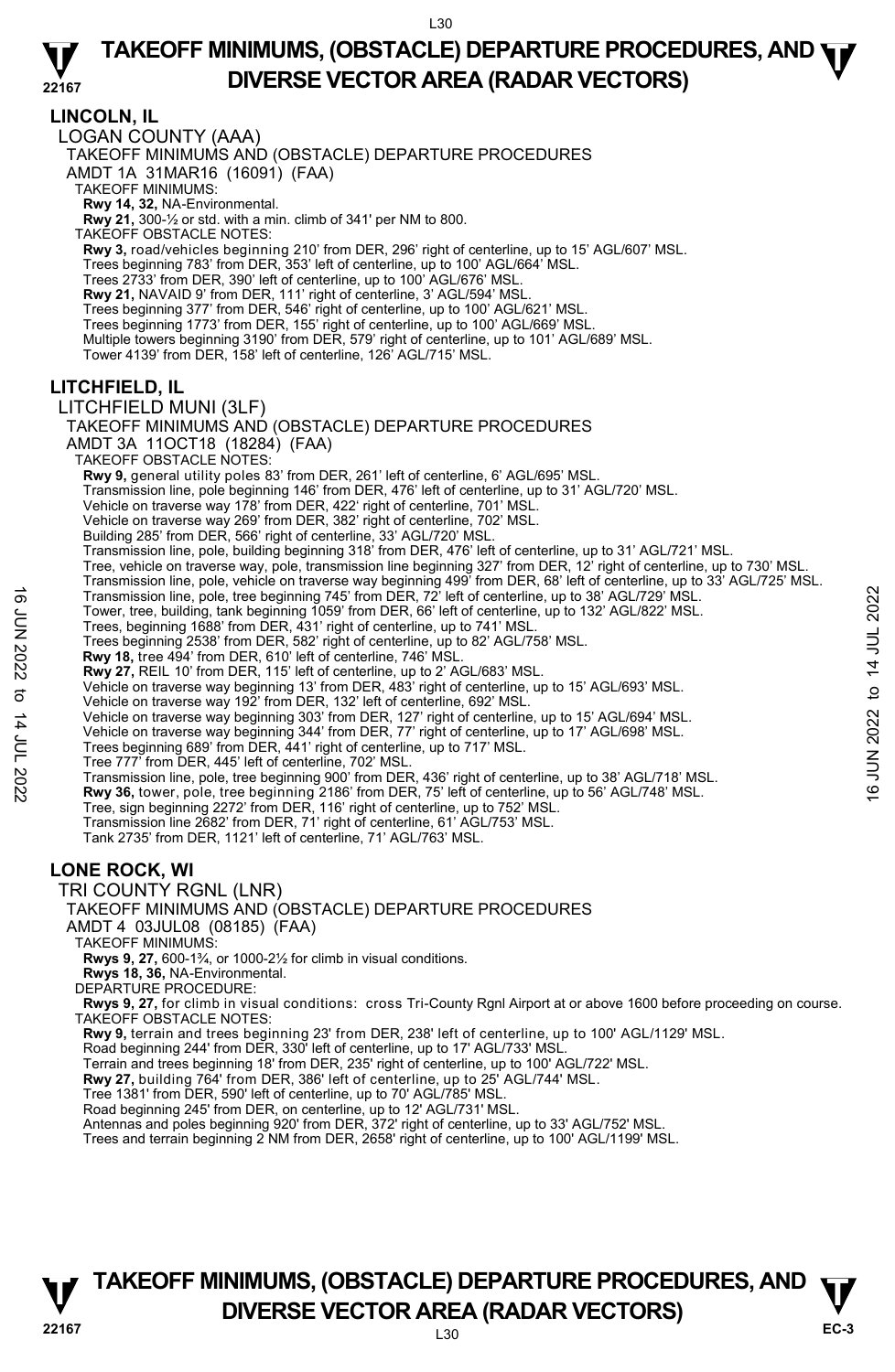#### **MACOMB, IL**

MACOMB MUNI (MQB)

TAKEOFF MINIMUMS AND (OBSTACLE) DEPARTURE PROCEDURES

AMDT 1 24AUG89 (89236) (FAA)

DEPARTURE PROCEDURE:

**Rwy 18,** climb runway heading to 1700 before turning right. **Rwy 27,** climb runway heading to 1700 before turning left.

**MADISON, WI** 

BLACKHAWK AIRFIELD (87Y) TAKEOFF MINIMUMS AND (OBSTACLE) DEPARTURE PROCEDURES AMDT 2 18SEP14 (14261) (FAA) TAKEOFF MINIMUMS: **Rwy 4,** 300-2 or std. w/min. climb of 212' per NM to 1300. **Rwy 22,** 300-2 or std. w/min. climb of 479' per NM to 1300. **Rwy 27,** 300-2¼ or std. w/min. climb of 256' per NM to 1400. DEPARTURE PROCEDURE: **Rwy 4,** climb heading 043° to 1500 before turning left. TAKEOFF OBSTACLE NOTES: **Rwy 4,** trees beginning 35' from DER, left and right of centerline, up to 35' AGL/934' MSL. Vehicle on road beginning 785' from DER, left and right of centerline, up to 17' AGL/926' MSL. Trees beginning 1.6 NM from DER, left and right of centerline, up to 100' AGL/1069' MSL. **Rwy 9,** trees beginning 141' from DER, 249' left of centerline, up to 35' AGL/974' MSL. Vehicle on road beginning 265' from DER, left and right of centerline, up to 15' AGL/944' MSL. Trees and buildings beginning 1071' from DER, 612' right of centerline, up to 30' AGL/939' MSL. Trees beginning 1337' from DER, left and right of centerline, up to 100' AGL/999' MSL.<br>Trees and buildings beginning 1456' from DER, 729' left of centerline, up to 100' AGL/1009' MSL. **Rwy 22,** trees beginning 35' from DER, left and right of centerline, up to 35' AGL/944' MSL. Houses beginning 1085' from DER, left and right of centerline, up to 30' AGL/1019' MSL.<br>Vehicles on road beginning 1087' from DER, left and right of centerline, up to 15' AGL/974' MSL. Water tower 3995' from DER, 792' left of centerline, 81<sup>7</sup> AGL/1089' MSL. **Rwy 27,** trees beginning 142' from DER, left and right of centerline, up to 35' AGL/984' MSL.<br>Vehicle on road beginning 222' from DER, on centerline, up to 15' AGL/934' MSL. Poles and buildings beginning 1101' from DER, left and right of centerline, up to 40' AGL/959' MSL. Trees 3539' from DER, 941' right of centerline, up to 100' AGL/1049' MSL. Pole 4567' from DER, 225' right of centerline, 63' AGL/1070' MSL Water tower 1.3 NM from DER, 335' right of centerline, 177' AGL/1186' MSL. Trees beginning 1.7 NM from DER, left and right of centerline, up to 100' AGL/1139' MSL. DANE COUNTY RGNL/TRUAX FLD (MSN) TAKEOFF MINIMUMS AND (OBSTACLE) DEPARTURE PROCEDURES AMDT 8A 04FEB16 (21336) (FAA) TAKEOFF MINIMUMS: **Rwy 3,** 200-1½ or std. w/min. climb of 212' per NM to 1200. DEPARTURE PROCEDURE: **Rwy 18,** (southwest departures 200° CW 260°) climb on heading 179° to 3200 before proceeding on course. **Rwy 21,** (southwest departures 200° CW 260°) climb on heading 206° to 3200 before proceeding on course. TAKEOFF OBSTACLE NOTES: Water tower 3995' from DER, 792' left of centerline, 81<sup>Y</sup> AGL/1089' MSL.<br> **EVERTUANCE TO A SUMPLE AND THE ACT AND THE ACT AND THE ACT AND THE ACT AND THE ACT UP TO BE A SSO TO DER, is the and right of centerline, up to 4** 

**Rwy 3,** tower 7137' from DER, 2392' left of centerline, 132' AGL/1082' MSL.

Trees beginning 4368' from DER, 1526' left of centerline, up to 100' AGL/1082' MSL.

**Rwy 14,** trees and poles beginning 936' from DER, left and right of centerline, up to 100' AGL/986' MSL.

Antenna on building 3747' from DER, 1283' left of centerline, 57' AGL/976' MSL.<br>Vehicle on road 134' from DER, left to right of centerline, up to 17' AGL/874' MSL.

**Rwy 18,** trees beginning 287' from DER, left and right of centerline, up to 100' AGL/941' MSL.

**Rwy 21,** trees beginning 1557' from DER, 383' right of centerline, up to 100' AGL/972' MSL.

Sign 29' from DER, 118' left of centerline, 6' AGL/862' MSL. Glideslope antenna 1144' from DER, 140' left of centerline, 39' AGL/898' MSL.

**Rwy 32,** trees beginning 1810' from DER, left and right of centerline, up to 100' AGL/948' MSL.

Railroad 672' from DER, left to right of centerline, 23' AGL/882' MSL.

**Rwy 36,** trees and pole beginning 1325' from DER, left and right of centerline, up to 100' AGL/1012' MSL.

Rapidly rising terrain 1467' from DER, 678' right of centerline, up to 947' MSL.

Vehicle on road 1154' from DER, left to right of centerline, up to 17' AGL/908' MSL.

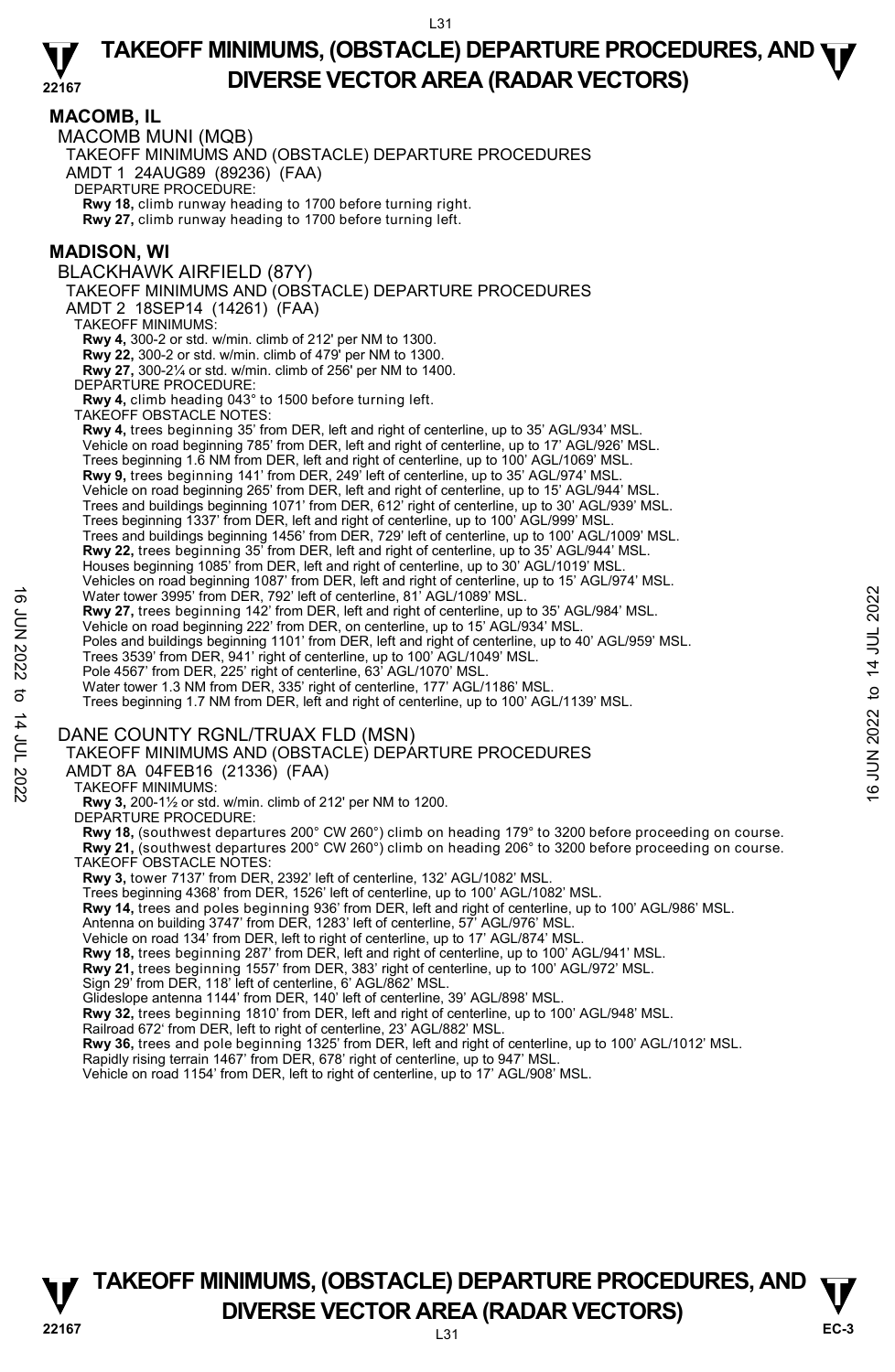## **MANITOWISH WATERS, WI**

MANITOWISH WATERS (D25) TAKEOFF MINIMUMS AND (OBSTACLE) DEPARTURE PROCEDURES ORIG 03JUN10 (10154) (FAA) TAKEOFF MINIMUMS: **Rwys 4, 22,** NA-Environment. TAKEOFF OBSTACLE NOTES: **Rwy 14,** trees beginning 93' from DER, 225' right of centerline, up to 100' AGL/1709' MSL. Trees beginning 279' from DER, 441' left of centerline, up to 100' AGL/1709' MSL. **Rwy 32,** trees beginning 70' from DER, 343' left of centerline, up to 100' AGL/1714' MSL.<br>Trees beginning 151' from DER, 362' right of centerline, up to 100' AGL/1714' MSL. Road 617' from DER, 44' right of centerline, 15' AGL/1634' MSL. **MANITOWOC, WI**  MANITOWOC COUNTY (MTW) TAKEOFF MINIMUMS AND (OBSTACLE) DEPARTURE PROCEDURES AMDT 4 12MAR09 (09071) (FAA) TAKEOFF MINIMUMS: **Rwy 17,** 300-1½ or std. with a min. climb of 254' per NM to 1000. DEPARTURE PROCEDURE: **Rwy 7,** climb heading 072° to 1200 before proceeding on course. **Rwy 25,** climb heading 252° to 1200 before proceeding on course. TAKEOFF OBSTACLE NOTES: **Rwy 7,** tree 520' from DER, 279' left of centerline, 27' AGL/666' MSL. **Rwy 17,** stack 1.24 NM from DER, 1915' left of centerline, 310' AGL/893' MSL. Trees beginning 23' from DER, 16' left of centerline, up to 94' AGL/743' MSL. Trees beginning 1802' from DER, 76' right of centerline, up to 98' AGL/747' MSL. Flagpole 1234' from DER, 512' right of centerline, 36' AGL/695' MSL. Antenna 989' from DER, 511' right of centerline, 39' AGL/688' MSL.<br>**Rwy 25,** tree 734' from DER, 321' right of centerline, 48' AGL/697' MSL. Tree 1870' from DER, 223' left of centerline, 63' AGL/722' MSL. Train on railroad, 744' from DER, on centerline, 23' AGL/676' MSL. **Rwy 35,** trees beginning 167' from DER, 477' right of centerline, up to 66' AGL/710' MSL. Tree 2012' from DER, 863' left of centerline, 67' AGL/716' MSL. **MARION, IL**  VETERANS AIRPORT OF SOUTHERN ILLINOIS (MWA) TAKEOFF MINIMUMS AND (OBSTACLE) DEPARTURE PROCEDURES AMDT 1 17AUG17 (17229) (FAA) TAKEOFF MINIMUMS: **Rwy 11,** 600-3 or std. w/min. climb of 235' per NM to 1200. DEPARTURE PROCEDURE: **Rwy 11,** Climb via heading 107° to 1100 before turning left. TAKEOFF OBSTACLE NOTES: **Rwy 2,** trees beginning 119' from DER, 265' left of centerline, up to 106' AGL/543' MSL. **Rwy 11,** poles beginning 630' from DER, 496' right of centerline, up to 75' AGL/518' MSL. Tree 1298' from DER, 594' right of centerline, 81' AGL/528' MSL. Tank 5154' from DER, 800' right of centerline, 164' AGL/601' MSL. Tower 3.16 NM from DER, 1.32 NM left of centerline, 490' AGL/980' MSL. **Rwy 20,** trees beginning 1538' from DER, 823' right of centerline, up to 68' AGL/521' MSL. **Rwy 29,** wind sock 341' from DER, 291' left of centerline, 11' AGL/461' MSL. Trees beginning 559' from DER, 360' right of centerline, up to 77' AGL/534' MSL. Theater screen 1347' from DER, 634' right of centerline, 77' AGL/530' MSL. **MARSHFIELD, WI**  MARSHFIELD MUNI (MFI) TAKEOFF MINIMUMS AND (OBSTACLE) DEPARTURE PROCEDURES ORIG 28SEP06 (06271) (FAA) TAKEOFF OBSTACLE NOTES: **Rwy 34,** multiple trees beginning 1412' from DER, 532' left of centerline, up to 60' AGL/1359' MSL. Tree 1870' from DER, 223' left of centerline, 63' AGL/722' MSL.<br>
Train on railroad, 744' from DER, 477' right of centerline, up to 66' AGL/710' MSL.<br> **EVALUATE:** A MARION, IL<br>
Tree 2012' from DER, 863' left of centerline,

## **MATTOON/CHARLESTON, IL**

COLES COUNTY MEML (MTO) TAKEOFF MINIMUMS AND (OBSTACLE) DEPARTURE PROCEDURES AMDT 4 17DEC09 (21112) (FAA) TAKEOFF OBSTACLE NOTES: **Rwy 11,** trees beginning 1842' from DER, 869' left of centerline, up to 100' AGL/803' MSL.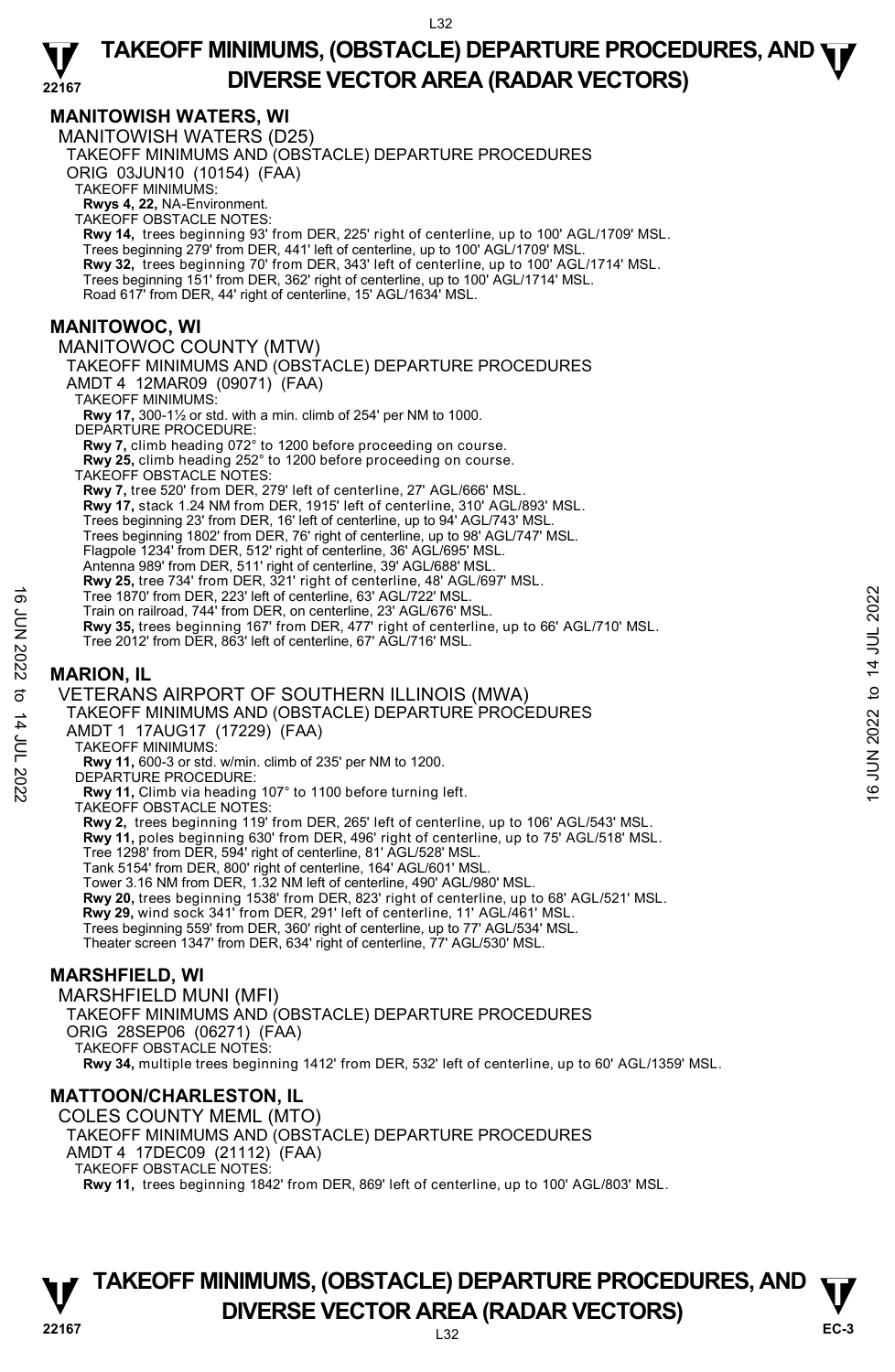#### **MEDFORD, WI**

TAYLOR COUNTY (MDZ) TAKEOFF MINIMUMS AND (OBSTACLE) DEPARTURE PROCEDURES AMDT 3 07MAR13 (13066) (FAA) TAKEOFF OBSTACLE NOTES: **Rwy 9,** trees beginning 1123' from DER, 561' left of centerline, up to 61' AGL/1540' MSL.<br>Trees beginning 2555' from DER. 592' right of centerline, up to 85' AGL/1544' MSL. **Rwy 16,** trees beginning 7' from DER, 248' left of centerline, up to 75' AGL/1524' MSL. Vehicle on road beginning 33' from DER, 8' left of centerline, up to 15' AGL/1466' MSL. Vehicle on road beginning 27' from DER, 93' right of centerline, up to 15' AGL/1462' MSL.<br>**Rwy 27,** pole 112' from DER, 498' right of centerline, 13' AGL/1482' MSL. Windsock 389' from DER, 270' right of centerline, 18' AGL/1487' MSL. Antenna 598' from DER, 501' right of centerline, 11' AGL/1480' MSL. Trees beginning 2049' from DER, 627' left of centerline, up to 75' AGL/1525' MSL. Tower 3741' from DER, 1111' left of centerline, 150' AGL/1580' MSL. **Rwy 34,** terrain beginning 37' from DER, 482' right of centerline, 1461' MSL.<br>Trees beginning 370' from DER, 187' right of centerline, up to 41' AGL/1510' MSL. Poles beginning 489' from DER, 310' right of centerline, up to 26' AGL/1488' MSL. **MENOMONIE, WI**  MENOMONIE MUNI/SCORE FLD (LUM) TAKEOFF MINIMUMS AND (OBSTACLE) DEPARTURE PROCEDURES AMDT 2 20JUN19 (21336) (FAA) TAKEOFF MINIMUMS: **Rwy 18,** 500-2½ or std. w/min. climb of 601' per NM to 1700. DEPARTURE PROCEDURE: **Rwy 18,** climb heading 176° to 1600 before turning right. **Rwy 36,** climb heading 356° to 1800 before turning left. TAKEOFF OBSTACLE NOTES: **Rwy 9,** buildings beginning 116' from DER, 347' right of centerline, up to 27' AGL/915' MSL. Building 563' from DER, 545' right of centerline, 52' AGL/939' MSL. **Rwy 18,** trees beginning 7' from DER, 329' right of centerline, up to 100' AGL/999' MSL.<br>Tree 922' from DER, 175' left of centerline, 100' AGL/999' MSL. Tree 2264' from DER, 497' right of centerline, 100' AGL/1019' MSL. Tree 2484' from DER, 501' right of centerline, 100' AGL/1059' MSL. Tree 2621' from DER, 514' right of centerline, 100' AGL/1079' MSL. Tree 2743' from DER, 586' right of centerline, 100' AGL/1099' MSL. Trees beginning 3636' from DER, 126' right of centerline, up to 100' AGL/1119' MSL. Tree 4388' from DER, 1090' left of centerline, 100' AGL/1019' MSL. Tree 1.6 NM from DER, 2577' right of centerline, 100' AGL/1239' MSL. Tower and trees beginning 1.6 NM from DER, 728' right of centerline, up to 250' AGL/1370' MSL. Tree 1.6 NM from DER, 2278' left of centerline, 100' AGL/1219' MSL. Tree 2 NM from DER, 122' right of centerline, 100' AGL/1239' MSL. **Rwy 27,** trees and pole beginning 434' from DER, 545' right of centerline, up to 943' MSL. Tree 2620' from DER, 688' left of centerline, 969' MSL. Stack and trees beginning 2667' from DER, 579' left of centerline, up to 93' AGL/987' MSL. **Rwy 36,** trees and buildings beginning 207' from DER, 62' left of centerline, up to 100' AGL/999' MSL. Buildings and vehicles on road beginning 409' from DER, 290' right of centerline, up to 40' AGL/959' MSL. Tree 929' from DER, 383' right of centerline, 100' AGL/1019' MSL. **MERRILL, WI**  MERRILL MUNI (RRL) TAKEOFF MINIMUMS AND (OBSTACLE) DEPARTURE PROCEDURES ORIG 30AUG07 (07242) (FAA) TAKEOFF OBSTACLE NOTES: **Rwy 7,** bush 55' from DER, 468' left of centerline, 5' AGL/1311' MSL. Pole 392' from DER, 512' right of centerline, 23' AGL/1329' MSL. Building 358' from DER, 451' right of centerline, 21' AGL/1327' MSL. Multiple trees beginning 905' from DER, from 727' right to 552' left of centerline, up to 91' AGL/1400' MSL.<br>Multiple trees beginning 2597' from DER, from 22' right to 86' left of centerline, up to 82' AGL/1401' MSL. **Rwy 16,** multiple trees beginning 1587' from DER, on centerline, up to 100' AGL/1439' MSL. **Rwy 25,** bush 132' from DER, 494' right of centerline, 13' AGL/1331' MSL. Pole 1240' from DER, 778' left of centerline, 37' AGL/1356' MSL. Building 563° from DER, 545<sup>°</sup> right of centerline, 52° AGL/939° MSL.<br> **Every 16.** Pree 922° from DER, 17<sup>5</sup> left of centerline, 100° AGL/999° MSL.<br>
Tree 922° from DER, 479<sup>°</sup> right of centerline, 100° AGL/1019° MSL.<br>
Tr

Multiple trees beginning 1085' from DER, from 554' right to 359' left of centerline, up to 69' AGL/1388' MSL.

**Rwy 34,** multiple trees beginning 49' from DER, from 33' right to 139' left of centerline, up to 100' AGL/1439' MSL.

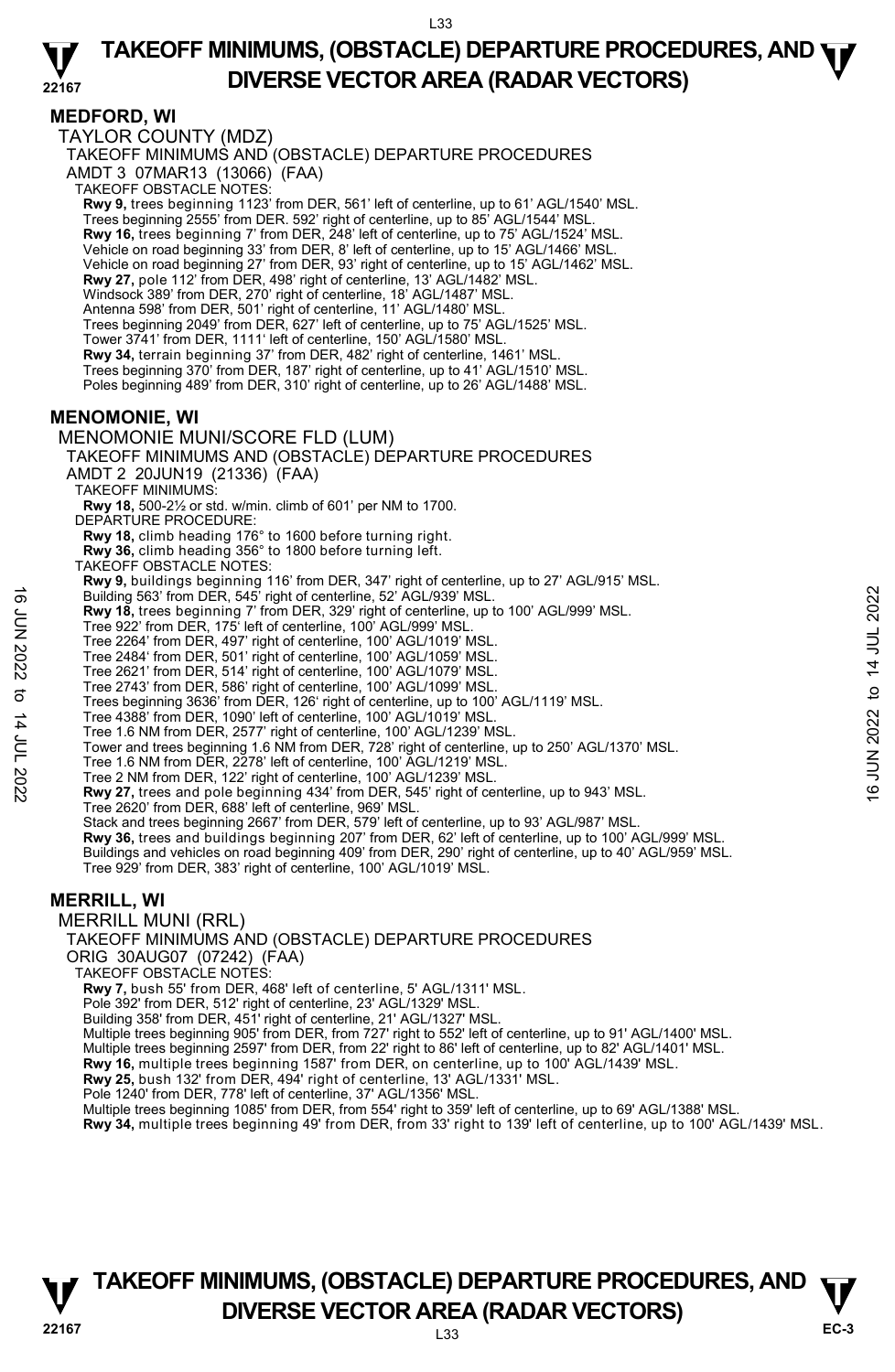**MIDDLETON, WI**  MIDDLETON MUNI/MOREY FLD (C29) TAKEOFF MINIMUMS AND (OBSTACLE) DEPARTURE PROCEDURES AMDT 2A 02DEC21 (21336) (FAA) TAKEOFF MINIMUMS: **Rwys 1, 19,** NA-Turf.<br>**Rwy 10,** 300-1¼ or std. w/min. climb of 233' per NM to 1200, or alternatively, with standard takeoff minimums and a normal 200' per NM climb gradient, takeoff must occur no later than 1900' prior to DER.  **Rwy 28,** 300-2 or std. w/min. climb of 293' per NM to 1400. DEPARTURE PROCEDURE: **Rwy 10,** climb on heading 101° to 2600 before turning right. **Rwy 28,** climb on heading 281° to 2600 before turning left. TAKEOFF OBSTACLE NOTES: **Rwy 10,** building 72' from DER, 421' right of centerline, 25' AGL/951' MSL. Vegetation 128' from DER, 316' left of centerline, 933' MSL. Pole 583' from DER, 516' right of centerline, 32' AGL/953' MSL. Pole 874' from DER, 461' right of centerline, 33' AGL/954' MSL. Terrain 1041' from DER, 755' left of centerline, 972' MSL. Poles beginning 1148' from DER, 523' left of centerline, up to 30' AGL/973' MSL. Tree 1168' from DER, 591' right of centerline, 991' MSL. Building, trees beginning 1276' from DER, 199' left of centerline, up to 30' AGL/975' MSL. Trees, transmission lines, poles beginning 1299' from DER, 225' right of centerline, up to 81' AGL/1002' MSL. Poles, transmission lines beginning 2823' from DER, 26' right of centerline, up to 1003' MSL. Water tower 1 NM from DER, 1833' left of centerline, 94' AGL/1087' MSL. Tank 1 NM from DER, 1821' left of centerline, 113' AGL/1108' MSL. **Rwy 28,** vegetation 36' from DER, 173' left of centerline, 930' MSL. Vegetation 198' from DER, 346' right of centerline, 938' MSL. Tree 524' from DER, 470' left of centerline, 944' MSL. Trees beginning 843' from DER, 647' left of centerline, up to 52' AGL/985' MSL. Trees beginning 1199' from DER, 574' left of centerline, up to 999' MSL. Trees beginning 2160' from DER, 425' left of centerline, up to 1023' MSL. Tree, building beginning 2416' from DER, 35' left of centerline, up to 1026' MSL. Tree 2626' from DER, 17' right of centerline, 1008' MSL. Trees beginning 2633' from DER, 109' left of centerline, up to 1031' MSL. Tree 2708' from DER, 1' right of centerline, 1019' MSL. Tree 3081' from DER, 134' right of centerline, 1022' MSL. Trees beginning 3088' from DER, 135' right of centerline, up to 1037' MSL.<br>Tree 4291' from DER, 481' right of centerline, 1038' MSL.<br>Tree 5015' from DER, 70' right of centerline, 1071' MSL. Tree 5145' from DER, 74' left of centerline, 1095' MSL. Trees beginning 5293' from DER, 24' right of centerline, up to 1109' MSL. Trees beginning 5307' from DER, 112' left of centerline, up to 1098' MSL. Tree, building beginning 5458' from DER, 7' left of centerline, up to 1105' MSL. Tree 1 NM from DER, 302' left of centerline, 1107' MSL. Tree 1 NM from DER, 420' left of centerline, 1121' MSL. Tree 1 NM from DER, 652' left of centerline, 1124' MSL. Tree 1 NM from DER, 564' left of centerline, 1127' MSL. Tree 1.3 NM from DER, 2609' left of centerline, 63' AGL/1139' MSL. Transmission line beginning 1.5 NM from DER, 214' left of centerline, up to 131' AGL/1206' MSL. Transmission line 1.5 NM from DER, 579' right of centerline, 123' AGL/1202' MSL. Transmission line beginning 1.6 NM from DER, 1294' right of centerline, up to 141' AGL/1217' MSL. **MILWAUKEE, WI**  GENERAL MITCHELL INTL (MKE) TAKEOFF MINIMUMS AND (OBSTACLE) DEPARTURE PROCEDURES AMDT 8A 25JUL13 (13206) (FAA) TAKEOFF MINIMUMS: **Rwy 7R,** 300-1½ or std. w/min. climb of 290' per NM to 1100. **Rwy 31,** 300-1½ or std. w/min. climb of 255' per NM to 1000. TAKEOFF OBSTACLE NOTES: **Rwy 1L,** fence 148' from DER, left and right of centerline, up to 10' AGL/678' MSL. Pole 575' from DER, 594' left of centerline, 18' AGL/689' MSL. Pole 1859' from DER, 912' right of centerline, 18' AGL/734' MSL. Antenna 1928' from DER, 1' right of centerline, 15' AGL/ 727' MSL. Terrain beginning 1671' from DER, 751' left of centerline, up to 726' MSL. Tower and poles beginning 2284' from DER, 463' right of centerline, up to 31' AGL/750' MSL. Trees beginning 2492' from DER, 901' left of centerline, up to 59' AGL/780' MSL. Trees 3256' from DER, 445' left of centerline, up to 68' AGL/769' MSL. Trees beginning 3697' from DER, 154' right of centerline, up to 84' AGL/776' MSL. **Rwy 1R,** terrain 11' from DER, left and right of centerline, up to 673' MSL. Rod 581' from DER, 600' left of centerline, 48' AGL/719' MSL. Tree 4336' from DER, 462' right of centerline, 64' AGL/795' MSL.  **CON'T** Tree, building beginning 2416' from DER, 35' left of centerline, up to 1026' MSL.<br>
Tree 2626' from DER, 17' right of centerline, 1008' MSL.<br>
Tree 2708' from DER, 11' right of centerline, up to 1031' MSL.<br>
Tree 3081' from D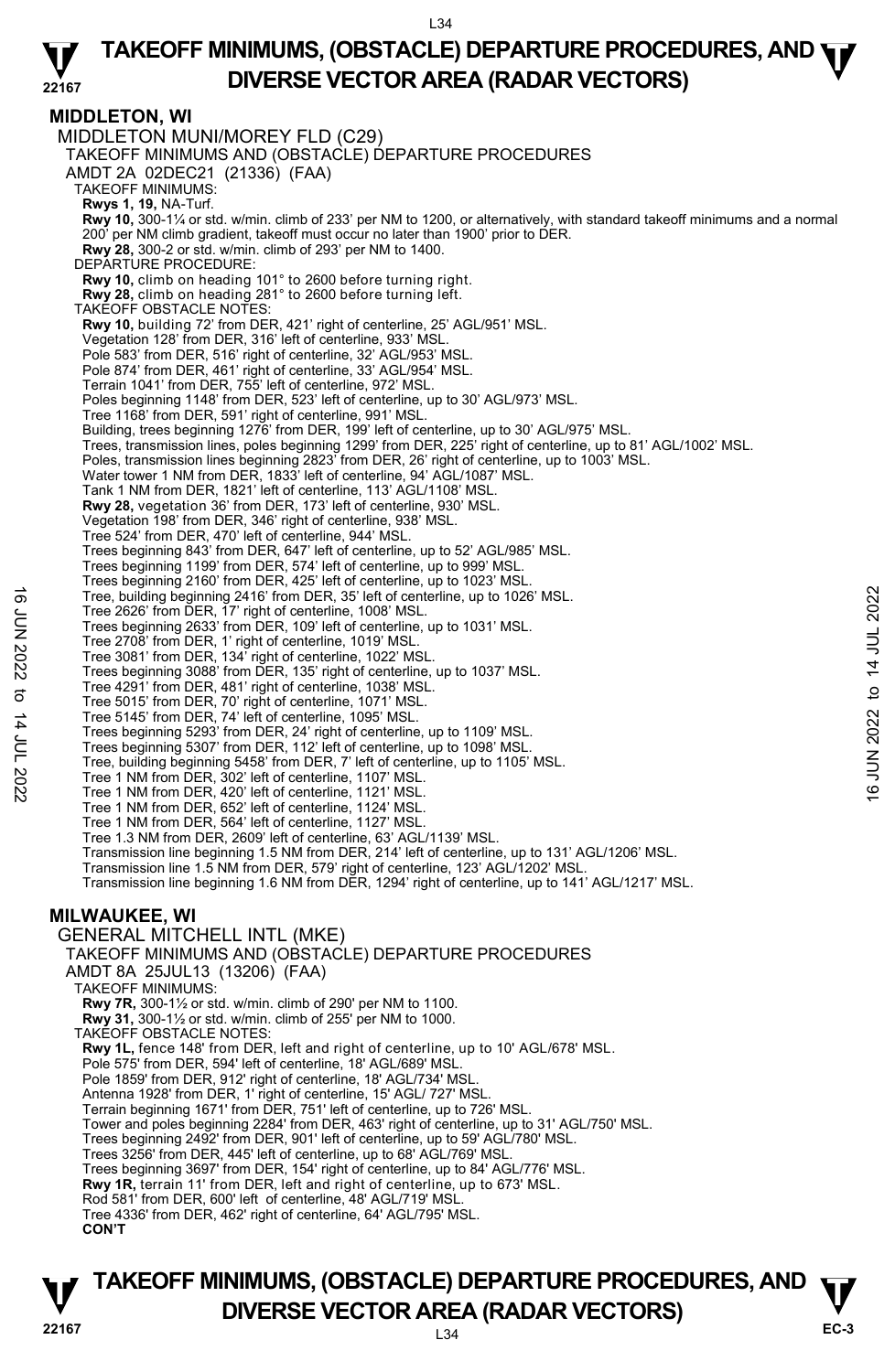#### **22167 TAKEOFF MINIMUMS, (OBSTACLE) DEPARTURE PROCEDURES, AND <b>WE**<br>DIVERSE VESTOR AREA (BARAR VESTORS) **DIVERSE VECTOR AREA (RADAR VECTORS)**

## **MILWAUKEE, WI (CON'T)**

GENERAL MITCHELL INTL (MKE) (CON'T)  **Rwy 7L,** terrain beginning 177' from DER, 145' right of centerline, 683' MSL. Terrain beginning 61' from DER, 143' left of centerline, 686' MSL. Building 319' from DER, 456' right of centerline, 25' AGL/696' MSL.<br>Poles beginning 1727' from DER, 48' left of centerline, up to 60' AGL/751' MSL.<br>Trees beginning 1407' from DER, 458' left of centerline, up to 93' AGL/822 Tree 3817' from DER, 176' right of centerline, 84' AGL/785' MSL.  **Rwy 7R,** lights, signs, and terrain beginning 23' from DER, 85' left of centerline, up to 2' AGL/672' MSL. Poles and railroad 708' from DER, left and right of centerline, up to 23' AGL/711' MSL. Trees beginning 2194' from DER, 250' left of centerline, up to 71' AGL/742' MSL. Trees beginning 2244' from DER, 124' right of centerline, up to 93' AGL/764' MSL. Stack 1.2 NM from DER, 2099' right of centerline, 215' AGL/930' MSL. Stack 1.3 NM from DER, 1166' left of centerline, 180' AGL/891' MSL. **Rwy 13,** terrain 19' from DER, 223' left of centerline, 673' MSL. Terrain 59' from DER, 152' right of centerline, 673' MSL. Poles, trees, and railroad beginning 966' from DER, 208' left of centerline, up to 40' AGL/711' MSL.<br>Poles, trees, and railroad 1172' from DER, 7' right of centerline, up to 46' AGL/717' MSL. Trees beginning 2172' from DER, 208' left of centerline, up to 79' AGL/750' MSL. Tree 2227' from DER, 1035' left of centerline, 79' AGL/750' MSL. **Rwy 19L,** tower 1837' from DER, 559' right of centerline, 71' AGL/749' MSL. **Rwy 19R,** terrain beginning 174' from DER, left and right of centerline, up to 712' MSL. **Rwy 25L,** antenna 217' from DER, 300' right of centerline, 14' AGL/735' MSL. Tree 2679' from DER, 305' right of centerline, 68' AGL/799' MSL. Antenna and tree 2790' from DER, 1200' right of centerline, up to 71' AGL/820' MSL. **Rwy 25R,** pole 604' from DER, 336' left of centerline, 38' AGL/709' MSL. Hangar 625' from DER, 363' right of centerline, 31' AGL/702' MSL. Tree 1297' from DER, 187' left of centerline, 45' AGL/716' MSL. Pole 1605' from DER, 301' right of centerline, 49' AGL/720' MSL. **Rwy 31,** terrain 31' from DER, 70' right of centerline, 676' MSL. Fence 197' from DER, left and right of centerline, up to 10' AGL/681' MSL. Sign 219' from DER, 450' right of centerline, 51' AGL/730' MSL. Poles 265' from DER, left and right of centerline, up to 25' AGL/706' MSL. Trees beginning 1362' from DER, 390' left of centerline, up to 52' AGL/731' MSL.<br>Trees and pole beginning 1351' from DER, 341' right of centerline, up to 69' AGL/758' MSL. Trees and pole beginning 2390' from DER, 345' right of centerline, up to 56' AGL/775' MSL. Tank 1.1 NM from DER, 742' right of centerline, 167' AGL/885' MSL. Transmission tower 4854' from DER, 1622' right of centerline, 81' AGL/ 802' MSL. LAWRENCE J. TIMMERMAN (MWC) TAKEOFF MINIMUMS AND (OBSTACLE) DEPARTURE PROCEDURES AMDT 1B 14NOV13 (13318) (FAA) TAKEOFF MINIMUMS: **Rwys 4R, 15R, 22L, 33L,** N/A Environmental and obstacles. DEPARTURE PROCEDURE: **Rwy 4L,** climb heading 038° to 2100 before turning East. **Rwy 15L,** climb heading 148° to 2100 before turning East. **Rwy 22R,** climb heading 218° to 2100 before turning East. **Rwy 33R,** climb heading 328° to 2100 before turning East. TAKEOFF OBSTACLE NOTES: **Rwy 4L**, transmission line 5082' from DER, 917' left of centerline, 133' AGL/878' MSL. Building 75' from DER, 480' left of centerline, 33' AGL/771' MSL. Fence 197' from DER, 381' left of centerline, 6' AGL/745' MSL. Billboard 565' from DER, 176' left of centerline, 17' AGL/755' MSL. AC equipment 926' from DER, 741' left of centerline, 70' AGL/808' MSL. Tree 1106' from DER, 731' right of centerline, 70' AGL/808' MSL. Building 887' from DER, 641' left of centerline, 67' AGL/805' MSL. Numerous trees beginning 623' from DER, right and left of centerline, up to 100' AGL/820' MSL. Vehicle on road 517' from DER on centerline, 17' AGL/755' MSL. **Rwy 15L,** vehicles on road beginning 628' from DER, 186' left of centerline, up to 31' AGL/780' MSL. Pole 1549' from DER, 462' right of centerline, 41' AGL/796' MSL. Poles and lights beginning 958' from DER, 281' left of centerline, up to 51' AGL/801' MSL. Lights beginning 1421' from DER, 512' right of centerline, up to 42' AGL/797' MSL. Antenna on building 437' from DER, 264' left of centerline, 12' AGL/756' MSL. Billboard 816' from DER, 297' left of centerline, 31' AGL/775' MSL. Trees beginning 487' from DER, 397' left of centerline, up to 67' AGL/817' MSL. Trees beginning 1203' from DER, 247' left of centerline, up to 85' AGL/835' MSL. Trees beginning 583' from DER, 165' right of centerline, up to 50' AGL/791' MSL. Trees beginning 1186' from DER, 184' right of centerline, up to 76' AGL/831' MSL. Trees beginning 2297' from DER, left and right of centerline, up to 86' AGL/841' MSL. **Rwy 22R,** trees beginning 553' from DER, right and left of centerline, up to 100' AGL/820' MSL. **Rwy 33R,** trees beginning 495' from DER, 18' left of centerline, up to 100' AGL/797' MSL. Tree 1257' from DER, 130' right of centerline, 100' AGL/783' MSL. 3 Sign 219 Trom DER, 450 "nght of centerline, by 16 QL/730" MSL.<br>
Trees beginning 1362' from DER, 390' left of centerline, up to 25' AGL/706' MSL.<br>
Trees and pole beginning 1351' from DER, 341' right of centerline, up t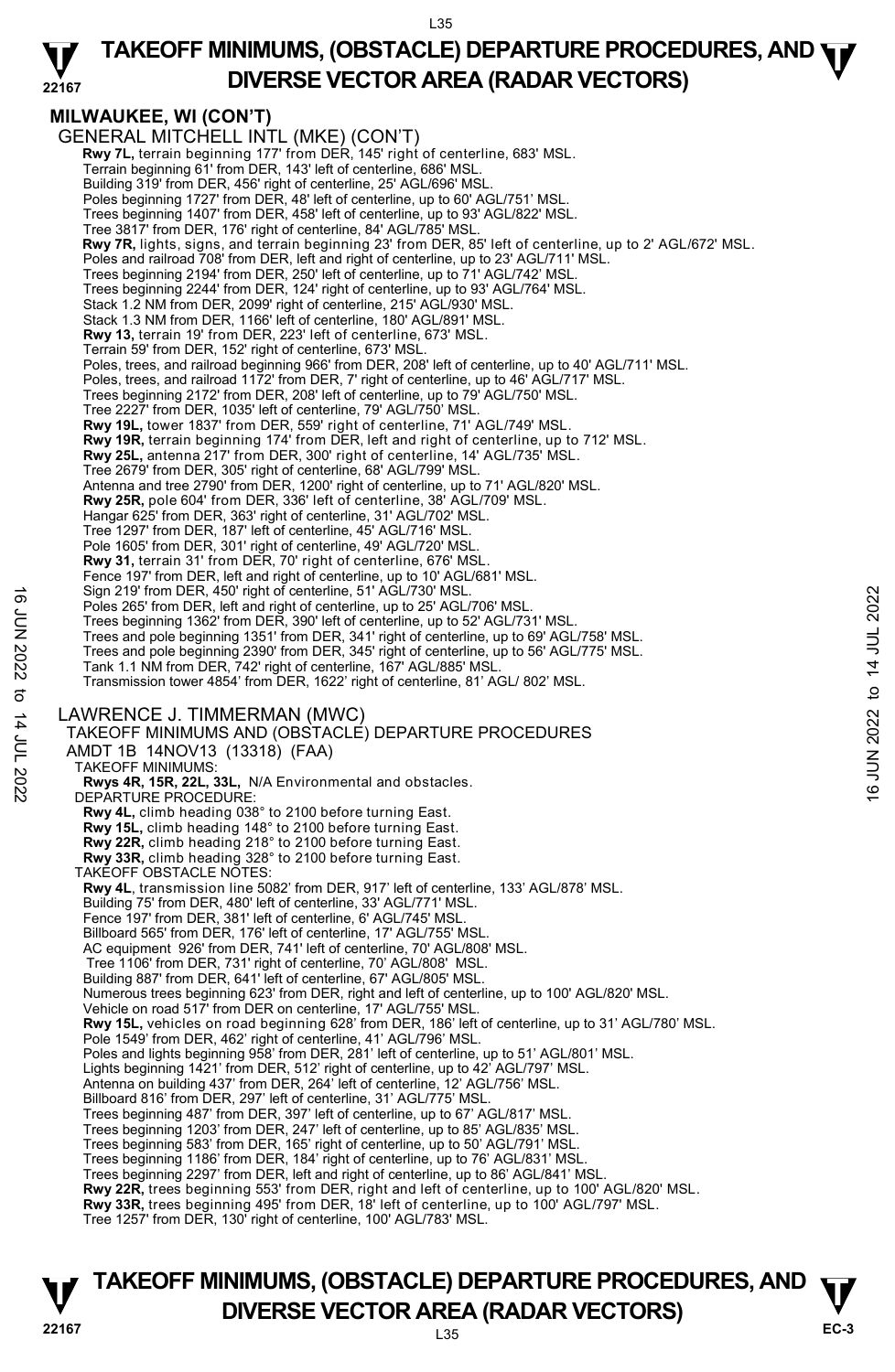### **MINERAL POINT, WI**

IOWA COUNTY (MRJ)

TAKEOFF MINIMUMS AND (OBSTACLE) DEPARTURE PROCEDURES

ORIG 20OCT11 (11293) (FAA)

TAKEOFF OBSTACLE NOTES:

**Rwy 4,** trees beginning 503' from DER, 103' right of centerline, up to 100' AGL/1289' MSL.

Trees beginning 2199' from DER, 667' left of centerline, up to 100' AGL/1279' MSL.

**Rwy 11,** trees beginning 95' from DER, 79' right of centerline, up to 100' AGL/1259' MSL.

Trees beginning 467' from DER, 517' left of centerline, up to 100' AGL/1259' MSL.

**Rwy 22,** vehicles on road beginning 102' from DER, left and right of centerline, up to 15' AGL/1184' MSL.<br>Trees beginning 324' from DER, 40' right of centerline, up to 100' AGL/1279' MSL.

Tree 1241' from DER, 627' left of centerline, 100' AGL/1239' MSL.

**Rwy 29,** trees beginning 536' from DER, 497' right of centerline, up to 100' AGL/1179' MSL.

Trees beginning 1319' from DER, 571' left of centerline, up to 100' AGL/1209' MSL.

## **MINOCQUA-WOODRUFF, WI**

LAKELAND/NOBLE F LEE MEML FLD (ARV) TAKEOFF MINIMUMS AND (OBSTACLE) DEPARTURE PROCEDURES ORIG 17DEC09 (21224) (FAA) TAKEOFF OBSTACLE NOTES: **Rwy 10,** trees beginning 239' from DER, 545' right of centerline, up to 100' AGL/1729' MSL. Trees beginning 424' from DER, 576' left of centerline, up to 100' AGL/1729' MSL. **Rwy 18,** trees beginning 785' from DER, 482' right of centerline, up to 100' AGL/1729' MSL. Trees beginning 825' from DER, 506' left of centerline, up to 100' AGL/1729' MSL. **Rwy 28,** trees beginning 659' from DER, 564' right of centerline, up to 100' AGL/1729' MSL. Trees beginning 474' from DER, 432' left of centerline, up to 100' AGL/1729' MSL.  **Rwy 36,** trees and windsock beginning 157' from DER, 5' right of centerline, up to 96' AGL/1725' MSL. Trees beginning 1280' from DER, 29' left of centerline, up to 100' AGL/1749' MSL. TAKEOFF MINIMUMS AND (OBSTACLE) DEPARTURE PROCEDURES AMDT 2 16AUG18 (21224) (FAA) TAKEOFF MINIMUMS: **Rwy 9,** 300-1¼ or std. w/min. climb of 315' per NM to 900.<br>**Rwy 13,** 300-1⅓ or std. w/min. climb of 350' per NM to 900.<br>**Rwy 23,** 300-1℅ or std. w/min. climb of 705' per NM to 800. DEPARTURE PROCEDURE: **Rwy 5**, climb on heading 063° to 2000 before turning left. **Rwy 9,** climb on heading to 090° to 1500 before turning left. **Rwy 13,** climb on heading 126° to 1200 before turning. **Rwy 23**, climb on heading 228° to 1200 before turning. **Rwy 27**, climb on heading 270° to 1200 before turning. **Rwy 31**, climb on heading 306° to 1600 before turning. TAKEOFF OBSTACLE NOTES: **Rwy 5,** sign, building beginning 1469' from DER, 390' left of centerline, up to 36' AGL/633' MSL. Tree 2026' from DER, 88' left of centerline, 641' MSL. Sign, pole beginning 2155' from DER, 589' left of centerline, up to 40' AGL/642' MSL. Tree 2839' from DER, 748' right of centerline, 668' MSL. **Rwy 9,** lighting 10' from DER, 5' left of centerline, 1' AGL/575' MSL. Lighting 11' from DER, 4' right of centerline, 1' AGL/575' MSL. Pole 772' from DER, 683' left of centerline, 30' AGL/596' MSL. Trees beginning 4376' from DER, 1463' right of centerline, up to 735' MSL. Trees beginning 4557' from DER, 1432' right of centerline, up to 752' MSL. Trees beginning 4807' from DER, 1468' right of centerline, up to 756' MSL. Trees beginning 5106' from DER, 1722' right of centerline, up to 763' MSL. Tree 5652' from DER, 1960' right of centerline, 749' MSL. **Rwy 13,** tree 1408' from DER, 663' right of centerline, 645' MSL. Trees beginning 1582' from DER, 432' right of centerline, up to 647' MSL. Trees beginning 1591' from DER, 718' right of centerline, up to 661' MSL. Trees beginning 1923' from DER, 719' right of centerline, up to 674' MSL. Tree 2785' from DER, 927' right of centerline, 679' MSL. Trees beginning 2828' from DER, 573' right of centerline, up to 685' MSL. Tree 3059' from DER, 1173' right of centerline, 686' MSL. Trees beginning 3233' from DER, 330' right of centerline, up to 707' MSL. Tree 3420' from DER, 1343' right of centerline, 708' MSL. Tree, terrain beginning 3479' from DER, 295' right of centerline, up to 732' MSL. Trees beginning 3842' from DER, 291' right of centerline, up to 740' MSL. Trees beginning 4099' from DER, 127' right of centerline, up to 750' MSL. Trees beginning 4248' from DER, 47' right of centerline, up to 756' MSL. Tree, pole, building beginning 4400' from DER, 127' right of centerline, up to 771' MSL. Trees beginning 4648' from DER, 169' right of centerline, up to 772' MSL. Tree 4650' from DER, 190' left of centerline, 709' MSL.

#### **MOLINE, IL**

QUAD CITIES INTL (MLI)  **CON'T**  16<br>  $\frac{1}{2}$  TAKEOFF MINIMUMS AND (OBSTACLE) DEPARTURE PROCEDURES<br>
TAKEOFF MINIMUMS (12224) (FAA)<br>
TAKEOFF MINIMUMS:<br>
TAKEOFF MINIMUMS:<br>
TAKEOFF MINIMUMS:<br>
TAKEOFF MINIMUMS:<br>
TAKEOFF MINIMUMS:<br>
TAKEOFF MINIMUMS:<br>
TAKEO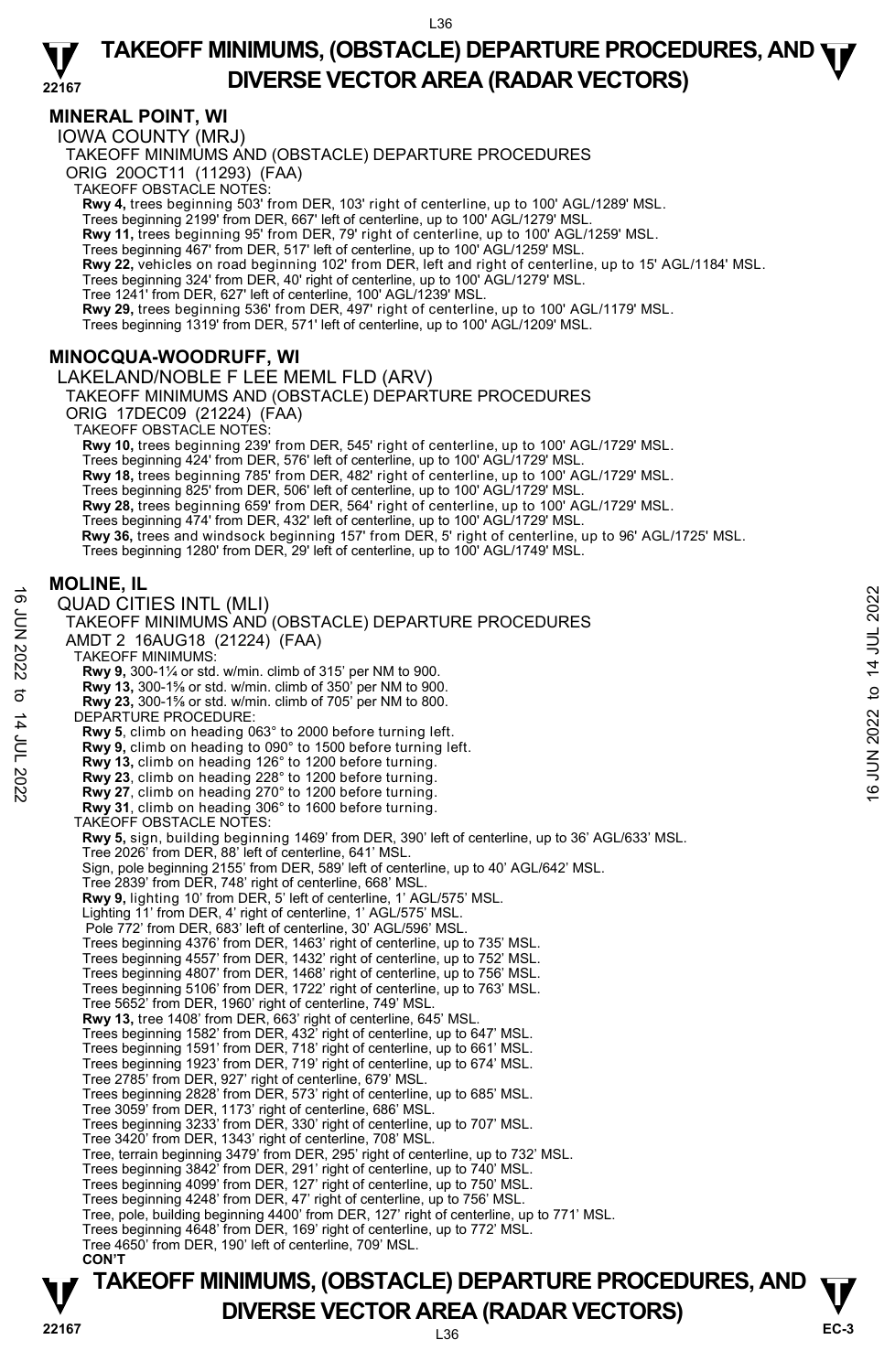#### **22167 TAKEOFF MINIMUMS, (OBSTACLE) DEPARTURE PROCEDURES, AND <b>WE**<br>DIVERSE VESTOR AREA (BARAR VESTORS) **DIVERSE VECTOR AREA (RADAR VECTORS)**

## **MOLINE, IL (CON'T)**

QUAD CITIES INTL (MLI) (CON'T) **Rwy 13 (CON'T),** trees beginning 4817' from DER, 1161' right of centerline, up to 779' MSL.<br>Trees beginning 4993' from DER, 281' right of centerline, up to 784' MSL. Transmission line beginning 5299' from DER, 405' left of centerline, up to 149' AGL/738' MSL. Trees beginning 5882' from DER, 1918' left of centerline, up to 763' MSL. Trees beginning 6014' from DER, 1151' left of centerline, up to 767' MSL. Trees beginning 1.1 NM from DER, 1435' left of centerline, up to 771' MSL. Trees beginning 1.1 NM from DER, 1525' left of centerline, up to 774' MSL. Trees beginning 1.1 NM from DER, 1558' right of centerline, up to 788' MSL. Trees beginning 1.1 NM from DER, 1663' right of centerline, up to 792' MSL. Trees beginning 1.1 NM from DER, 2094' right of centerline, up to 800' MSL. Trees beginning 1.1 NM from DER, 1725' left of centerline, up to 777' MSL. Trees beginning 1.2 NM from DER, 1420' left of centerline, up to 786' MSL. Tree 1.2 NM from DER, 1531' left of centerline, 789' MSL. Tree 1.3 NM from DER, 1772' left of centerline, 792' MSL. Trees beginning 1.3 NM from DER, 1657' left of centerline, up to 787' MSL. **Rwy 23,** tree 1573' from DER, 733' left of centerline, 663' MSL. Tree 1607' from DER, 810' right of centerline, 635' MSL. Tree 1714' from DER, 784' left of centerline, 706' MSL. Tree 1717' from DER, 683' right of centerline, 643' MSL. Tree, pole beginning 1771' from DER, 276' left of centerline, up to 734' MSL. Trees beginning 1833' from DER, 550' right of centerline, up to 645' MSL. Trees beginning 1904' from DER, 92' right of centerline, up to 663' MSL. Trees beginning 2558' from DER, 216' left of centerline, up to 735' MSL. Tree 2755' from DER, 205' right of centerline, 666' MSL. Tree 2756' from DER, 20' right of centerline, 674' MSL. Tree, pole beginning 2807' from DER, 50' left of centerline, up to 744' MSL. Trees beginning 2972' from DER, 193' right of centerline, up to 698' MSL. Trees beginning 3157' from DER, 132' right of centerline, up to 725' MSL. Tree, pole, building beginning 3250' from DER, 16' left of centerline, up to 763' MSL. Trees beginning 3383' from DER, 391' right of centerline, up to 728' MSL. Trees beginning 3594' from DER, 39' right of centerline, up to 739' MSL. Tree 4537' from DER, 373' right of centerline, 745' MSL. Tree 4546' from DER, 182' right of centerline, 748' MSL. Tree, building beginning 4550' from DER, 76' right of centerline, up to 749' MSL. Trees beginning 5193' from DER, 29' right of centerline, up to 754' MSL. Transmission line beginning 1.3 NM from DER, 1157' left of centerline, up to 107' AGL/807' MSL. Transmission line 1.3 NM from DER, 747' left of centerline, 95' AGL/793' MSL. **Rwy 27,** lighting 9' from DER, 5' left of centerline, 1' AGL/579' MSL. Lighting 10' from DER, 4' right of centerline, 1' AGL/579' MSL. **Rwy 31,** lighting 39' from DER, 150' right of centerline, 3' AGL/586' MSL. Tree 1644' from DER, 270' left of centerline, 629' MSL. Tree 2712' from DER, 263' right of centerline, 654' MSL. **MONEE, IL**  BULT FLD (C56) TAKEOFF MINIMUMS AND (OBSTACLE) DEPARTURE PROCEDURES ORIG 12MAR09 (22027) (FAA) TAKEOFF OBSTACLE NOTES: **Rwy 9,** vehicle on road 145' from DER, on centerline, 15' AGL/785' MSL. **Rwy 27,** vehicle on road 150' from DER, on centerline, 15' AGL/797' MSL. Metal chimney 305' from DER, 210' left of centerline, 29' AGL/812' MSL. Tree 367' from DER, 161' left of centerline, 40' AGL/819' MSL. Pole barn 421' from DER, 202' left of centerline, 22' AGL/801' MSL. Trees beginning 1484' from DER, 223' right of centerline, up to 100' AGL/859' MSL. **MONMOUTH, IL**  MONMOUTH MUNI (C66) TAKEOFF MINIMUMS AND (OBSTACLE) DEPARTURE PROCEDURES AMDT 2B 22JUN17 (17173) (FAA) TAKEOFF MINIMUMS: **Rwy 21,** 400-2½ or std. w/min. climb of 321' per NM to 1200. TAKEOFF OBSTACLE NOTES: **Rwy 3,** vehicle on road beginning at DER, 201' right of centerline, 15' AGL/764' MSL. Trees beginning at DER, 251' right of centerline, up to 100' AGL/849' MSL. Trees beginning 841' from DER, left and right of centerline, up to 100' AGL/849' MSL. Trees beginning 3393" from DER, 39" right of centerline, up to 739' MSL.<br>
Tree 4537' from DER, 373' right of centerline, ap to 739' MSL.<br>
Tree 4537' from DER, 373' right of centerline, 745' MSL.<br>
Tree 4546' from DER, 182'

**Rwy 21,** vehicle on road, beginning 347' from DER, left and right of centerline, 17' AGL/776' MSL.

Trees beginning 449' from DER, left and right of centerline, up to 100' AGL/859' MSL.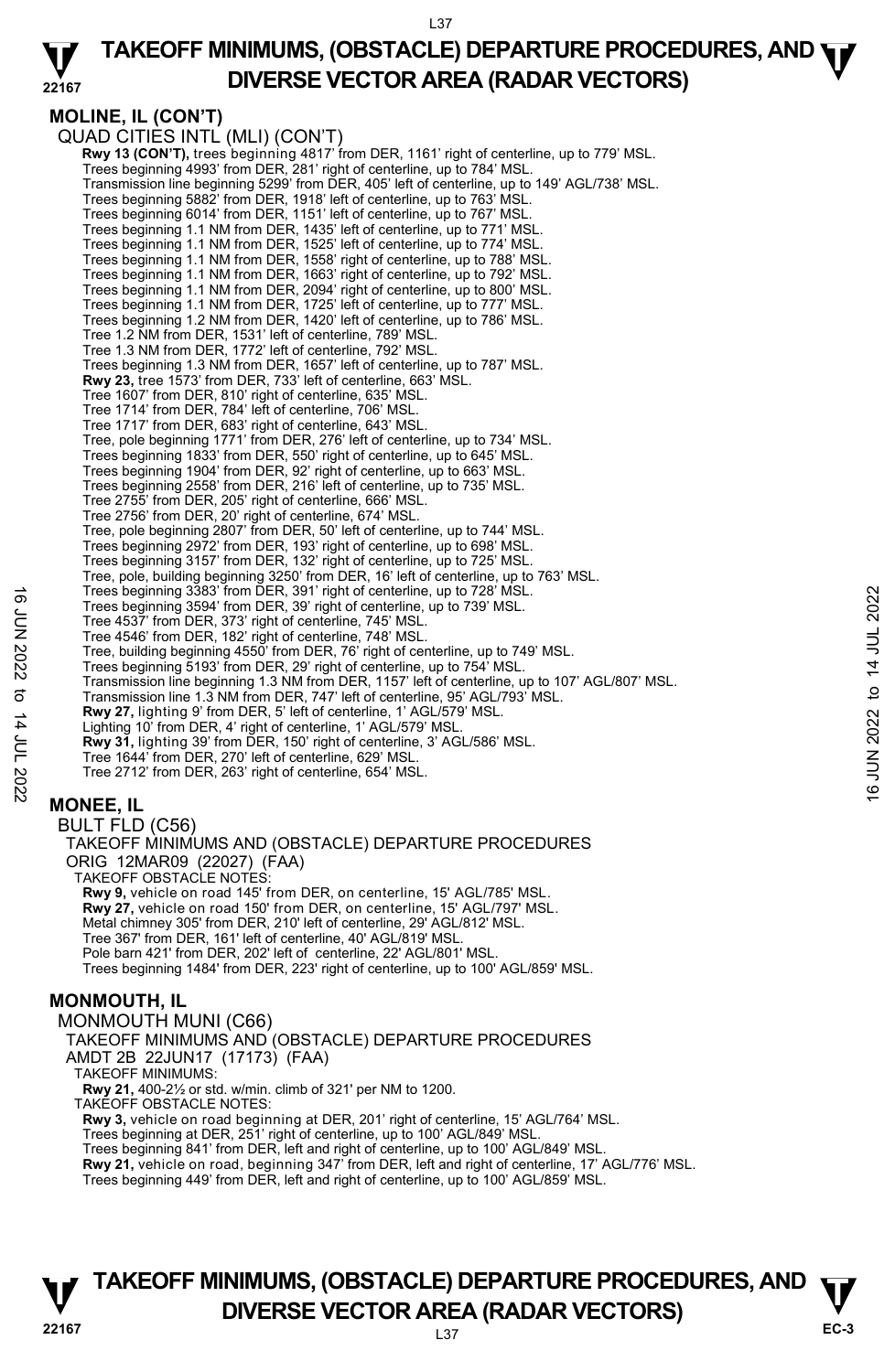#### **MONROE, WI**

MONROE MUNI (EFT)

TAKEOFF MINIMUMS AND (OBSTACLE) DEPARTURE PROCEDURES

AMDT 2 07MAY09 (09127) (FAA)

TAKEOFF OBSTACLE NOTES:

**Rwy 2,** vehicle on road 926' from DER, left and right of centerline, up to 17' AGL/1116' MSL.

Trees beginning 182' from DER, 175' right of centerline, up to 100' AGL/1169' MSL.<br>**Rwy 12,** trees beginning 1234' from DER, 655' right of centerline, up to 100' AGL/1189' MSL.

**Rwy 20,** trees beginning 712' from DER, 288' right of centerline, up to 100' AGL/1129' MSL.

**Rwy 30,** trees beginning 1918' from DER, 87' right of centerline, up to 100' AGL/1209' MSL.<br>Vehicle on road 1166' from DER, 157' right of centerline, up to 17' AGL/1126' MSL.

#### **MORRIS, IL**

MORRIS MUNI - JAMES R WASHBURN FLD (C09)

TAKEOFF MINIMUMS AND (OBSTACLE) DEPARTURE PROCEDURES

AMDT 1 22JUN17 (22139) (FAA)

TAKEOFF MINIMUMS:

**Rwy 18,** 300-1¾ or std. w/min. climb of 265' per NM to 1000.

TAKEOFF OBSTACLE NOTES:

**Rwy 18,** tower 1.39 NM from DER, 86' left of centerline, 290' AGL/839' MSL. Terrain 6' from DER, 7' left of centerline, 565' MSL.

**Rwy 36,** vehicle on road beginning 382' from DER, 371' right of centerline, 15' AGL/605' MSL.<br>Trees beginning 1019' from DER, 469' right of centerline, up to 78' AGL/653' MSL.

Trees beginning 1960' from DER, 17' left of centerline, up to 102' AGL/675' MSL.

#### **MOSINEE, WI**

CENTRAL WISCONSIN (CWA)

TAKEOFF MINIMUMS AND (OBSTACLE) DEPARTURE PROCEDURES

AMDT 1 10JAN13 (13010) (FAA)

DEPARTURE PROCEDURE:

**Rwy 35,** (northbound departures 330° CW 045°) climbing left turn to 3500 on heading 330° and AUW R-270 before turning on course

TAKEOFF OBSTACLE NOTES:

**Rwy 8,** antenna and obstruction light on building 369' from DER, 193' left of centerline, 40' AGL/1269' MSL.

Trees beginning 567' from DER, 557' left of centerline, up to 36' AGL/1275' MSL

Trees beginning 1767' from DER, 709' left of centerline, up to 100' AGL/1319' MSL.

Trees beginning 454' from DER, 520' right of centerline, 100' AGL/1319' MSL.

**Rwy 17,** trees beginning 697' from DER, 625' left of centerline, up to 100' AGL/1299' MSL.

Trees beginning 2161' from DER, 987' right of centerline, up to 100' AGL/1289' MSL.

**Rwy 26,** rod on pole 1065' from DER, 723' left of centerline, 50' AGL/1310' MSL.

Trees beginning 4096' from DER, 599' right of centerline, up to 100' AGL/1389' MSL.

**Rwy 35,** obstruction light on windsock and poles beginning 507' from DER, 436' right of centerline, up to 30' AGL/1303' MSL. DEPARTURE PROCEDURE:<br> **EVALUATION** departures 330° CW 045°) climbing left turn to 3500 on heading 330° and AUW R-270 before<br>
turning on course.<br>
TAKEOFF OBSTACLE NOTES:<br> **THAKEOFF OBSTACLE NOTES:**<br> **RWS**, antenna and betw

Trees beginning 1404' from DER, 670' right of centerline, up to 100' AGL/1335' MSL.

Antenna, pole, obstruction light, and chimney beginning 2714' from DER, 858' right of centerline, up to 60' AGL/1359' MSL. Antenna 1042' from DER, 250' left of centerline, 25' AGL/1306' MSL.

Trees beginning 2500' from DER, 367' left of centerline, up to 65' AGL/1346' MSL.

Tank and antenna on water tank beginning 3245' from DER, 1338' left of centerline, up to 100' AGL/1382' MSL.

## **MOUNT CARMEL, IL**

MOUNT CARMEL MUNI (AJG)

TAKEOFF MINIMUMS AND (OBSTACLE) DEPARTURE PROCEDURES

AMDT 1 03APR14 (14093) (FAA)

TAKEOFF MINIMUMS:

**Rwy 22,** 300-1 or std. w/min. climb of 325' per NM to 700.

**Rwy 31,** 300-1 or std. w/min. climb of 225' per NM to 700, or alternatively, with std. takeoff minimums and a normal 200' per NM climb gradient, takeoff must occur no later than 1600' prior to DER.

TAKEOFF OBSTACLE NOTES:

**Rwy 4,** vehicle on road 409' from DER, 170' left of centerline, up to 15' AGL/404' MSL.

Trees 3718' from DER, 130' right of centerline, 85' AGL/525' MSL.

**Rwy 13,** vehicle on road 7' from DER, 190' right of centerline, 15' AGL/445' MSL. Trees beginning 2438' from DER, 839' right of centerline, up to 100' AGL/542' MSL.

REIL 41' from DER, 112' left of centerline, 1' AGL/413' MSL

**Rwy 22,** ground beginning 194' from DER, 262' right of centerline, up to 459' MSL.

Trees beginning 535' from DER, 146' right of centerline, up to 90' AGL/587' MSL.

Tree 81' from DER, 146' right of centerline, 19' AGL/448' MSL.

Antenna on grain elevator 4403' from DER, 378' left of centerline, 100' AGL/606' MSL.

**Rwy 31,** poles beginning 1812' from DER, 318' left of centerline, up to 55' AGL/484' MSL.

Trees beginning 2886' from DER, 112' left of centerline, up to 98' AGL/527' MSL. Trees beginning 3657' from DER, 217' right of centerline, up to 91' AGL/580' MSL.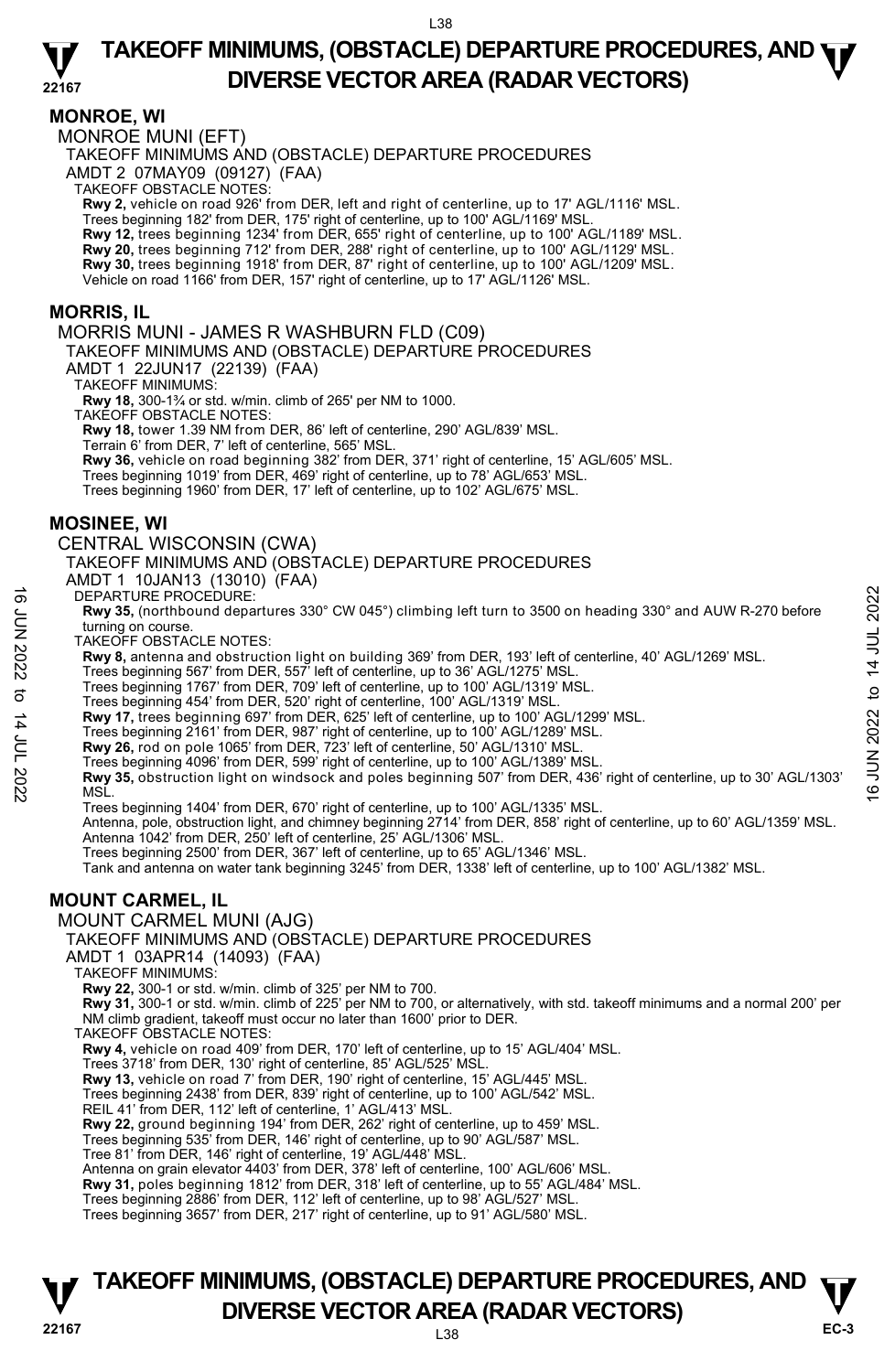## **MOUNT STERLING, IL**

MOUNT STERLING MUNI (I63)

TAKEOFF MINIMUMS AND (OBSTACLE) DEPARTURE PROCEDURES

ORIG 02JUL09 (09183) (FAA)

TAKEOFF OBSTACLE NOTES:

**Rwy 18,** trees beginning 1555' from DER, 309' right of centerline, up to 95' AGL/784' MSL.

Tree 2243' from DER, 856' left of centerline, 100' AGL/819' MSL.

**Rwy 36,** vehicle on road and pole 686' from DER, 486' right of centerline, up to 60' AGL/779' MSL. Vehicle on road and trees beginning 679' from DER, 365' left of centerline, up to 100' AGL/839' MSL.

#### **MOUNT VERNON, IL**

MOUNT VERNON (MVN)

TAKEOFF MINIMUMS AND (OBSTACLE) DEPARTURE PROCEDURES ORIG 15MAR07 (07074) (FAA)

DEPARTURE PROCEDURE:

**Rwy 33,** climb via heading 331° to 1300 before turning left.

TAKEOFF OBSTACLE NOTES: **Rwy 5,** multiple trees beginning 1615' from DER, 7' left of centerline, up to 134' AGL/602' MSL,

Antenna 2477' from DER, 990' right of centerline, 79' AGL/547' MSL. Tree 3329' from DER, 519' right of centerline, 98' AGL/566' MSL.

**Rwy 15,** multiple trees beginning 712' from DER, 17' right of centerline, up to 71' AGL/529' MSL.

Tree 908' from DER, 465' left of centerline, 70' AGL/527' MSL.

Railroad 608' from DER, 159' right of centerline, 23' AGL/479' MSL.

Road 564' from DER, 3' right of centerline, 15' AGL/472' MSL.

**Rwy 23,** multiple trees beginning 1705' from DER, 102' right of centerline, up to 72' AGL/539' MSL.

Tree 1797' from DER, 158' left of centerline, 57' AGL/524' MSL. Railroad 238' from DER, 500' left of centerline, 23' AGL/485' MSL.

Multiple roads beginning 12' from DER, 367' left of centerline, up to 15' AGL/479' MSL.

Fencepost 291' from DER, 426' right of centerline, 9' AGL/476' MSL.

**Rwy 33,** multiple trees beginning 696' from DER, 130' right of centerline, up to 93' AGL/573' MSL.

Multiple trees beginning 689' from DER, 216' left of centerline, up to 105' AGL/585' MSL.

#### **NECEDAH, WI**

NECEDAH (DAF)

TAKEOFF MINIMUMS AND (OBSTACLE) DEPARTURE PROCEDURES ORIG 22SEP11 (11265) (FAA) TAKEOFF OBSTACLE NOTES: **Rwy 18,** road beginning at DER, left and right of centerline, up to 15' AGL/934' MSL. Trees and buildings beginning at DER, 446' left of centerline, up to 100' AGL/1019' MSL. Trees and buildings beginning at DER, 317' right of centerline, up to 100' AGL/1019' MSL. **Rwy 36,** trees beginning 711' from DER, 687' left of centerline, up to 100' AGL/1021' MSL. Power lines, building and railroad beginning 19' from DER, 268' right of centerline, up to 100' AGL/1012' MSL. **NEILLSVILLE, WI**  NEILLSVILLE MUNI (VIQ) TAKEOFF MINIMUMS AND (OBSTACLE) DEPARTURE PROCEDURES ORIG-A 02DEC21 (21336) (FAA) TAKEOFF OBSTACLE NOTES: **Rwy 10,** tree, NAVAID beginning 9' from DER, 30' right of centerline, up to 1252' MSL. Tree 159' from DER, 528' left of centerline, 1268' MSL. Trees beginning 417' from DER, 550' left of centerline, up to 1272' MSL. Tree 774' from DER, 564' left of centerline, 1281' MSL. Trees beginning 902' from DER, 60' left of centerline, up to 1308' MSL. Trees beginning 961' from DER, 19' right of centerline, up to 1264' MSL. Tree 1063' from DER, 772' right of centerline, 1274' MSL. Trees, vehicle on road beginning 1647' from DER, 309' left of centerline, up to 1309' MSL. Poles, tree beginning 2152' from DER, 171' left of centerline, up to 34' AGL/1318' MSL. Trees, pole beginning 2274' from DER, 209' left of centerline, up to 1321' MSL. Pole 2295' from DER, 145' right of centerline, 33' AGL/1297' MSL. Pole 2351' from DER, 138' right of centerline, 34' AGL/1302' MSL. Trees, building, pole, elevator, tank beginning 2375' from DER, 6' right of centerline, up to 1340' MSL. Tree 2573' from DER, 15' left of centerline, 1330' MSL. Trees beginning 2660' from DER, 121' left of centerline, up to 1340' MSL. Tree 2928' from DER, 1146' left of centerline, 1348' MSL. Trees beginning 3232' from DER, 179' right of centerline, up to 1352' MSL. Tree 3542' from DER, 998' left of centerline, 1352' MSL. Multiple trees beginning 689' from DER, 216' left of centerline, up to 105' AGL/585' MSL.<br>
THE CEDAH, WI<br>
NECEDAH (DAF)<br>
TAKEOFF MINIMUMS AND (OBSTACLE) DEPARTURE PROCEDURES<br>
ORIG 222SEP11 (11265) (FAA)<br>
TAKEOFF MINIMUMS

Trees beginning 3563' from DER, 546' left of centerline, up to 1358' MSL.

Trees beginning 3582' from DER, 275' right of centerline, up to 1371' MSL. **Rwy 28,** tree 5' from DER, 219' left of centerline, 1213' MSL.

Terrain 147' from DER, 373' right of centerline, 1212' MSL.

Poles, tree beginning 349' from DER, 460' right of centerline, up to 41' AGL/1252' MSL.

Trees beginning 861' from DER, 149' left of centerline, up to 1233' MSL. Trees beginning 950' from DER, 218' right of centerline, up to 1253' MSL.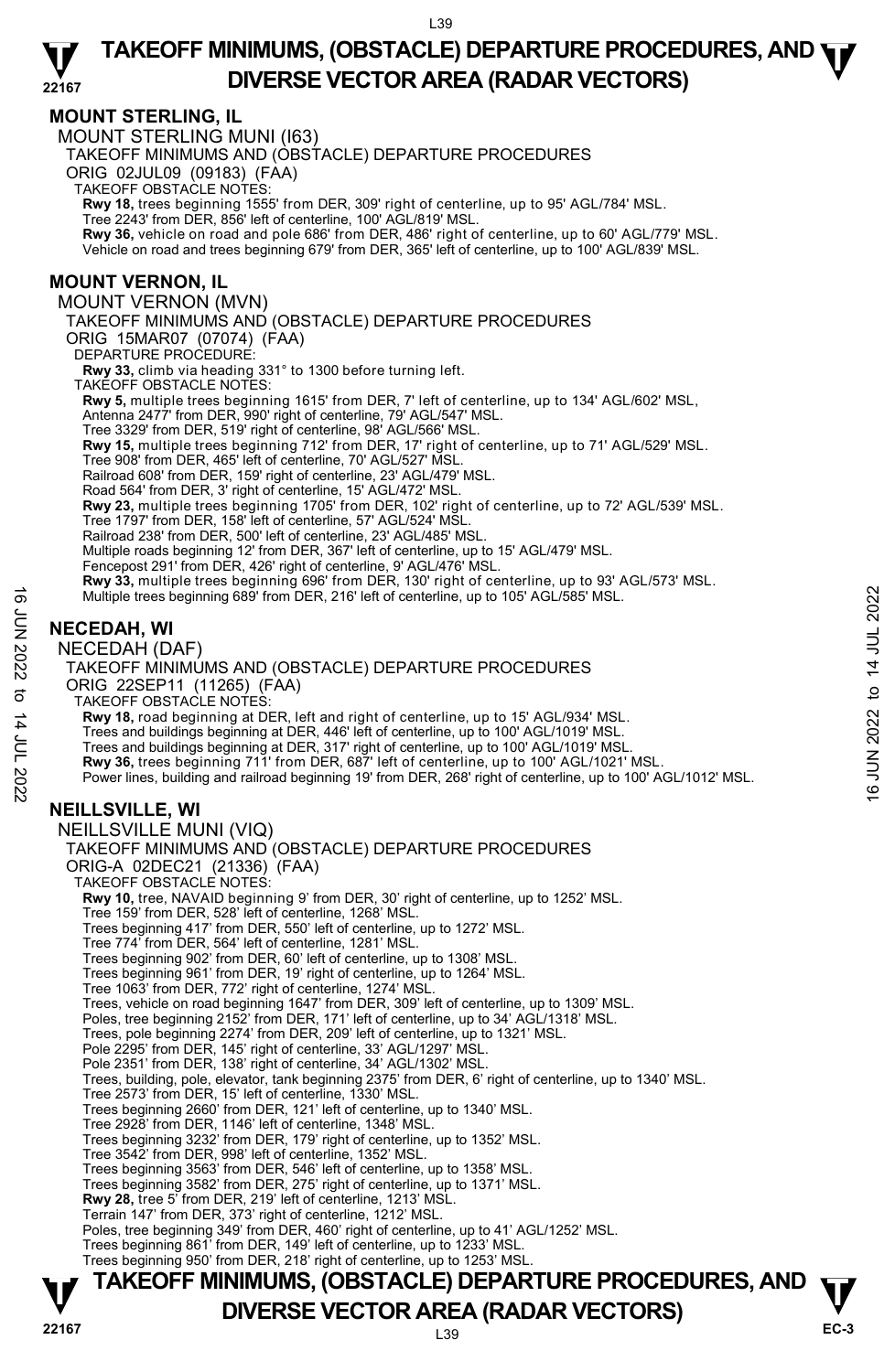#### **NEW HOLSTEIN, WI**

NEW HOLSTEIN MUNI (8D1)

TAKEOFF MINIMUMS AND (OBSTACLE) DEPARTURE PROCEDURES

ORIG 20OCT11 (11293) (FAA)

TAKEOFF MINIMUMS:

**Rwys 4, 22,** NA - Environmental. **Rwy 32,** 300-1 or std. w/min. climb of 350' per NM to 1200.

TAKEOFF OBSTACLE NOTES:

**Rwy 14,** rising terrain beginning 135' from DER, 187' left of centerline, up to 985' MSL.<br>Terrain with trees beginning 143' from DER, left and right of centerline, up to 100' AGL/1117' MSL. **Rwy 32,** vehicles on road beginning 6' from DER, 19' right of centerline, up to 19' AGL/998' MSL. Poles beginning 332' from DER, left and right of centerline, up to 37' AGL/1033' MSL.<br>Terrain with trees beginning 561' from DER, left and right of centerline, up to 100' AGL/1129' MSL.

#### **NEW LISBON, WI**

MAUSTON/NEW LISBON UNION (82C) TAKEOFF MINIMUMS AND (OBSTACLE) DEPARTURE PROCEDURES ORIG-A 05MAR15 (21336) (FAA) TAKEOFF MINIMUMS: **Rwys 14, 32**, 400-1 or std. with a min. climb of 220' per NM to 1400. TAKEOFF OBSTACLE NOTES: **Rwy 14,** vehicle on road beginning 22' from DER, 153' left of centerline, up to 15' AGL/907' MSL. Trees beginning 20' from DER, 15' right of centerline, up to 87' AGL/987' MSL. Trees beginning 715' from DER, 39' left of centerline, up to 95' AGL/985' MSL. **Rwy 32,** fence beginning 67' from DER, 300' right of centerline, up to 6' AGL/918' MSL.<br>Vehicle on road beginning 72' from DER, 5' right and left of centerline, up to 15' AGL/954' MSL. Trees beginning 110' from DER, 146' left and right of centerline, up to 97' AGL/1007' MSL. Terrain beginning 190' from DER, 43' left and right of centerline, up to 941' MSL. Buildings beginning 2202' from DER, 398' left and right of centerline, up to 64' AGL/981' MSL.

## **NEW RICHMOND, WI**

NEW RICHMOND RGNL (RNH)

TAKEOFF MINIMUMS AND (OBSTACLE) DEPARTURE PROCEDURES ORIG-A 23JUL15 (15204) (FAA)

TAKEOFF MINIMUMS:

- **Rwy 4, 22,** NA-Environmental.
- TAKEOFF OBSTACLE NOTES:

**Rwy 14,** multiple trees beginning 810' from DER, 230' left of centerline, up to 100' AGL/1099' MSL. Vehicle on road 502' from DER, 612' left of centerline, 15' AGL/1014' MSL. **NEW RICHMOND, WI**<br>  $\frac{1}{2}$  NEW RICHMOND RGNL (RNH)<br>
TAKEOFF MINIMUMS AND (OBSTACLE) DEPARTURE PROCEDURES<br>
ORIG-A 23JUL15 (15204) (FAA)<br>
TAKEOFF MINIMUMS:<br>
TAKEOFF MINIMUMS:<br>
TAKEOFF OBSTACLE NOTES:<br> **EVALUATION**: TAKE

**Rwy 32,** vehicle on road 425' from DER, 591' left of centerline, 15' AGL/1014' MSL.

Multiple trees beginning 1460' from DER, 443' right of centerline, up to 100' AGL/1099' MSL.

## **OCONTO, WI**

OCONTO/J DOUGLAS BLAKE MUNI (OCQ)

TAKEOFF MINIMUMS AND (OBSTACLE) DEPARTURE PROCEDURES

ORIG 30JUN11 (21336) (FAA)

TAKEOFF MINIMUMS:

**Rwys 4, 22,** NA-ATC.

TAKEOFF OBSTACLE NOTES:

**Rwy 11,** trees beginning 8' from DER, left and right of centerline, up to 91' AGL/693' MSL<br>**Rwy 29,** trees beginning 342' from DER, left and right of centerline, up to 80' AGL/684' MSL.<br>Vehicle on road beginning 182' from Fence 340' from DER, 553' left of centerline, 9' AGL/614' MSL. REIL 14' from DER, 76' left of centerline, 1' AGL/605' MSL.

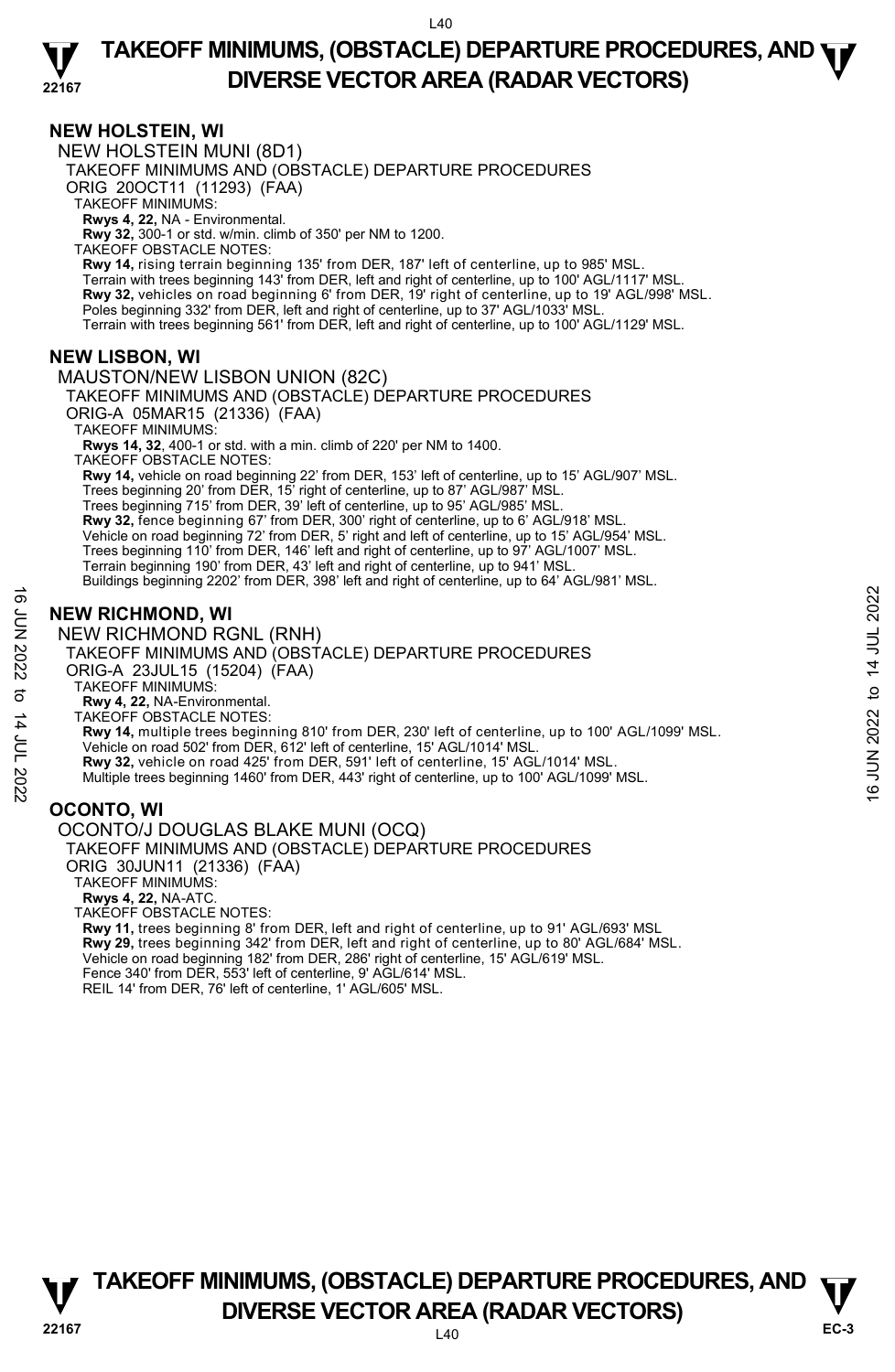**22167 TAKEOFF MINIMUMS, (OBSTACLE) DEPARTURE PROCEDURES, AND <b>WE**<br>DIVERSE VESTOR AREA (BARAR VESTORS) **DIVERSE VECTOR AREA (RADAR VECTORS)** 

#### **OLNEY-NOBLE, IL**  OLNEY-NOBLE (OLY) TAKEOFF MINIMUMS AND (OBSTACLE) DEPARTURE PROCEDURES ORIG-A 20JUN19 (19171) (FAA) TAKEOFF OBSTACLE NOTES: **Rwy 4,** trees beginning 112' from DER, 416' left of centerline, up to 72' AGL/519' MSL.<br>Trees beginning 387' from DER, 326' left of centerline, up to 525' MSL. Tree 546' from DER, 455' left of centerline, 530' MSL. Trees beginning 659' from DER, 353' left of centerline, up to 536' MSL. Tree 731' from DER, 561' right of centerline, 512' MSL. Trees beginning 752' from DER, 33' right of centerline, up to 515' MSL. Trees beginning 1120' from DER, 49' left of centerline, up to 539' MSL. Trees beginning 1307' from DER, 285' right of centerline, up to 525' MSL. Tree 2147' from DER, 846' right of centerline, 526' MSL. Tree 2357' from DER, 8' right of centerline, 538' MSL. Tree 2377' from DER, 304' right of centerline, 539' MSI **Rwy 11,** tree 484' from DER, 500' left of centerline, 503' MSL. Trees beginning 646' from DER, 6' left of centerline, up to 513' MSL. Tree 872' from DER, 611' right of centerline, 497' MSL. Trees beginning 1065' from DER, 127' right of centerline, up to 533' MSL. Trees beginning 1328' from DER, 797' left of centerline, up to 518' MSL. Trees beginning 1783' from DER, 731' left of centerline, up to 536' MSL. Trees beginning 1918' from DER, 303' left of centerline, up to 559' MSL. Trees beginning 2140' from DER, 579' left of centerline, up to 125' AGL/576' MSL. **Rwy 22,** vehicles on road, terrain beginning 3' from DER, 124' left of centerline, up to 477' MSL. Vehicles on road 34' from DER, 20' left of centerline, 479' MSL. Vehicles on road 46' from DER, 87' right of centerline, 477' MSL. Vehicles on road beginning 186' from DER, 185' right of centerline, up to 15' AGL/483' MSL. Vehicles on road beginning 372' from DER, 30' right of centerline, up to 484' MSL. Pole 685' from DER, 644' left of centerline, 42' AGL/509' MSL. Pole, tree beginning 854' from DER, 487' left of centerline, up to 43' AGL/510' MSL. Tree, pole beginning 979' from DER, 383' left of centerline, up to 514' MSL. Tree 1117' from DER, 742' left of centerline, 545' MSL. Tree 1567' from DER, 441' right of centerline, 518' MSL. Tree 1657' from DER, 567' right of centerline, 524' MSL. Trees beginning 1739' from DER, 245' right of centerline, up to 531' MSL. Tree 2096' from DER, 970' right of centerline, 546' MSL. **Rwy 29,** tree 181' from DER, 515' right of centerline, 33' AGL/512' MSL. Tree 213' from DER, 508' right of centerline, 516' MSL. Tree 329' from DER, 476' right of centerline, 75' AGL/553' MSL. Trees beginning 790' from DER, 521' left of centerline, up to 525' MSL. Tree 3062' from DER, 1093' left of centerline, 560' MSL. Tree 3083' from DER, 992' left of centerline, 563' MSL. Tree 3174' from DER, 846' left of centerline, 564' MSL. **OSCEOLA, WI**  Tree, pole beginning 979' from DER, 383' left of centerline, up to 514' MSL.<br>
Tree 1157' from DER, 742' left of centerline, 518' MSL.<br>
Tree 1567' from DER, 441' right of centerline, 524' MSL.<br>
Tree beginning 1739' from th

L.O. SIMENSTAD MUNI (OEO) TAKEOFF MINIMUMS AND (OBSTACLE) DEPARTURE PROCEDURES ORIG 15MAR07 (07074) (FAA) TAKEOFF MINIMUMS: **Rwys 4, 22,** NA-environmental. TAKEOFF OBSTACLE NOTES: **Rwy 10,** multiple trees beginning 9951' from DER, 3135' right of centerline, up to 100' AGL/1159' MSL. Multiple trees beginning 1785' from DER, 932' left of centerline, up to 100' AGL/1149' MSL.<br>**Rwy 28,** multiple trees beginning 3534' from DER, 1277' right of centerline, up to 100' AGL/979' MSL.

Truck on road beginning 421' from DER 71' left of centerline, 15' AGL/904' MSL.

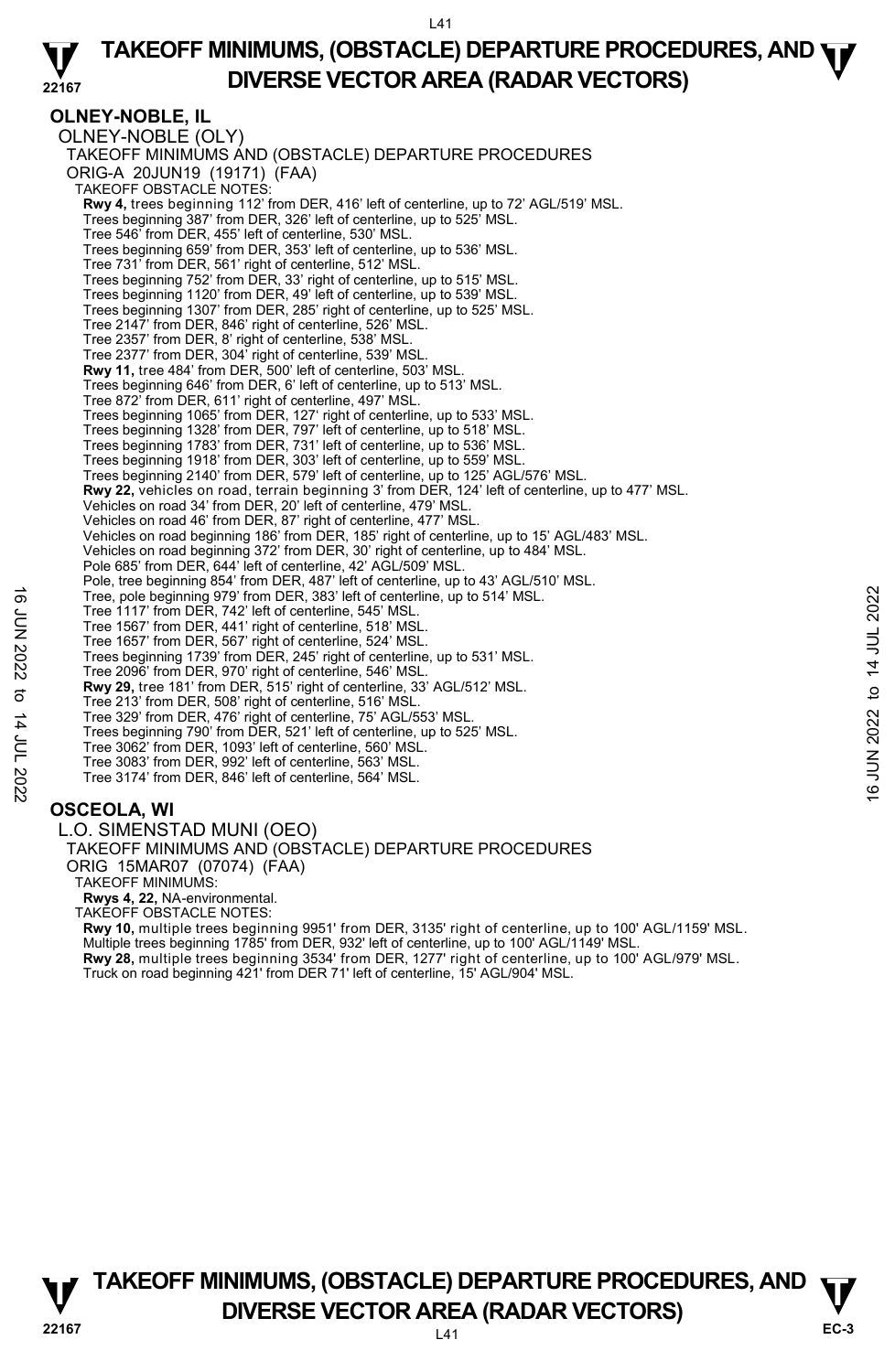#### **22167 TAKEOFF MINIMUMS, (OBSTACLE) DEPARTURE PROCEDURES, AND <b>WE**<br>DIVERSE VESTOR AREA (BARAR VESTORS) **DIVERSE VECTOR AREA (RADAR VECTORS)**

## **OSHKOSH, WI**

WITTMAN RGNL (OSH)

TAKEOFF MINIMUMS AND (OBSTACLE) DEPARTURE PROCEDURES

AMDT 1 22AUG13 (13234) (FAA) TAKEOFF OBSTACLE NOTES: **Rwy 5,** vehicle on road beginning 11' from DER, left and right of centerline, up to 15' AGL/787' MSL. <br>Buildings beginning 396' from DER, left and right of centerline, up to 31' AGL/800' MSL. Trees and poles beginning 83' from DER, left and right of centerline, up to 73' AGL/842' MSL. **Rwy 9,** poles and obstruction light on hangar beginning 28' from DER, 485' right of centerline, up to 50' AGL/822' MSL. Train on railroad tracks beginning 601' from DER, 221' left of centerline, up to 23' AGL/794' MSL.<br>Trees and poles beginning 462' from DER, 145' left of centerline, up to 93' AGL/852' MSL. Trees and poles beginning 889' from DER, 147' right of centerline, up to 110' AGL/863' MSL. **Rwy 13,** buildings beginning 33' from DER, 452' left of centerline, up to 24' AGL/800' MSL.<br>Vehicle on road beginning 197' from DER, left and right of centerline, up to 15' AGL/793' MSL. Trees beginning 115' from DER, left and right of centerline, up to 68' AGL/847' MSL. Poles and light beginning 711' from DER, left and right of centerline, up to 50' AGL/829' MSL. Vent pipes and building beginning 1017' from DER, 6' right of centerline, up to 39' AGL/814' MSL. **Rwy 18,** trees beginning 1563' from DER, 898' left of centerline, up to 68' AGL/877' MSL. **Rwy 23,** vehicle on road beginning 132' from DER, left and right of centerline, up to 15' AGL/809' MSL. Buildings, flag pole, trees, and poles beginning 21' from DER, 255' left of centerline, up to 30' AGL/819' MSL.<br>Trees and poles beginning 843' from DER, left and right of centerline, up to 63' AGL/882' MSL. Control tower, airport beacon, and obstruction light on control tower beginning 1674' from DER, 702' right of centerline, up to 141' AGL/941' MSL. Communications tower 2514' from DER, 1068' right of centerline, 63' AGL/870' MSL. Flag pole 2582' from DER, 990' left of centerline, 65' AGL/874' MSL. Terrain 51' from DER, 445' left of centerline, 792' MSL. **Rwy 27,** trees, poles and traffic signal beginning 2198' from DER, 63' left of centerline, up to 48' AGL/867' MSL.<br>Poles and sign beginning 1205' from DER, 652' right of centerline, up to 36' AGL/845' MSL. **Rwy 31**, antennas and trees beginning 1133' from DER, 317' right of centerline, up to 50' AGL/832' MSL. Trees and poles beginning 1437' from DER, 1193' right of centerline, up to 65' AGL/843' MSL.<br>**Rwy 36,** NAVAID 149' from DER, 4' left of centerline, 15' AGL/801' MSL. Sign 24' from DER, 474' left of centerline, 2' AGL/791' MSL. **PARIS, IL**  EDGAR COUNTY (PRG) TAKEOFF MINIMUMS AND (OBSTACLE) DEPARTURE PROCEDURES AMDT 1 21JUL16 (16203) (FAA) TAKEOFF OBSTACLE NOTES: **Rwy 9,** airfield lt 9' from DER, 11' right of centerline, 2' AGL/651' MSL. Wsk 305' from DER, 237' right of centerline, 660' MSL. Pole 575' from DER, 385' right of centerline, 673' MSL. Pole 640' from DER, 321' left of centerline, 671' MSL. Trees beginning 877' from DER, 556' left of centerline, up to 705' MSL. Tree 1359' from DER, 634' right of centerline, 688' MSL. Tree 1513' from DER, 628' right of centerline, 689' MSL. Tree 1750' from DER, 334' right of centerline, 705' MSL. Trees beginning 1775' from DER, 126' right of centerline, up to 707' MSL. Tree 2001' from DER, 322' right of centerline, 710' MSL. Trees beginning 2100' from DER, 406' right of centerline, up to 711' MSL. Tree 2129' from DER, 1037' left of centerline, 711' MSL. Tree 2243' from DER, 1052' left of centerline, 722' MSL. Tree 2324' from DER, 1037' right of centerline, 713' MSL. Tree 2429' from DER, 1151' right of centerline, 714' MSL. **Rwy 18,** terrain 20' from DER, 18' left of centerline, 655' MSL. Wsk 297' from DER, 235' right of centerline, 668' MSL. Vehicles on road beginning 440' from DER, 353' right of centerline, up to 672' MSL.<br>**Rwy 27,** grd 1' from DER, 454' left of centerline, 658' MSL. Terrain 23' from DER, 14' right of centerline, 655' MSL. Terrain beginning 42' from DER, 361' left of centerline, up to 659' MSL. Tree 56' from DER, 321' right of centerline, 693' MSL. Tree 112' from DER, 439' right of centerline, 716' MSL. Tree 195' from DER, 372' right of centerline, 79' AGL/727' MSL. Tree and wsk beginning 266' from DER, 100' right of centerline, up to 93' AGL/729' MSL. Trees beginning 1204' from DER, 621' left of centerline, up to 718' MSL. Tree and pole beginning 1331' from DER, 258' left of centerline, up to 739' MSL. **Rwy 36,** fence 17' from DER, 338' left of centerline, 4' AGL/648' MSL. Wsk 301' from DER, 136' right of centerline, 656' MSL. Trees beginning 681' from DER, 47' right of centerline, up to 720' MSL. Trees beginning 771' from DER, 382' left of centerline, up to 705' MSL. 5 Sign 24' from DER, 474' left of centerline, 2' AGL/791' MSL.<br>  $\frac{1}{2}$ <br> **PARIS, IL**<br>
EDGAR COUNTY (PRG)<br>
TAKEOFF MINIMUMS AND (OBSTACLE) DEPARTURE PROCEDURES<br>
AMDT 1 21JUL16 (16203) (FAA)<br>
TAKEOFF OBSTACLE NOTES:<br>
TAK

Trees beginning 1182' from DER, 52' left of centerline, up to 714' MSL.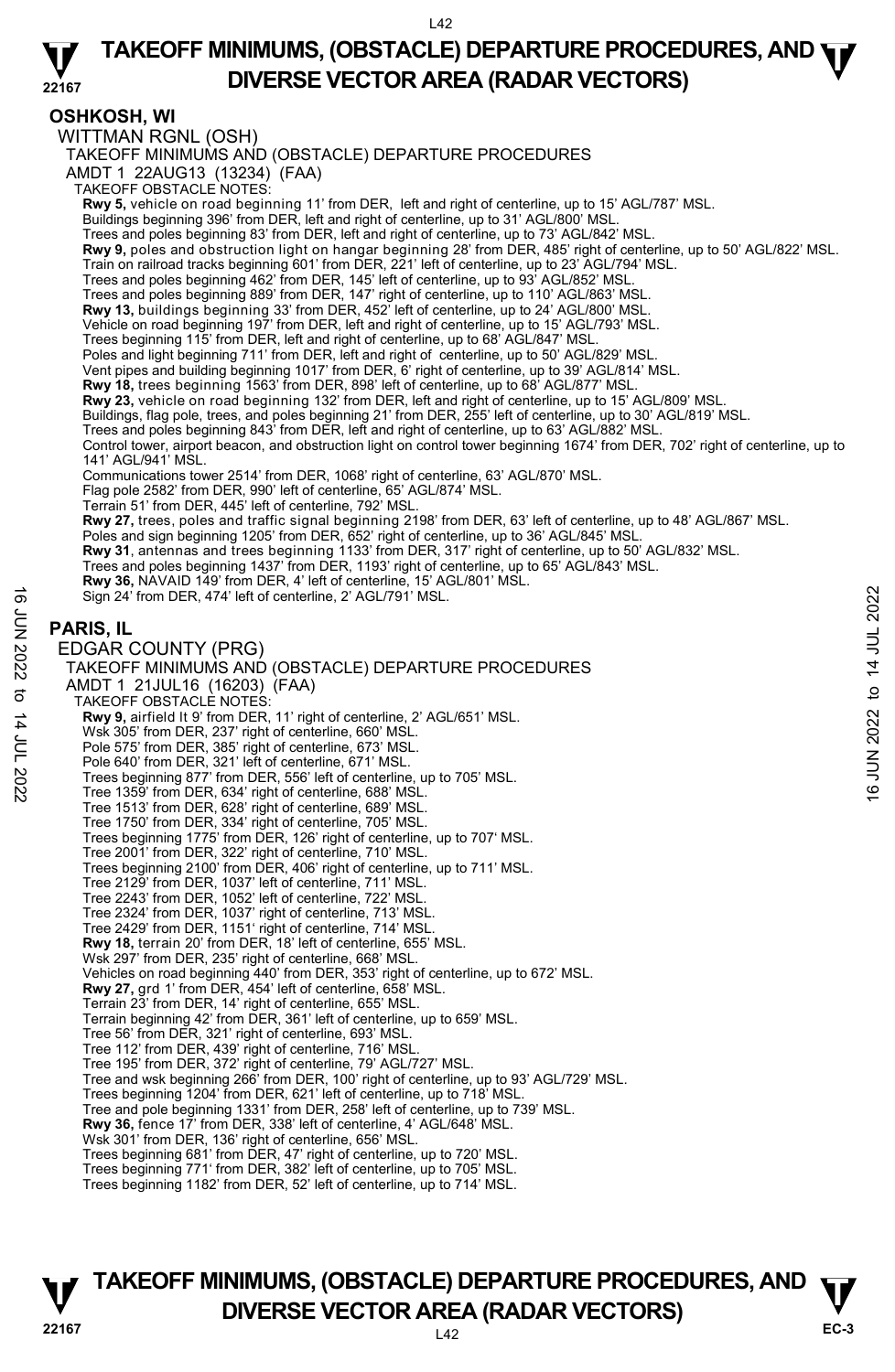#### **22167 TAKEOFF MINIMUMS, (OBSTACLE) DEPARTURE PROCEDURES, AND <b>WE**<br>DIVERSE VESTOR AREA (BARAR VESTORS) **DIVERSE VECTOR AREA (RADAR VECTORS)**

**PARK FALLS, WI**  PARK FALLS MUNI (PKF) TAKEOFF MINIMUMS AND (OBSTACLE) DEPARTURE PROCEDURES AMDT 1 02DEC21 (21336) (FAA) TAKEOFF MINIMUMS: **Rwy 18,** 300-2¼ or std. w/min. climb of 210' per NM to 1900. **Rwy 36,** 300-2¼ or std. w/min. climb of 300' per NM to 1700. DEPARTURE PROCEDURE: **Rwy 18,** climb on heading 184° to 2400 before turning left. **Rwy 36,** climb on heading 004° to 2100 before turning right. TAKEOFF OBSTACLE NOTES: **Rwy 18,** tree 7' from DER, 488' left of centerline, 1506' MSL. Tree 46' from DER, 151' right of centerline, 1509' MSL. Trees beginning 86' from DER, 31' left of centerline, up to 1539' MSL. Traverse way 96' from DER, 459' right of centerline, 1523' MSL. Tree, traverse way beginning 105' from DER, 13' right of centerline, up to 1560' MSL. Trees beginning 475' from DER, 2' left of centerline, up to 1569' MSL. Tree, traverse way beginning 599' from DER, 4' right of centerline, up to 1578' MSL. Trees beginning 725' from DER, 12' left of centerline, up to 1573' MSL. Trees beginning 754' from DER, 47' right of centerline, up to 1594' MSL. Trees beginning 960' from DER, 6' right of centerline, up to 1600' MSL. Tree 2411' from DER, 33' left of centerline, 1574' MSL. Trees beginning 2417' from DER, 5' left of centerline, up to 1579' MSL. Trees beginning 2527' from DER, 144' left of centerline, up to 1580' MSL. Trees beginning 2599' from DER, 58' left of centerline, up to 1591' MSL. Trees beginning 2860' from DER, 12' right of centerline, up to 1603' MSL. Trees beginning 3143' from DER, 38' left of centerline, up to 1595' MSL. Trees beginning 3967' from DER, 913' right of centerline, up to 1610' MSL. Tree 4711' from DER, 1085' right of centerline, 1620' MSL. Tree 4739' from DER, 741' right of centerline, 1622' MSL. **Rwy 36,** tree 97' from DER, 178' right of centerline, 1508' MSL. Trees beginning 114' from DER, 23' left of centerline, up to 1516' MSL. Trees beginning 348' from DER, 173' right of centerline, up to 1516' MSL. Trees beginning 462' from DER, 16' right of centerline, up to 1523' MSL. Trees beginning 581' from DER, 78' right of centerline, up to 1529' MSL. Tree 761' from DER, 652' left of centerline, 1542' MSL. Tree 907' from DER, 641' left of centerline, 1547' MSL. Trees beginning 1097' from DER, 438' left of centerline, up to 1563' MSL. Trees beginning 1171' from DER, 425' left of centerline, up to 1575' MSL. Trees beginning 1404' from DER, 159' left of centerline, up to 1582' MSL. Trees beginning 1667' from DER, 21' left of centerline, up to 1583' MSL. Trees beginning 1725' from DER, 8' left of centerline, up to 1594' MSL. Tree 1757' from DER, 29' right of centerline, 1538' MSL. Tree, transmission line beginning 1762' from DER, 56' left of centerline, up to 1598' MSL. Trees beginning 1773' from DER, 15' right of centerline, up to 1546' MSL. Trees beginning 1824' from DER, 51' left of centerline, up to 1601' MSL. Trees beginning 1835' from DER, 36' right of centerline, up to 1553' MSL. Trees beginning 1879' from DER, 48' right of centerline, up to 1556' MSL. Tree, transmission line, pole beginning 2061' from DER, 24' left of centerline, up to 1613' MSL. Trees beginning 2082' from DER, 272' right of centerline, up to 1565' MSL. Trees beginning 2121' from DER, 205' right of centerline, up to 1568' MSL. Tree 2222' from DER, 136' right of centerline, 1571' MSL. Trees beginning 2225' from DER, 143' right of centerline, up to 1577' MSL. Trees beginning 2269' from DER, 43' right of centerline, up to 1590' MSL. Trees beginning 2508' from DER, 94' right of centerline, up to 1598' MSL. Trees beginning 2550' from DER, 25' right of centerline, up to 1599' MSL. Trees beginning 2593' from DER, 38' right of centerline, up to 1601' MSL.<br>Trees beginning 2601' from DER, 10' right of centerline, up to 1615' MSL.<br>Tree, pole beginning 2609' from DER, 6' left of centerline, up to 1617' MS Trees beginning 2638' from DER, 141' right of centerline, up to 1622' MSL. Tree, transmission line beginning 2664' from DER, 2' right of centerline, up to 1624' MSL. Trees beginning 3441' from DER, 43' left of centerline, up to 1619' MSL. Trees beginning 3459' from DER, 72' left of centerline, up to 1625' MSL. Trees beginning 3581' from DER, 28' left of centerline, up to 1631' MSL. Trees beginning 3637' from DER, 1' left of centerline, up to 1635' MSL. Tree 5412' from DER, 508' right of centerline, 1630' MSL. Trees beginning 5491' from DER, 53' left of centerline, up to 1639' MSL. Trees beginning 5515' from DER, 13' right of centerline, up to 1636' MSL. Tree 5535' from DER, 36' right of centerline, 1639' MSL. Trees beginning 5600' from DER, 33' right of centerline, up to 1640' MSL. Trees beginning 5602' from DER, 47' left of centerline, up to 1641' MSL. Trees beginning 5616' from DER, 18' right of centerline, up to 1643' MSL. Trees beginning 5621' from DER, 11' left of centerline, up to 1643' MSL. Trees beginning 5632' from DER, 8' right of centerline, up to 1645' MSL. Trees beginning 5707' from DER, 11' left of centerline, up to 1645' MSL. Trees beginning 114' from DER, 23' left of centerline, up to 1516' MSL.<br>
Trees beginning 348' from DER, 16' right of centerline, up to 1523' MSL.<br>
Trees beginning 548' from DER, 78' right of centerline, up to 1529' MSL.<br>
T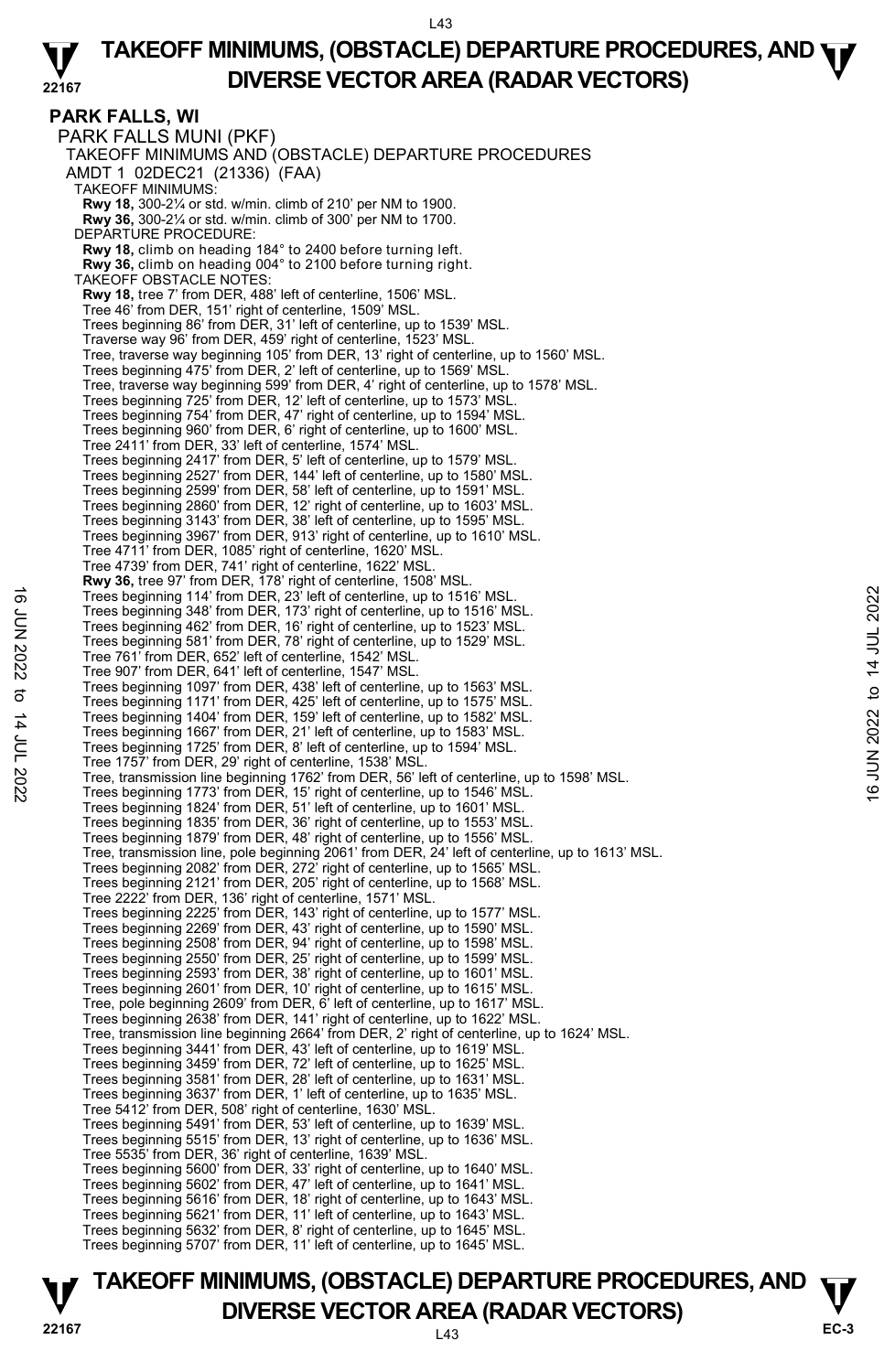#### **PAXTON, IL**

PAXTON (1C1)

TAKEOFF MINIMUMS AND (OBSTACLE) DEPARTURE PROCEDURES

AMDT 1 01JUL10 (10182) (FAA)

TAKEOFF MINIMUMS:

**Rwy 36,** 300-1½ or std. w/ min. climb of 321' per NM to 1200. TAKEOFF OBSTACLE NOTES:

**Rwy 36,** vehicles on road 439' from DER, crossing from left to right, up to 15' AGL/796' MSL. Trees beginning 557' from DER, 31' right of centerline, up to 60' AGL/849' MSL. Tower 1.1 NM from DER, 1761' left of centerline, 179' AGL/983' MSL.

#### **PEKIN, IL**

PEKIN MUNI (C15)

TAKEOFF MINIMUMS AND (OBSTACLE) DEPARTURE PROCEDURES ORIG 25SEP08 (08269) (FAA)

TAKEOFF OBSTACLE NOTES:

**Rwy 9,** trees beginning 62' from DER, 411' right of centerline, up to 63' AGL/583' MSL. Poles beginning 819' from DER, 388' left of centerline, up to 32' AGL/552' MSL. Poles beginning 824' from DER, 411' right of centerline, up to 34' AGL/554' MSL. **Rwy 27,** rising terrain 718' from DER, 103' left of centerline, up to 550' MSL.

#### **PEORIA, IL**

GENERAL DOWNING - PEORIA INTL (PIA) TAKEOFF MINIMUMS AND (OBSTACLE) DEPARTURE PROCEDURES AMDT 2 30APR15 (15120) (FAA) TAKEOFF OBSTACLE NOTES: **Rwy 4,** trees beginning 1217' from DER, 548' left of centerline, up to 85' AGL/742' MSL. Trees beginning 1389' from DER, 597' right of centerline, up to 75' AGL/728' MSL. Tank 4757' from DER, 1617' left of centerline, 131' AGL/781' MSL. **Rwy 13,** trees beginning 1020' from DER, 722' left of centerline, up to 85' AGL/705' MSL. Trees 1175' from DER, 773' right of centerline, 60' AGL/682' MSL. Flagpole 1748' from DER, 783' right of centerline, 53' AGL/687' MSL. Trees beginning 3783' from DER, 1448' left of centerline, up to 85' AGL/747' MSL. **Rwy 22,** trees beginning 450' from DER, 558' right of centerline, up to 60' AGL/691' MSL. **Rwy 31,** trees beginning 818' from DER, 607' left of centerline, up to 50' AGL/706' MSL.<br>Trees beginning 1480' from DER, 690' right of centerline, up to 75' AGL/736' MSL.<br>Trees beginning 2000' from DER, 900' left of cente Trees beginning 3400' from DER, 165' right of centerline, up to 75' AGL/776' MSL. MOUNT HAWLEY AUXILIARY (3MY) TAKEOFF MINIMUMS AND (OBSTACLE) DEPARTURE PROCEDURES AMDT 3 12DEC13 (13346) (FAA) TAKEOFF OBSTACLE NOTES: **Rwy 18**, trees beginning 369' from DER, 247' left of centerline, up to 100' AGL/826' MSL. **EVALUATE:** The set of the DER, 722 ieft of centerline, up to 85' AGL/705' MSL.<br>
Tragpole 1748' from DER, 773' right of centerline, 63' AGL/687' MSL.<br>
Trees beginning 3783' from DER, 1448' left of centerline, up to 85' AG

Trees beginning 537' from DER, 351' right of centerline, up to 100' AGL/853' MSL.<br>Building 714' from DER, 291' left of centerline, 30' AGL/809' MSL.

Building 1104' from DER, 225' left of centerline, 23' AGL/802 MSL.

Trees 1328' from DER, across centerline, up to 100' AGL/834 MSL.

**Rwy 36**, peak 100' from DER, 374' right of centerline. 20' AGL/809' MSL.

Trees beginning 506' from DER, 12' right of centerline, up to 100' AGL/899' MSL.

Trees beginning 810' from DER, 324' left of centerline, up to 100' AGL/909' MSL.

Trees and light poles beginning 946' from DER, 514' right of centerline, 46' AGL/845' MSL.

Vehicles on roadway 984' from DER, 420' left of centerline, 15' AGL/824' MSL.

Tower 2311' from DER, 655' left of centerline, 61' AGL/858' MSL.

## **PERU, IL**

ILLINOIS VALLEY RGNL-WALTER A DUNCAN FLD (VYS) TAKEOFF MINIMUMS AND (OBSTACLE) DEPARTURE PROCEDURES AMDT 1 15OCT15 (21224) (FAA) TAKEOFF MINIMUMS: **Rwy 7,** 300-1 or std. w/min. climb of 285' per NM to 900. DEPARTURE PROCEDURE: **Rwy 18,** climb heading 198° to 1400 before turning left.

TAKEOFF OBSTACLE NOTES:

**Rwy 7,** numerous poles beginning 501' from DER, right and left of centerline, up to 65' AGL/704' MSL.

**Rwy 18,** bush 82' from DER, 266' right of centerline, 5' AGL/641' MSL.

Tree 1858' from DER, 803' left of centerline, 59' AGL/687' MSL.

**Rwy 25,** trees beginning 1176' from DER, right and left of centerline, up to 111' AGL/718' MSL.

**Rwy 36,** sign 1929' from DER, 936' right of centerline, 69' AGL/723' MSL.

Poles beginning 1070' from DER, crossing left and right of centerline up to 71' AGL/713' MSL.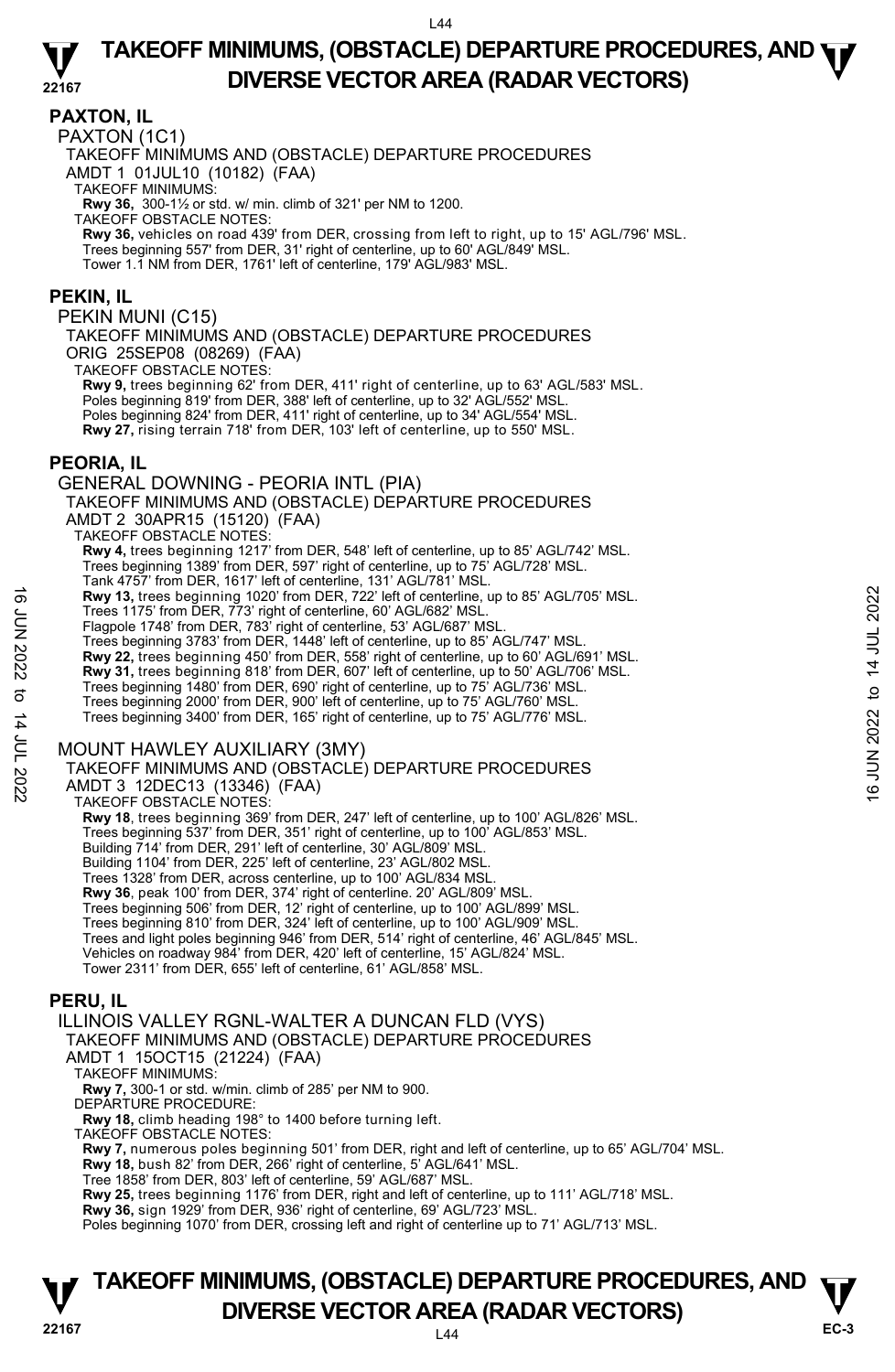#### **22167 TAKEOFF MINIMUMS, (OBSTACLE) DEPARTURE PROCEDURES, AND <b>WE**<br>DIVERSE VESTOR AREA (BARAR VESTORS) **DIVERSE VECTOR AREA (RADAR VECTORS)**

**PHILLIPS, WI**  PRICE COUNTY (PBH) TAKEOFF MINIMUMS AND (OBSTACLE) DEPARTURE PROCEDURES AMDT 2 07DEC17 (17341) (FAA) TAKEOFF MINIMUMS: **Rwy 19,** 200 - 1 or std. w/ min. climb of 272' per NM to 1700. TAKEOFF OBSTACLE NOTES: **Rwy 1,** trees beginning 61' from DER, 18' left of centerline, up to 1526' MSL. Tree 121' from DER, 463' right of centerline, 1519' MSL. Trees beginning 1027' from DER, 674' right of centerline, up to 1562' MSL. Trees beginning 1606' from DER, 743' right of centerline, up to 1573' MSL. Pole, trees beginning 1813' from DER, 905' right of centerline, up to 72' AGL/1583' MSL. Tree 2544' from DER, 498' left of centerline, 1563' MSL. Trees beginning 2595' from DER, 655' right of centerline, up to 1586' MSL. Tree 2765' from DER, 104' left of centerline, 1567' MSL. Trees beginning 2871' from DER, 26' right of centerline, up to 1592' MSL. Tree 3056' from DER, 355' left of centerline, 1575' MSL. Tree 3315' from DER, 75' left of centerline, 1580' MSL. Tree 3374' from DER, 401' left of centerline, 1583' MSL. Tree 3560' from DER, 345' right of centerline, 1594' MSL. Tree 3617' from DER, 20' left of centerline, 1588' MSL. Trees beginning 3725' from DER, 140' right of centerline, up to 1599' MSL.  **Rwy 6,** trees, terrain beginning 66' from DER, 97' right of centerline, up to 1516' MSL. Trees beginning 98' from DER, 240' left of centerline, up to 1518' MSL. Trees, terrain beginning 137' from DER, 159' left of centerline, up to 74' AGL/1523' MSL. Trees beginning 489' from DER, 296' left of centerline, up to 1533' MSL. Trees beginning 747' from DER, 45' left of centerline, up to 1537' MSL. Trees beginning 878' from DER, 382' right of centerline, up to 1518' MSL. Trees, building, water tower beginning 1189' from DER, 57' left of centerline, up to 1538' MSL. Tree 1294' from DER, 549' right of centerline, 1520' MSL. Trees beginning 1296' from DER, 549' right of centerline, up to 1525' MSL. Tree 1398' from DER, 507' right of centerline, 1530' MSL. Trees beginning 1430' from DER, 501' right of centerline, up to 1536' MSL. Tree 1522' from DER, 683' left of centerline, 1545' MSL. Trees beginning 1591' from DER, 489' right of centerline, up to 1540' MSL. Trees beginning 1601' from DER, 144' left of centerline, up to 82' AGL/1561' MSL. Trees, poles beginning 1717' from DER, 8' right of centerline, up to 1553' MSL. Trees, poles beginning 1895' from DER, 112' left of centerline, up to 1562' MSL. Trees, transmission lines beginning 2163' from DER, 42' left of centerline, up to 1563' MSL. Trees beginning 2239' from DER, 36' right of centerline, up to 1562' MSL. Tree 2353' from DER, 908' right of centerline, 1563' MSL. Trees beginning 2372' from DER, 7' right of centerline, up to 1574' MSL. Trees beginning 2373' from DER, 65' left of centerline, up to 1566' MSL. Trees beginning 2477' from DER, 54' left of centerline, up to 1567' MSL. Trees beginning 2523' from DER, 12' left of centerline, up to 1569' MSL. Trees beginning 2646' from DER, 129' left of centerline, up to 1572' MSL. Trees beginning 3779' from DER, 17' left of centerline, up to 1577' MSL. Tree 3980' from DER, 79' right of centerline, 1575' MSL. Trees beginning 4095' from DER, 182' left of centerline, up to 1580' MSL. Trees beginning 4118' from DER, 56' left of centerline, up to 1587' MSL. Trees beginning 4289' from DER, 191' left of centerline, up to 1595' MSL. Tree 4291' from DER, 143' right of centerline, 1592' MSL. Trees beginning 4292' from DER, 11' right of centerline, up to 85' AGL/1594' MSL. **Rwy 19,** tree 61' from DER, 452' left of centerline, 1501' MSL. Trees beginning 1110' from DER, 609' left of centerline, up to 1527' MSL. Trees beginning 1164' from DER, 654' left of centerline, up to 1530' MSL. Trees beginning 1309' from DER, 10' left of centerline, up to 1531' MSL. Tree 1441' from DER, 624' right of centerline, 1506' MSL. Tree 1463' from DER, 591' right of centerline, 45' AGL/1508' MSL. Trees beginning 1558' from DER, 418' right of centerline, up to 1515' MSL. Trees beginning 1999' from DER, 78' right of centerline, up to 1523' MSL. Trees beginning 3874' from DER, 941' right of centerline, up to 1576' MSL. Tank 4854' from DER, 1681' left of centerline, 144' AGL/1624' MSL. Water tower 4890' from DER, 1744' left of centerline, 148' AGL/1631' MSL. **Rwy 24,** building 38' from DER, 478' right of centerline, 1489' MSL. Buildings beginning 48' from DER, 454' left of centerline, up to 24' AGL/1489' MSL. Antenna 97' from DER, 397' right of centerline, 35' AGL/1499' MSL. Poles beginning 198' from DER, 352' right of centerline, up to 36' AGL/1500' MSL. Pole 217' from DER, 420' left of centerline, 35' AGL/1500' MSL. Trees, fence beginning 291' from DER, 91' left of centerline, up to 52' AGL/1516' MSL. Poles beginning 643' from DER, 455' right of centerline, up to 51' AGL/1512' MSL. Trees, pole beginning 976' from DER, 283' left of centerline, up to 77' AGL/1537' MSL. Trees, pole beginning 1162' from DER, 580' right of centerline, up to 1525' MSL. Trees beginning 1427' from DER, 495' right of centerline, up to 1534' MSL. Trees beginning 1672' from DER, 504' right of centerline, up to 1541' MSL.  **CON"T**  Tree 1398' from DER, 507' right of centerline, 1530' MSL.<br>
Tree beginning 1430' from DER, 501' right of centerline, up to 1536' MSL.<br>
Tree 1522' from DER, 683' left of centerline, 1545' MSL.<br>
Trees beginning 1591' from DER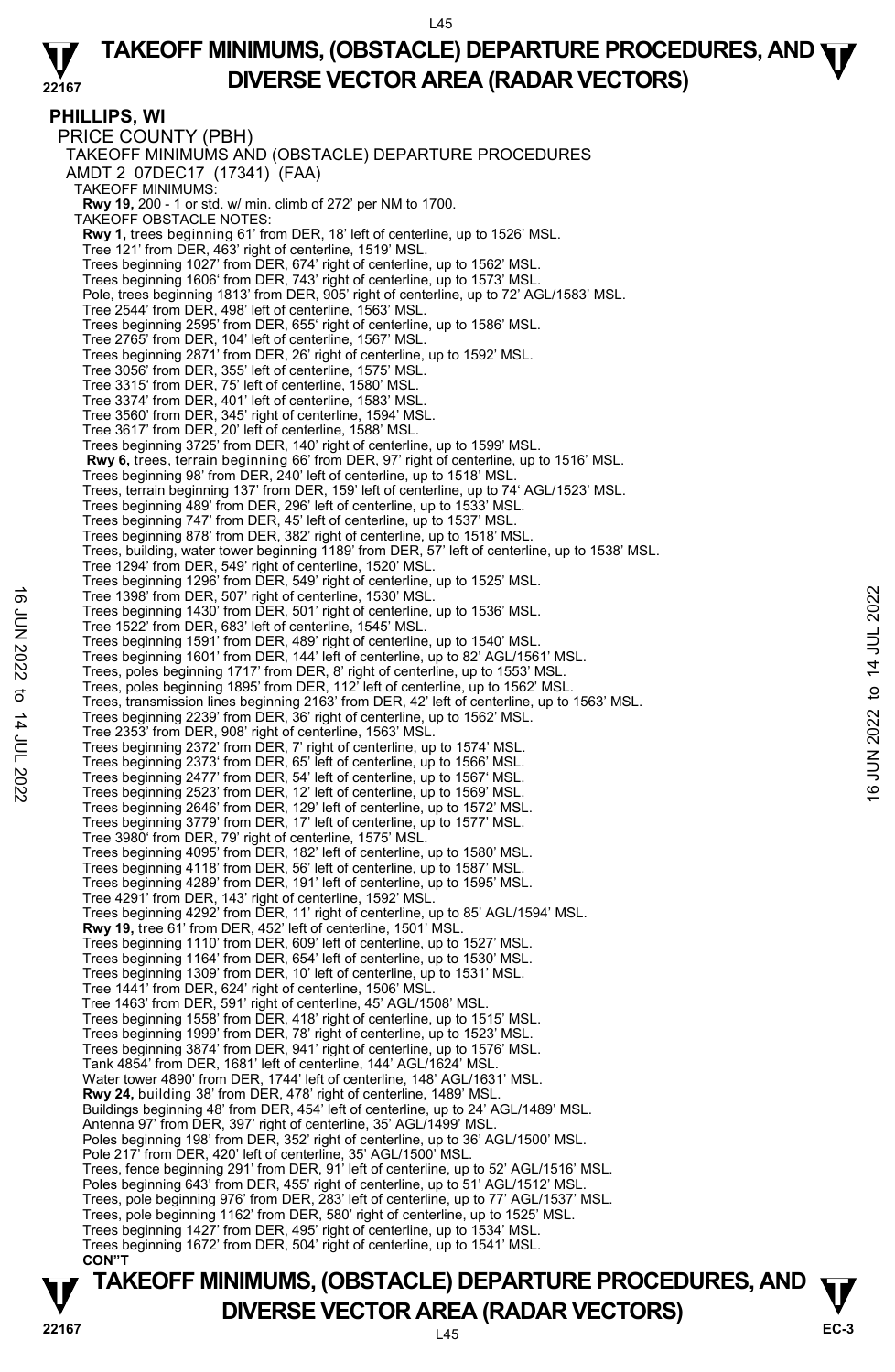

## **PHILLIPS, WI (CON'T)**

PRICE COUNTY (PBH) (CON'T)

**Rwy 24 (CON'T),** trees beginning 1738' from DER, 405' left of centerline, up to 1548' MSL.<br>Trees beginning 1823' from DER, 517' right of centerline, up to 1542' MSL. Trees beginning 1964' from DER, 512' right of centerline, up to 1553' MSL.

### **PINCKNEYVILLE, IL**

PINCKNEYVILLE/DU QUOIN (PJY) TAKEOFF MINIMUMS AND (OBSTACLE) DEPARTURE PROCEDURES ORIG 22SEP11 (22027) (FAA) TAKEOFF OBSTACLE NOTES: **Rwy 18,** vehicle on road beginning at DER, 340' left of centerline, 15' AGL/409' MSL. Power lines and vehicle on road beginning 507' from DER, left and right of centerline, up to 40' AGL/434' MSL. **Rwy 36,** trees beginning 1740' from DER, 724' right of centerline, up to 100' AGL/495' MSL.

#### **PITTSFIELD, IL**

PITTSFIELD PENSTONE MUNI (PPQ)

TAKEOFF MINIMUMS AND (OBSTACLE) DEPARTURE PROCEDURES ORIG 26JUL12 (12208) (FAA)

TAKEOFF OBSTACLE NOTES:

**Rwy 13,** vehicles on roadway beginning 27' from DER, 360' right of centerline, up to 15' AGL/724' MSL. Trees beginning 819' from DER, 564' right of centerline, up to 100' AGL/779' MSL. Trees beginning 912' from DER, 629' left of centerline, up to 100' AGL/759' MSL. Trees beginning 3602' from DER, 627' right of centerline, up to 100' AGL/789' MSL. **Rwy 31,** trees beginning 594' from DER, 626' left of centerline, up to 100' AGL/789' MSL. Vehicles on roadway beginning 1038' from DER, 776' right of centerline, up to 17' AGL/746' MSL. Trees beginning 1652' from DER, 172' right of centerline, up to 100' AGL/789' MSL. Trees beginning 5157' from DER, 1284' right of centerline, up to 100' AGL/859' MSL.

## **PLATTEVILLE, WI**

PLATTEVILLE MUNI (PVB) TAKEOFF MINIMUMS AND (OBSTACLE) DEPARTURE PROCEDURES ORIG 27AUG09 (09239) (FAA) TAKEOFF OBSTACLE NOTES: **Rwy 7,** vehicle on road beginning 499' from DER, left to right of centerline, up to 15' AGL/1053' MSL. Pavilion 250' from DER, 345' left of centerline, 17' AGL/1039' MSL. Poles beginning 208' from DER, 438' left of centerline, up to 37' AGL/1059' MSL Trees beginning 224' from DER, 17' right of centerline, up to 47' AGL/1069' MSL. Trees beginning 257' from DER, 222' left of centerline, up to 29' AGL/1051' MSL. **Rwy 25,** tree 91' from DER, 277' left of centerline, 21' AGL/1020' MSL. Trees beginning 57' from DER, 325' right of centerline, up to 10' AGL/1009' MSL. **Rwy 15,** tree 1145' from DER, 620' right of centerline, 52' AGL/1073' MSL. Trees beginning 61' from DER, 208' left of centerline, up to 11' AGL/1032' MSL. **PONTIAC, IL**  PONTIAC MUNI (PNT) **PLATTEVILLE, WI**<br>  $\frac{1}{2}$  PLATTEVILLE MUNII (PVB)<br>
TAKEOFF MINIMUMS AND (OBSTACLE) DEPARTURE PROCEDURES<br>
ORIG 27AUG09 (09239) (FAA)<br>
TAKEOFF OBSTACLE NOTES:<br>
THE CORRECT CONSISTING AND TAKEOFF OBSTACLE NOTES:<br>
THE COR

TAKEOFF MINIMUMS AND (OBSTACLE) DEPARTURE PROCEDURES ORIG 31JUL08 (08213) (FAA) TAKEOFF OBSTACLE NOTES: **Rwy 24,** multiple buildings beginning 766' from DER, 60' left of centerline, up to 28' AGL/672' MSL.<br>Tree 2226' from DER, 1040' right of centerline, 100' AGL/744' MSL. Multiple light poles beginning 3635' from DER, 262' right of centerline, up to 130' AGL/774' MSL.

## **POPLAR GROVE, IL**

POPLAR GROVE (C77) TAKEOFF MINIMUMS AND (OBSTACLE) DEPARTURE PROCEDURES ORIG 04NOV99 (99308) (FAA) TAKEOFF MINIMUMS: **Rwy 30,** 300-1 or std. with a min. climb of 310' per NM to 1000. **Rwys 9, 12, 17, 27, 35,** NA.

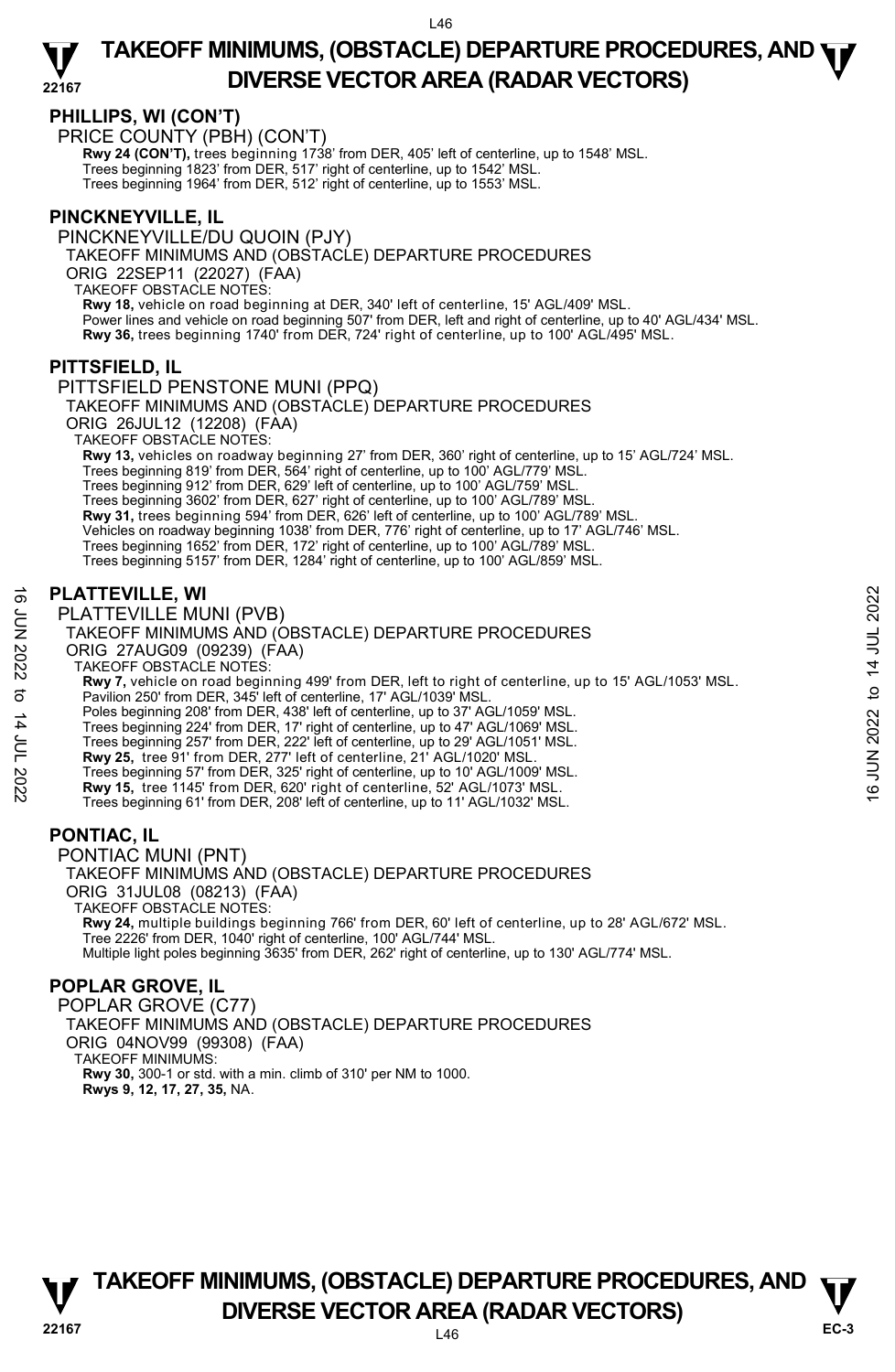## **TAKEOFF MINIMUMS, (OBSTACLE) DEPARTURE PROCEDURES, AND <b>WE**<br>DIVERSE VESTOR AREA (BARAR VESTORS) **DIVERSE VECTOR AREA (RADAR VECTORS)**

|                            | 22167 | DIVERSE VECTOR AREA (RADAR VECTORS)                                                                                                                                                                                                  |             |
|----------------------------|-------|--------------------------------------------------------------------------------------------------------------------------------------------------------------------------------------------------------------------------------------|-------------|
|                            |       | <b>PORTAGE, WI</b>                                                                                                                                                                                                                   |             |
|                            |       | PORTAGE MUNI (C47)                                                                                                                                                                                                                   |             |
|                            |       | TAKEOFF MINIMUMS AND (OBSTACLE) DEPARTURE PROCEDURES                                                                                                                                                                                 |             |
|                            |       | AMDT 2 05JAN17 (17005) (FAA)                                                                                                                                                                                                         |             |
|                            |       | <b>TAKEOFF MINIMUMS:</b><br>Rwy 22, std. w/min. climb of 259' per NM to 1900 or 1000-21/2 for VCOA.                                                                                                                                  |             |
|                            |       | DEPARTURE PROCEDURE:                                                                                                                                                                                                                 |             |
|                            |       | Rwy 18, climb on heading 181° to 1900 before turning right.                                                                                                                                                                          |             |
|                            | VCOA: | Rwy 22, obtain ATC approval for VCOA when requesting IFR clearance. Climb in visual conditions to cross Portage                                                                                                                      |             |
|                            |       | Muni airport at or above 1700 before proceeding on course.                                                                                                                                                                           |             |
|                            |       | <b>TAKEOFF OBSTACLE NOTES:</b><br>Rwy 4, trees and vehicles on road beginning at DER, 48' right of centerline, up to 100' AGL/925' MSL.                                                                                              |             |
|                            |       | Vehicles on road 1' from DER, 88' left of centerline, 15' AGL/840' MSL.                                                                                                                                                              |             |
|                            |       | Trees beginning 12' from DER, 27' left of centerline, up to 100' AGL/925' MSL.<br>Trees and telephone line beginning 120' from DER, 264' left of centerline, up to 43' AGL/852' MSL.                                                 |             |
|                            |       | Trees beginning 1573' from DER, 551' left of centerline, up to 77' AGL/906' MSL                                                                                                                                                      |             |
|                            |       | Rwy 18, trees and poles 5' from DER, 127' right of centerline, up to 42' AGL/860' MSL.                                                                                                                                               |             |
|                            |       | Vehicle on road 64' from DER, 22' right of centerline, 15' AGL/835' MSL.<br>Parking lots 222' from DER, 134' right of centerline, 837' MSL.                                                                                          |             |
|                            |       | Tree and parking lot beginning 336' from DER, 91' right of centerline, up to 874' MSL.<br>Tree 373' from DER, 215' right of centerline, 888' MSL.                                                                                    |             |
|                            |       | Tree, parking lot, pole, bldg, telephone line and fence beginning 449' from DER, 19' right of centerline, up to 889' MSL.                                                                                                            |             |
|                            |       | Tree 1008' from DER, 437' right of centerline, 895' MSL.<br>Power transmission lines, tree, vehicles on road beginning 1072' from DER, 2' right of centerline, up to 77' AGL/906' MSL.                                               |             |
|                            |       | Power transmission lines, vehicle on road, tree and pole beginning 1277' from DER, 43' right of centerline, up to 103'                                                                                                               |             |
|                            |       | AGL/940' MSL.<br>Pole beginning 47' from DER, 187' left of centerline, up to 26' AGL/848' MSL.                                                                                                                                       |             |
|                            |       | Telephone line, pole and vehicle on road beginning 57' from DER, 81' left of centerline, up to 853' MSL.                                                                                                                             |             |
|                            |       | Tree 271' from DER, 148' left of centerline, 858' MSL.                                                                                                                                                                               |             |
|                            |       | Tree and vehicle on road beginning 372' from DER, 135' left of centerline, up to 865' MSL.<br>Tree 483' from DER, 621' left of centerline, 869' MSL.                                                                                 |             |
| 2202 70F 24 04 202 202 202 |       | Tree and bldg beginning 529' from DER, 66' left of centerline, up to 880' MSL.                                                                                                                                                       | 2022        |
|                            |       | Tree 600' from DER, 343' left of centerline, 882' MSL.<br>Trees beginning 622' from DER, 453' left of centerline, up to 888' MSL.                                                                                                    |             |
|                            |       | Tree, pole and telephone line beginning 700' from DER, 150' left of centerline, up to 892' MSL.                                                                                                                                      |             |
|                            |       | Tree and power transmission lines beginning 905' from DER, 3' left of centerline, up to 902' MSL.<br>Tree 1870' from DER, 111' left of centerline, 907' MSL.                                                                         | to 14 JUL   |
|                            |       | Tree, pole and power transmission lines beginning 1996' from DER, 1' left of centerline, up to 921' MSL.                                                                                                                             |             |
|                            |       | Power transmission lines and tree beginning 3392' from DER, 222' left of centerline, up to 925' MSL.<br>Rwy 22, trees beginning at DER, 107' right of centerline, up to 100' AGL/925' MSL.                                           |             |
|                            |       | Parking lot 69' from DER, 222' right of centerline, 840' MSL.                                                                                                                                                                        |             |
|                            |       | Vehicles on road beginning 377' from DER, 9' right of centerline, up to 15' AGL/840' MSL.<br>Pole 403' from DER, 352' right of centerline, 63' AGL/886' MSL.                                                                         | 16 JUN 2022 |
|                            |       |                                                                                                                                                                                                                                      |             |
|                            |       | Power transmission lines beginning 1000' from DER, 412' right of centerline, up to 64' AGL/886' MSL.<br>Power transmission lines beginning 1000' from DER, 412' right of centerline, up to 899' MSL.<br>Power transmission lines beg |             |
|                            |       | Bldg 7' from DER, 313' left of centerline, 33' AGL/856' MSL.                                                                                                                                                                         |             |
|                            |       | OI on bldg and parking lot beginning 14' from DER, 243' left of centerline, up to 859' MSL.<br>Trees beginning 221' from DER, 68' left of centerline, up to 862' MSL.                                                                |             |
|                            |       | Tree, vehicles on road, pole and telephone line beginning 267' from DER, 44' left of centerline, up to 873' MSL.                                                                                                                     |             |
|                            |       | Tree 443' from DER, 245' left of centerline, 56' AGL/879' MSL.<br>Tree, telephone line, pole, bldg and sign beginning 507' from DER, 137' left of centerline, up to 890' MSL.                                                        |             |
|                            |       | Power transmission lines beginning 1344' from DER, 830' left of centerline, up to 891' MSL.                                                                                                                                          |             |
|                            |       | Power transmission lines beginning 1595' from DER, 562' left of centerline, up to 901' MSL.                                                                                                                                          |             |
|                            |       | Trees beginning 2046' from DER, 183' left of centerline, up to 917' MSL.<br>Tree 2542' from DER, 636' left of centerline, 923' MSL.                                                                                                  |             |
|                            |       | Tree 2625' from DER, 1179' left of centerline, 925' MSL.                                                                                                                                                                             |             |
|                            |       | Rwy 36, trees beginning 2' from DER, 43' right of centerline, up to 51' AGL/847' MSL.<br>Tree and vehicles on road beginning 46' from DER, 28' right of centerline, up to 882' MSL.                                                  |             |
|                            |       | Trees beginning 1633' from DER, 13' right of centerline, up to 883' MSL.                                                                                                                                                             |             |
|                            |       | Trees beginning 2673' from DER, 407' right of centerline, up to 110' AGL/903' MSL.<br>Vehicles on road beginning 13' from DER, 116' left of centerline, up to 821' MSL.                                                              |             |
|                            |       | Tree and vehicles on road beginning 105' from DER, 50' left of centerline, up to 827' MSL.                                                                                                                                           |             |
|                            |       | Trees beginning 365' from DER, 224' left of centerline, up to 831' MSL.<br>Tree 450' from DER, 126' left of centerline, 832' MSL.                                                                                                    |             |
|                            |       | Tree 621' from DER, 128' left of centerline, 853' MSL.                                                                                                                                                                               |             |
|                            |       | Trees beginning 707' from DER, 130' left of centerline, up to 875' MSL.<br>Trees beginning 997' from DER, 11' left of centerline, up to 880' MSL.                                                                                    |             |
|                            |       | Tree 3079' from DER, 366' left of centerline, 893' MSL.                                                                                                                                                                              |             |
|                            |       | Trees beginning 3167' from DER, 284' left of centerline, up to 903' MSL.                                                                                                                                                             |             |
|                            |       |                                                                                                                                                                                                                                      |             |
|                            |       |                                                                                                                                                                                                                                      |             |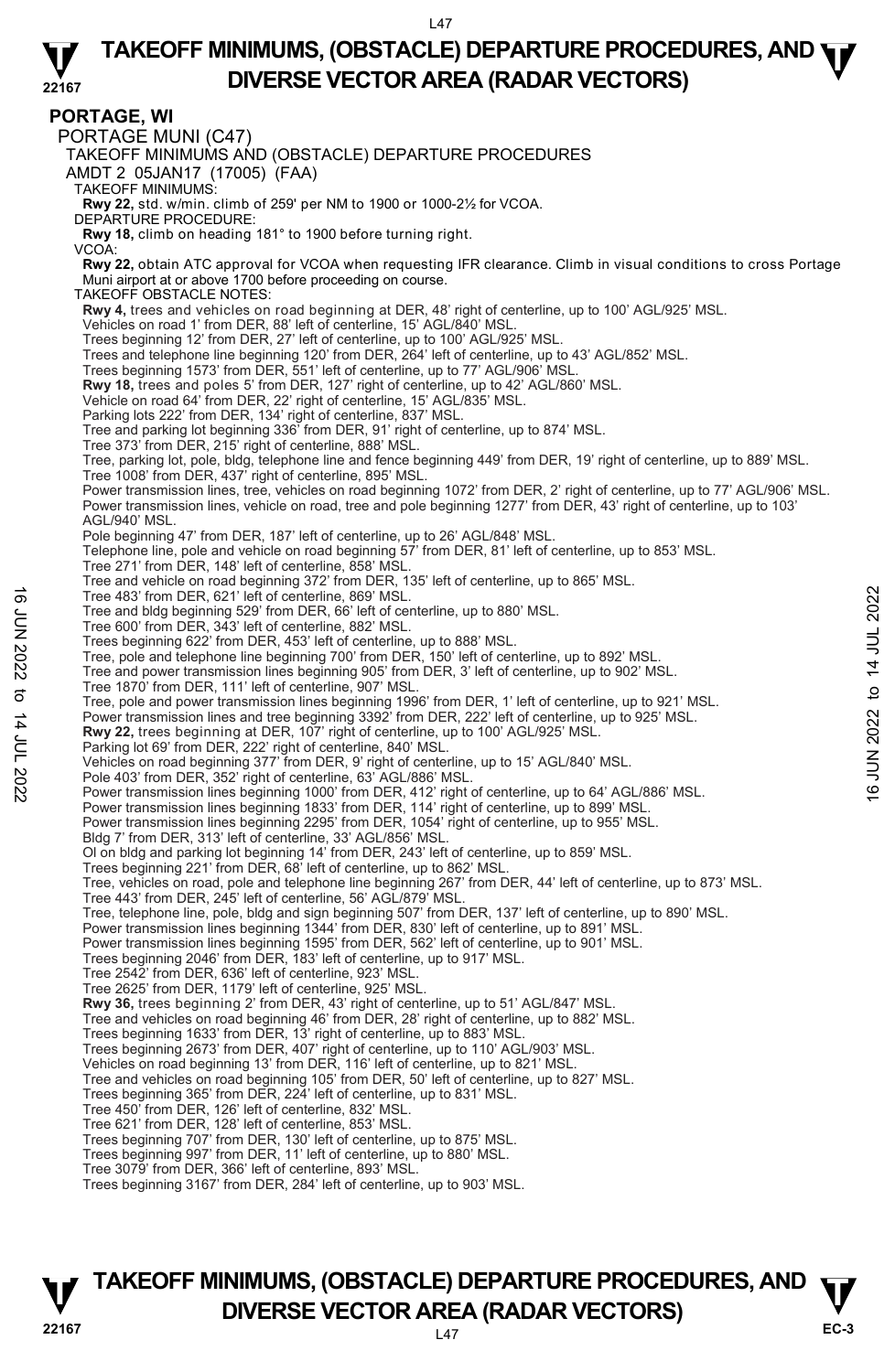#### **PRAIRIE DU CHIEN, WI**

PRAIRIE DU CHIEN MUNI (PDC)

TAKEOFF MINIMUMS AND (OBSTACLE) DEPARTURE PROCEDURES

AMDT 4 26JUL12 (12208) (FAA)

TAKEOFF MINIMUMS:

**Rwy 11,** 200-1¼ or std. w/min. climb of 444' per NM to 900.

**Rwy 14,** 600-3 w/min. climb of 251' per NM to 1400 or std. w/min. climb of 589' per NM to 1400, or 1200-2½ for climb in visual conditions.

**Rwy 29,** 500-3 w/min. climb of 230' per NM to 1300 or std. w/min. climb of 261' per NM to 1300, or 1200-2½ for climb in visual conditions.

DEPARTURE PROCEDURE:

**Rwy 11,** climb heading 110° to 2000 before turning.

**Rwy 14,** climb heading 140° to 2000 before turning, for climb in visual conditions cross Prairie du Chien airport at or above 1700' MSL before proceeding on course. When executing VCOA, notify ATC prior to departure.

**Rwy 29,** climb heading 290° to 2000 before turning, for climb in visual conditions cross Prairie du Chien airport at or above 1700' MSL before proceeding on course. When executing VCOA, notify ATC prior to departure. **Rwy 32**, climb heading 320° to 2000 before turning.

TAKEOFF OBSTACLE NOTES:

**Rwy 11,** poles, signs, trees, terrain and road beginning 59' from DER, 9' left of centerline, up to 70' AGL/809' MSL.

Trees beginning 966' from DER, 7' right of centerline, up to 111' AGL/810' MSL.<br>**Rwy 14,** trees, terrain, and NAVAID beginning 21' from DER, 62' left of centerline, up to 187' AGL/801' MSL.<br>Trees and railroad beginning 180

**Rwy 29,** tanks, raiIroad, trees, and road beginning 141' from DER, 11' left of centerline, up to 70' AGL/724' MSL.<br>Trees, poles, road, and tower beginning 446' from DER, 89' right of centerline, up to 68' AGL/717' MSL.

**Rwy 32,** NAVAIDs 25' from DER, 77' left and right of centerline, up to 4' AGL/653' MSL.

Pole 2410' from DER, 198' left of centerline, 60' AGL/714' MSL.

Trees, poles, and towers beginning 1418' from DER, 200' right of centerline, up to 65' AGL/719' MSL.

#### **PRAIRIE DU SAC, WI**

#### SAUK/PRAIRIE (91C)

#### TAKEOFF MINIMUMS AND (OBSTACLE) DEPARTURE PROCEDURES

ORIG 20DEC07 (21336) (FAA)

TAKEOFF MINIMUMS:

**Rwy 36,** std. w/min. climb gradient of 221' per NM to 1700 or 1000-3 for climb in visual conditions. DEPARTURE PROCEDURE:

**Rwy 36,** climb heading 357° to 1700 before turning or for climb in visual conditions cross Sauk/Prairie airport at or above 1700 MSL before proceeding on course. TAKEOFF MINIMUMS AND (OBSTACLE) DEPARTURE PROCEDURES<br>
ORIG 20DECOT (21336) (FAA)<br>
TAKEOFF MINIMUMS:<br>
TAKEOFF MINIMUMS:<br>
RWY 36, std. w/min. climb gradient of 221' per NM to 1700 or 1000-3 for climb in visual conditions.<br>

TAKEOFF OBSTACLE NOTES:

**Rwy 18,** utility pole, 330' from DER, 325' right of centerline, 19' AGL/839' MSL. Trees beginning 802' from DER, 175' left of centerline, up to 100' AGL/919' MSL.

Trees beginning 921' from DER, on centerline, up to 100' AGL/929' MSL.

**Rwy 36,** navigation light top 15' from DER, 35' right of centerline, 2' AGL/833' MSL.

Navigation light top 16' from DER, 60' left of centerline, 3' AGL/834' MSL. Silo top 855' from DER, 414' left of centerline, up to 33' AGL/864' MSL.

Trees beginning 967' from DER, 611' left of centerline, up to 60' AGL/891' MSL.

## **QUINCY, IL**

QUINCY RGNL-BALDWIN FLD (UIN)

TAKEOFF MINIMUMS AND (OBSTACLE) DEPARTURE PROCEDURES

ORIG 30AUG07 (21112) (FAA)

TAKEOFF OBSTACLE NOTES:

**Rwy 4,** multiple trees beginning 1041' from DER, 707' right of centerline, up to 68' AGL/797' MSL.<br>Tree 1128' from DER, 623' right of centerline, 43' AGL/775' MSL.

**Rwy 18,** multiple trees beginning 1720' from DER, 534' left of centerline, up to 100' AGL/849' MSL.

**Rwy 22,** tree 586' from DER, 636' right of centerline, 67' AGL/796' MSL.<br>**Rwy 36,** multiple trees beginning 4' from DER, 165' right of centerline, up to 91' AGL/820' MSL.

#### **RACINE, WI**

BATTEN INTL (RAC) TAKEOFF MINIMUMS AND (OBSTACLE) DEPARTURE PROCEDURES AMDT 5A 22JUN17 (17173) (FAA) TAKEOFF OBSTACLE NOTES: **Rwy 4,** trees beginning 137' from DER, 185' right of centerline, up to 676' MSL. Tree 195' from DER, 445' left of centerline, 690' MSL. Pole beginning 220' from DER, 530' left of centerline, up to 692' MSL. Tree, pole, building beginning 223' from DER, 226' left of centerline, up to 694' MSL. Tree 394' from DER, 96' right of centerline, 681' MSL. Tree 576' from DER, 521' left of centerline, 701' MSL. Trees beginning 620' from DER, 205' left of centerline, up to 702' MSL. Pole beginning 688' from DER, 419' right of centerline, up to 697' MSL. Tree, pole beginning 692' from DER, 280' left of centerline, up to 709' MSL. Tree 1371' from DER, 500' left of centerline, 712' MSL. **CON'T**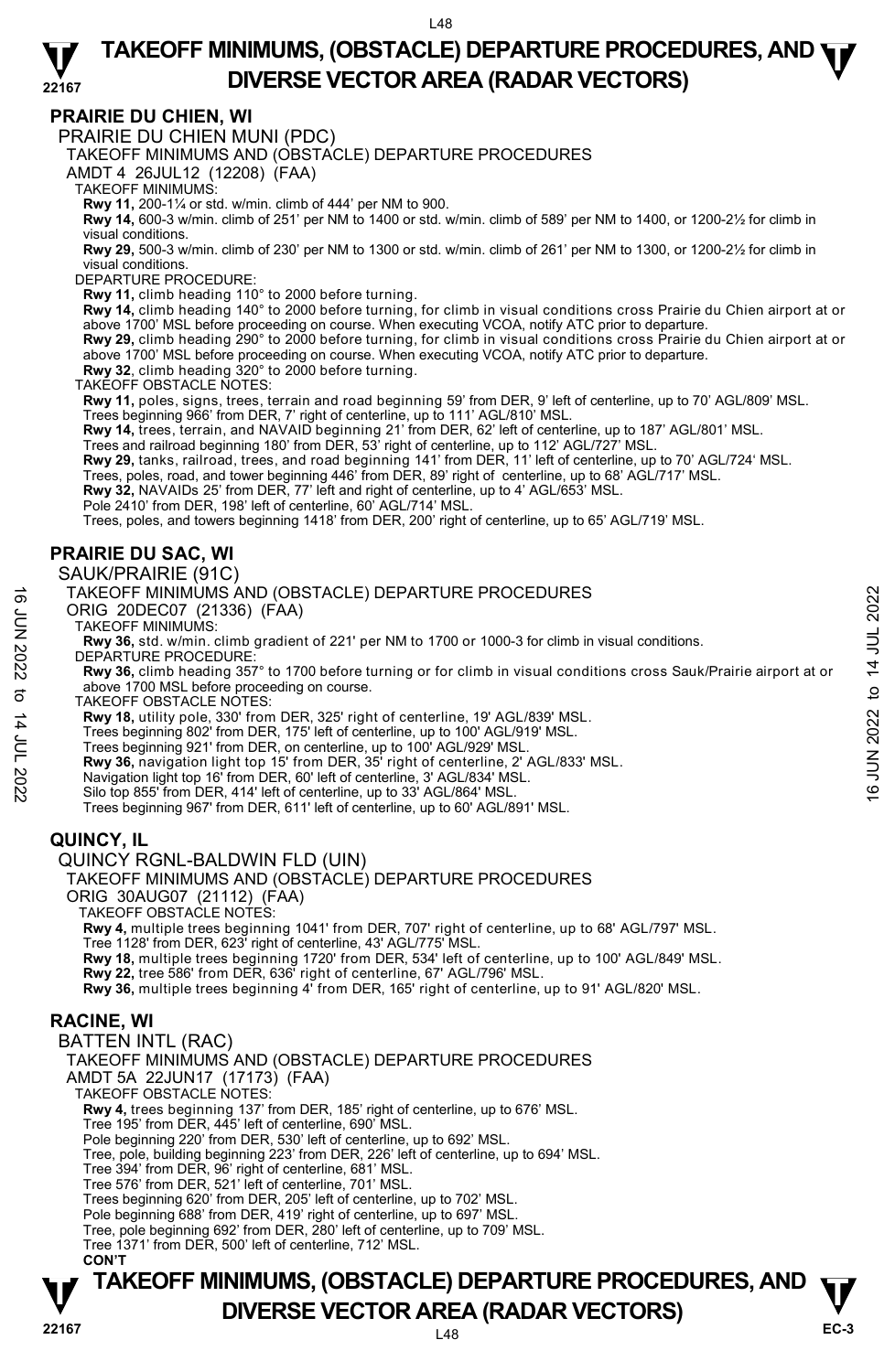#### **22167 TAKEOFF MINIMUMS, (OBSTACLE) DEPARTURE PROCEDURES, AND <b>WE**<br>DIVERSE VESTOR AREA (BARAR VESTORS) **DIVERSE VECTOR AREA (RADAR VECTORS)**

## **RACINE, WI (CON'T)**

BATTEN INTL (RAC) (CON'T)  **Rwy 14,** tree 18' from DER, 497' right of centerline, 673' MSL. Tree 19' from DER, 314' left of centerline, 702' MSL. Trees beginning 71' from DER, 315' right of centerline, up to 716' MSL. Tower, ant, pole, flgpl, tree beginning 239' from DER, 431' left of centerline, up to 57' AGL/706' MSL. OL on light stan, pole, tree beginning 361' from DER, 2' right of centerline, up to 717' MSL. Tree, tower, ant, antenna beginning 617' from DER, 181' left of centerline, up to 711' MSL. Trees beginning 1940' from DER, 695' right of centerline, up to 718' MSL. **Rwy 22,** pole, light standard, vehicle on road beginning 35' from DER, 1' left of centerline, up to 22' AGL/694' MSL.<br>Tree 253' from DER, 177' left of centerline, 701' MSL. Tree 1450' from DER, 168' left of centerline, 713' MSL. Tree 1521' from DER, 37' right of centerline, 723' MSL. Tree 1628' from DER, 614' right of centerline, 729' MSL. Tree 2927' from DER, 546' right of centerline, 749' MSL. Tree 3120' from DER, 274' right of centerline, 763' MSL. Tower, antenna beginning 3843' from DER, 1214' right of centerline, up to 103' AGL/797' MSL.<br>**Rwy 32,** fence, blast fence beginning 18' from DER, 103' left of centerline, up to 8' AGL/682' MSL. Building beginning 63' from DER, 484' left of centerline, up to 686' MSL. Tree, vehicle on road, tower, building beginning 79' from DER, 66' left of centerline, up to 57' AGL/734' MSL. Vehicle on road 180' from DER, 17' right of centerline, 688' MSL. Pole, OL on pole beginning 215' from DER, 116' right of centerline, up to 28' AGL/698' MSL. Tree, vehicle on road beginning 238' from DER, 9' right of centerline, up to 722' MSL. Trees beginning 357' from DER, 94' right of centerline, up to 732' MSL. Tower, antenna, tree, pole beginning 395' from DER, 153' left of centerline, up to 56' AGL/736' MSL. Trees beginning 420' from DER, 13' right of centerline, up to 740' MSL. Trees beginning 584' from DER, 260' left of centerline, up to 739' MSL. Tree 839' from DER, 491' left of centerline, 742' MSL. Tree 842' from DER, 391' left of centerline, 751' MSL. Trees beginning 944' from DER, 56' left of centerline, up to 80' AGL/759' MSL. **RANTOUL, IL**  RANTOUL NTL AVN CNTR-FRANK ELLIOTT FLD (TIP) TAKEOFF MINIMUMS AND (OBSTACLE) DEPARTURE PROCEDURES AMDT 1 15DEC11 (21224) (FAA) TAKEOFF OBSTACLE NOTES: **Rwy 9,** trees beginning 1994' from DER, 28' right of centerline, up to 100' AGL/829' MSL. **Rwy 18,** trees beginning 1285' from DER, 12' left of centerline, up to 100' AGL/839' MSL. **Rwy 27,** trees beginning 2651' from DER, 15' right of centerline, up to 100' AGL/839' MSL. **Rwy 36,** trees beginning 1313' from DER, 5' right of centerline, up to 100' AGL/839' MSL.<br>Tower 4949' from DER, 1784' right of centerline, 139' AGL/874' MSL. **REEDSBURG, WI**  REEDSBURG MUNI (C35) TAKEOFF MINIMUMS AND (OBSTACLE) DEPARTURE PROCEDURES AMDT 2 05APR12 (12096) (FAA) TAKEOFF MINIMUMS: **Rwys 7, 25,** NA-obstacles. **Rwy 18,** std. w/min. climb of 505' per NM to 1400 or 400-1¾ w/min. climb of 215' per NM to 2000 or 800-2 ½, for climb in visual conditions. **Rwy 36,** 400-2 or std. w/min. climb of 300' per NM to 1400. DEPARTURE PROCEDURE: **Rwy 18,** for climb in visual conditions: cross Reedsburg Muni Airport at or above 1600 MSL before proceeding on course. When executing VCOA, notify ATC prior to departure. TAKEOFF OBSTACLE NOTES: **Rwy 18,** trees beginning 22' from DER, 6' right of centerline, up to 88' AGL/1031' MSL.<br>Train and railroad tracks 99' from DER, right to left of centerline, 23' AGL/900' MSL. Terrain beginning 286' from DER, 83' right of centerline, 1033' MSL. Vehicles on road 571' from DER, right to left of centerline, 15' AGL/1033' MSL. T-L tower 3633' from DER, right to left of centerline, up to 80' AGL/1009' MSL. Trees beginning 27' from DER, 6' left of centerline, up to 89' AGL/1032' MSL. Pole 3842' from DER, 39' left of centerline, up to 76' AGL/997' MSL. Terrain beginning 5518' from DER, 14' left of centerline, 1033' MSL.<br>**Rwy 36,** vertical structures beginning 23' from DER, 62' right and left of centerline, up to 21' AGL/942' MSL. Vehicle on road 44' from DER, left to right of centerline, 15' AGL/962' MSL. Buildings beginning 79' from DER, 5' right of centerline, up to 29' AGL/1050' MSL. Trees beginning 100' from DER, 12' right of centerline, up to 40' AGL/1041' MSL. Fences beginning 121' from DER, right and left of centerline, up to 24' AGL/925' MSL. Signs beginning 196' from DER, left and right of centerline, up to 38' AGL/939' MSL. Parking lot 198' from DER, 295' right of centerline, 13' AGL/914' MSL. Poles beginning 204' from DER, right and left of centerline, up to 102' AGL/1043' MSL. Light support structures beginning 291' from DER, left and right of centerline, up to 44' AGL/945' MSL. Buildings beginning 328' from DER, 107' left of centerline, up to 55' AGL/976' MSL.  **CON'T EXANTOUL, IL**<br>
FRANTOUL NTL AVN CNTR-FRANK ELLIOTT FLD (TIP)<br>
TAKEOFF MINIMUMS AND (OBSTACLE) DEPARTURE PROCEDURES<br>
AMDT 1 15DEC11 (21224) (FAA)<br>
TAKEOFF OBSTACLE NOTES:<br>
TAKEOFF OBSTACLE NOTES:<br> **EVERT OBSTACLE NOTES:**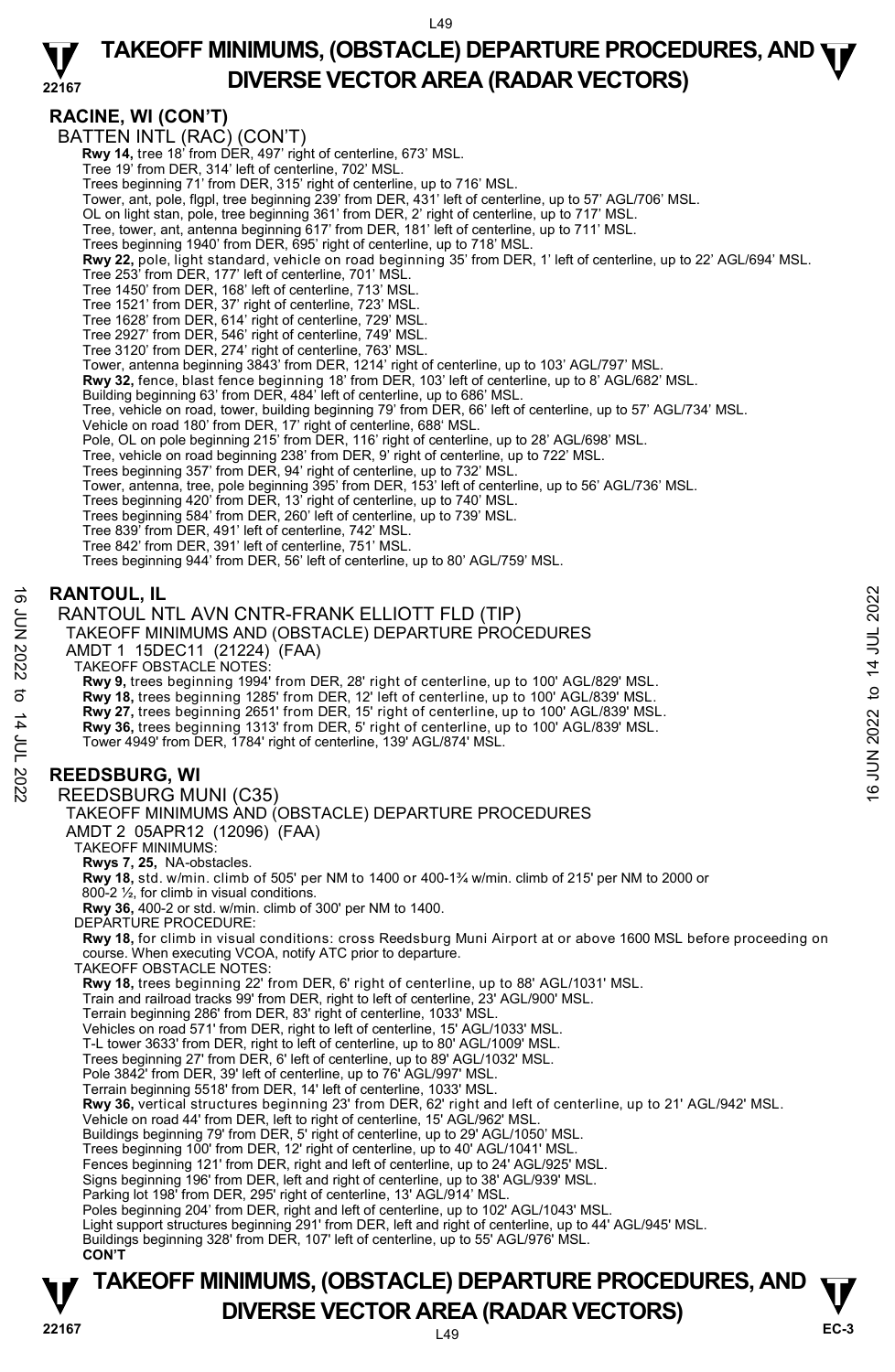## **REEDSBURG, WI (CON'T)**

REEDSBURG MUNI (C35) (CON'T) **Rwy 36 (CON'T),** terrain beginning 397' from DER, 176' right of centerline, up to 915' MSL.<br>Flag poles 825' from DER, 158' left of centerline, up to 37' AGL/978' MSL. Trees beginning 1032' from DER, 28' left of centerline, up to 40' AGL/1041' MSL. **RHINELANDER, WI**  RHINELANDER/ONEIDA COUNTY (RHI) TAKEOFF MINIMUMS AND (OBSTACLE) DEPARTURE PROCEDURES AMDT 4B 05NOV20 (21336) (FAA) TAKEOFF MINIMUMS: **Rwy 9,** std. w/min. climb of 230' per NM to 3900, or 1100-3 for VCOA. DEPARTURE PROCEDURE: **Rwy 9,** climb on heading 091° to 3900 before turning. VCOA: **Rwy 9,** obtain ATC approval for VCOA when requesting IFR clearance. Climb in visual conditions to cross Rhinelander/Oneida County airport at or above 2600 before proceeding on course. TAKEOFF OBSTACLE NOTES: **Rwy 9,** utility pole 40' from DER, 149' right of centerline, 1' AGL/1601' MSL.<br>Utility pole 41' from DER, 149' left of centerline, 1' AGL/1601' MSL. Trees beginning 2294' from DER, 977' right of centerline, up to 1670' MSL. Tree 2769' from DER, 931' left of centerline, 1669' MSL. Trees beginning 2870' from DER, 910' left of centerline, up to 1678' MSL. Tree 3006' from DER, 1092' right of centerline, 1675' MSL. Tree 3010' from DER, 1283' left of centerline, 1679' MSL. Tree 3054' from DER, 1196' right of centerline, 1680' MSL.<br>Trees beginning 3106' from DER, 1076' right of centerline, up to 1684' MSL.<br>Trees beginning 3110' from DER, 1104' left of centerline, up to 1689' MSL. Trees beginning 3218' from DER, 710' left of centerline, up to 1690' MSL. Stack 1.6 NM from DER, 3028' left of centerline, 296' AGL/1857' MSL. **Rwy 15,** fence beginning 61' from DER, 482' left of centerline, up to 6' AGL/1625' MSL. Trees and pole beginning 624' from DER, 283' right of centerline, up to 1684' MSL. Trees beginning 663' from DER, 465' left of centerline, up to 1657' MSL. Trees beginning 681' from DER, 376' left of centerline, up to 1660' MSL. **Rwy 27,** vehicle on road beginning 99' from DER, 50' left of centerline, up to 1638' MSL. Vehicle on road 620' from DER, 611' right of centerline, 1651' MSL. Fence 763' from DER, 642' right of centerline, 14' AGL/1252' MSL. Vehicle on road beginning 884' from DER, 648' right of centerline, up to 1655' MSL. Vehicle on road 1206' from DER, 695' right of centerline, 1660' MSL. Tree 2686' from DER, 1147' right of centerline, 1691' MSL. Tree 2890' from DER, 1190' right of centerline, 1696' MSL. **Rwy 33,** tree 187' from DER, 405' left of centerline, 1609' MSL. Tree 355' from DER, 347' left of centerline, 1631' MSL. Tree and poles beginning 704' from DER, 405' left of centerline, up to 1655' MSL. Tree 891' from DER, 527' right of centerline, 1659' MSL. Tree 1267' from DER, 831' right of centerline, 1685' MSL. Tree 1559' from DER, 615' left of centerline, 1658' MSL. Tree 1650' from DER, 450' right of centerline, 1686' MSL. Tree 1693' from DER, 426' right of centerline, 1690' MSL. Tree 1724' from DER, 750' right of centerline, 1703' MSL. Trees and pole beginning 1770' from DER, 338' right of centerline, up to 1704' MSL. Pole 1803' from DER, 335' left of centerline, 1664' MSL. Pole 2135' from DER, 106' left of centerline, 1669' MSL. Trees beginning 2190' from DER, 150' left of centerline, up to 1678' MSL. Trees and pole beginning 3018' from DER, 299' right of centerline, up to 1706' MSL. Trees beginning 3183' from DER, 234' right of centerline, up to 1709' MSL. **RICE LAKE, WI**  RICE LAKE RGNL/CARL'S FLD (RPD) TAKEOFF MINIMUMS AND (OBSTACLE) DEPARTURE PROCEDURES ORIG-A 08NOV18 (21336) (FAA) Free sad poles beginning 61' from DER, 482' ield to centerline, up to 1684' MSL.<br>
Trees beginning 683' from DER, 485' left of centerline, up to 1684' MSL.<br>
Trees beginning 683' from DER, 465' left of centerline, up to 168

TAKEOFF MINIMUMS:

**Rwy 1,** std. w/min. climb of 231' per NM to 2200, or 1200-3 for climb in visual conditions. DEPARTURE PROCEDURE:

**Rwy 1,** for climb in visual conditions: cross Rice Lake Rgnl/Carl's Fld at or above 2300. **Rwy 31,** climb via heading 310° to 1900 before turning left. TAKEOFF OBSTACLE NOTES:

**Rwy 1,** trees beginning 1324' from DER, 701' left of centerline, up to 1157' MSL. Trees beginning 1703' from DER, 669' left of centerline, up to 1158' MSL.

Tree 1881' from DER, 970' left of centerline, 1162' MSL.

- Tree 1971' from DER, 883' left of centerline, 1163' MSL.
- Tree 2288' from DER, 893' left of centerline, 1167' MSL.

**Rwy 13,** trees 1550' from DER, 200' right of centerline, 67' AGL/1167' MSL. **CON'T**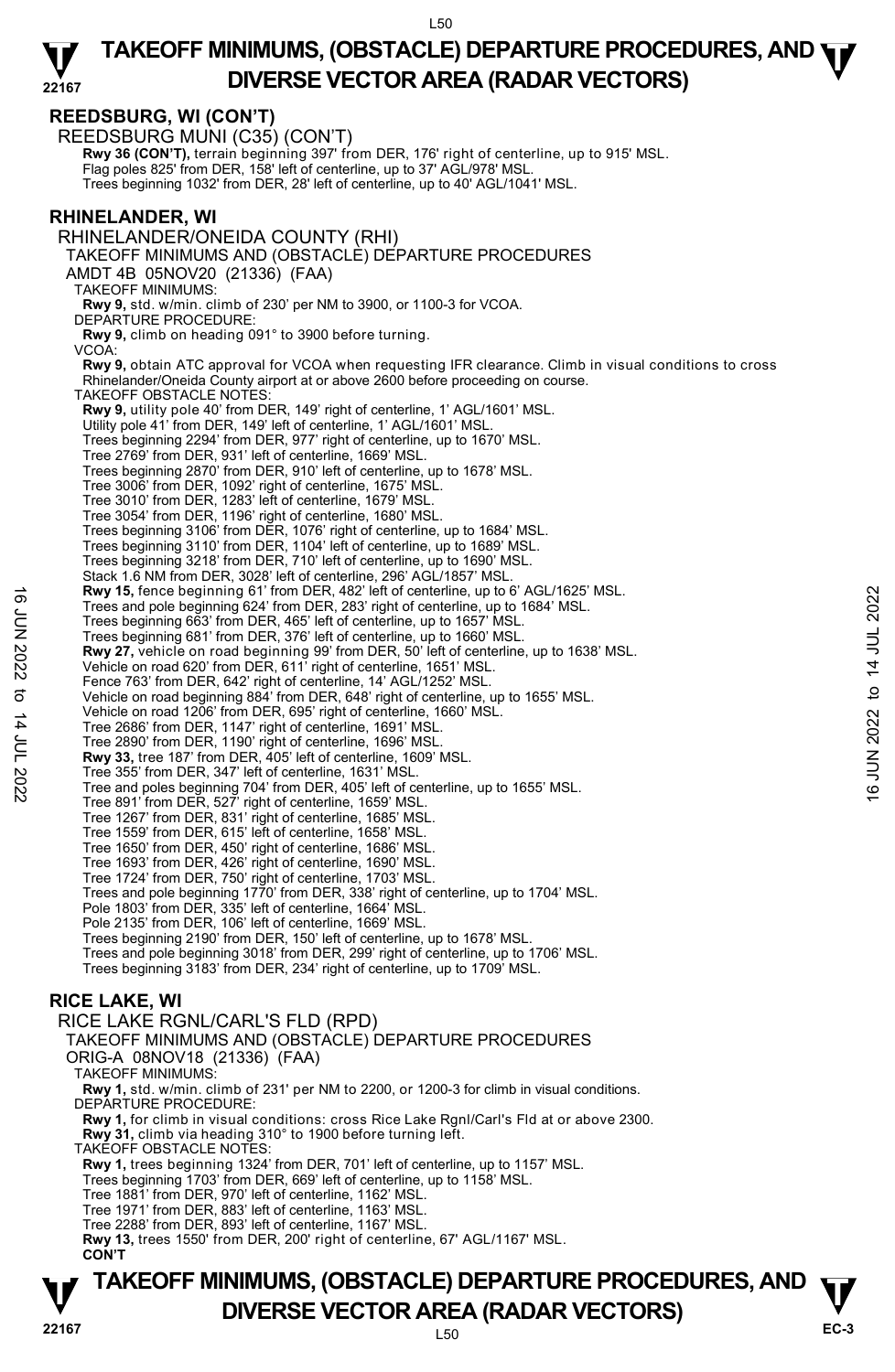### **RICE LAKE, WI (CON'T)**

RICE LAKE RGNL/CARL'S FLD (RPD) (CON'T) **Rwy 19,** trees 2780' from DER, 200' left of centerline, 73' AGL/1169' MSL. **Rwy 31,** trees 1480' from DER, 50' right of centerline, 64' AGL/1156' MSL.

## **RICHLAND CENTER, WI**

RICHLAND (93C) TAKEOFF MINIMUMS AND (OBSTACLE) DEPARTURE PROCEDURES AMDT 1A 29AUG07 (07241) (FAA) TAKEOFF MINIMUMS: **Rwys 9,17,** NA. **Rwy 27,** 400-2 or std. with a min. climb of 491' per NM to 1300. **Rwy 35,** 300-1 or std. with a min. climb of 222' per NM to 1800.

#### **ROBINSON, IL**

CRAWFORD COUNTY (RSV)

TAKEOFF MINIMUMS AND (OBSTACLE) DEPARTURE PROCEDURES

ORIG 25SEP08 (21224) (FAA)

TAKEOFF OBSTACLE NOTES:

**Rwy 9,** trees 2285' from DER, 474' right of centerline, 60' AGL/516' MSL.

Trees 971' from DER, 594' left of centerline, 58' AGL/517' MSL.

**Rwy 17,** tree 2493' from DER, 521' right of centerline, 100' AGL/589' MSL.

**Rwy 27,** trees beginning at 178' from DER, 358' right of centerline, up to 78' AGL/547' MSL.

Trees beginning at 2190' from DER, 89' left of centerline, 98' AGL/567' MSL.

**Rwy 35,** road with vehicle 693' from DER, 611' right of centerline, 15' AGL/474' MSL.

Tree 1545' from DER, 841' left of centerline, 100' AGL/554' MSL.

## **ROCHELLE, IL**

#### ROCHELLE MUNI/KORITZ FLD (RPJ)

TAKEOFF MINIMUMS AND (OBSTACLE) DEPARTURE PROCEDURES

AMDT 4 04FEB16 (21224) (FAA)

TAKEOFF MINIMUMS:

**Rwy 7,** 300-1 w/min. climb of 243' per NM to 1700 or std. w/min. climb of 364' per NM to 1200. TAKEOFF OBSTACLE NOTES:

- **Rwy 7,** runway lights and NAVAIDs beginning 10' from DER, 17' left and right of centerline, up to 3' AGL/782' MSL. Fence 184' from DER, 427' right of centerline, 6' AGL/787' MSL. 16<br>
TAKEOFF MINIMUMS AND (OBSTACLE) DEPARTURE PROCEDURES<br>
AMDT 4 04FEB16 (21224) (FAA)<br>
TAKEOFF MINIMUMS:<br>
TAKEOFF OBSTACLE NOTES:<br>
RWY 7, 300-1 w/min. climb of 243' per NM to 1700 or std. w/min. climb of 364' per NM to 1
	- Tree 292' from DER, 482' right of centerline, 64' AGL/845' MSL.

Trees and transmission line towers beginning 505' from DER, 375' right of centerline, up to 72' AGL/853' MSL.

- Vehicle on road 695' from DER, 244' right of centerline, 15' AGL/799' MSL.
- Transmission line towers beginning 1056' from DER, 425' left of centerline, up to 39' AGL/814' MSL.
- Tower 3413' from DER, 1135' right of centerline, 120' AGL/924' MSL.
- Elevator 3540' from DER, 953' right of centerline, 135' AGL/943' MSL.
- **Rwy 25,** bush 108' from DER, 465' left of centerline, 6' AGL/778' MSL.

Road sign 152' from DER, 532' right of centerline, 22' AGL/794' MSL.

Tree 1625' from DER, 805' right of centerline, 61' AGL/831' MSL.

## **SALEM, IL**

SALEM-LECKRONE (SLO)

TAKEOFF MINIMUMS AND (OBSTACLE) DEPARTURE PROCEDURES AMDT 7 10JAN13 (13010) (FAA)

TAKEOFF MINIMUMS:

**Rwy 18,** 300-1¼ or std. w/min. climb of 291' per NM to 900' MSL. DEPARTURE PROCEDURE:

**Rwy 18,** Climb heading 181° to 1900 before turning east. TAKEOFF OBSTACLE NOTES:

**Rwy 18,** trees beginning 272' from DER, left and right of centerline, up to 100' AGL/635' MSL.

Antenna tower 1.0 NM from DER, 257' right of centerline, 200' AGL/739' MSL.

Tower 1.0 NM from DER, 126' left of centerline, 188' AGL/724' MSL.

**Rwy 36,** trees beginning 59' from DER, 249' right of centerline, up to 20' AGL/588' MSL.

## **SAVANNA, IL**

TRI-TOWNSHIP (SFY) TAKEOFF MINIMUMS AND (OBSTACLE) DEPARTURE PROCEDURES ORIG-A 12AUG21 (21224) (FAA) TAKEOFF MINIMUMS: **Rwy 13,** 400-2¾ or std. w/min. climb of 208' per NM to 1100. TAKEOFF OBSTACLE NOTES: **Rwy 13,** vehicle on road 20' from DER, 352' left of centerline, 627' MSL. Tree 99' from DER, 71' right of centerline, 616' MSL. Tree 104' from DER, 281' left of centerline, 635' MSL. **CON'T**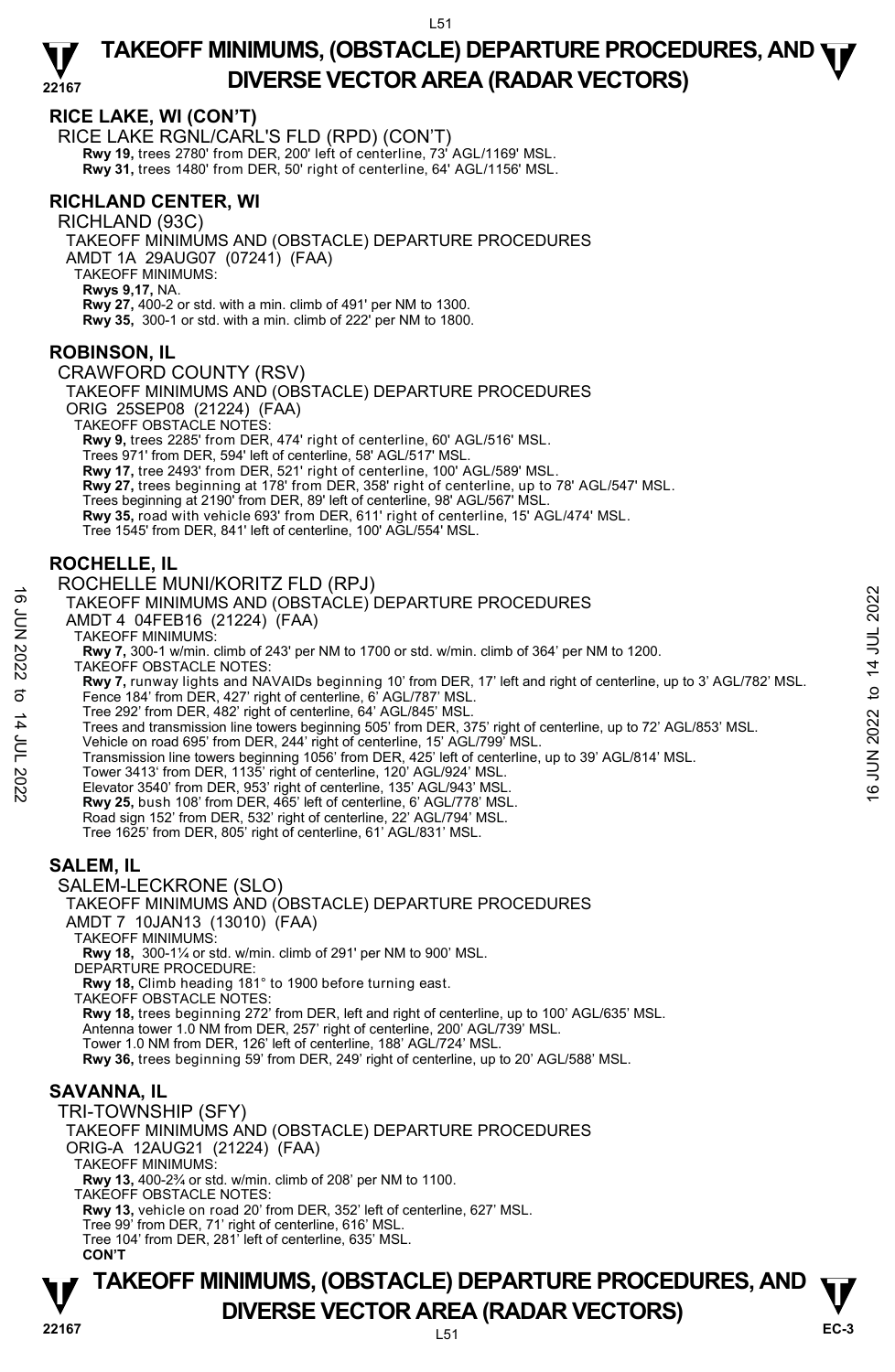#### **22167 TAKEOFF MINIMUMS, (OBSTACLE) DEPARTURE PROCEDURES, AND <b>WE**<br>DIVERSE VESTOR AREA (BARAR VESTORS) **DIVERSE VECTOR AREA (RADAR VECTORS)**

## **SAVANNA, IL (CON'T)**

TRI-TOWNSHIP (SFY) (CON'T)

**Rwy 13 (CON'T),** trees, vehicle on road, agriculture equipment beginning 199' from DER, 25' left of centerline, up to 638' MSL.

Tree 278' from DER, 346' right of centerline, 627' MSL.

- Tree 454' from DER, 0' of centerline, 628' MSL.
- Tree 651' from DER, 40' right of centerline, 630' MSL.
- Tree 720' from DER, 152' right of centerline, 631' MSL.
- Tree 2.1 NM from DER, 3451' left of centerline, 947' MSL.
- **Rwy 31,** vehicle on road 7' from DER, 421' right of centerline, 622' MSL.
- Vehicle on road beginning 10' from DER, 168' right of centerline, up to 627' MSL. Trees, vehicle on road beginning 132' from DER, 114' left of centerline, up to 638' MSL.
- Tree 173' from DER, 545' right of centerline, 639' MSL.
- Trees, vehicle on road beginning 282' from DER, 117' right of centerline, up to 666' MSL.
- Trees beginning 693' from DER, 160' left of centerline, up to 640' MSL.
- Trees beginning 793' from DER, 4' right of centerline, up to 676' MSL.
- 
- Tree 1005' from DER, 768' left of centerline, 641' MSL. Tree 1050' from DER, 114' left of centerline, 652' MSL.
- Trees beginning 1126' from DER, 314' left of centerline, up to 679' MSL.
- Trees beginning 1557' from DER, 223' left of centerline, up to 688' MSL. Trees beginning 1702' from DER, 38' right of centerline, up to 679' MSL.
- 
- Trees beginning 1733' from DER, 28' left of centerline, up to 689' MSL.

#### **SHAWANO, WI**

- SHAWANO MUNI (EZS)
- TAKEOFF MINIMUMS AND (OBSTACLE) DEPARTURE PROCEDURES
- AMDT 2A 03APR14 (14093) (FAA)
	- TAKEOFF MINIMUMS:
	- **Rwy 12,** 600-3 or std. w/ min. climb of 329' per NM to 1600.
	-
	- **Rwy 17,** 300-2 or std. w/ min. climb of 245' per NM to 1200. **Rwy 30,** 300-1½ or std. w/ min. climb of 248' per NM to 1100.
	- TAKEOFF OBSTACLE NOTES:
		- **Rwy 12,** tower 2.3 NM from DER, 3006' right of centerline, 222' AGL/1240' MSL.
	- Multiple trees beginning 1700' from DER, 389' left to 2432' right of centerline, up to 100' AGL/1149' MSL.
- **Rwy 17,** multiple trees beginning 1710' from DER, 2951' left to 1292' right of centerline, up to 100' AGL/1059' MSL. Elevator 5839' from DER, 738' right of centerline, 149' AGL/979' MSL.
- **Rwy 30,** multiple trees beginning 649' from DER, 1052' left to 1117' right of centerline, up to 100' AGL/929' MSL. Vehicle on road 538' from DER, crossing left to right 17' AGL/826' MSL. TAWE 30, 300-1% or std. w/ min. climb of 248' per NM to 1100.<br>
TAKEOFF OBSTACLE NOTES:<br>
Rwy 12, tower 2.3 NM from DER, 3006' right of centerline, 222' AGL/1240' MSL.<br>
Multiple trees beginning 1700' from DER, 2951' left t
	- Water tank 1.1 NM from DER, 1310' right of centerline, 175' AGL/1019' MSL.
	- **Rwy 35,** ships 1007' from DER, left to right of centerline, up to 60' AGL/869' MSL.
	- Vehicle on road 580' from DER, left to right of centerline, up to 15' AGL/824' MSL.
	- Multiple trees beginning 2200' from DER, 724' left of centerline, up to 100' AGL/909' MSL.

## **SHEBOYGAN, WI**

- SHEBOYGAN COUNTY MEML (SBM)
- TAKEOFF MINIMUMS AND (OBSTACLE) DEPARTURE PROCEDURES
- AMDT 2 10JAN13 (21224) (FAA)
- TAKEOFF OBSTACLE NOTES:
- **Rwy 13,** tree 366' from DER, 106' left of centerline, 31' AGL/761' MSL.
- Tree 494' from DER, 33' left of centerline, 24' AGL/754' MSL.
- Trees beginning 29' from DER, 391' left of centerline, up to 91' AGL/821' MSL.
- Vehicle on road 553' from DER, west to east, 15' AGL/764' MSL.
- Poles and trees beginning 543' from DER, 493' right of centerline, up to 62' AGL/805' MSL.
- **Rwy 22,** obstruction light on localizer 157' from DER, 4' left of centerline, 11' AGL/750' MSL.
- Aircraft on ramp, 780' from DER, 645' left of centerline, 15' AGL/764' MSL. Trees 1709' from DER, 35' left of centerline, 83' AGL/794' MSL.
- Vehicle on road, 702' from DER, 589' right of centerline, 15' AGL/764' MSL.
- Tree 230' from DER, 377' right of centerline, 27' AGL/767' MSL.
- Trees 1475' from DER, 291' right of centerline, 92' AGL/792' MSL.
- Transmission line tower 5414' from DER, 1625' right of centerline, 133' AGL/883' MSL.
- **Rwy 31,** pole 405' from DER, 40' right of centerline, 27' AGL/777' MSL.
- Trees and fence 70' from DER, 352' right of centerline, up to 56' AGL/806' MSL.
- Trees 1345' from DER, 482' right of centerline, 76' AGL/826' MSL. Trees 2227' from DER, 18' right of centerline, 71' AGL/821' MSL.
- 
- Trees 1604' from DER, 32' left of centerline, 95' AGL/845' MSL. Tower 4606' from DER, 920' left of centerline, 139' AGL/889' MSL.
- Transmission line tower 4691' from DER, 1003' left of centerline, 140' AGL/890' MSL.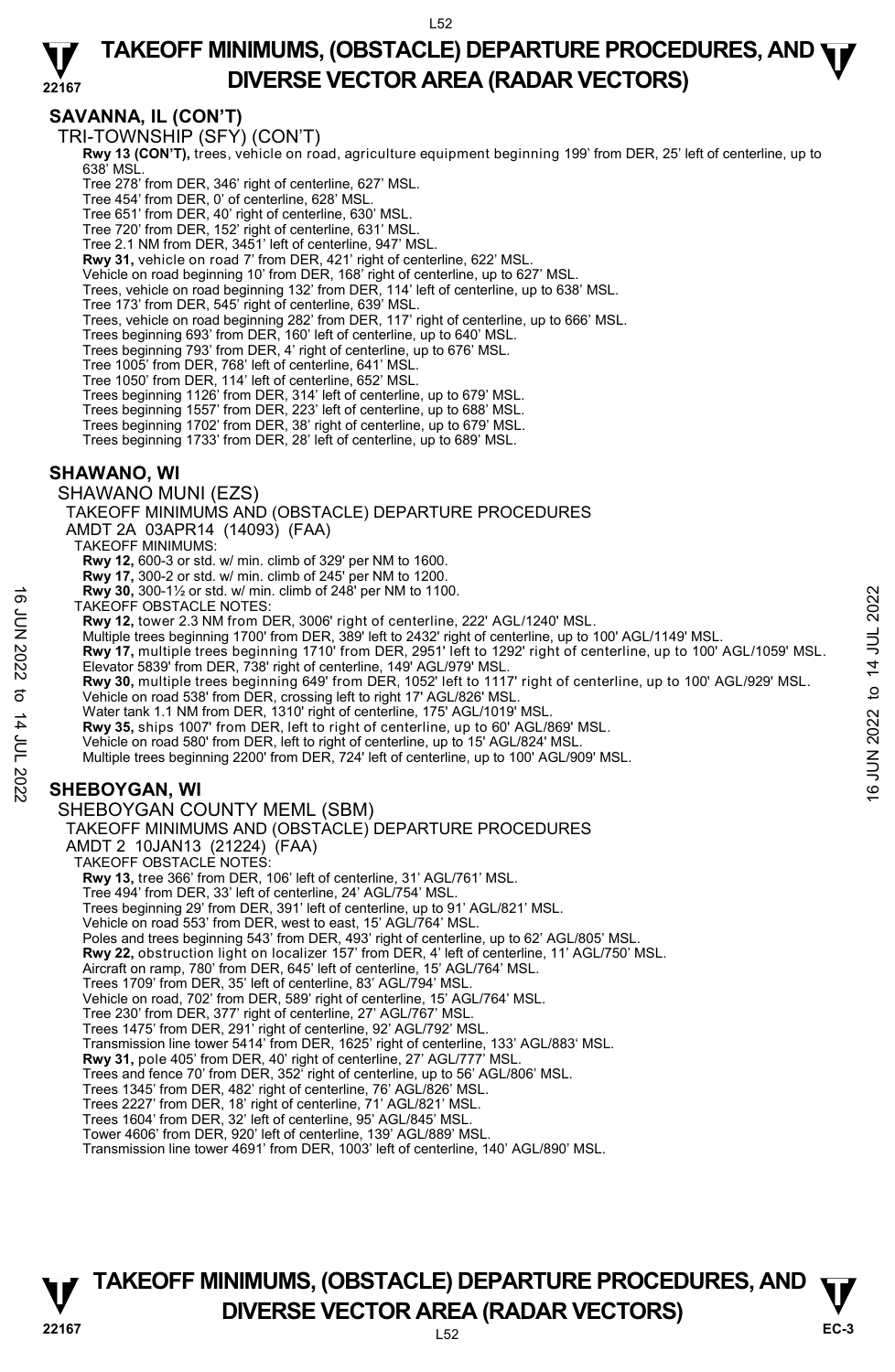#### **22167 TAKEOFF MINIMUMS, (OBSTACLE) DEPARTURE PROCEDURES, AND <b>WE**<br>DIVERSE VESTOR AREA (BARAR VESTORS) **DIVERSE VECTOR AREA (RADAR VECTORS)**

## **SHELBYVILLE, IL**

SHELBY COUNTY (2H0)

TAKEOFF MINIMUMS AND (OBSTACLE) DEPARTURE PROCEDURES

ORIG 03JUN10 (10154) (FAA)

TAKEOFF MINIMUMS:

**Rwys 4, 22, 14, 32,** NA-Environmental. TAKEOFF OBSTACLE NOTES:

**Rwy 18,** vehicle on roadway 529' from DER, left and right of centerline, 15' AGL/634' MSL.

Building 716' from DER, 561' left of centerline, 25' AGL/644' MSL.

Trees 1755' from DER, left and right of centerline, up to 100' AGL/709' MSL.<br>**Rwy 36,** vehicle on roadway 665' from DER, left and right of centerline, 15' AGL/644' MSL.

Trees beginning 835' from DER, 653' right of centerline, up to 100' AGL/709' MSL.

Trees beginning 1500' from DER, 819' left of centerline, up to 100' AGL/709' MSL.

## **SHELL LAKE, WI**

SHELL LAKE MUNI (SSQ)

TAKEOFF MINIMUMS AND (OBSTACLE) DEPARTURE PROCEDURES ORIG 14FEB08 (08045) (FAA) TAKEOFF MINIMUMS:

**Rwy 14,** 200-1¼ or std. w/min climb of 238' per NM to 1500, or alternatively with std. takeoff minimums and a normal 200' per NM climb gradient, takeoff must occur no later than 2000' prior to DER.

**Rwy 32,** 200-1¼ or std. w/min climb of 235' per NM to 1500, or alternatively with std. takeoff minimums and normal 200' per NM climb gradient, takeoff must occur no later than 2000' prior to DER.

TAKEOFF OBSTACLE NOTES:

**Rwy 14, v**ehicle and road 91' from DER, 167' left of centerline, up to 15' AGL/1244' MSL.

Trees beginning 147' from DER, 89' right of centerline up to 100' AGL/1409' MSL.<br>Vehicle and road 218' from DER, 144' right of centerline, up to 15' AGL/1244' MSL.

Trees beginning 358' from DER, 306' left of centerline up to 100' AGL/1329' MSL.

**Rwy 32,** vehicle and road 84' from departure end of runway, 3' left of centerline, up to 15' AGL/1264' MSL.<br>Railroad 347' from DER, 56' left of centerline, up to 23' AGL/1272' MSL.

Vehicle and road 745' from DER 30' right of centerline, up to 15' AGL/1274' MSL.

Railroad 827' from DER, 686' right of centerline, up to 23' AGL/1272' MSL. Trees 2467' from DER, 853' right of centerline, up to 100' AGL/1349' MSL.

Trees 2645' from DER, 100' left of centerline, up to 100' AGL/1419' MSL.

## **SIREN, WI**

BURNETT COUNTY (RZN) TAKEOFF MINIMUMS AND (OBSTACLE) DEPARTURE PROCEDURES ORIG 02MAY13 (13122) (FAA) TAKEOFF OBSTACLE NOTES: **Rwy 5,** trees beginning 89' from DER, 18' left of centerline, up to 46' AGL/1035' MSL. Trees beginning 546' from DER 144' right of centerline, up to 55' AGL/1044' MSL. Trees beginning 1020' from DER, 33' left of centerline, up to 74' AGL/1063' MSL. Trees beginning 1026' from DER 28' right of centerline, up to 81' AGL/1070' MSL. Vehicle and road 745' from DER 30' right of centerline, up to 15' AGL/1274' MSL.<br>
Frees 2467' from DER, 683' right of centerline, up to 100' AGL/1272' MSL.<br>
Trees 2645' from DER, 683' right of centerline, up to 100' AGL/1

Poles beginning 221' from DER, 227' right of centerline, up to 30' AGL/1014' MSL.<br>Vehicles on road, beginning 147' from DER, 181' right of centerline, up to 15' AGL/1002' MSL.<br>Building 450' from DER, 471' right of centerli

Equipment 96' from DER, 474' right of centerline, 3' AGL/987' MSL.

**Rwy 14,** trees beginning 271' from DER, 351' left of centerline, up to 37' AGL/1026' MSL.

Trees beginning 493' from DER, 439' right of centerline, up to 64' AGL/1053' MSL.

Trees beginning 1277' from DER, 13' left of centerline, up to 98' AGL/1087' MSL.

Trees beginning 1198' from DER. 7' right of centerline, up to 107' AGL/1096' MSL.<br>Vehicles on road, beginning 306' from DER, 56' right and left of centerline, up to 15' AGL/' MSL.

Poles beginning 667' from DER, 207' right of centerline, up to 45' AGL/1007' MSL.

Poles beginning 679' from DER, 41' left of centerline, up to 38' AGL/1027' MSL. Building 1168' from DER, 90' right of centerline, 35' AGL/1019' MSL.

**Rwy 23,** trees beginning 56' from DER, 267' left of centerline, up to 62' AGL/1051' MSL.

Trees beginning 35' from DER, 49' right of centerline, up to 19' AGL/1008' MSL.

Trees beginning 1086' from DER, 10' left of centerline, up to 79' AGL/1068' MSL. Trees beginning 1091' from DER, 8' right of centerline, up to 75' AGL/1069' MSL.

REIL 10' from DER, 76' left of centerline, 7' AGL/991' MSL.

REIL 10' from DER, 77' right of centerline, 6' AGL/990' MSL. Pole 1655' from DER, 10' left of centerline, 50' AGL/1034' MSL.

**Rwy 32,** trees beginning 1174' from DER, 449' left of centerline, up to 45' AGL/1029' MSL.

Trees beginning 297' from DER, 522' right of centerline, up to 50' AGL/1039' MSL.

Trees beginning 1400' from DER, 23' left of centerline, up to 78' AGL/1062' MSL. Trees beginning 1057' from DER, 23' right of centerline, up to 72' AGL/1056' MSL.

Poles beginning 942' from DER, 83' left of centerline, up to 49' AGL/1033' MSL.

Poles beginning 871' from DER, 393' right of centerline, up to 29' AGL/1018' MSL

Vehicles on road, beginning 118' from DER, 521' left of centerline, up to 15' AGL/998' MSL.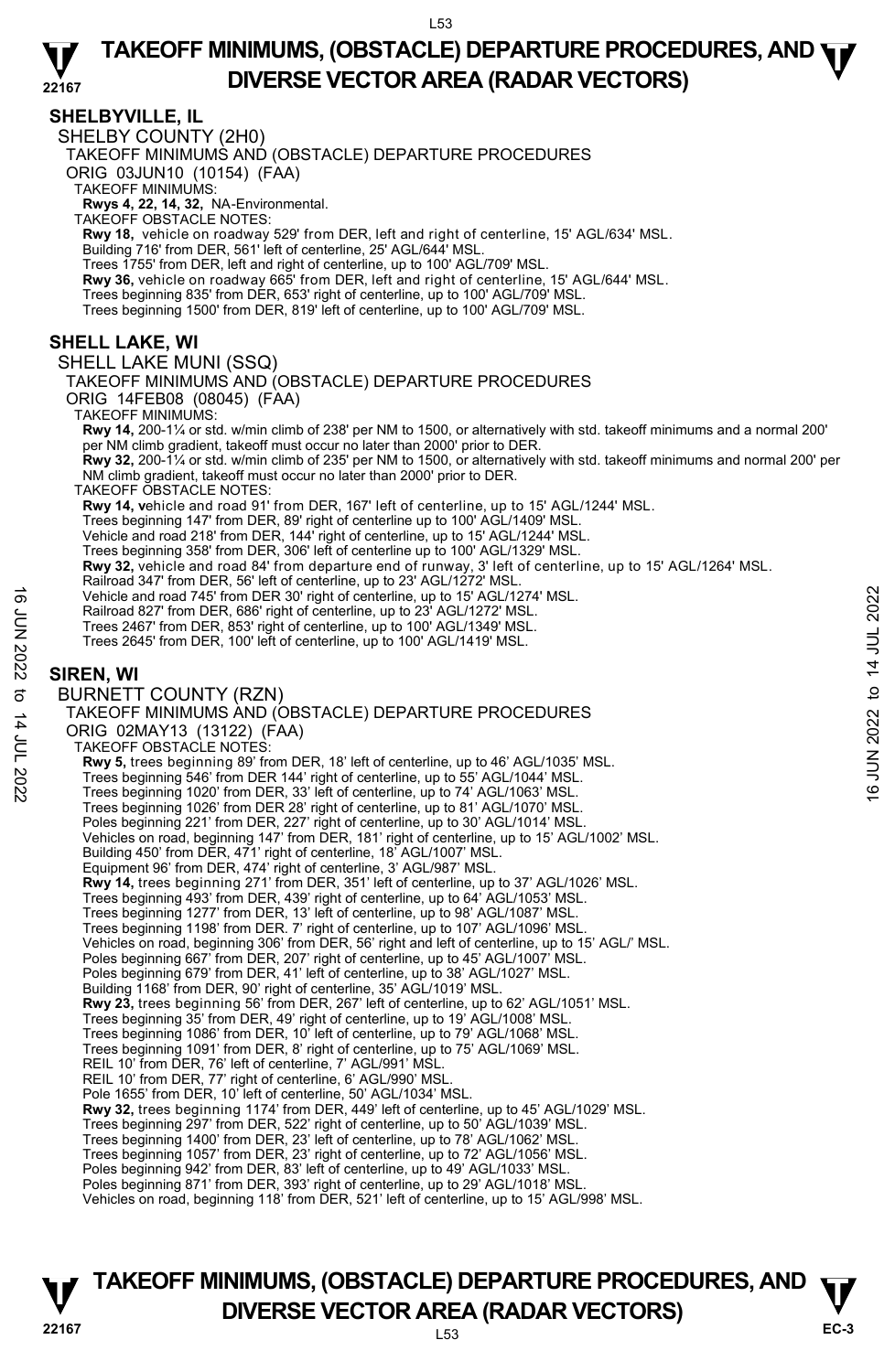**22167 TAKEOFF MINIMUMS, (OBSTACLE) DEPARTURE PROCEDURES, AND <b>WE**<br>DIVERSE VESTOR AREA (BARAR VESTORS) **DIVERSE VECTOR AREA (RADAR VECTORS)** 

## **SOLON SPRINGS, WI**

SOLON SPRINGS MUNI (OLG)

TAKEOFF MINIMUMS AND (OBSTACLE) DEPARTURE PROCEDURES

ORIG 20OCT11 (11293) (FAA)

TAKEOFF OBSTACLE NOTES:

**Rwy 1,** building 37' from DER, 509' right of centerline, 19' AGL/1119' MSL.

Trees beginning 55' from DER, 329' left of centerline, up to 49' AGL/1149' MSL.

Vehicles on roadway left and right of centerline beginning 77' from DER, up to 15' AGL/1114' MSL.

Poles beginning 785' from DER, 526' right of centerline, up to 43' AGL/1143' MSL.

Trees beginning 1140' from DER, 277' right of centerline, up to 48' AGL/1148' MSL. Trees left and right of centerline beginning 1474' from DER, up to 61' AGL/1161' MSL.

**Rwy 19,** structure 12' from DER, 20' left of centerline, 3' AGL/1104' MSL.

Vehicles on roadway beginning 20' from DER, 248' right of centerline, up to 15' AGL/1116' MSL.

Terrain 40' from DER, 109' right of centerline, 1104' MSL.

Trees beginning 45' from DER, 307' right of centerline, up to 40' AGL/1141' MSL.

Trees beginning 74' from DER, 319' left of centerline, up to 75' AGL/1176' MSL.

Trees left and right of centerline beginning 1027' from DER, up to 54' AGL/1155' MSL.

Transmission line beginning 2455' from DER, 740' right of centerline, up to 123' AGL/1224' MSL.

Trees beginning 2539' from DER, 631' left of centerline, up to 85' AGL/1186' MSL.

## **SPARTA, IL**

#### SPARTA COMMUNITY-HUNTER FLD (SAR)

TAKEOFF MINIMUMS AND (OBSTACLE) DEPARTURE PROCEDURES

AMDT 1 07FEB13 (21112) (FAA)

TAKEOFF MINIMUMS:

**Rwys 9, 27,** NA - Environmental. **Rwy 18,** 300-1¾ or std. w/ min. climb of 316' per NM to 1000 MSL.

TAKEOFF OBSTACLE NOTES:

**Rwy 18,** tower 1.4 NM from DER, 771' right of centerline, 260' AGL/780' MSL.

Multiple light poles beginning 41' from DER, 495' right of centerline, up to 33' AGL/572' MSL.

Antenna 1838' from DER, 615' right of centerline, 51' AGL/590' MSL.

Multiple buildings beginning at 388' from DER, 378' right of centerline, up to 38' AGL/569' MSL.<br>Trees beginning 119' from DER, 65' left of centerline, up to 100' AGL/580' MSL.

Trees beginning 9' from DER, 8' right of centerline, up to 100' AGL/630' MSL.

Water tower 5238' from DER, 666' right of centerline, 140' AGL/669' MSL.

Sign 12' from DER, 152' right of centerline, 5' AGL/526' MSL.

Vehicles on road beginning 500' from DER, 144' right of centerline, 15' AGL/536' MSL.

**Rwy 36,** trees beginning 165' from DER, 166' left of centerline, up to 100' AGL/610' MSL.

Trees beginning 612' from DER, 413' right of centerline, up to 100' AGL/619' MSL.

#### **SPARTA, WI**

SPARTA/FORT MC COY (CMY)

TAKEOFF MINIMUMS AND (OBSTACLE) DEPARTURE PROCEDURES Antenna 1838' from DER, 615' right of centerline, 51' AGL/590' MSL.<br>
Multiple buildings beginning 119' from DER, 63' first of centerline, up to 100' AGL/580' MSL.<br>
Trees beginning 919' from DER, 66' right of centerline, u

AMDT 2 30JUN11 (11181) (FAA)

TAKEOFF MINIMUMS:

**Rwy 1,** 400-1½.

**Rwy 19,** 500-2¾ w/ min. climb of 217' per NM to 1800 or std. w/min. climb of 425' per NM to 1500, or 1100-2½, for climb in visual conditions.

DEPARTURE PROCEDURE:

**Rwy 1,** climb heading 030° to 1600 before turning on course.

**Rwy 11,** climb heading 112° to 1800 before turning on course.

**Rwy 19,** climb heading 195° to 1500 before turning on course. **Rwy 29,** climb heading 287° to 1500 before turning on course. For climb in visual conditions. Cross Sparta/Fort Mc Coy airport at or above 1800' MSL before proceeding on course.

TAKEOFF OBSTACLE NOTES:

**Rwy 1,** rising terrain beginning 14' from DER, left and right of centerline, up to 1019' MSL.

Trees beginning 73' from DER, left and right of centerline, up to 100' AGL/1119' MSL.

Vehicles on road beginning 1437' from DER, left and right of centerline, up to 15' AGL/874' MSL.

**Rwy 11,** Obstruction light on pole 759' from DER, 232' left of centerline, 26' AGL/854' MSL.<br>Trees beginning 989' from DER, left and right of centerline, up to 100' AGL/949' MSL.

**Rwy 19,** trees beginning 99' from DER, left and right of centerline, up to 100' AGL/1239' MSL.

Ridge 8695' from DER, 2008' left of centerline, 0' AGL/1122' MSL.

**Rwy 29,** trees beginning 802' from DER, 31' left of centerline, up to 61' AGL/879' MSL.

Pole 1447' from DER, 432' right of centerline, 50' AGL/866' MSL.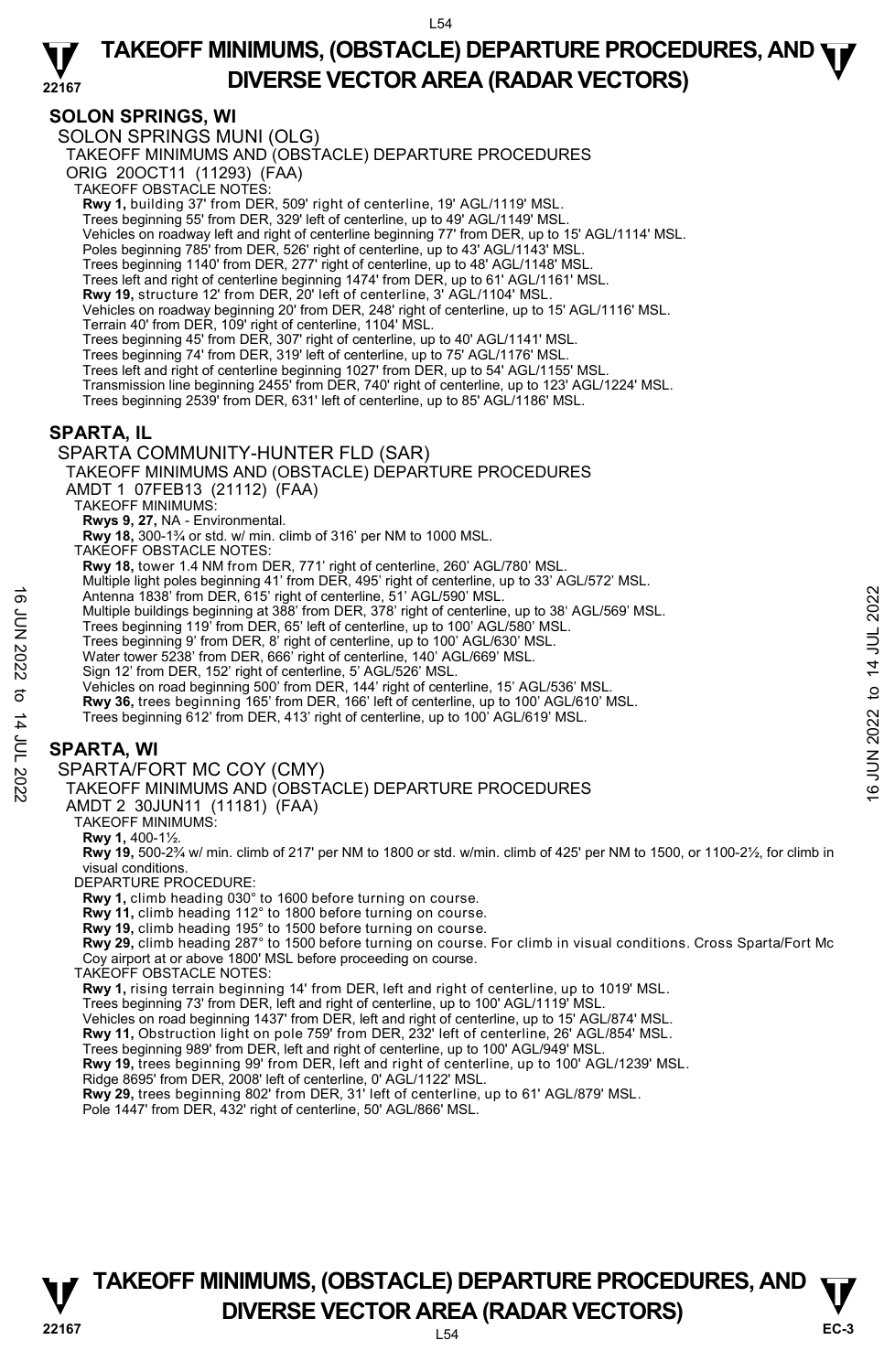### **SPRINGFIELD, IL**

ABRAHAM LINCOLN CAPITAL (SPI)

TAKEOFF MINIMUMS AND (OBSTACLE) DEPARTURE PROCEDURES

ORIG 27OCT05 (05300) (FAA)

TAKEOFF OBSTACLE NOTES:

**Rwy 4,** multiple trees beginning 1456' from DER, 734' left of centerline, up to 59' AGL/650' MSL.<br>**Rwy 13,** bush 342' from DER, 299' right of centerline, 43' AGL/592' MSL.

**Rwy 18,** tower 1702' from DER, 778' right of centerline, 100' AGL/659' MSL. Multiple trees beginning 1503' from DER, 283' right of centerline, up to 98' AGL/660' MSL.

Building 2.53 NM form DER, 1.2 NM left of centerline, 405' AGL/1000' MSL.<br>**Rwy 31,** multiple trees beginning 1641' from DER, 619' left of centerline, up to 81' AGL/665' MSL.

**Rwy 36,** multiple trees beginning 1873' from DER, 470' left of centerline, up to 79' AGL/670' MSL.

Rod on tower 2397' from DER, 501' right of centerline, 55' AGL/653' MSL.

## **STERLING-ROCKFALLS, IL**

WHITESIDE COUNTY/JOS H BITTORF FLD (SQI) TAKEOFF MINIMUMS AND (OBSTACLE) DEPARTURE PROCEDURES ORIG 20NOV08 (21224) (FAA) TAKEOFF OBSTACLE NOTES: **Rwy 7,** elevator 3095' from DER, 1099' right of centerline, 91' AGL/741' MSL. **Rwy 18,** vehicle on roadway 736' from DER, on centerline, 15' AGL/664' MSL. Tree 1012' from DER, 288' left of centerline, 35' AGL/680' MSL. Tree 787' from DER, 120' right of centerline, 29' AGL/669' MSL. Multiple trees beginning 3619' from DER, 944' left of centerline, up to 100' AGL/769' MSL. **Rwy 25,** multiple trees beginning 1308' from DER, 22' left of centerline, up to 82' AGL/732' MSL. Multiple trees beginning 666' from DER, 42' right of centerline, up to 80' AGL/720' MSL. **Rwy 36,** vehicle on roadway, 575' from DER, on centerline, 17' AGL/668' MSL. Tree 564' from DER, 103' right of centerline, 11' AGL/662' MSL.

### **STEVENS POINT, WI**

STEVENS POINT MUNI (STE) TAKEOFF MINIMUMS AND (OBSTACLE) DEPARTURE PROCEDURES ORIG 15JAN09 (09015) (FAA) TAKEOFF OBSTACLE NOTES: **Rwy 3,** trees beginning 1175' from DER, 649' left of centerline, 54' AGL/1173' MSL.<br>Tree 2693' from DER, 556' right of centerline, 62' AGL/1181' MSL. **Rwy 21,** trees beginning 1127' from DER, 119' right of centerline, up to 100' AGL/1209' MSL. Trees beginning 1247' from DER, 151' left of centerline, up to 45' AGL/1153' MSL. **Rwy 12,** poles beginning 177' from DER, 197' right of centerline, up to 37' AGL/1126' MSL. Trees beginning 757' from DER, 27' right of centerline, up to 95' AGL/1204' MSL. Trees beginning 958' from DER, 112' left of centerline, up to 87' AGL/1196' MSL. **Rwy 30,** building 217' from DER, 535' left of centerline, 30' AGL/1139' MSL.<br>Vehicle and road 499' from DER, on centerline, 15' AGL/1124' MSL. Trees beginning 848' from DER, 66' left of centerline, up to 87' AGL/1206' MSL. Trees beginning 869' from DER, 139' right of centerline, up to 81' AGL/1210' MSL. **STURGEON BAY, WI**  DOOR COUNTY CHERRYLAND (SUE) TAKEOFF MINIMUMS AND (OBSTACLE) DEPARTURE PROCEDURES AMDT 1 03DEC20 (20338) (FAA) TAKEOFF MINIMUMS: **Rwy 10,** 300-1⅝ or std. w/min. climb of 305' per NM to 1100. DEPARTURE PROCEDURE: **Rwy 2,** climb on heading 016° to 1600 before turning right. TAKEOFF OBSTACLE NOTES: **Rwy 10,** lighting 9' from DER, 77' left of centerline, 717' MSL. Lighting 10' from DER, 78' right of centerline, 717' MSL. Traverse way beginning 17' from DER, 347' right of centerline, up to 721' MSL. Tree 139' from DER, 495' left of centerline, 740' MSL. Tree 233' from DER, 505' left of centerline, 758' MSL. Trees beginning 303' from DER, 9' left of centerline, up to 100' AGL/829' MSL. Trees beginning 438' from DER, 217' right of centerline, up to 767' MSL. Trees beginning 710' from DER, 347' right of centerline, up to 771' MSL. Trees beginning 733' from DER, 20' right of centerline, up to 780' MSL. Crane 1.1 NM from DER, 64' left of centerline, 344' AGL/925' MSL. Crane 1.2 NM from DER, 91' right of centerline, 344' AGL/924' MSL. Crane 1.3 NM from DER, 249' right of centerline, 344' AGL/924' MSL. **Rwy 20,** terrain 122' from DER, 473' right of centerline, 726' MSL. Pole 203' from DER, 511' right of centerline, 748' MSL. 16 CHEVENS POINT MUNI (STE)<br>
TAKEOFF MINIMUMS AND (OBSTACLE) DEPARTURE PROCEDURES<br>
ORIG 15JAN09 (09015) (FAA)<br>
NAVE OF A AND (OBSTACLE) DEPARTURE PROCEDURES<br>
TAKEOFF MINIMUMS AND (OBSTACLE) DEPARTURE PROCEDURES<br>
THE 2693'

Pole 321' from DER, 557' left of centerline, 29' AGL/747' MSL.

 Pole, traverse way, tree, building beginning 556' from DER, 404' right of centerline, up to 33' AGL/754' MSL. **CON'T**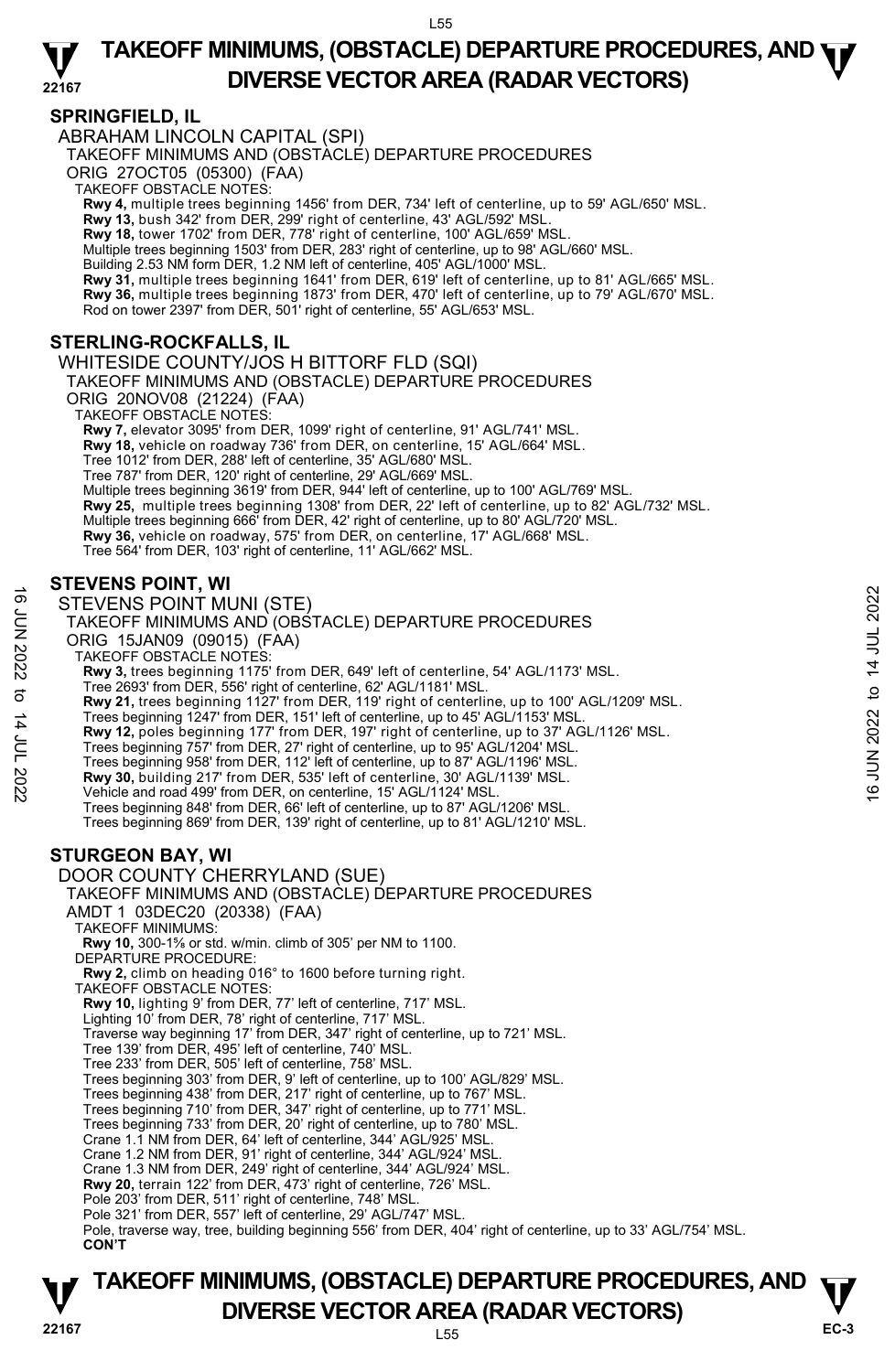#### **22167 TAKEOFF MINIMUMS, (OBSTACLE) DEPARTURE PROCEDURES, AND <b>WE**<br>DIVERSE VESTOR AREA (RADAR VESTORS) **DIVERSE VECTOR AREA (RADAR VECTORS)**

**STURGEON BAY, WI (CON'T)**  DOOR COUNTY CHERRYLAND (SUE) (CON'T) **Rwy 20 (CON'T),** trees beginning 576' from DER, 396' left of centerline, up to 769' MSL. Tree 961' from DER, 375' right of centerline, 763' MSL. Tree 1972' from DER, 517' right of centerline, 779' MSL. Trees beginning 2098' from DER, 248' left of centerline, up to 787' MSL. Trees beginning 2600' from DER, 560' right of centerline, up to 802' MSL. **Rwy 28,** lighting 11' from DER, 76' right of centerline, 720' MSL. Lighting 11' from DER, 77' left of centerline, 720' MSL. Building 66' from DER, 475' left of centerline, 17' AGL/738' MSL. Building, traverse way, tree beginning 71' from DER, 419' left of centerline, up to 748' MSL. Tree 613' from DER, 513' right of centerline, 749' MSL. Tree 2612' from DER, 451' right of centerline, 787' MSL. **SUPERIOR, WI**  RICHARD I BONG (SUW) TAKEOFF MINIMUMS AND (OBSTACLE) DEPARTURE PROCEDURES AMDT 6 03APR14 (14093) (FAA) TAKEOFF MINIMUMS: **Rwy 4,** 300-1 or std. w/min. climb of 386' per NM to 1000. DEPARTURE PROCEDURE: **Rwy 4,** climb heading 038° to 1900 before turning left. **Rwy 14,** climb heading 141° to 1200 before proceeding on course. **Rwy 22,** Climb heading 218° to 1300 before proceeding on course. **Rwy 32,** climb heading 321° to 2200 before turning right. TAKEOFF OBSTACLE NOTES: **Rwy 4,** NAVAID 11' from DER, 78' right of centerline, 3' AGL/661' MSL. Bush and trees beginning 4' from DER, 150' left of centerline, up to 20' AGL/671' MSL. Fence and trees beginning 105' from DER, 202' right of centerline, up to 24' AGL/677' MSL. Train on railroad beginning 459' from DER, 494' right of centerline, up to 23' AGL/684' MSL.<br>Trees beginning 535' from DER, 375' left of centerline, up to 48' AGL/699' MSL. Trees beginning 865' from DER, 599' right of centerline, up to 49' AGL/700' MSL. Trees beginning 965' from DER, crossing centerline, up to 55' AGL/706' MSL. Poles beginning 1692' from DER, 663' left of centerline, up to 64' AGL/715' MSL. Chimney 4059' from DER, 1488' left of centerline, 225' AGL/861' MSL. **Rwy 14,** NAVAID 49' from DER, 99' left of centerline, 3' AGL/675' MSL. NAVAID 50' from DER, 102' right of centerline, 3' AGL/675' MSL. Tree 424' from DER, 568' right of centerline, 16' AGL/687' MSL. Vehicle on road beginning 506' from DER, crossing centerline, up to 15' AGL/689' MSL. Trees beginning 573' from DER, 29' right of centerline, up to 35' AGL/706' MSL. Trees beginning 579' from DER, 216' left of centerline, up to 21' AGL/692' MSL. Train on railroad beginning 805' from DER, crossing centerline, up to 23' AGL/698' MSL. Trees beginning 1083' from DER, 119' right of centerline, up to 45' AGL/711' MSL. Pole 1794' from DER, 956' left of centerline, 77' AGL/738' MSL. Pole 2166' from DER, 643' left of centerline, 72' AGL/733' MSL. **Rwy 22,** terrain 5' from DER, 380' left of centerline, 673' MSL. NAVAID 11' from DER, 78' right of centerline, 3' AGL/671' MSL. NAVAID 12' from DER, 77' left of centerline, 3' AGL/673' MSL. Trees beginning 84' from DER, 329' right of centerline, up to 14' AGL/675' MSL. Poles beginning 689' from DER, 424' right of centerline, up to 25' AGL/696' MSL. Pole 1312' from DER, 793' left of centerline, 47' AGL/708' MSL. Building 1578' from DER, 831' right of centerline, 49' AGL/720' MSL.  **Rwy 32,** NAVAID 49' from DER, 102' right of centerline, 3' AGL/674' MSL. NAVAID 50' from DER, 101' left of centerline, 3' AGL/674' MSL. Poles beginning 667' from DER, 413' left of centerline, up to 25' AGL/696' MSL. Sign and trees beginning 1023' from DER, 117' left of centerline, up to 43' AGL/714' MSL. Trees beginning 1380' from DER, 23' right of centerline, up to 59' AGL/720' MSL. Tree 1481' from DER, 825' right of centerline, 51' AGL/712' MSL. Communication towers beginning 3136' from DER, 1112' left of centerline, up to 118' AGL/779' MSL. **TAYLORVILLE, IL**  TAYLORVILLE MUNI (TAZ) TAKEOFF MINIMUMS AND (OBSTACLE) DEPARTURE PROCEDURES ORIG 27OCT05 (05300) (FAA) Trees beginning 935' from DER, 39° left of centerline, up to 48' AGL/700' MSL.<br>
Trees beginning 1865' from DER, crossing centerline, up to 49' AGL/700' MSL.<br>
Poles beginning 1865' from DER, crossing centerline, up to 55' A

TAKEOFF MINIMUMS:

**Rwys 9, 27,** NA-no survey data. TAKEOFF OBSTACLE NOTES:

**Rwy 18,** numerous trees 1000' from DER, from 335' left of centerline to 1150' right of centerline, up to 100' AGL/719' **MSL** 

**Rwy 36,** numerous trees 1580' from DER, from 20' left of centerline to 570' right of centerline, up to 100' AGL/724' MSİ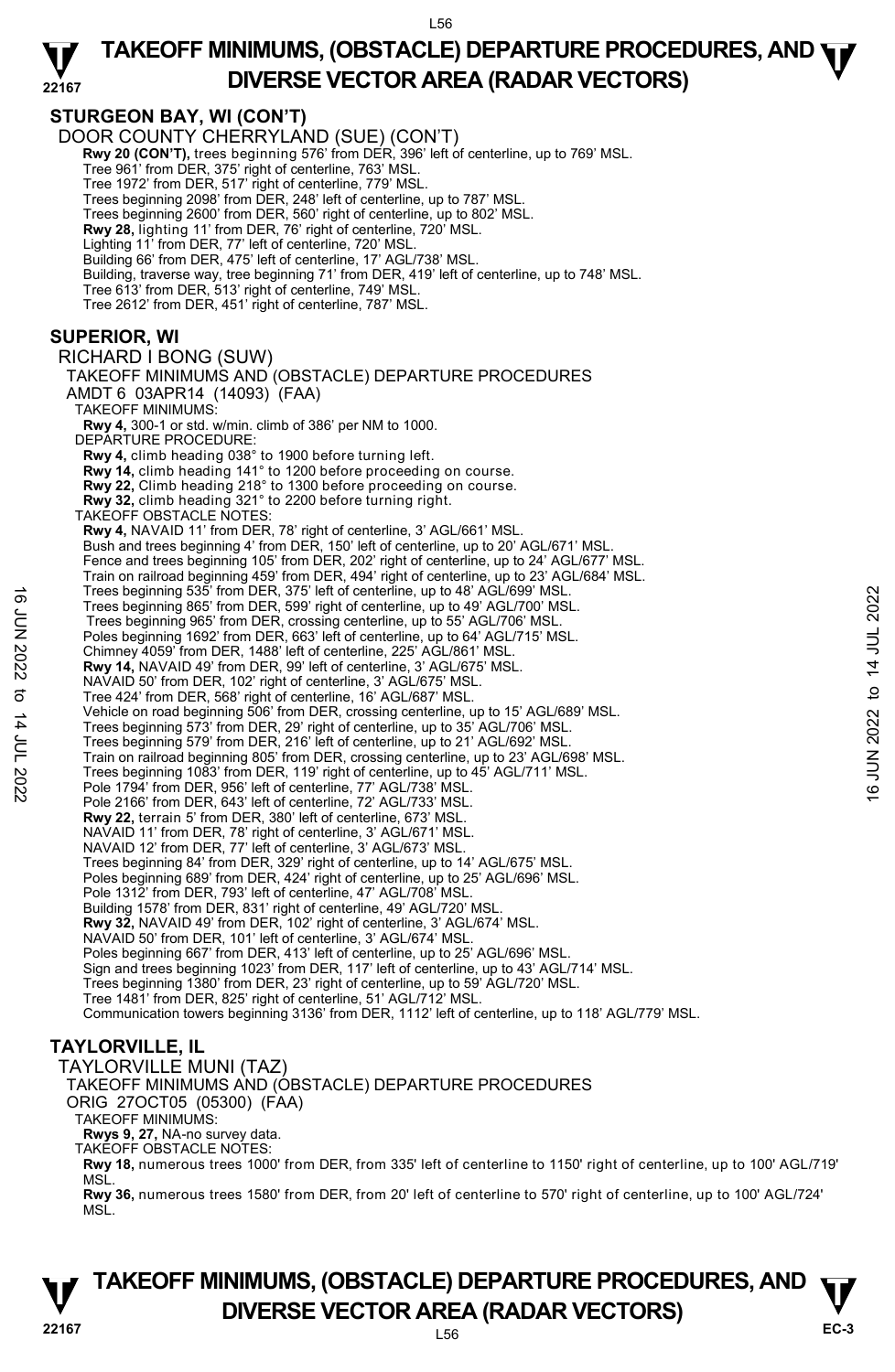#### **22167 TAKEOFF MINIMUMS, (OBSTACLE) DEPARTURE PROCEDURES, AND <b>WE**<br>DIVERSE VESTOR AREA (RADAR VESTORS) **DIVERSE VECTOR AREA (RADAR VECTORS)**

## **TOMAH, WI**

BLOYER FLD (Y72)

TAKEOFF MINIMUMS AND (OBSTACLE) DEPARTURE PROCEDURES ORIG 10DEC15 (21224) (FAA)

TAKEOFF MINIMUMS:

**Rwy 25,** 300-1½ or std. w/min. climb of 295' per NM to 1400. DEPARTURE PROCEDURE:

**Rwy 25,** climb heading 248° to 1500 before proceeding on course.

TAKEOFF OBSTACLE NOTES:

**Rwy 7,** trees beginning 6' from DER, 442' left of centerline, up to 70' AGL/1028' MSL.<br>Trees beginning 58' from DER, 373' right of center, up to 59' AGL/1019' MSL.

Trees beginning 224' from DER, 192' right of centerline, up to 68' AGL/1028' MSL.

Rr 615' from DER, 566 left of centerline, 23' AGL/983' MSL. Trees beginning 1091' from DER, 500' left of centerline, up to 82' AGL/1042' MSL.

Trees beginning 1180 from DER, crossing centerline, up to 99' AGL/1049' MSL.

**Rwy 25,** building 3' from DER, 430' left of centerline, 26' AGL/976' MSL.

Buildings beginning 122' from DER, 388' left of centerline, up to 16' AGL/980' MSL.

Tree tops, poles and cranes (mobile) beginning 288' from DER, right to left of centerline, up to 40' AGL/1010' MSL.

Vehicle on road (n) beginning 512' from DER, crossing centerline, 15' AGL/987' MSL.

Trees, utility pole tops, poles, treetops and transmission towers beginning 596' from DER, left to right of centerline, up to 59' AGL/1029' MSL.

Poles, ant, utility pole tops, sign, and trees beginning 605' from DER, left to right of centerline, up to 30' AGL/999' MSL. Treetops, cranes (mobile), trees, utility pole tops, and transmission towers beginning 735' from DER, right to left of centerline, up to 50' AGL/1020' MSL.

Transmission towers and trees beginning 843' from DER, right to left of centerline, up to 74' AGL/1044' MSL.

Trees, TL tower, and pole beginning 2361' from DER, left to right of centerline, up to 85' AGL/1055' MSL.

Tower and OL communication beginning 1.21 NM from DER, 713' right of centerline, up to 207' AGL/1177' MSL.

#### **TOMAHAWK, WI**

TOMAHAWK RGNL (TKV)

TAKEOFF MINIMUMS AND (OBSTACLE) DEPARTURE PROCEDURES

AMDT 1 31MAY12 (12152) (FAA)

TAKEOFF OBSTACLE NOTES:

**Rwy 9,** vehicles on road 160' from DER, right and left of runway, up to 15' AGL/1494' MSL.

Trees beginning 2' from DER, right and left of runway, up to 100' AGL/1599' MSL.

**Rwy 27,** obstruction light on windsock 10' from DER, 400' left of centerline, 25' AGL/1496' MSL.

Vehicle on road 11' from DER, right and left of runway, 15' AGL/1479' MSL.

Trees beginning 40' from DER, right and left of centerline, up to 100' AGL/1599' MSL.

## **VANDALIA, IL**

VANDALIA MUNI (VLA) TAKEOFF MINIMUMS AND (OBSTACLE) DEPARTURE PROCEDURES ORIG 31MAY12 (12152) (FAA) TAKEOFF OBSTACLE NOTES: **Rwy 9,** trees 2563' from DER, 140' right of centerline, 100' AGL/649' MSL.<br>Trees 3364' from DER, 740' left of centerline, 100' AGL/644' MSL. **Rwy 18,** trees 764' from DER, 519' right of centerline, 100' AGL/629' MSL. Trees beginning 3115' from DER, 293' left of centerline, 100' AGL/659' MSL. **Rwy 27,** trees beginning 1581' from DER, 885' right of centerline, 100'AGL/659' MSL. Trees beginning 2548' from DER, 4' to 1230' left of centerline, 100' AGL/649' MSL. **Rwy 36,** trees beginning 256' from DER, 327' to 882' right of centerline, 100' AGL/659' MSL. TAKEOFF MINIMUMS AND (OBSTACLE) DEPARTURE PROCEDURES<br>
AMDT 1 31MAY12 (12152) (FAA)<br>  $\frac{1}{2}$  TAKEOFF OBSTACLE NOTES:<br> **RWY 9,** vehicles on road 160' from DER, right and left of runway, up to 15' AGL/1494' MSL.<br> **RWY 9, v** 

Trees beginning 1834' from DER, 288' to 1548' left of centerline, 100' AGL/649' MSL.

## **VIROQUA, WI**

VIROQUA MUNI (Y51) TAKEOFF MINIMUMS AND (OBSTACLE) DEPARTURE PROCEDURES AMDT 2 23APR20 (20114) (FAA) TAKEOFF MINIMUMS: **Rwys 2, 20,** NA - Environmental. **Rwy 11,** 300-1 or std. w/min. climb of 460' per NM to 1500. TAKEOFF OBSTACLE NOTES: **Rwy 11,** tree 1' from DER, 448' left of centerline, 1302' MSL. Poles and signs beginning 24' from DER, 148' right of centerline, up to 34' AGL/1319' MSL. Poles and buildings beginning 153' from DER, 424' right of centerline, up to 33' AGL/1325' MSL. Building 537' from DER, 430' right of centerline, 42' AGL/1328' MSL. Water tower, tank, elevator and rig beginning 2689' from DER, 439' right of centerline, up to 149' AGL/1445' MSL. Elevator and rig beginning 4215' from DER, 51' left of centerline, up to 139' AGL/1423' MSL. **Rwy 29,** lighting 10' from DER, 10' right of centerline, 3' AGL/1265' MSL.<br>Tree 53' from DER, 339' left of centerline, 1286' MSL. Trees beginning 181' from DER, 387' left of centerline, up to 1306' MSL.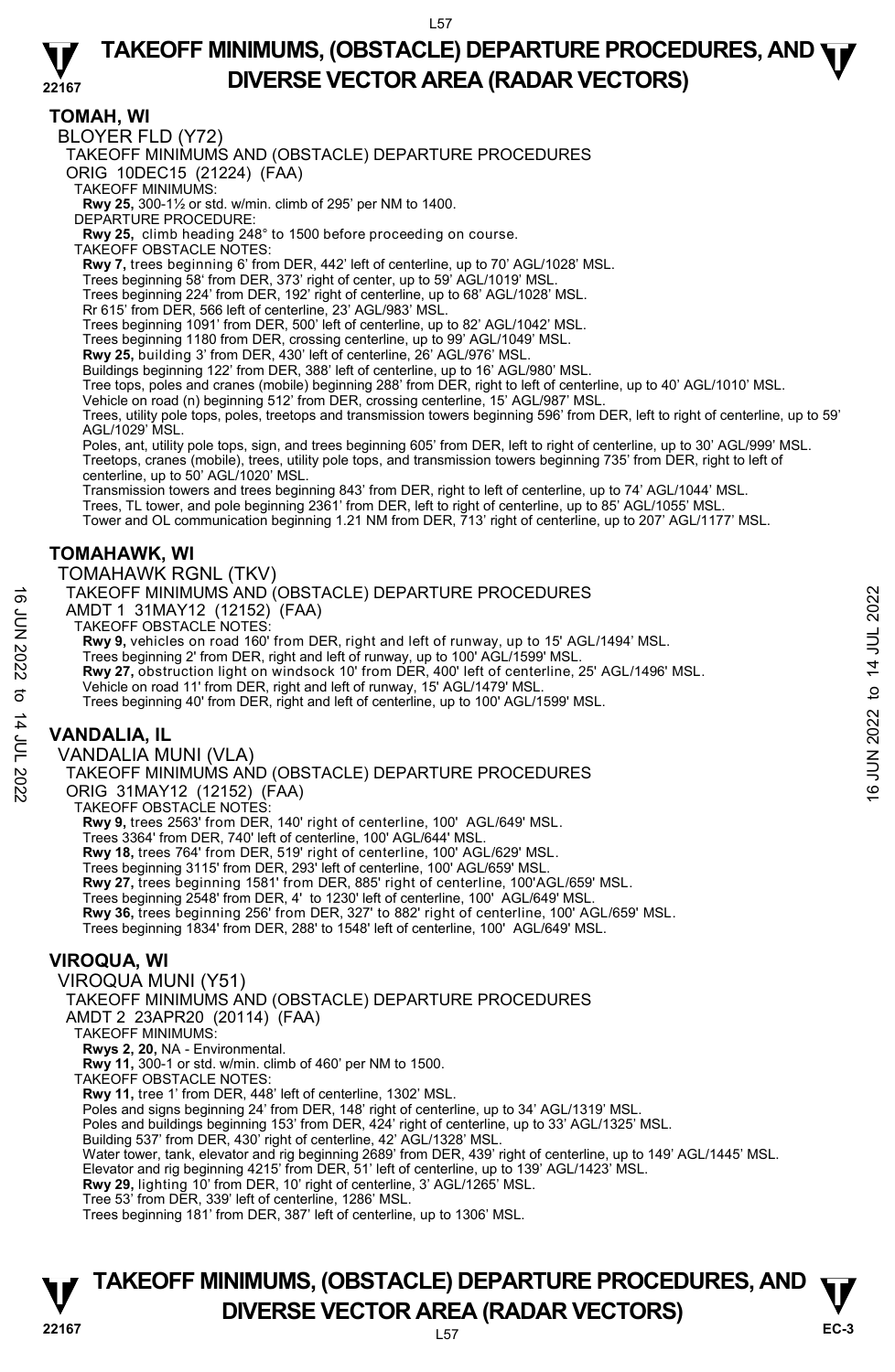**22167** 

## **TAKEOFF MINIMUMS, (OBSTACLE) DEPARTURE PROCEDURES, AND <b>WE**<br>DIVERSE VESTOR AREA (RADAR VESTORS) **DIVERSE VECTOR AREA (RADAR VECTORS)**

### **VOLK FLD (KVOK)**

CAMP DOUGLAS, WI TAKEOFF MINIMUMS AND (OBSTACLE) DEPARTURE PROCEDURES 24MAR22 (22083) (USAF) TAKEOFF OBSTACLE NOTES: **Rwy 27,** trees 2537' from DER, 983' right of centerline, 80' AGL/1019' MSL. Trees 3742' from DER, 835' left of centerline, 80' AGL/1039' MSL. **Rwy 9,** antenna 4966' from DER, 625' left of centerline, 50' AGL/1040' MSL.

## **WASHINGTON ISLAND, WI**

WASHINGTON ISLAND (2P2) TAKEOFF MINIMUMS AND (OBSTACLE) DEPARTURE PROCEDURES ORIG 08NOV18 (18312) (FAA) DEPARTURE PROCEDURE: Use WINEP DEPARTURE.

#### **WATERTOWN, WI**

WATERTOWN MUNI (RYV) TAKEOFF MINIMUMS AND (OBSTACLE) DEPARTURE PROCEDURES AMDT 1 20JUN19 (19171) (FAA) TAKEOFF MINIMUMS: **Rwy 5,** 300-1⅛ or std. w/min. climb of 295' per NM to 1100. DEPARTURE PROCEDURE: **Rwy 29,** climb heading 293° to 1500 before turning north. TAKEOFF OBSTACLE NOTES: **Rwy 5,** vegetation 12' from DER, 400' right of centerline, 838' MSL. Tree, building beginning 209' from DER, 477' left of centerline, up to 851' MSL. Building, tree beginning 512' from DER, 310' right of centerline, up to 35' AGL/873' MSL. Tree 609' from DER, 426' left of centerline, 854' MSL. Trees, poles, buildings beginning 751' from DER, 51' right of centerline, up to 908' MSL. Trees beginning 874' from DER, 566' left of centerline, up to 892' MSL. Tree 1064' from DER, 652' left of centerline, 904' MSL. Trees beginning 1245' from DER, 407' left of centerline, up to 909' MSL. Tree 1953' from DER, 227' right of centerline, 914' MSL. Tree 1968' from DER, 775' right of centerline, 919' MSL. Tree 2102' from DER, 585' right of centerline, 921' MSL. Trees, pole beginning 2121' from DER, 15' left of centerline, up to 919' MSL. Trees, building beginning 2173' from DER, 15' right of centerline, up to 922' MSL. Trees, transmission line beginning 2492' from DER, 213' right of centerline, up to 934' MSL. Tree 4164' from DER, 578' left of centerline, 930' MSL.  **Rwy 11**, vegetation beginning 38' from DER, 329' left of centerline, up to 10' AGL/849' MSL. Building 230' from DER, 415' left of centerline, 30' AGL/869' MSL. Building 736' from DER, 530' left of centerline, 35' AGL/890' MSL. Structure 892' from DER, 582' right of centerline, 30' AGL/889' MSL. Trees, power pole beginning 947' from DER, 438' right of centerline, up to 100' AGL/949' MSL.<br>**Rwy 23,** vehicles on road 248' from DER, 415' left of centerline, 826' MSL. Pole 742' from DER, 551' left of centerline, 45' AGL/855' MSL. Pole 1050' from DER, 125' right of centerline, 37' AGL/853' MSL.<br>Tree, pole beginning 1071' from DER, 10' right of centerline, up to 882' MSL.<br>Tree, fence beginning 1089' from DER, 105' left of centerline, up to 860' MSL. Tree 1158' from DER, 687' right of centerline, 889' MSL. Poles beginning 1238' from DER, 730' right of centerline, up to 45' AGL/897' MSL. Trees, buildings beginning 1369' from DER, 249' right of centerline, up to 902' MSL. Trees, tower, building beginning 1599' from DER, 102' left of centerline, up to 893' MSL. Grain elevator 2329' from DER, 671' left of centerline, 902' MSL. **Rwy 29,** buildings beginning 192' from DER, 397' left of centerline, up to 20' AGL/839' MSL. Tower, vehicles on road, power poles, light poles beginning 360' from DER, 156' left of centerline, up to 75' AGL/894' MSL. Tree, building beginning 667' from DER, 261' right of centerline, up to 30' AGL/849' MSL. Tree, pole beginning 875' from DER, 50' right of centerline, up to 100' AGL/919' MSL. Trees, poles, buildings beginning 751' from DER, 51' right of centerline, up to 908' MSL.<br>
Tree 1064' from DER, 402' left of centerline, up to 892' MSL.<br>
Tree 1064' from DER, 22' right of centerline, 904' MSL.<br>
Tree 1963'

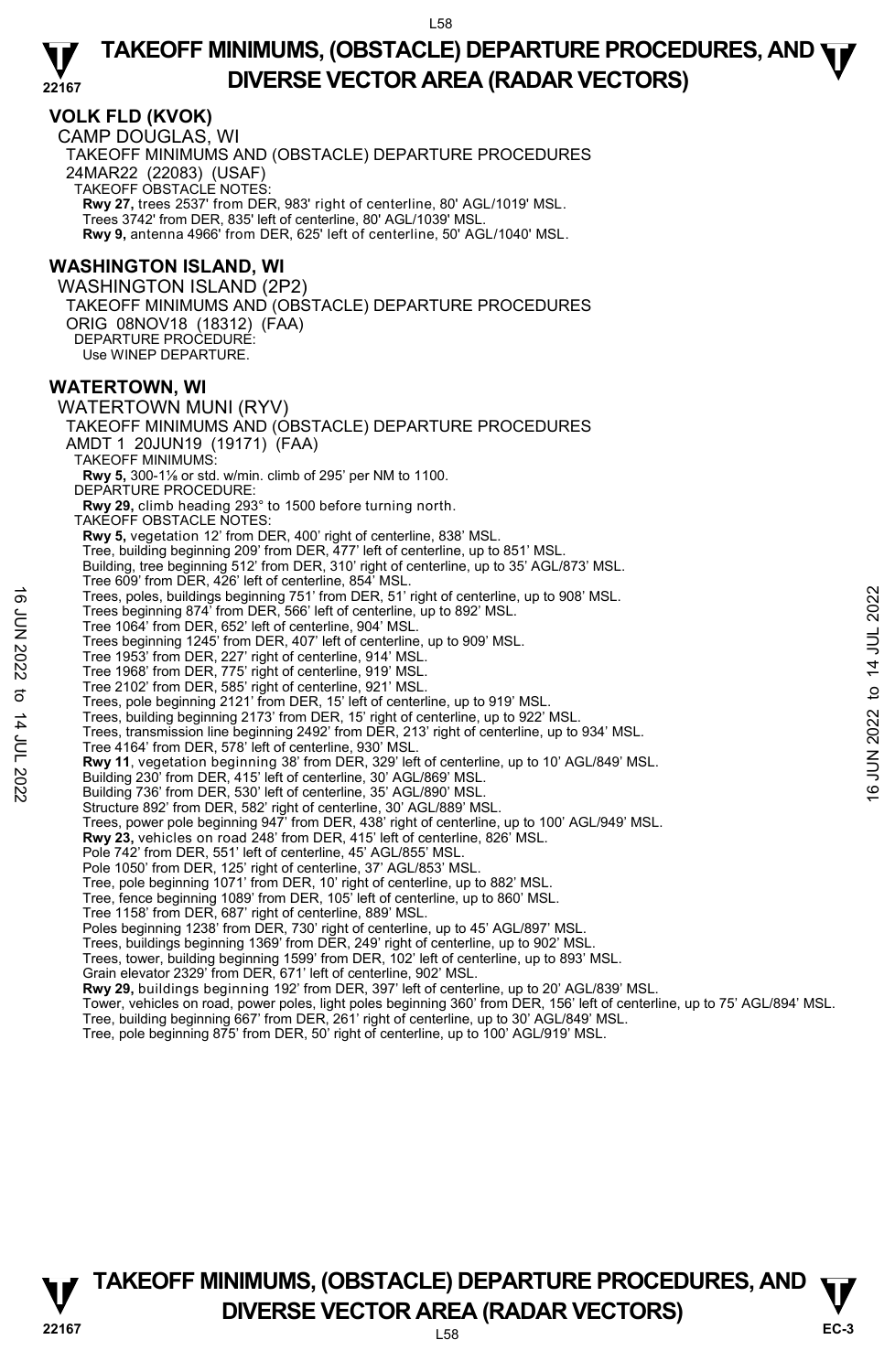## **WAUKESHA, WI**

WAUKESHA COUNTY (UES) TAKEOFF MINIMUMS AND (OBSTACLE) DEPARTURE PROCEDURES AMDT 6 07MAY09 (09127) (FAA) TAKEOFF MINIMUMS: **Rwy 10,** 400-2½ or std. with a min. climb of 316' per NM to 1400. TAKEOFF OBSTACLE NOTES: **Rwy 10,** light pole 146' from DER, 326' left of centerline, 9' AGL/918' MSL. Light pole 560' from DER, 597' left of centerline, 17' AGL/936' MSL. Pipe on building 229' from DER, 275' left of centerline, 16' AGL/925' MSL. Trees beginning 1652' from DER, 171' right of centerline, up to 70' AGL/1029' MSL. Trees beginning 1868' from DER, 16' left of centerline, up to 54' AGL/983' MSL. Tower 1.0 NM from DER, 1571' right of centerline, 219' AGL/1148' MSL. Tower 1.1 NM from DER, 1140' right of centerline, 177' AGL/1126' MSL. Tower 1.8 NM from DER, 3455' right of centerline, 272' AGL/1238' MSL. **Rwy 18,** vehicle on road 618' from DER, 162' left of centerline, 15' AGL/946' MSL. Bush 746' from DER, 107' right of centerline, 9' AGL/938' MSL. Trees beginning 753' from DER, 187' right of centerline, up to 18' AGL/957' MSL. Tree 757' from DER, 182' left of centerline, 17' AGL/946' MSL. Tree 1188' from DER, 27' left of centerline, 27' AGL/956' MSL. Pole 1976' from DER, 304' left of centerline, 48' AGL/967' MSL. Pole 2026' from DER, 196' right of centerline, 62' AGL/981' MSL. Tower 2010' from DER, 932' left of centerline, 66' AGL/984' MSI Rod on stack 4489' from DER, 657' left of centerline, 118' AGL/1037' MSL. **Rwy 28,** vehicle on road 877' from DER, 541' left of centerline, 15' AGL/924' MSL. Pole 1078' from DER, 739' left of centerline, 47' AGL/936' MSL. **Rwy 36,** rod on pole 401' from DER, 555' left of centerline, 46' AGL/945' MSL.<br>Vehicle on road 300' from DER, 349' right of centerline, 15' AGL/914' MSL. Trees beginning 486' from DER, 175' right of centerline, up to 81' AGL/970' MSL. Trees beginning 999' from DER, 124' left of centerline, up to 72' AGL/962' MSL.

## **WAUPACA, WI**

WAUPACA MUNI (PCZ)

TAKEOFF MINIMUMS AND (OBSTACLE) DEPARTURE PROCEDURES AMDT 2 20JAN05 (05020) (FAA) TAKEOFF MINIMUMS: **Rwy 28,** 300-2 or std. w/min. climb of 317' per NM to 1300.  $\overrightarrow{B}$  WAUPACA, WI<br>  $\overrightarrow{C}$  WAUPACA MUNI (PCZ)<br>
TAKEOFF MINIMUMS AND (OBSTACLE) DEPARTURE PROCEDURES<br>
AMDT 2 20JAN05 (05020) (FAA)<br>
TAKEOFF MINIMUMS:<br>
TAKEOFF MINIMUMS:<br>
TAKEOFF OBSTACLE NOTES:<br>
TAKEOFF OBSTACLE NOTE

TAKEOFF OBSTACLE NOTES:

**Rwy 10,** trees 1400' from DER, 300' left of centerline, 41' AGL/850' MSL.

**Rwy 13,** road and vehicle 240' from DER, 275' right of centerline, 29' AGL/832' MSL.

**Rwy 28,** trees 1.1 NM from DER, 1848' left of centerline, 100' AGL, 1119' MSL.

**Rwy 31,** trees 800' from DER, 150' left of centerline, 19' AGL/846' MSL.

Trees 1965' from DER, 585' left of centerline, 100' AGL/979' MSL.

## **WAUSAU, WI**

WAUSAU DOWNTOWN (AUW) TAKEOFF MINIMUMS AND (OBSTACLE) DEPARTURE PROCEDURES AMDT 6A 28FEB19 (19059) (FAA) TAKEOFF MINIMUMS: **Rwys 12W, 30W,** NA- Environmental. **Rwy 5,** 400-2½ or std. w/min. climb of 378' per NM to 1700. **Rwy 23,** 700-3 or std. w/min. climb of 362' per NM to 2100. DEPARTURE PROCEDURE: **Rwy 5,** climb heading 047° to 2100 before proceeding on course. **Rwy 13,** climb heading 127° to 2200 before proceeding on course. **Rwy 23,** climb heading 227° to 2800 before proceeding on course. **Rwy 31,** climb heading 307° to 2800 before proceeding on course. TAKEOFF OBSTACLE NOTES: **Rwy 5,** trees beginning 885' from DER, 53' right of centerline, up to 100' AGL/1409' MSL.<br>Rising terrain and trees beginning 4552' from DER, right to left of centerline, up to 100' AGL/1529' MSL. **Rwy 13,** boat with mast beginning 215' from DER, 498' right of centerline, up to 100' AGL/1222' MSL. **Rwy 23,** trees and boats with masts beginning 299' from DER, 8' right of centerline, up to 100' AGL/1269' MSL.<br>Trees and boats with masts beginning 332' from DER, 190' left of centerline, up to 100' AGL/1609' MSL.

Tower 2.3 NM from DER, 3952' left of centerline, 248' AGL/1840' MSL.

**Rwy 31,** boat with masts beginning 236' from DER, 511' right of centerline, up to 100' AGL/1222' MSL.

Trees and boats with masts beginning 169' from DER, 27' left of centerline, up to 100' AGL/1222' MSL.